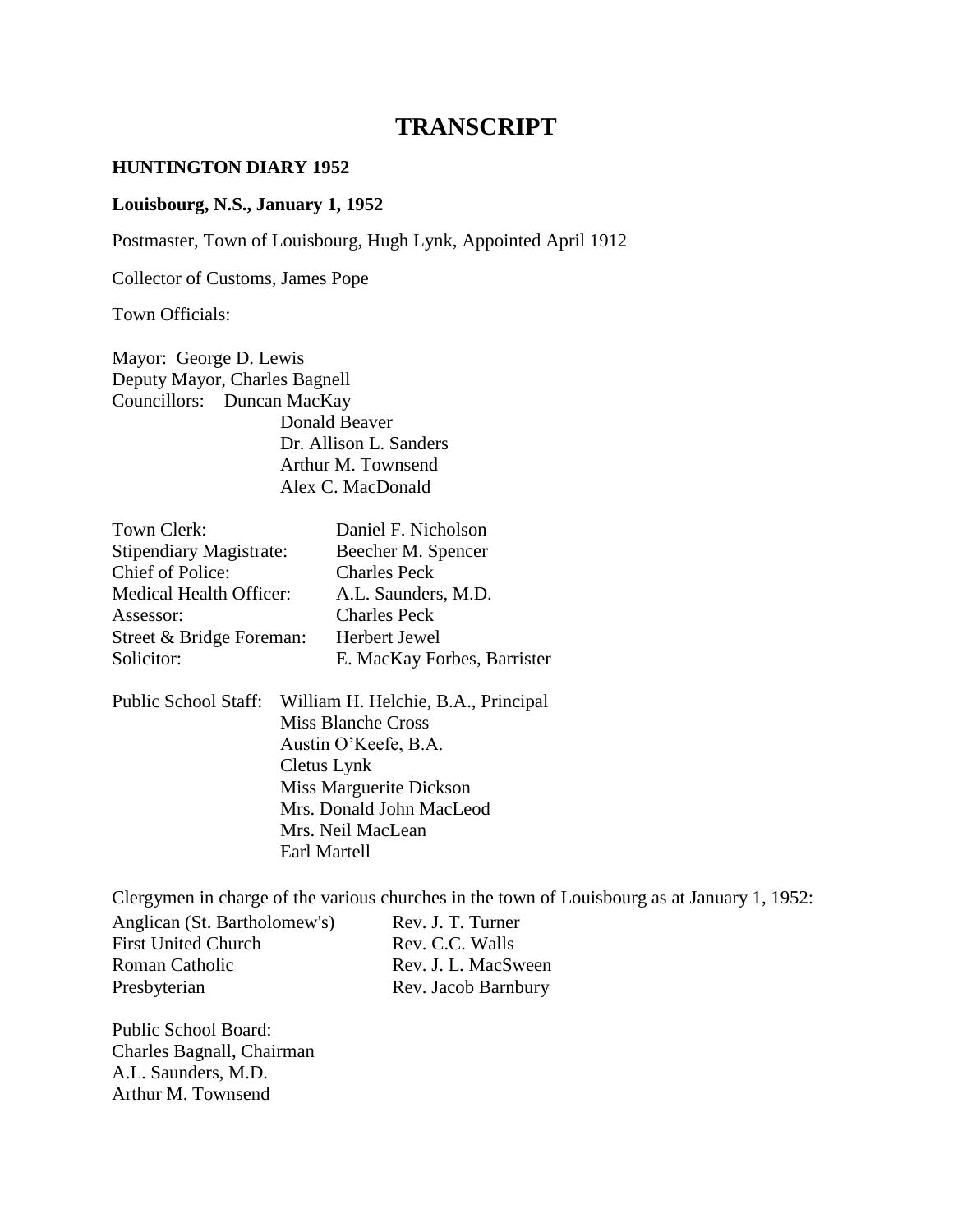Frank O' Keefe, Provincial Government Appointee<br>William Louis William Lewis, " " " " Dan F. Nicholson, Clerk of School Board

## **January 1, 1952 Louisbourg, N.S.**

List of residents and former residents of Louisbourg who died, either here or elsewhere, during the year 1952:

| Name                  | Date         | Place                |
|-----------------------|--------------|----------------------|
| Wellington L. Spencer | Jan. 20      | Stoneham, Mass., USA |
| Donald S. MacDonald   | Jan $22$     | Glace Bay, N.S.      |
| Mrs. Wesley Tanner    | Feb. 6       | Louisbourg, N.S.     |
| Mrs. Faye Harpel      | March 11     | Louisbourg, N.S.     |
| Alex F. MacDonald     | March 21     | Glace Bay, N.S.      |
| Beresford Lewis (Bob) | March 30     | Sydney, N.S.         |
| Captain John Power    | April 4      | Louisbourg, N.S.     |
| Michael Morrisey      | April 23,    | Sydney, N.S.         |
| Mrs. Charles Beaver   | May 13,      | Louisbourg, N.S.     |
| George K. O'Neil      | May 14,      | Mira Road, Sydney    |
| Mrs. Philip Townsend  | May 29,      | Glace Bay, N.S.      |
| D.J. Matheson         | June 29,     | Glace Bay, N.S.      |
| Neil MacKeigan        | Aug.         | Glace Bay, N.S.      |
| Joseph Magee          | August 31    | Halifax, N.S.        |
| Mrs. Robert Lyons     | September 24 | Glace Bay, N.S.      |
| Dan MacAskill         | October 3,   | Sydney, N.S.         |
| David Roy Ingraham    | December 16, | Louisbourg, N.S.     |
| Daniel Nicholson      | December 17  | Louisbourg, N.S.     |

## **JANUARY 1952**

**Tuesday 1 New Year's Day Louisbourg, N.S.**

Mild and mostly clear but becoming cloudy shortly before noon. Cloudy during the afternoon and evening. Light easterly winds. Mostly northeast. Min. temperature, 23, Max. temperature, 34.

New Year's Day

A general holiday throughout the Dominion. In our town, all places of business and public offices closed. No mails to or from Louisbourg to-day and no mail delivered at the local postoffice to-day.

No Family Gathering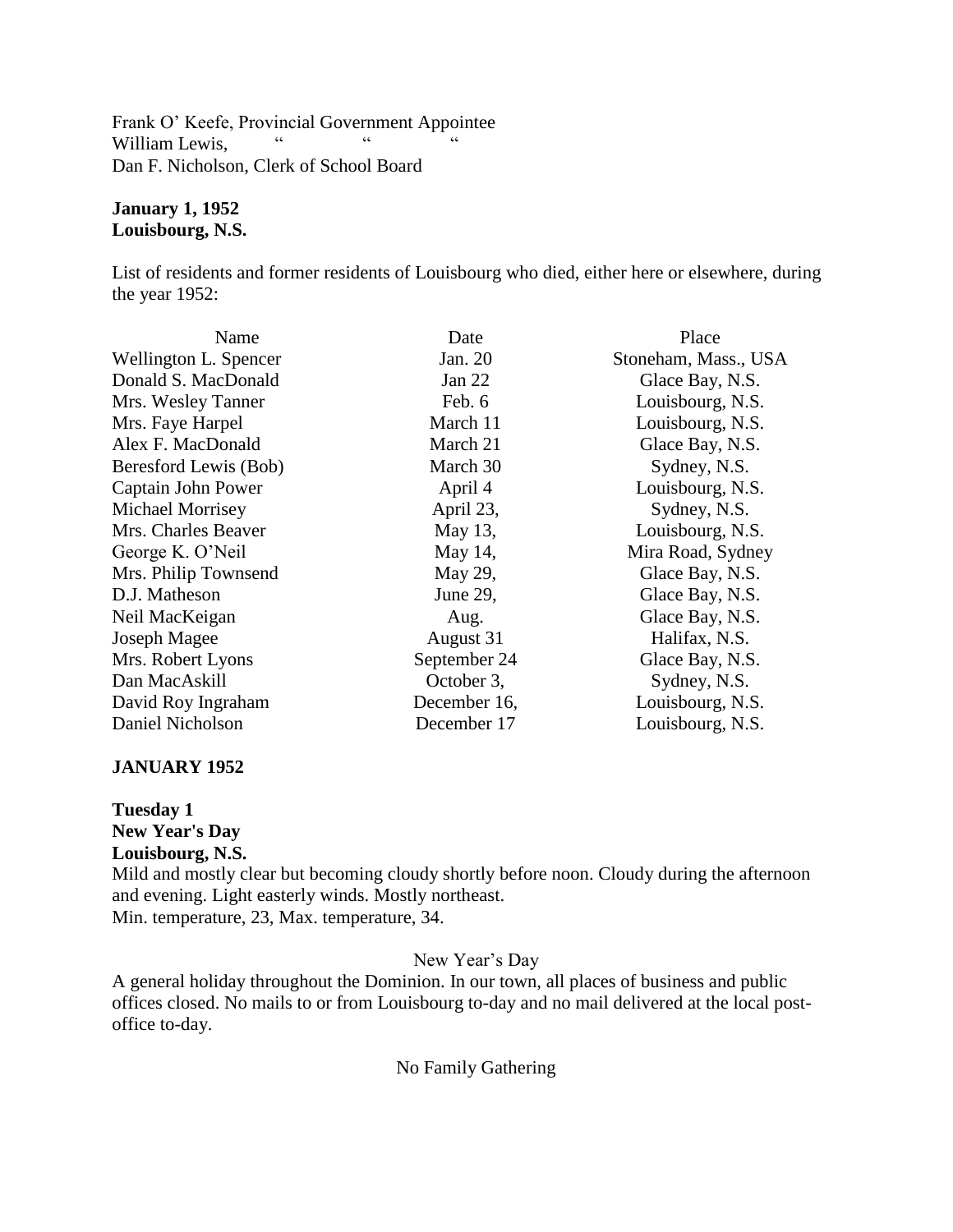In common with the past several years, we did not have any family gathering. Besides our own household, consisting of Mrs. Heber Huntington, her daughter Jane, Emeline and I, the only guest we had for dinner and supper was John Johnson, a local character, who for many year has been having his Christmas and New Year meals with us.

## **JANUARY 1952**

## **Wednesday 2**

## **Louisbourg, N.S.**

Clearing in the morning. Sunny and mild during the forenoon. Cloudy with sunny intervals in the afternoon. Moderate to fresh northerly winds. Snow and ice melting. Min. temperature, 18, Min. temperature, 42.

## Choir Practice

At 8 P.M., in company with Emeline, attended and conducted choir practice in the First United Church.

## **JANUARY 1952**

## **Thursday 3**

## **Louisbourg, N.S.**

Cloudy, snow began to fall, moderately, at about 11 A.M. and continued until about 8 P.M. Very light north-northeast increasing to moderate in the late afternoon. Snowfall, about 5 inches. Min. temperature, 15, Max. temperature, 23.

## **JANUARY 1952**

## **Friday 4 Louisbourg, N.S.** Clear and cold with light to fresh northwest wind. Sunny throughout the day. Min. temperature, 2, Max. temperature, 20.

## **JANUARY 1952**

## **Saturday 5**

## **Louisbourg, N.S.**

Clear and sunny but becoming cloudy, shortly afternoon. Light northwest wind shifting to southerly in the early afternoon and increasing to fresh in the early evening. Min. temperature, 3 below zero (A.M.), Max. temperature, 29.

## **JANUARY 1952**

**Sunday 6 Snow Storm Louisbourg, N.S.**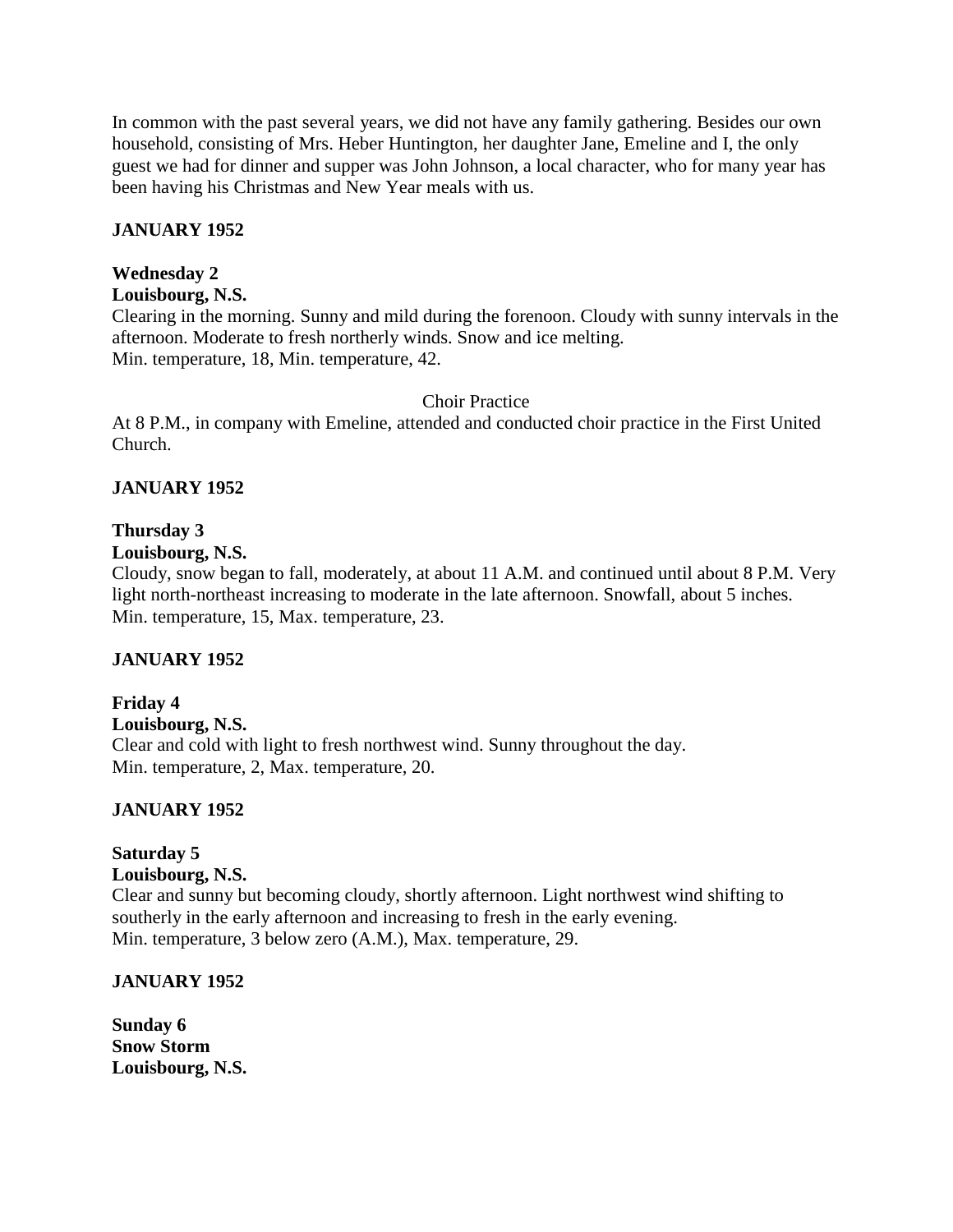Snow storm beginning in the early morning ended at about 8:30, except for a few light-flurries. Cloudy except for an occasional bit of sunshine in the forenoon. Mostly sunny during the afternoon. Strong north-northeast wind decreasing to moderate at noon. Snowfall at least 8 inches. Radio brodcast (sic) from Sydney reported the snowfall at Reserve Airport at 9 inches. Min. temperature, 21, Max. temperature, 32.

#### Traffic Interrupted

Traffic and streets and highways was (sic) seriously interrupted by the heavy snowfall, which by the force of the wind had drifted into big banks. Highway plough from Sydney arrived at about 5:30 P.M. and opened up traffic on the Sydney and Louisbourg and our main street. The plough was followed at 5:45 P.M. by the "Highland Lines" Bus, being the first trip of the day. The bus due to leave here at 8 A.M. and 2:30 P.M. and the one due here at 1:15 P.M. were canceled.

### Fire Alarm

At 10:15 P.M., the Fire Brigade was called out for a fire at the home of Rod MacIntytre on Commercial Street. The fire was out on the arrival of the firemen. No damage resulted.

### Church Services

At 11 A.M. and 7 P.M., in company with Emeline, attended services in the First United Church, where Rev. C.C. Walls was the preacher. Attendance much smaller than usual owing to bad condition of the streets, as a result of the early morning snow storm. Present at the A.M. service about 25. At the evening service about 56. Choir attendance: A.M. 3 P.M. 9.

#### **JANUARY 1952**

#### **Monday 7**

## **Louisbourg, N.S.**

Cloudy and chilly with moderate winds varying from northeast to southeast and increasing to fresh in the evening. Snow began to fall at about 8 P.M. and continued during the night, with increasing wind.

Min. temperature, 18, Max. temperature, 28.

#### Week Of Prayer

At 7:30 P.M., in company with Emeline, attended the first of the 1952 Series of "Week of Prayer" Services. The Service this evening was held in the First United Church and was in charge of the regular pastor Rev. C.C. Walls, while the preacher was Rev. Jacob Barnbury, Pastor of the Presbyterian churches at Mira Ferry, Catalone and Louisbourg. There were about 80 persons present.

Choir attendance: 13.

#### Preparing For The Harvest

Men and equipment belonging to the A.A. Crowe Tea Company of Truro, N.S. arrived here tonight preparatory to harvesting and storing ice for the Louisbourg Fish plant. Work on this project will likely start as soon as the ice is thick enough and weather conditions are favourable.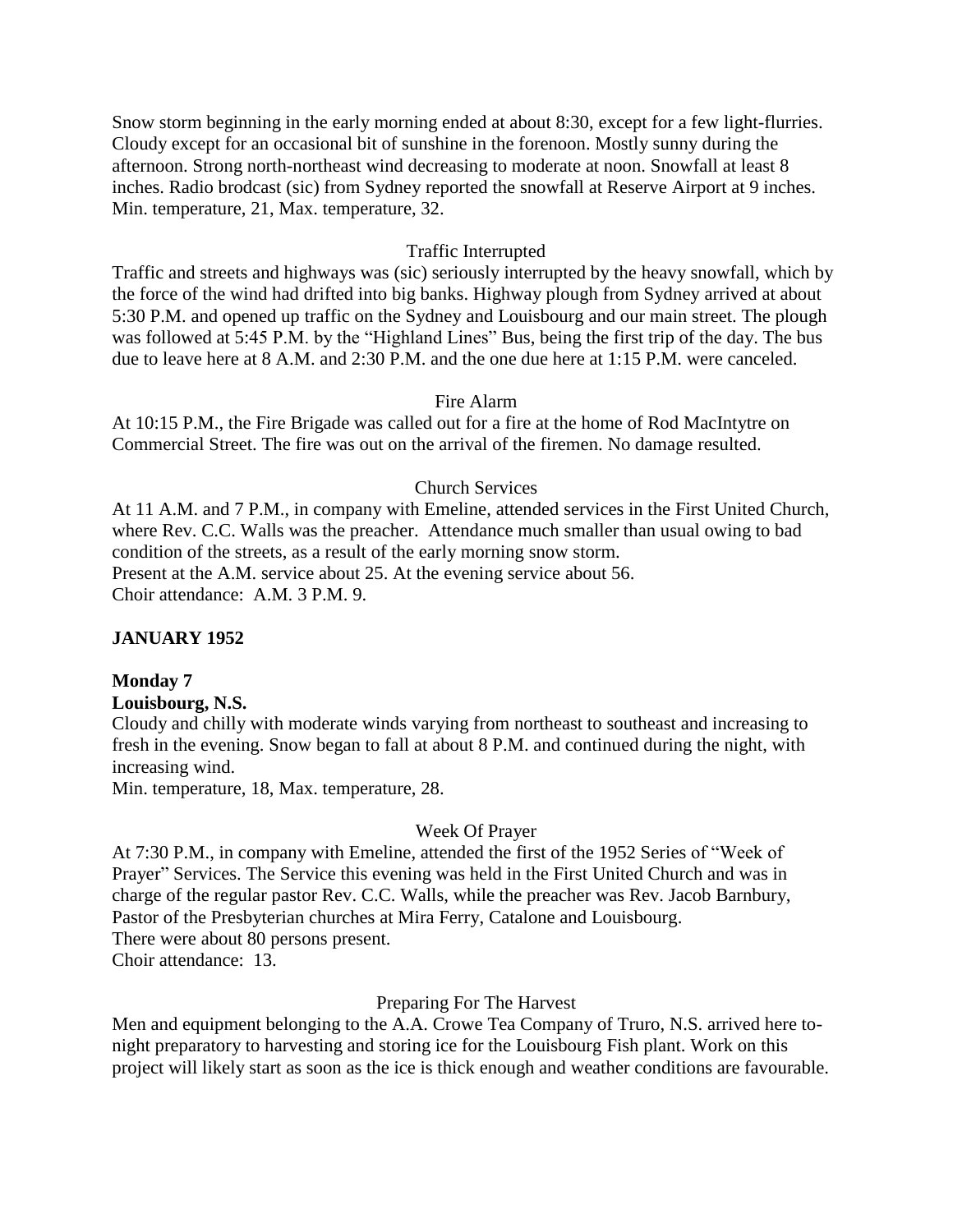## **JANUARY 1952**

# **Tuesday 8**

## **Louisbourg, N.S.**

Snow storm in the early morning followed by light rain. Dense fog and intermediate showers throughout the day and late into the night. Strong northeast to east winds decreasing to very light early in the forenoon. Snowfall at least 5 inches. Traffic impeded by the snow and drifts of last nights. Snow ploughs opened the streets for traffic during the day. Very mild with snow melting fast.

Min. temperature, 26, Max. temperature, 43.

## Week Of Prayer

The second in the 1952 "Week of Prayer" services was held in the Presbyterian Church this evening at 7:30. The service was in charge of the pastor, Rev. Jacob Barnbury, while the preacher was Rev. J.T. Turner, Pastor of St. Bartholomew Anglican Church. Was not present, but Emeline and Evelyn attended.

## **JANUARY 1952**

## **Wednesday 9**

#### **Louisbourg, N.S.**

Cloudy and mild with showers in the early morning with temperature lowering to the freezing point early in the forenoon. Light to fresh northwest wind. Rainfall of yesterday and last night about ½ inch.

Min. temperature, 20, Max. temperature, 44. Streets very slippery.

## Week Of Prayer

The third in the Series of the 1952 "Week of Prayer" services was held in St. Bartholomew Anglican Church, at 7:30 P.M. Service in charge of Rev. J.T. Turner, Pastor of St. Bartholomew's, while Rev. C.C. Walls of the First United Church was the preacher. I was not present, but my wife and sister-in-law attended.

## **JANUARY 1952**

## **Thursday 10**

## **Louisbourg, N.S.**

Clear, with light westerly winds, which shifted to northeast early in the night and increasing to fresh. Cloudy in the evening. Snow began to fall at about 9:30 P.M. Min temperature, 15, Max. temperature, 32.

## Meeting of Public Utility Board

George Farquhar and W.T. Outhik, two members of the Nova Scotia Board of Public Utilities, held a meeting at 2:30 P.M. in the Town. Meeting called for the purpose of taking evidence in consideration with the transfer of the Louisbourg Electrical Water and Power Company Ltd. to the Corporation of the Town of Louisbourg and also to approve of a scale of rates at which the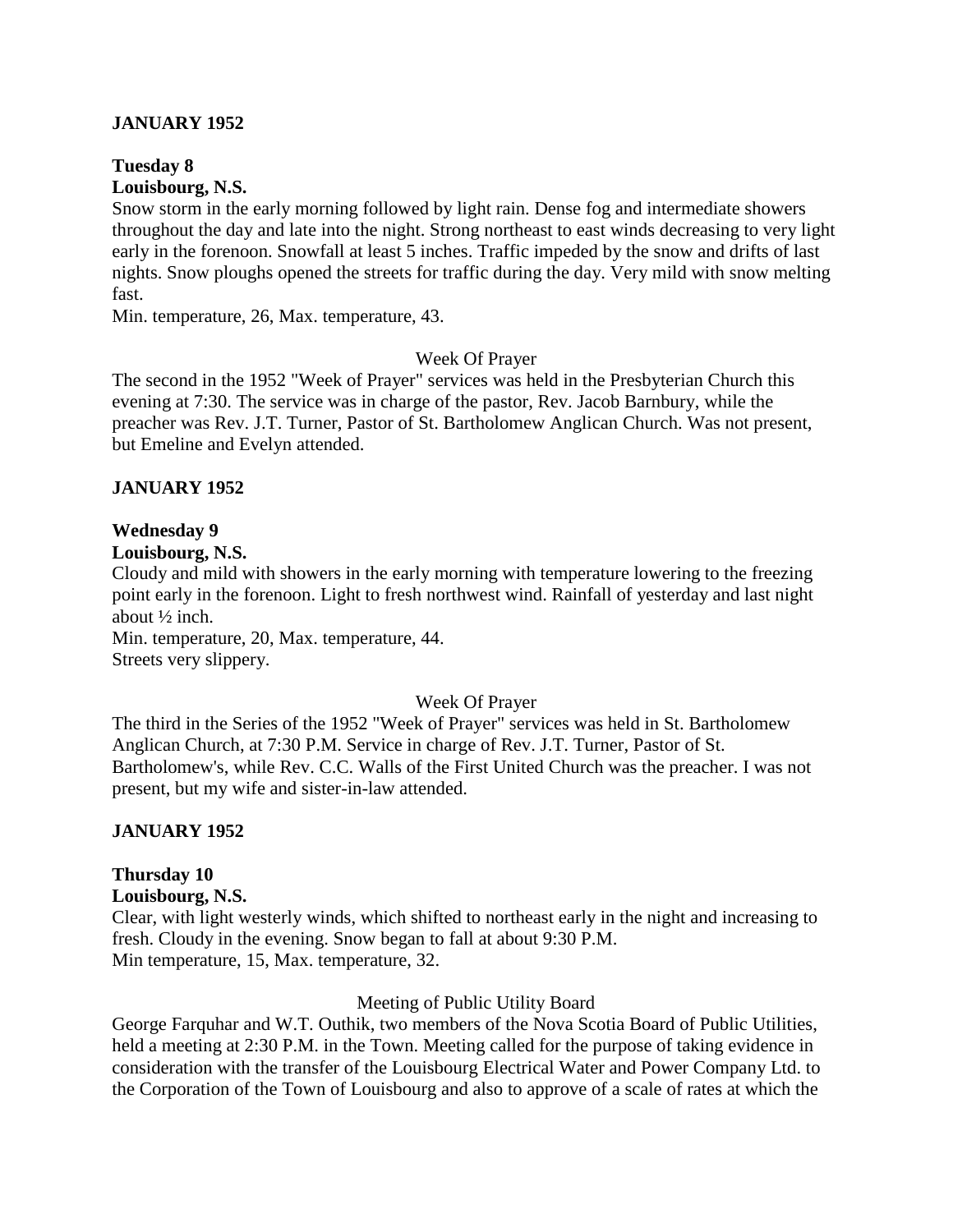Town of Louisbourg would supply water to its customers. Those giving evidence at this hearing were John Kay, Engineer, Halifax, N.S., Freeman O'Neil, M.D. President of the Water Company, Sydney and George D. Lewis (Mayor) Secretary. E. MacKay, Forbes of Glace Bay, Town Solicitor, represented the Town of Louisbourg. According to the evidence submitted, the assets of the Louisbourg Electric, Water and Power Co. Ltd. are valued at approximately \$19,000.

#### Week Of Prayer

The third in a Series of Week of Prayer Services was held in the First United Church, at 7:30 P.M. Service in charge of Rev. C.C. Walls, with Rev. J.T. Turner, of St. Bartholomew's Anglican Church as the preacher. About 75 persons present.

Choir attendance: 9. Emeline and I were present.

## **JANUARY 1952**

## **Friday 11 Snow Storm Louisbourg, N.S.**

Snow storm of last night ended in the early morning and was followed by rain which ended at about 8 A.M. Sun showing in the clouds for brief periods in the forenoon. Partly cleared during the afternoon. Cloudy in the evening. Fresh northeast wind decreasing and shifting to southerly in the forenoon and to west and northwest during the afternoon, increasing to strong in the evening and continuing so during the night. Snowfall of last night, about 3 inches. Rainfall about  $\frac{1}{2}$  inch.

Min. temperature, 25, Max temperature, 41. Streets very slippery.

#### Week Of Prayer

At 7:30 P.M. Emeline and I attended the fifth and last of the 1952 Series of "Week Of Prayer" services. Service this evening was held in the Presbyterian Church, with the Pastor, Rev. Jacob Barnbury in Church. Rev. C.C. Walls of the First United Church was the speaker.

## **JANUARY 1952**

## **Saturday 12**

#### **Louisbourg, N.S.**

Clear, with light west to southwest winds. An ideal winter day. Min. temperature, 20, Max. temperature, 32.

#### Marriage

The marriage of David Wilcox, son of Mr. and Mrs. Bert Wilcox of this town to Miss Catherine Bate, daughter of Mr. and Mrs. Albert Bate of Big Lorraine, took place this evening. The ceremony was performed by Rev. J.T. Turner, pastor of St. Bartholomew's Anglican Church.

## **JANUARY 1952**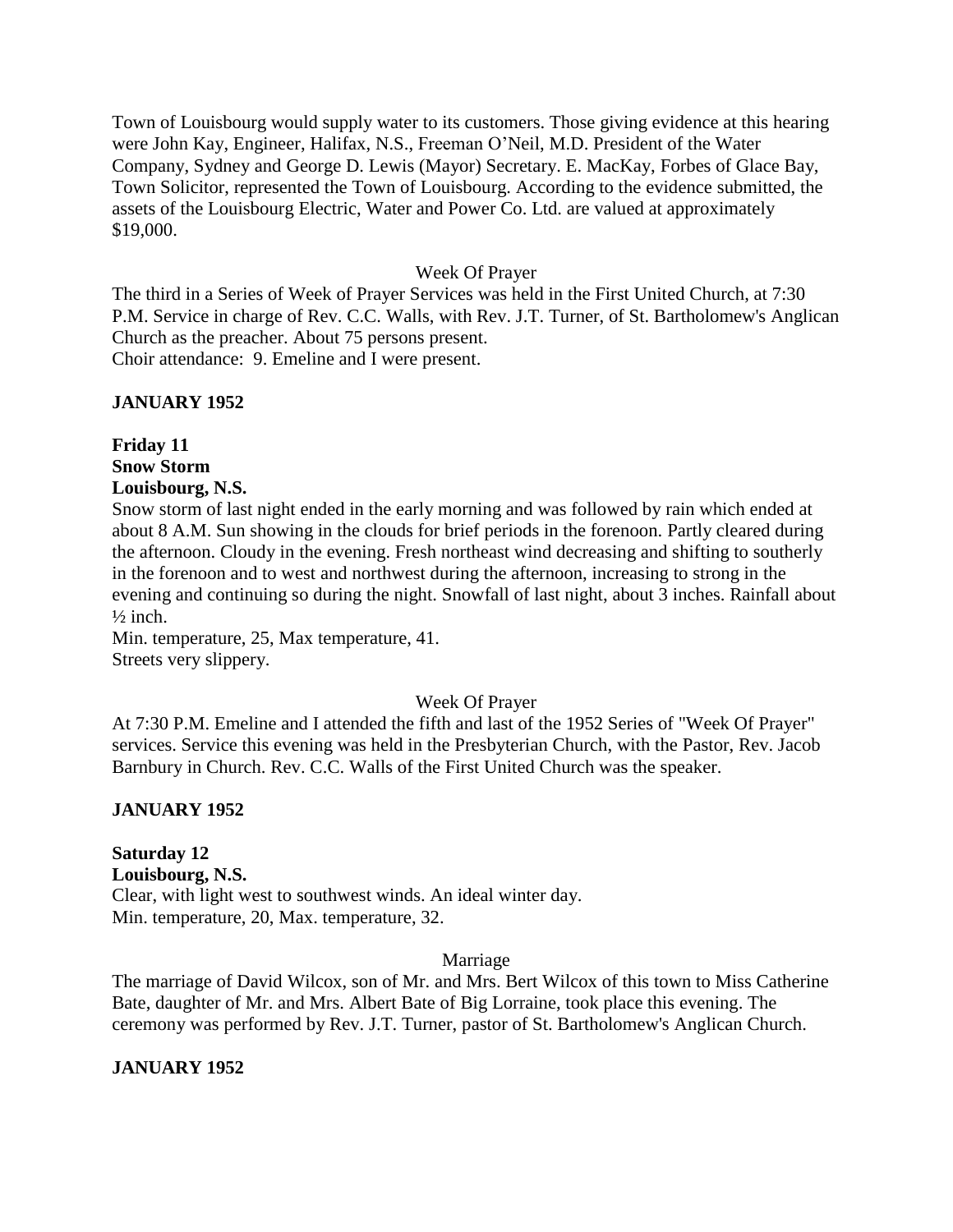**Sunday 13 Louisbourg, N.S.**

Variable cloudiness with light to moderate northwest wind. Min. temperature, 16, Max. temperature, 34.

## Church Services

At 11 A.M. and 7 P.M., in company with Emeline, attended services in the First United Church, where. Rev. C.C. Walls was the preacher. About 95 present at the morning service in about 80 at the evening service.

Choir attendance: A.M. 10, P.M. 17.

The sacrament of the Lord's Supper was disbursed at the morning service.

## **JANUARY 1952**

## **Monday 14**

**Louisbourg, N.S.** Mostly cloudy with light variable winds, light northeast in the evening. Min. temperature, 10, Max. temperature, 25.

## Mine Explosion At Stellarton

19 Miners killed in an explosion in the MacGregor Coal Mine at Stellarton Nova Scotia. Said to be the worst mine disaster in Canada for the past eleven years. All the bodies were recovered. Names of those who lost their lives in to-days disaster as follows: Robert Davidson, Joseph Nearing, R. H. MacNutt, John Mailman, Bain Nicholson , Brenton White, Archie Hayman, Sam Campbell, Leonard Wheatly, William MacLeod, Albert Moss, Arthur Moss, Winston Sample, Ed MacCallum, Tom Carpenter, Ed. Arthrell, Jimmy Wright, David Russell, Robert Cunningham.

Among other mine disasters in Nova Scotia are the following: 1873, Drummond Colliery Pictou County, N.S. 60 killed

- 1880 Albion Mine, Stellarton, N.S. 44 killed
- 1891 Springhill, N.S. 125 killed
- 1917 New Waterford, N.S. 65 killed
- 1918 Stellarton, N.S. 88 killed (Above information obtained from the January 15, 1952 issue of the Sydney Post-Record)

## Fire At Sydney

An early morning fire in the Y.M.C.A. did damage to the building estimated at \$50,000.

## **JANUARY 1952**

## **Tuesday 15**

## **Louisbourg, N.S.**

Sunny in the early part of the day but becoming cloudy before noon and remaining so throughout the day. Mild with light southerly winds.

Min. temperature, 10, Max. temperature, 32.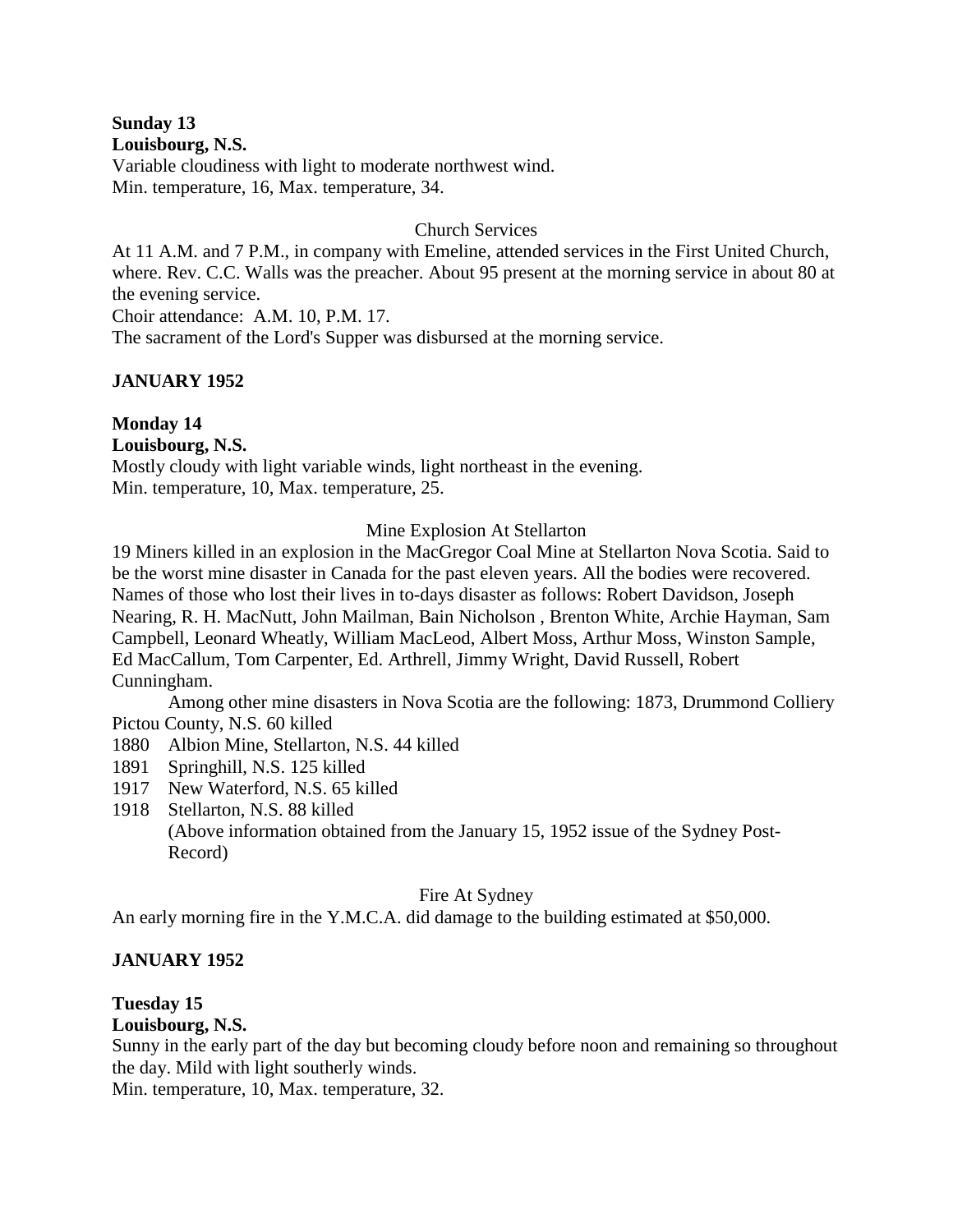### 39,000 Deer Killed

According to the statement by a spokesman for the Department of Lands and Forests, published in the Halifax Chronicle-Herald of yesterday's issue, the Deer kill for the season ending on November 30, 1951, in the Province of Nova Scotia, was 39,000 with more reports to be received.

#### Harvesting Ice

The A.A. Crowe Ice and Trucking Company of Truro, Nova Scotia began harvesting ice for the new Louisbourg Fish Plant to-day. The ice is being obtained at Grand Lake, and is about 11 inches in thickness. The same company had a contract last winter for the harvesting and storing a large amount of ice for the same fish plant, but had to abandon the undertaking owing to the mildness of the winter. The ice during the in winter of 1951, did not reach a thickness of more than about 6 inches.

## **JANUARY 1952**

## **Wednesday 16**

## **Louisbourg, N.S.**

Rain in the early morning with intermediate showers continuing all day. Foggy and mild. Fresh south wind shifting to southwest and moderating to light in the afternoon. Rainfall 3/8 inch.

Min. temperature, 30, Max. temperature, 39.

## Choir Practice

At 8 P.M. in company with Emeline, attended and conducted, choir practice in the First United Church.

## Annual Banquet

The Louisbourg Fire Brigade held its annual Banquet and election of officers at the Diamond Restaurant in the evening.

The following are the officers for 1952:

Chief: Harvey Lewis, Deputy-Chief, Fred Burke, Assistant Deputy-Chief, William Daring, Captain, Hose Company, Ronald Mac Vicar, Lieut. Hose Company, Alex Smith, Captain Ladder Company, George Phalen, Lieut. Ladder Company, Dan J. Thomas, Secretary-Treasurer, George Phalen. Guests of the firemen at the banquet were: Mayor, George D. Lewis, L.E. Smith, Manager, Natural Sea Products, Ltd., A.M. Thurston, Manager, Gorton Pew Fisheries Ltd., Ed Willis, North Sydney Fire Dept., Mr. Crowe, Mr. Hush and Mr. Stewart, of the Bible Hill Fire Department, Truro N. S. (was not present).

## **JANUARY 1952**

**Thursday 17 Louisbourg, N.S.**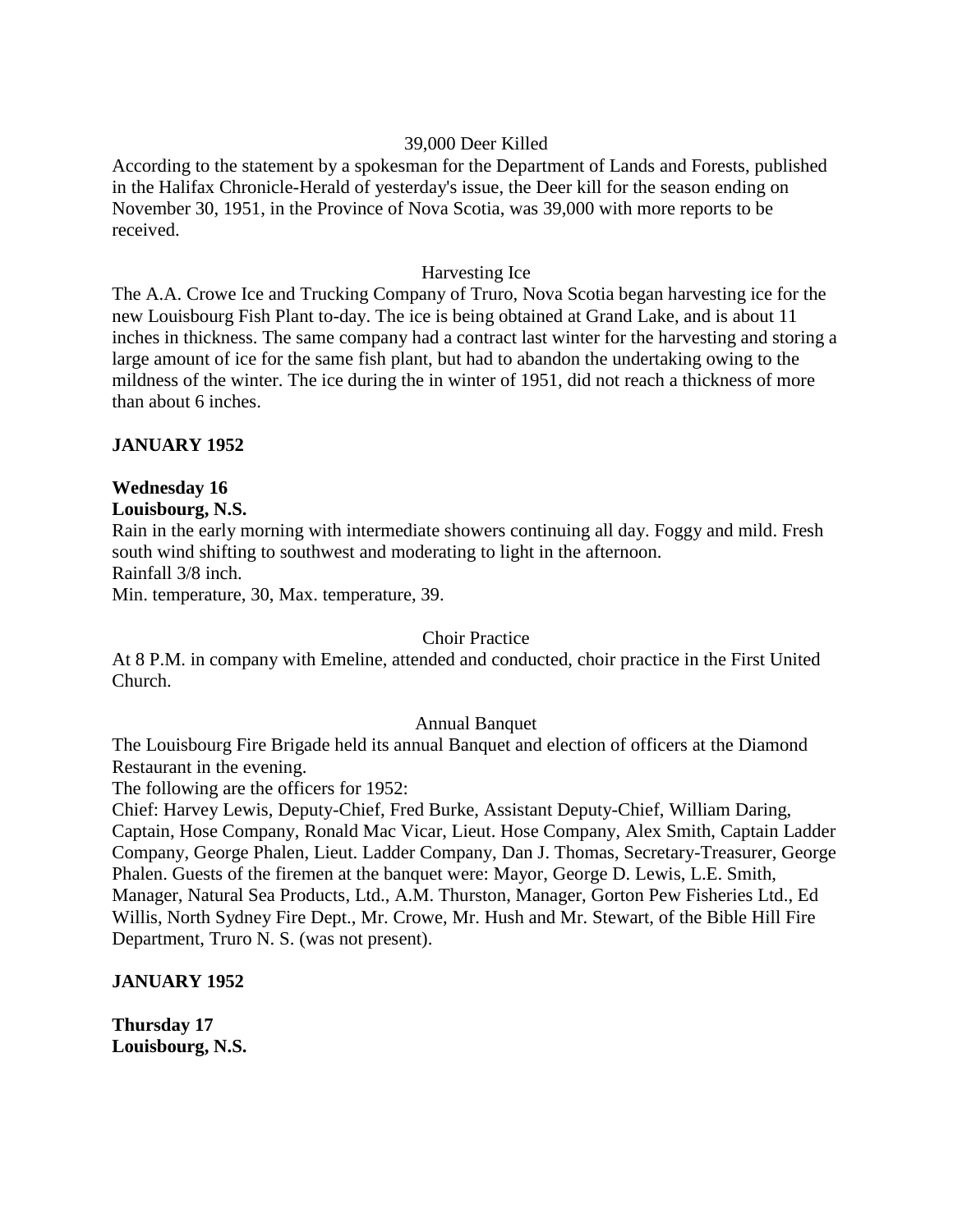Cloudy but clearing early in the day. Sunny during the greater part of the day. Light northwest wind. An ideal winter day. Streets almost totally bare. Ice on the sidewalks. Fields and clearings still pretty well covered with snow.

Min. temperature, 14, Max. temperature, 34.

## Softball Banquet

In the evening attended a banquet, held in the Diamond Restaurant, in honour of the boys forming the teams of the Softball League that played during the season of 1951, three in all, one each sponsored by the Home and School Association, Canadian Legion, and the Kinsmen. Prize for the player showing the best sportsmanship and greatest improvement in playing during last season went to Melvin Kelley. Prize for the winning team was presented to its Captain, Calvin MacLean. Prizes were presented by Mr. [blank] Thurston and Austin O'Keefe. Short addresses were delivered by Mr. [blank] Thurston, Austin O'Keefe, Cletus Lynk and M.S. Huntington. About 40 boys present and about 18 adults. Mrs. DeWitt Cross presided. Among the adults present were; William Stewart, Arthur M. Townsend, Dan James MacLeod, Roderick MacLeod, Roy Sheppard, [blank] Thurston, Mrs. DeWitte Cross, Mrs. Gavin MacLean, Charles Bagnall, James Crowdis, Cletus Lynk, Mrs. Kiby MacDonald, Mrs. David J.

## **JANUARY 1952**

## **Friday 18**

#### **Louisbourg, N.S.**

Cloudy, with very light drizzle of snow followed by showers at noon which continued at intervals during the afternoon, increasing to very heavy showers in the early part of the night. Moderate southerly winds. Strong southwest wind in the afternoon, increased to heavy gale force after nightfall, decreasing to moderate at about 8:30 P.M. Snowfall about ½ inch, Rainfall about 1 inch.

Min. temperature, 12, Max. temperature, 42.

MacLeod, Austin O'Keefe and M.S. Huntington.

## **JANUARY 1952**

#### **Saturday 19 Louisbourg, N.S.**

Clear and sunny with moderate to fresh northwest wind. An ideal winter day. Min. temperature, 8, Max. temperature, 14.

## School Teachers Mass Meeting

A mass meeting of School Teachers from the Municipality of the County of Cape Breton, Towns of Glace Bay, North Sydney, Sydney Mines, New Waterford, Dominion and Louisbourg was held at Sydney this afternoon, with H.H.Witmore, President of the Central Strike Committee presiding. This meeting was called for the purpose of arriving at a decision regarding the question of a Province Wide Teachers Strike, which has been under consideration for a considerable time. During a lengthy session, a vote was taken which resulted as follows: For immediate strike action, 260, against 184. Owing to the majority being considered too small to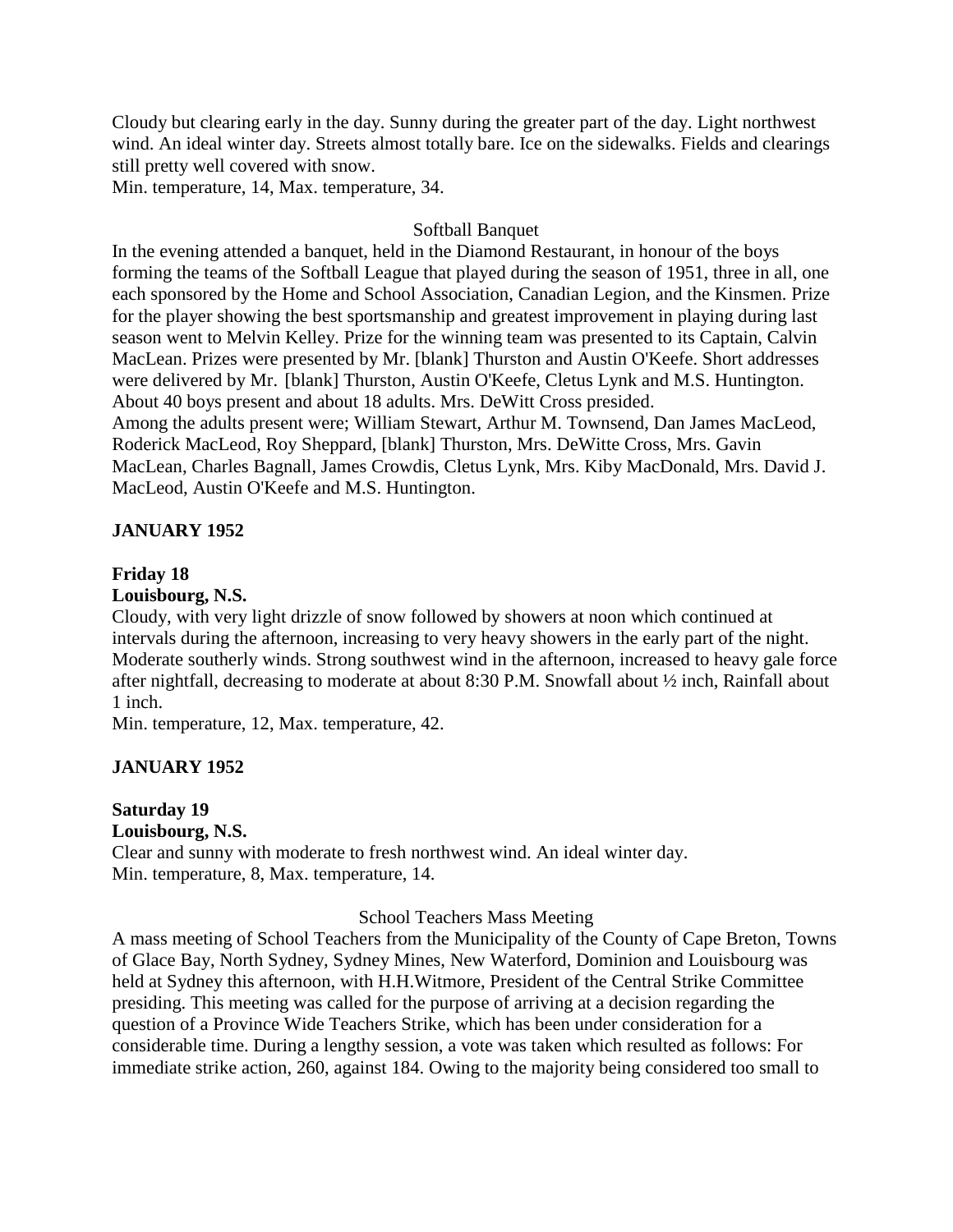warrant a strike, which was scheduled for next Monday, January 21, it was decided to withhold strike action until a later date or for further consideration.

I understand it was agreed before the vote was taken; the 90 percent majority would be required before a strike would be called.

## **JANUARY 1952**

## **Sunday 20**

**Louisbourg, N.S.** Cloudy and chilly with moderate southwest wind. Min. temperature, 5, Max. temperature, 34. Rain showers beginning at about 11 P.M.

### Church Services

At 11 A.M. and 7 P.M., in company with Emeline, attended services in the First United Church, where Rev. C. C. Walls was the preacher. About 60 persons present in the morning and about 70 in the evening. Choir attendance: A.M. 11, P.M. 16.

## **JANUARY 1952**

## **Monday 21**

#### **Louisbourg, N.S.**

Cloudy with showers in the early morning ending in the forenoon. Fresh to strong southerly winds, dying out to dead calm at noon. Light northwest wind during the afternoon increasing to fresh in the evening. Light snow squalls at night with same front.

Rainfall for last night and to-day, ¼ inch.

Min. temperature, 19, Max. temperature, 40.

## Death Of Colonel W.H. Dobbie

To-day's issue of the Sydney Post-Record announced the death of Colonel Wallace Hugh Dobbie D. S. O., which occurred at the Veterans Hospital on last Friday at Victoria British Columbia. From 1939 to 1945, Colonel Dobbie Commanded the Canso-Cape Breton area during World War 2. He was about 60 years of age.

## Death Of Wellington Spencer

Word received today by Beecher M. Spencer that his brother, Wellington L. Spencer, had died yesterday at the home of his daughter, Mrs. Allison Woodward, (Susan) Stoneham, Massachusetts, U.S.A. He was 77 years of age and had been in poor health for the past year. Mr. Spencer is survived by one sister, Mrs. Harry Dillon, (Oressa), Glace Bay, N. S. and one brother, Beecher M. Spencer, Louisbourg N. S.

## Teachers Strike Called off

The Public School Teachers Strike for higher salaries, which has been pending for several weeks and scheduled for to-day, failed to materialize. I understand that all classes throughout the province were in session to-day as usual. At a mass meeting of teachers, held at Sydney on last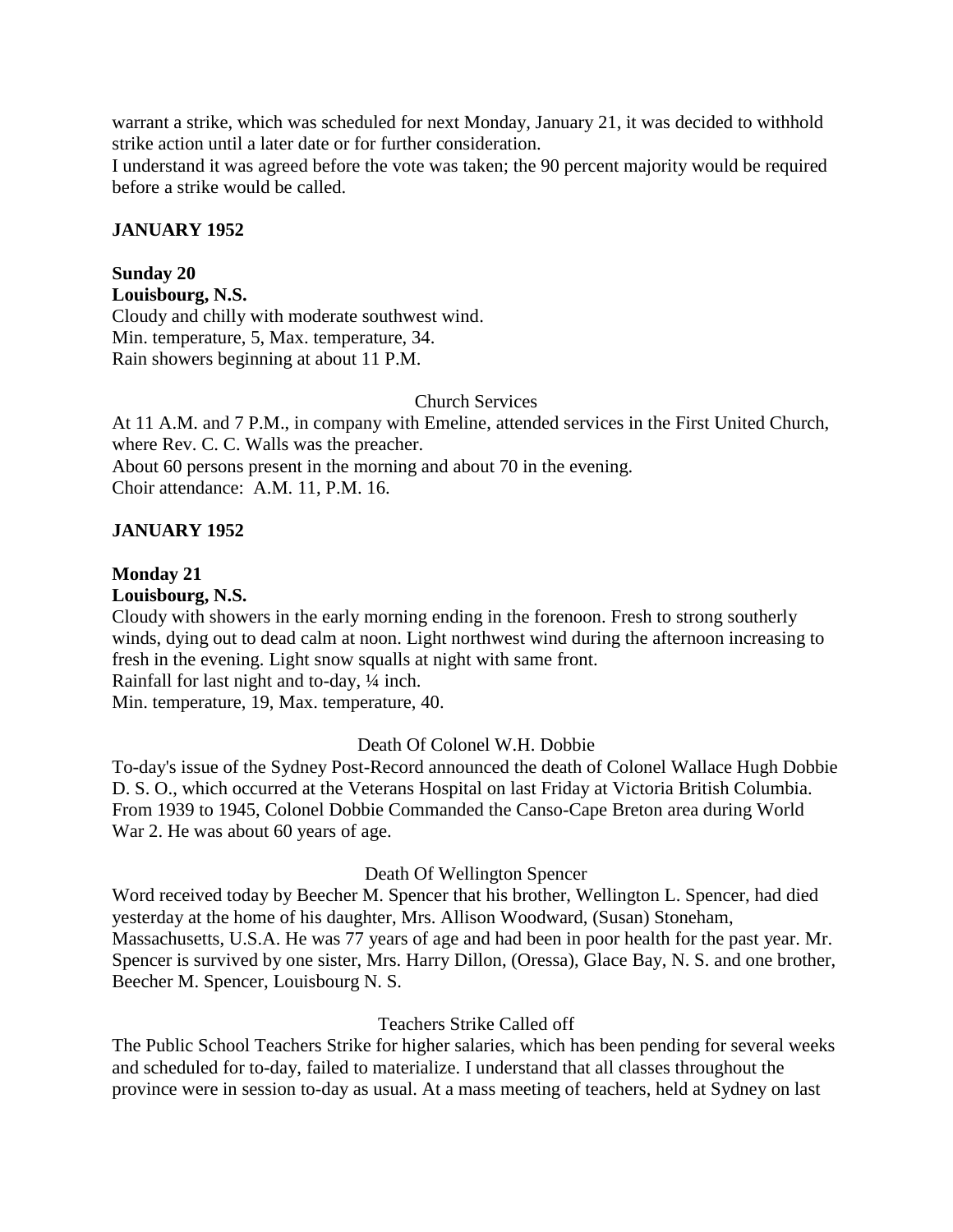Saturday, with H.H. Witmore, Principal of Riverview High School presiding, a strike vote resulted as follows: for strike action 260 against 184. As this vote did not give the 90 percent majority required the strike was called off for the present. The present salaries of the Town of Louisbourg School staff are as follows: [blank]

## **JANUARY 1952**

# **Tuesday 22**

**Louisbourg, N.S.**

Clear and cold with fresh to strong northwest wind decreasing to light in the evening. Min. temperature, 2 (A.M.), Max. temperature, 22 (P.M.).

## Death Of Donald S. MacPherson

The death of Donald S. MacPherson of Glace Bay occurred at the Glace Bay General Hospital this morning after a long illness. He was 64 years of age and is survived by his wife, the former Bessie MacKinnon of Glace Bay, two sisters, Mrs. Gordon Townsend, (Jessie) Montréal and Mary at Louisbourg. He was born at Port Morien, the son of Mr. and Mrs. Samuel MacPherson. About 1895 the family removed to Louisbourg where they lived for many years. Mr. MacPherson went to Glace Bay about 40 years ago where he was in the employ of the Dominion Coal Company. He is also survived by two sons and six daughters.

> (Continued from preceding page) Teachers Strike Called off

| William Helchie, Principal     | 3,265.00 |
|--------------------------------|----------|
| Austin O'Keefe, Vice-Principal | 2,175.00 |
| Cletus Lynk                    | 1,945.00 |
| Mrs. Donald J. MacLeod         | 1,845.00 |
| Miss Marguerite Dickson        | 1,500.00 |
| Earl Martell                   | 1,545.00 |
| <b>Miss Blanche Cross</b>      | 1,965.00 |
| Mrs. Neil MacLean              | 1,500.00 |
|                                |          |

## **JANUARY 1952**

## **Wednesday 23**

## **Louisbourg, N.S.**

Clear and cold but becoming cloudy and milder early in the day. Rain began to fall shortly after noon and continued moderately until late into the night. Moderate southerly winds, increasing to gale force in the afternoon and continuing during the night unabated. Min. temperature, 3, (A.M.), Max. temperature, 41.

## Choir Practice

At 8 P.M., in company with Emeline, attended and conducted choir practice in the First United Church.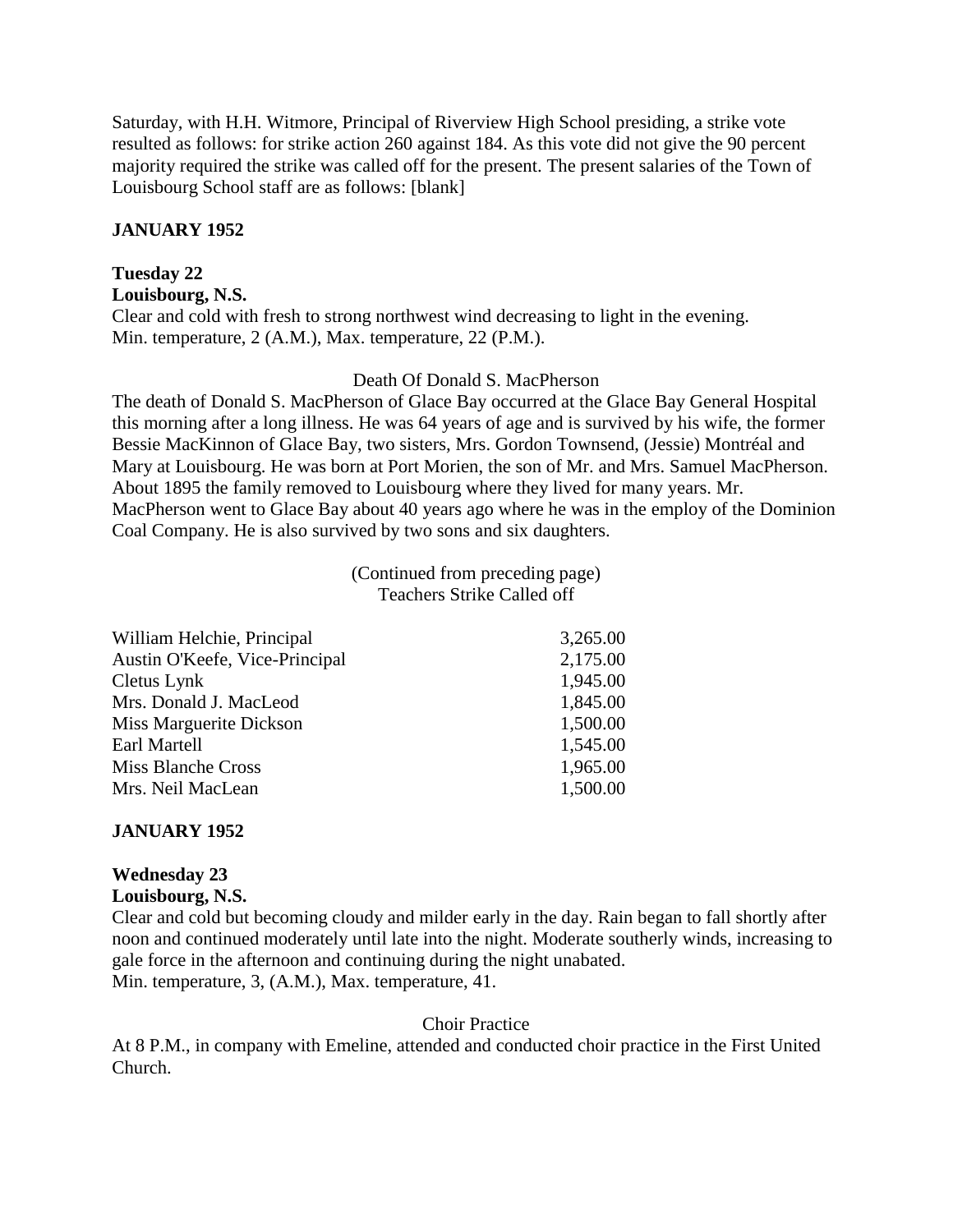### Prime Minister Sails

Prime Minister Winston Churchill, of Great Britain who has been visiting the United States and Canada during the last ten days, sailed from home last night on board the Liner "Queen Mary" while on this side of the water he visited Washington, New York and Ottawa.

### **JANUARY 1952**

## **Thursday 24**

**Louisbourg, N.S.**

Cloudy and mild with very light variable winds, mostly northwest. Rainfall of last about ¼ inch. Min. temperature, 28, Max. temperature, 42.

#### Funeral

Motored to Mira Gut in the early afternoon with William Lewis and his sister, Mrs. Ray Ingraham, where we attended the funeral of their uncle, Wellington L. Spencer, who passed away on last Sunday at Stoneham Massachusetts. The funeral is held from the Mira Gut Baptist Church at 2 P.M. Services at the church and cemetery (Mira Gut), were conducted by Rev. Harold A. Westrup, Pastor of the Glace Bay Baptist Church. Funeral in charge of D.M. Johnson, Funeral Director, Louisbourg N.S.

## Congregational Meeting

The Annual Congregational meeting of the First United Church was held in Calvin Hall, at 7:30 P. M. with Rev. C. C. Walls presiding and M. S. Huntington, Secretary. Amongst the many items of business transacted, were the presentation of reports from the church and its various organizations.

About 30 persons present.

Immediately after the close of the meeting, the Ladies of the MacMillan Club served a light lunch to those present.

## **JANUARY 1952**

**Friday 25**

**Louisbourg, N.S.** Clear with moderate northwest wind. Min. temperature, 8, Max. temperature, 32.

## New Governor General

The Appointment of Hon. Vincent Massey as the next Governor General of Canada was announced last night from Buckingham Palace in London, and from the office of Prime Minister St. Laurent in Ottawa. Massey is to succeed Viscount Alexander who is to retire from the Governor Generalship. When Vincent Massey takes office, he will be the First Native Canadian Governor-General and the 18<sup>th</sup> since Confederation. He was born in Toronto, February 20, 1887.

## Viscount Alexander To Retire

According to the Canadian press of to-day, Viscount Alexander who has been Governor-General of Canada since April 1946, is, at his own request, to terminate his term of office on the 28<sup>th</sup> of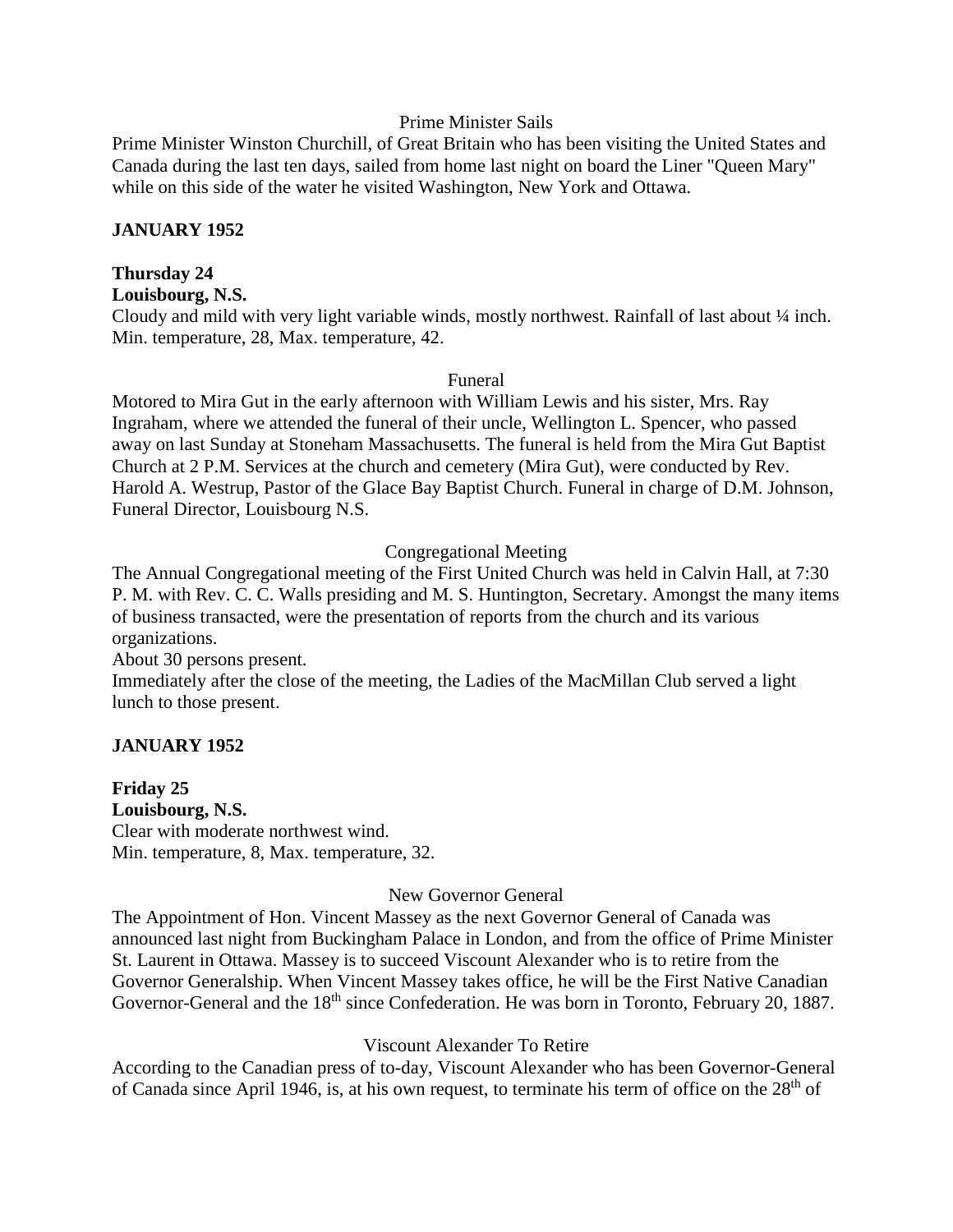this month, and returned to England, where it is rumoured, he is to be Defense Minister in Prime Minister Winston Churchill's Cabinet.

## **JANUARY 1952**

## **Saturday 26 New Moon To-day Louisbourg, N.S.**

Clear and sunny with light northwest wind. Became cloudy shortly before noon with the wind shifting to southwest and increasing to moderate and later to fresh. Light drizzle of snow began to fall at about 9:30 P.M. and ended about one hour later. Snowfall about ½ inch. Min. temperature, 6, Max. temperature, 32.

## Death Of Ida Spencer

A news item in to-days issue of the Sydney Post-Record announced the death of Mrs. Albert Thomas Spencer, on the 16<sup>th</sup> of this month, at the home of her daughter, Mrs. David Mansur, Ottawa. The former Miss Ida Kathyrn Spencer was the daughter of the late Mr. and Mrs. Theophalus Spencer of Holmeville, Cape Breton Co. N.S. Her husband who preceded her many years ago was the son of the late Mr. and Mrs. Louis G. Spencer, of Port Morin and Glace Bay. She was about 80 years of age.

## Fort Louisbourg Damaged

Fish Dragger, "Fort Louisbourg", was seriously damaged by fire this morning and sank at her dock, at Halifax. She was valued at about \$200,000.00 and was owned by Gorton Pew, New Brunswick Limited. She was built at Lunenburg, being launched during the spring or summer of 1951.

Later: According to a news intern in the Halifax Chronicle-Herald of February 2, 1952, the dragger, "Fort Louisbourg", is undergoing a survey after having been raised from the bottom of Halifax harbour, at the General Sea Foods dock. She was salvaged by the Foundation Company and is likely to be towed to Lunenburg to undergo repairs.

## **JANUARY 1952**

## **Sunday 27**

## **Louisbourg, N.S.**

Light snow of last night was followed by heavy rain in the early morning. Cloudy and mild throughout the day with very light winds. The sun broke through the haze shortly before setting. Rainfall of this morning 1 inch.

Min. temperature, 28, Max. temperature, 43.

## Church Services

At 11 A.M. and 7 P.M., in company with Emeline, attended services in the First United Church, the Rev. C.C. Walls was the preacher.

Present in the morning was about 50, in the evening about 80.

Choir attendance: A.M. 9, P.M. 12.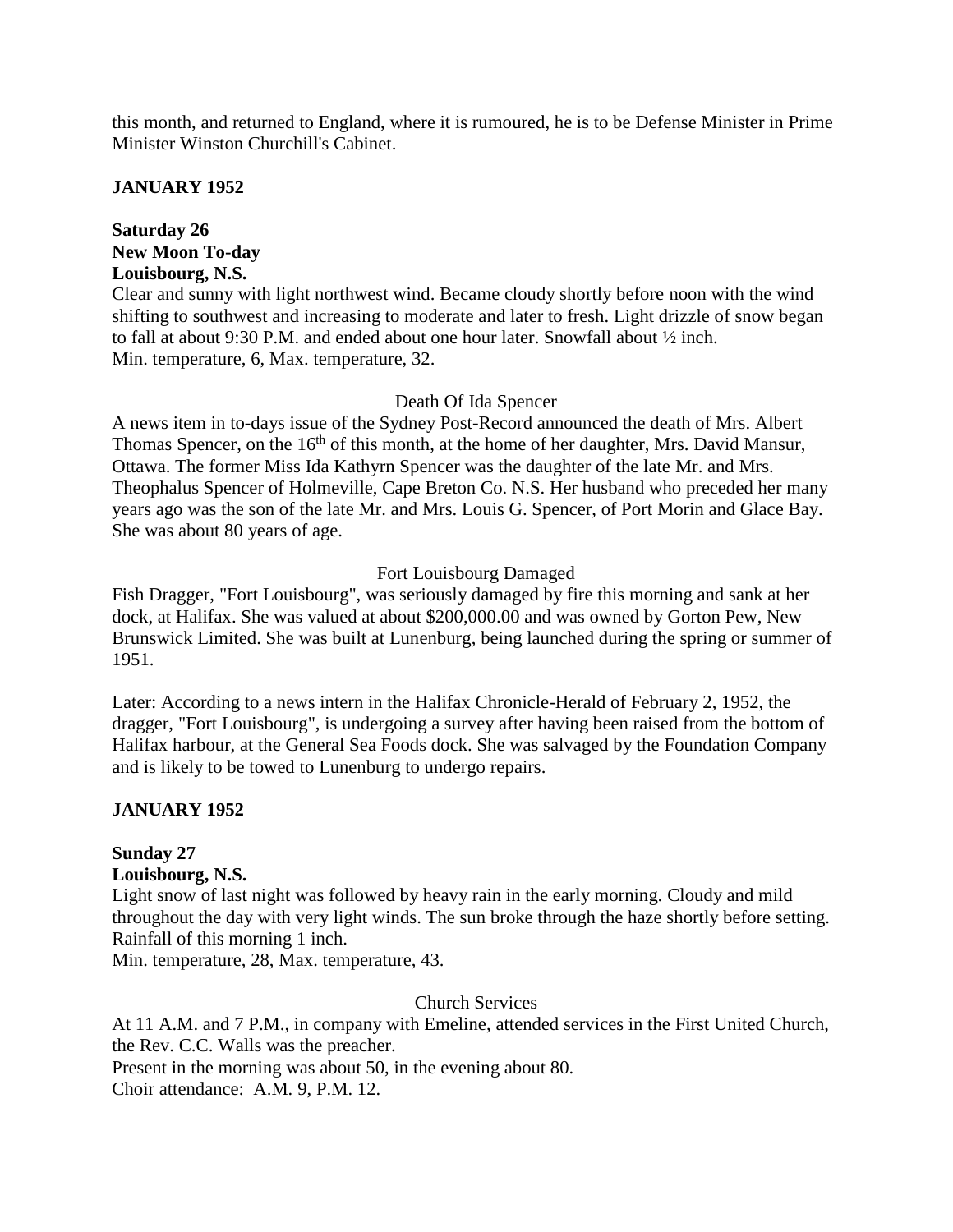## **JANUARY 1952**

### **Monday 28**

## **Louisbourg, N.S.**

Cloudy with very light drizzle of rain and mist in the forenoon. Light variable winds. Snowfall of about 1 inch beginning at about 6 P.M. followed at about 9 P.M. by mist and light drizzle. Min. temperature, 27, Max. temperature, 33.

## **JANUARY 1952**

## **Tuesday 29**

## **Louisbourg, N.S.**

Light drizzle of snow and frozen sleet in the morning followed by hail and before noon by light snow which continued during the afternoon and evening. Fresh to strong north-northeast wind, fall of hail and snow about 3 inches.

Min. temperature, 6, Max. temperature, 32.

## Large Fish Catch

What is said to be the largest catch of fish by small boats, in a single day, at this port, was landed here this afternoon and evening. The catch for to-day, according to reliable information was upwards of 150,000 Lbs, all of which were brought in by boats owned here or by others making this port their base, about 16 in all.

## **JANUARY 1952**

## **Wednesday 30**

## **Louisbourg, N.S.**

Cloudy and cold with light snow flurries. Moderate northerly winds. Snowfall of to-day about 1 inch.

Min. temperature, 6, Max. temperature, 22.

## Choir Practice

At and 8 A.M., in company with Emeline, attended and conducted choir practice in the First United Church.

## **JANUARY 1952**

# **Thursday 31**

**Louisbourg, N.S.**

Clear, sunny and cold, with light variable winds mostly westerly. A typical winter day. Min. temperature, 5 below zero, Max. temperature, 19.

## School Teachers Strike

Strike action which was decided upon yesterday at a meeting held at Sydney, was put into effect to-day were about 175 teachers of the rural Cape Breton County schools, went on strike to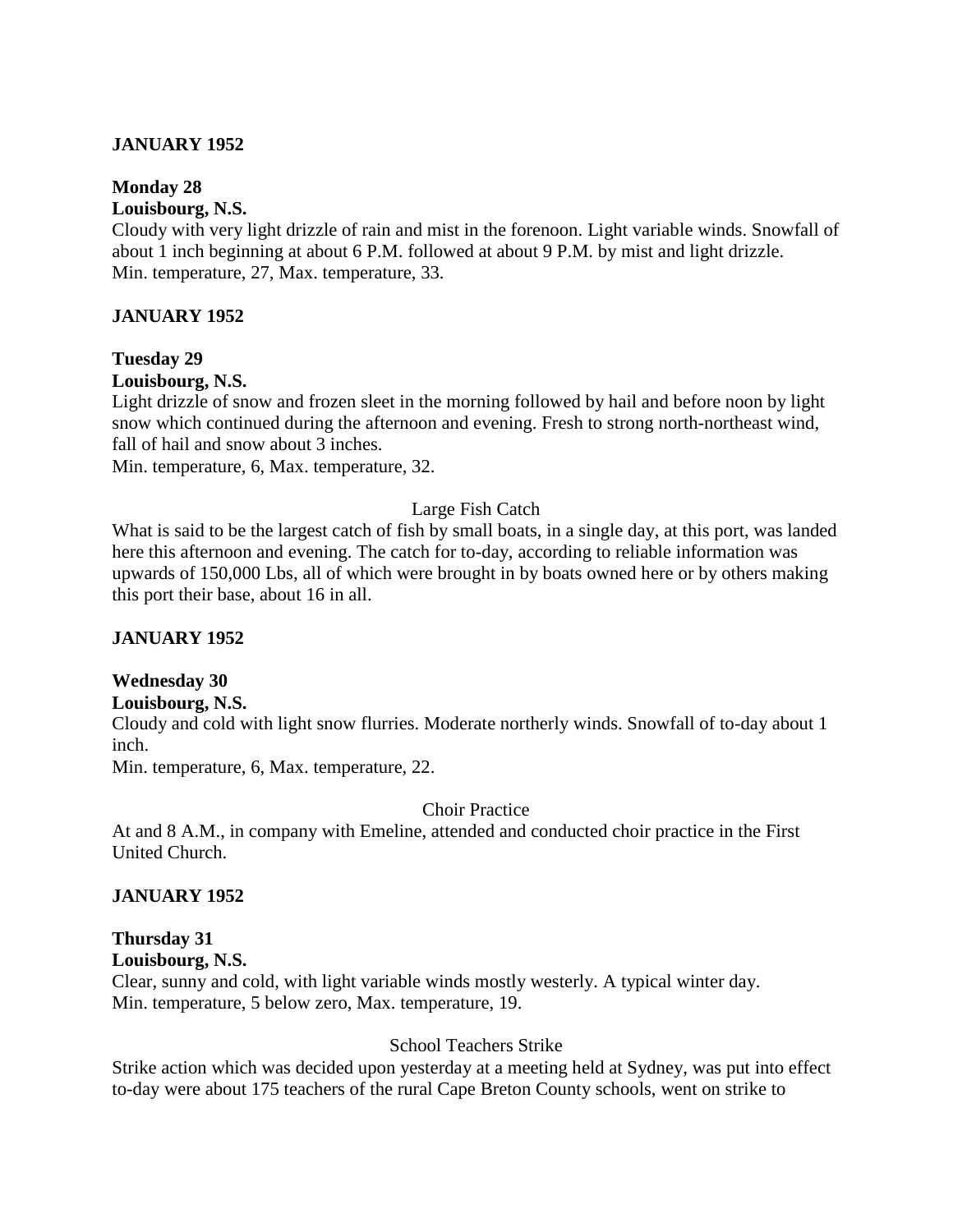enforce demands for higher salaries. About 5000 pupils are out of school to day as a result of this action on the part of the teachers. The non-union teachers in the county rural schools, about 68 in number, have been requested by the union to stay off their jobs in order to strengthen the union on their demands. The union has asked for \$300.00 yearly increase in teacher salaries. This request was turned down by the Cape Breton County Council at a recent meeting held at Sydney. This is the first time in the history of the Province when members of the teaching profession have gone on strike. (Sydney Post-Record) (January 31 1952)

Rainfall from January = about  $3\frac{5}{8}$  inches. Snowfall for January = about 27 inches. Min. temperature, 5 below zero, on the 31<sup>st</sup>, 3 below on the 5<sup>th</sup>, Max. temperature, 44 on the 9<sup>th</sup>.

## **FEBRUARY 1952**

**Friday 1**

**Louisbourg, N.S.**

Clear and sunny becoming cloudy in mid-afternoon. Light to moderate west wind, shifting to southwest in the evening.

Min. temperature, 2, Max. temperature, 29.

## Strike Continues

The rural school teachers strike, which began yesterday, still continues with the non-union teachers joining in strike action in support of the numbers of the union, making a total of about 243. According to the local press there approximately 5000 pupils out of school owing to the strike.

## **FEBRUARY 1952**

**Saturday 2 Louisbourg, N.S.** Cloudy and mild with light mist at intervals. Light to southwest winds. Min. temperature, 28, Max. temperature, 35.

## **FEBRUARY 1952**

**Sunday 3 Louisbourg, N.S.** Sunny and moderately cold with light to moderate northerly winds. An ideal winter day. Min. temperature, 35, Max. temperature, 12. Streets and highways very icy and slippery.

Church Services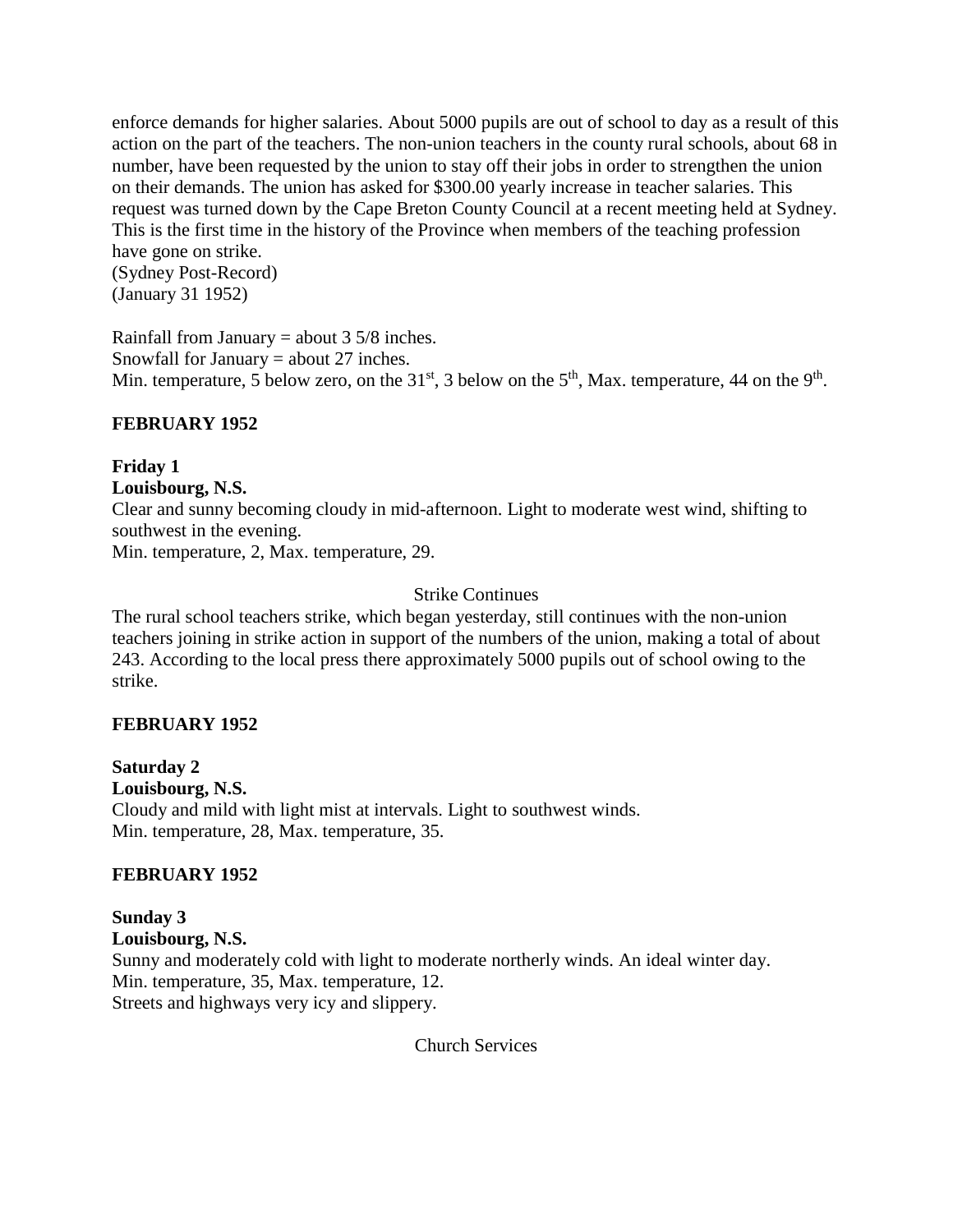At 11 A.M. and 7 P.M., in company with Emeline, attended services in the First United Church, where Rev. C.C. Walls was the preacher. Present in the morning, about 55, in the evening about 70.

Choir attendance: A.M. 10, P.M. 9.

## **FEBRUARY 1952**

## **Monday 4**

## **Louisbourg, N.S.**

Clear and sunny but becoming cloudy in mid- afternoon. Light easterly winds shifting to southerly and during the night, increasing to strong. Min. temperature, 6, Max. temperature, 31.

## **FEBRUARY 1952**

## **Tuesday 5**

## **Louisbourg, N.S.**

Rain in the early morning and occasional showers throughout the day, with considerable fog. Thunder and lightning for a short period in the forenoon. Moderate to strong southerly winds, decreasing shortly after noon.

Min. temperature, 38, Max. temperature, 42. Streets very icy.

## **FEBRUARY 1952**

## **Wednesday 6**

## **Louisbourg, N.S.**

Heavy showers ending in the forenoon. Cloudy during the afternoon and evening. Snow squalls at night. Light northerly winds, shifting to westerly in the afternoon and increasing to fresh. Rainfall of yesterday and to-day about 1 ½ inches. Min. temperature, 27, Max. temperature, 45.

## DEATH OF KING GEORGE THE VI

The death of George the Sixth, King of Great Britain and her Dominions beyond the Seas occurred at an early hour this morning. He died in his sleep, at Sandringham, his country home, which is about 130 miles from the City of London.

King George VI was born on December 14, 1895 at York Cottage, Sandringham. In 1923 married Lady Elizabeth, Bowes-Lyon, daughter of the Earl of Strathmore. First child, Princess Elizabeth, born April 21, 1926. Second child born, Princess Margaret, Aug. 21, 1930. 1936 succeeded his brother, Edward VIII on his abdication of the British Throne, on December 10, 1936. Coronation Ceremony took place on May 12/1937. 1939, accompanied by the Queen, visited Canada, and the United States. First reigning British sovereign to make such a visit.

## Death of Mrs. Wesley Tanner

The death of Mrs. Wesley Tanner occurred this afternoon at her home off Kent Street, after an illness of several months. Mrs. Tanner, the former Miss Catherine MacDonald of Glace Bay, was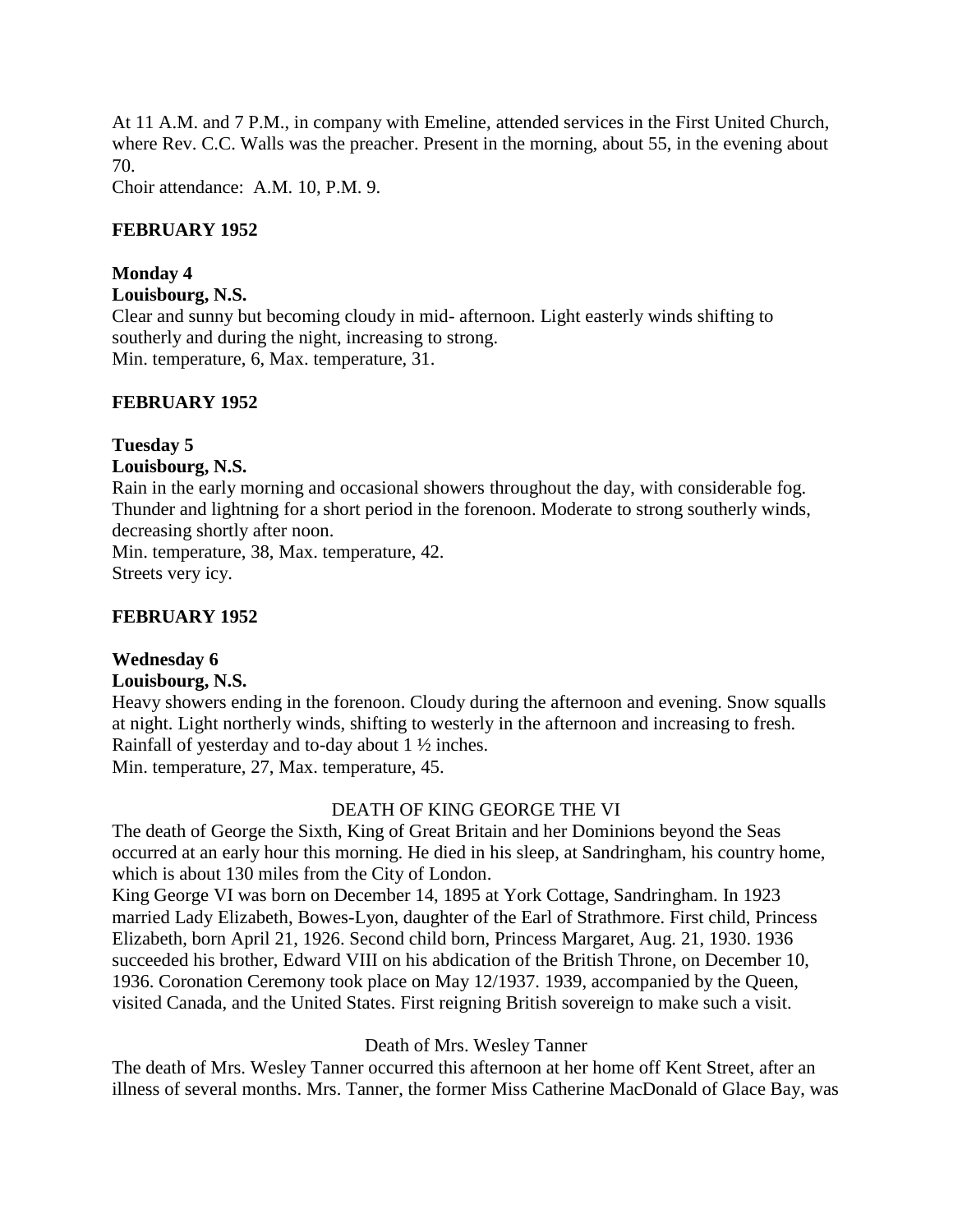in the 76<sup>th</sup> year of her age. She is survived by her husband, one son, Archibald, at Sydney, one daughter, Mrs. Wilfred Wagner, (Mary) at Louisbourg.

## **FEBRUARY 1952**

# **Thursday 7**

**Louisbourg, N.S.**

Clear and sunny with westerly winds shifting to southwest in the afternoon. Cloudy at night. A perfect winter day.

Min. temperature, 14, Max. temperature, 32.

## To Sydney and Return

Went to Sydney on the 8 A.M. trip of the Highland Lines Bus Service for the purpose of placing an order for merchandise with Dan Mac Keen, representing The Anglo-Canadian Mereaitite Co. Ltd. Arrived at Sydney at about 9 A.M. Met Mr. Mac Keen at the sample room at about 9:30 A.M. and placed an order with three or more business houses he represents. Made two or three more business calls and caught the 12:15 P.M. bus trip for home arriving at about 1:10 P.M.

## United Church Brotherhood

At 8 P.M. attended a regular meeting of the Brotherhood of the First United Church held in Calvin hall with Edward Levy presiding. 19 persons present.

## ELIZABETH II PROCLAIMED QUEEN

Princess Elizabeth who succeeded her late father, King George VII, to the Throne of the British Empire, was to-day, at noon, was proclaimed Queen with the title of Elizabeth The Second, at Ottawa.

## **FEBRUARY 1952**

**Friday 8 Snow Storm Louisbourg, N.S.**

Snow, which began to fall early in the morning, continued until late in the afternoon. Strong northeast and north winds. Snowfall about 5 inches. Min. temperature, 10, Max. temperature, 32.

## Funeral

At 1:30 P.M. attended the funeral of the late Mrs. Wesley Tanner, which took place from the D.M. Johnston Funeral Home to St. Bartholomew's Anglican Church. Services at the Funeral Home Church and grave were conducted by Rev. J.T. Turner. Burial in the Anglican Cemetery on Clark's Road. Funeral in charge of D. M. Johnston, Funeral Director. Pall Bearers: John Hill, Freeman McKenzie, Dan Smith, Mayor George D. Lewis, Edgar Bate and M. S. Huntington.

Elizabeth II Proclaimed Queen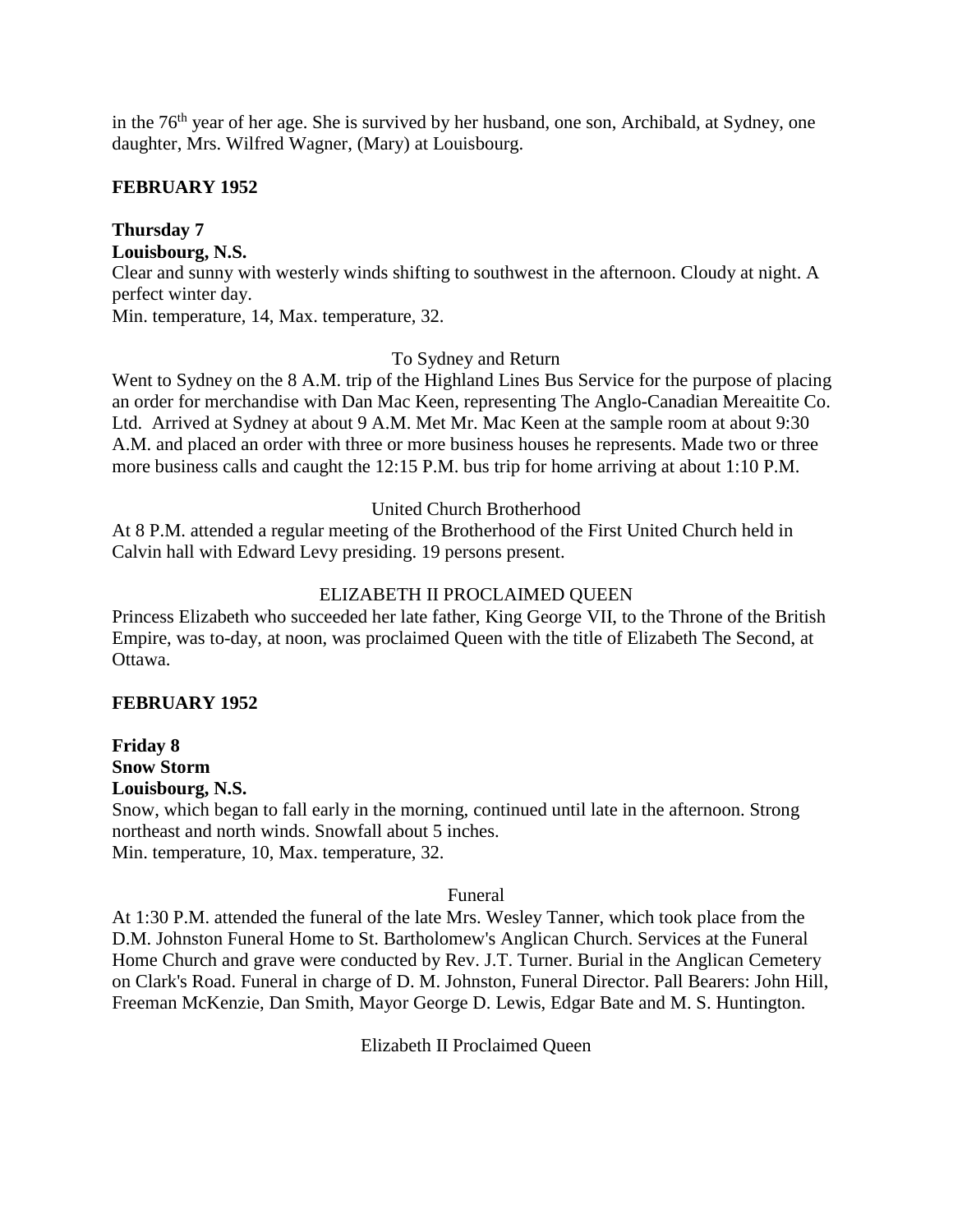In London England, to day, the former Princess Elizabeth was by Royal Proclamation proclaimed Queen of Great Britain and British realms beyond the Seas, with the title of Elizabeth the second.

## **FEBRUARY 1952**

**Saturday 9 Snow Storm Louisbourg, N.S.** Snow Storm Clear and sunny but becoming cloudy at noon. Snow began to fall at about 4:30 P.M. Snowfall about 4 inches. Light northwest wind early in the day shifting to southwest and late to south and increasing to strong. Min. temperature, 5, Max. temperature, 31.

## H. M. C. S. Brockville

The mine sweeper H. M. C. S. Brockville, arrived in the evening and docked at the Government wharf. She had on board a number of naval cadets, who are undergoing a period of sea training.

## **FEBRUARY 1952**

## **Sunday 10 Louisbourg, N.S.** Mostly clear with moderate west and northwest winds. An ideal winter day. Min. temperature, 6, Max. temperature, 32.

## Church Services

At 11 A.M. and 7 P.M., in company with Emeline, attended services in the First United Church where Rev. C. C. Walls was the preacher.

Attendance in the morning about 60, in the evening about 90.

Choir attendance: A. M. 10, P. M. 12.

The evening service took the form of a memorial service to the late King George the Sixth who passed away on last Wednesday. As the salute and prayer, two and for, her Majesty Queen Elizabeth, who became Queen on the death of her father, the congregation joined with the choir in singing "God Save the Queen" at the close of both the morning and evening services.

## **FEBRUARY 1952**

## **Monday 11**

## **Louisbourg, N.S.**

Cold in the morning but moderating during the day. Light to moderate winds mostly southerly. Clear and sunny, becoming cloudy in the late afternoon. An Ideal winter day. Min. temperature, 3, Max. temperature, 29.

## Teachers Strike Vote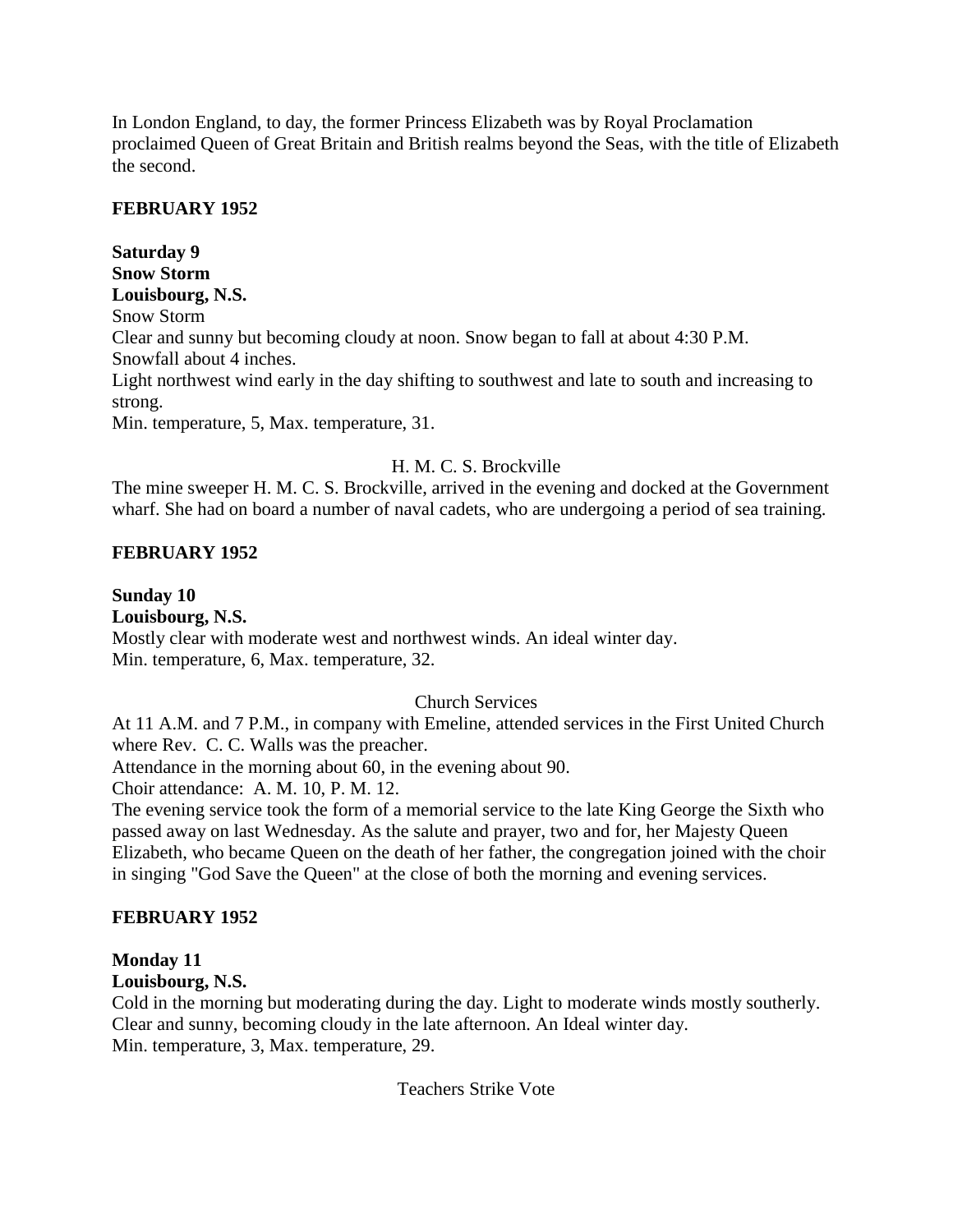The Post-Record of to-day, announced that the Teachers Union of the Province of Nova Scotia, on a vote taken on last Saturday, voted in favour of a strike for an increase in salaries. The vote stood as follows: in favour of a strike, 1658, against 925. The executive of the union owing to a large body of members being against strike action, decided not to call a strike until the matter was given further consideration.

## Price Of Coal Increased

On last Saturday, an increase of one dollar (\$1.00) a ton was added to the price of coal at the yards of the Dominion Coal Company through the County of Cape Breton. This increase raises the price of coal from \$11.10, the previous price, to \$12.10 per ton.

## **FEBRUARY 1952**

**Tuesday 12 Stormy Louisbourg, N.S.**

Cloudy with strong southeast wind, which increased to gale force early in the forenoon. Wind decreased to moderate in the early afternoon into light and variable in the evening. Some fog at night. Light drizzle of snow and light rain and mist, which froze as it, fell, making the streets very slippery. Snowfall less than ½ inch.

Min. temperature, 24, Max. temperature, 30.

## In For Shelter

Six or seven fishing vessels arrived in the harbour for shelter during the day.

## **FEBRUARY 1952**

# **Wednesday 13**

**Louisbourg, N.S.** Clear and sunny with a light southerly winds. A very lovely day. Min. temperature, 16, Max. temperature, 32.

## Choir Practice

At 8 P.M., in company with Emeline, attended and conducted choir practice in the First United Church.

# Death Of Colonel John A. MacDonald

The death of Col. John Angus MacDonald occurred

## NO MORE ENTRY

Installing Water Meters

The installing of water meters, in the towns water system, has been Mark Cormington of West Louisbourg has been awarded the contract, for the sum of \$800.00.

## **FEBRUARY 1952**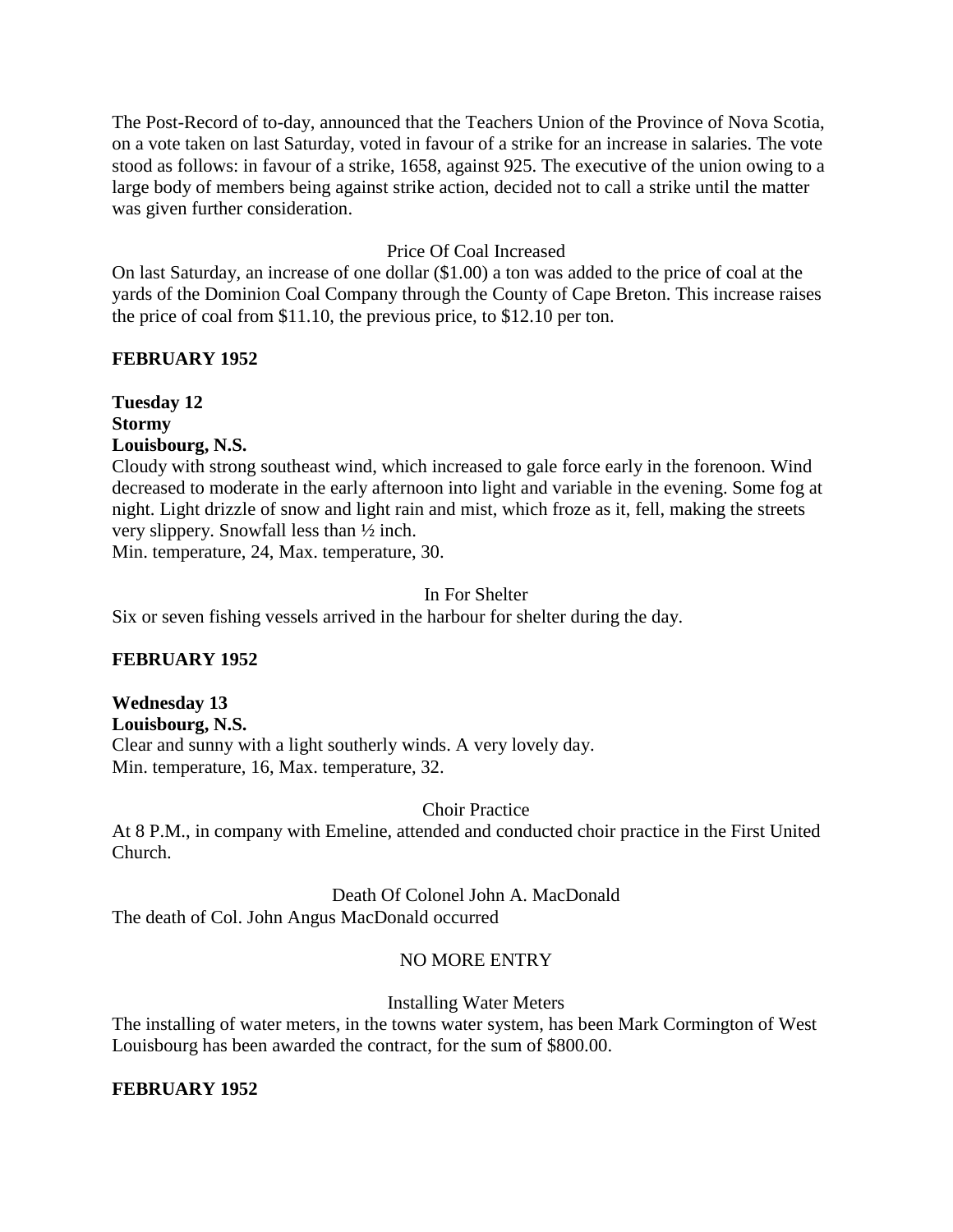# **Thursday 14**

**Louisbourg, N.S.**

Clear and sunny, becoming cloudy in the late afternoon. Light westerly winds shifting to southerly in the evening. A very lovely winter day. Min. temperature, 14, Max. temperature, 31.

## Brotherhood Banquet

At 6:30 P.M. attended the Annual Banquet of the First United Church Brotherhood, which was held in Calvin hall with the President, Edward Levy, presiding. The intended guest speaker, John Murdoch MacLeod, of Sydney, was unable to be present owing to illness, so a few of us had to pinch-hit for the absent speaker. I gave a short talk on the late King George VI and his family background. Rev. C. C. Walls was the next speaker and dealt with some of his experiences on various fields as a preacher. Rev. J.T. Turner of St. Bartholomew's Anglican Church was then called on and in an address gave some of his experiences as a clergyman in various congregations during his ministry. William Stewart proposed the toast to the Queen, William Helchie, the Ladies of the MacMillan Club who served the supper. A.W. Stacey moved the thanks to the Brotherhood to the various speakers.

43 members of the Brotherhood and their guests present.

## C. G. S. EDWARD CORNWALLIS

Canadian Government Steamer, Edward Cornwallis, arrived at about noon and docked at the Freight wharf.

## **FEBRUARY 1952**

## **Friday 15**

**Louisbourg, N.S.**

Cloudy with very light and variable winds, mostly northwest. A very light drizzle of snow and intervals during the greater part of the day. Min. temperature, 13, Max. temperature, 26.

## Funeral Of King George VI

The funeral of the late King George VI, of Great Britain and her Dominions beyond the Seas took place to-day in St. George's Chapel at Windsor Castle. The service was broadcast from London over the B.B.C., and was heard very plainly here. We also listened to a broadcast of the service from Ottawa, in the late afternoon.

## Memorial Services

At 11 A.M., Evelyn, her daughter Jane, Emeline and I attended a service in St. Bartholomew's Angolan Church, in memory of the late King George VI, whose burial took place to-day at St. George's Chapel, Windsor, England. At the service, the Rector, Rev. J.T. Turner, was assisted by Rev. C.C. Walls of the First United Church and Rev. Jacob Barnbury of the Presbyterian churches, at Mira, Catalone and Louisbourg. This joint service was well attended, the church being crowded.

General Holiday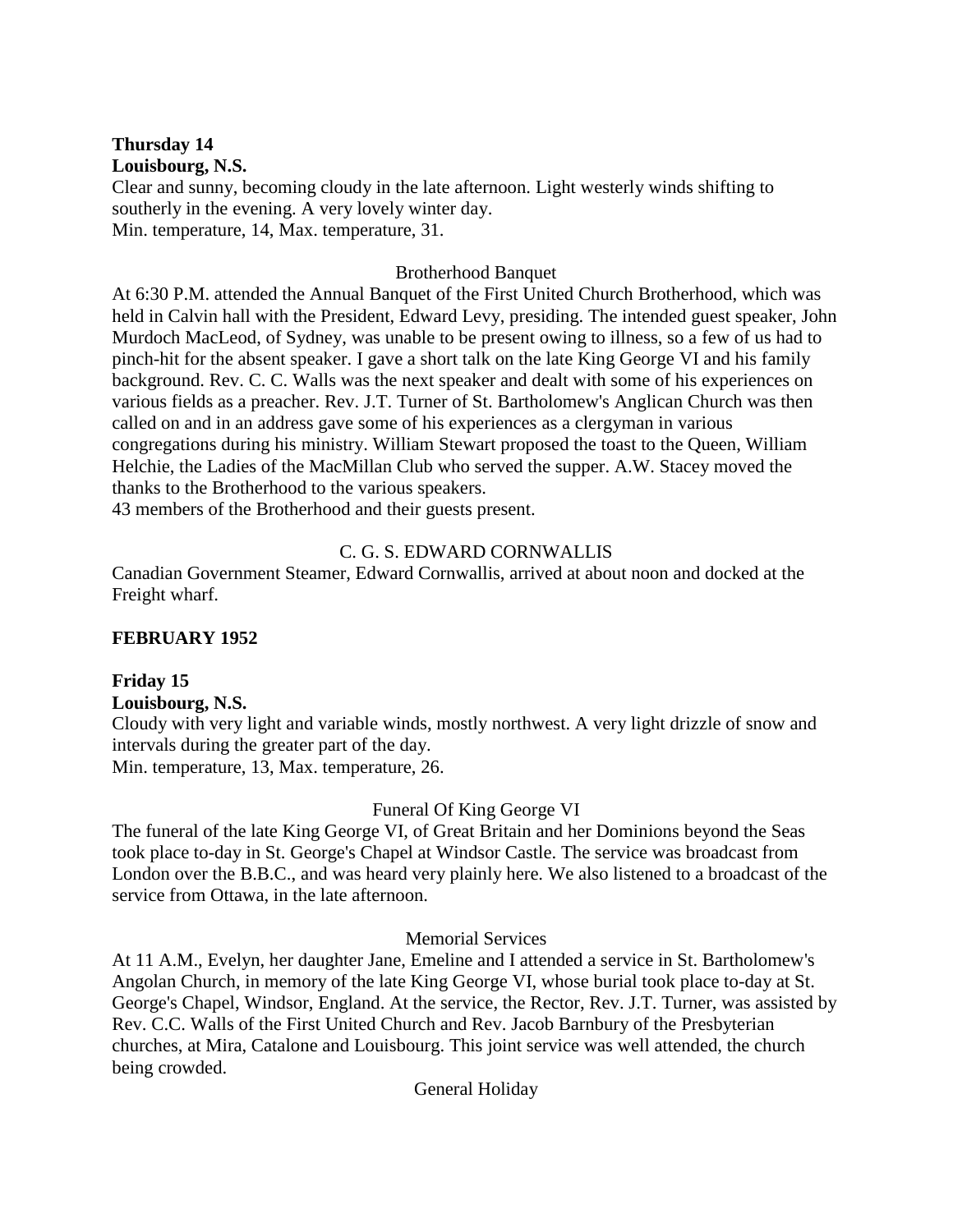To-day was a public holiday, proclaimed by the Federal Government as well as the civic authorities. Schools and all public offices as well as nearly all places of business, honoring the memory of the late King George VI. Had my shop open in the evening in order accommodate newspaper customers.

## **FEBRUARY 1952**

## **Saturday 16**

**Louisbourg, N.S.**

Sunny all day with light northerly winds. An ideal winter day. Min. temperature, 9, Max. temperature, 33.

## C.G.S. Edward Cornwallis

Canadian Government Steamer, "Edward Cornwallis", sailed in the morning, took up the harbour buoys and returned at about mid-afternoon.

#### Tug Empire John

Dominion Coal Company's Tug "Empire John", Capt. Cobbham, arrived from Sydney during the afternoon. She will likely remain here to attend to the docking of shipping until navigation opens at Sydney in the spring. The "Empire John" was purchased by the British Empire Steel and Coal Company Limited, during last year and replaces the old tug "Cruizer". I believe this the first visit of the new tug to this part.

#### S.S. GANDER BAY

Steamer, "Gander Bay", arrived at about 8:30 P.M. for a cargo of coal and docked on the east side of the coal pier. This the first ship to come here for cargo in 1952.

## **FEBRUARY 1952**

## **Sunday 17**

**Louisbourg, N.S.** Cloudy but mostly clear during the afternoon and evening. Light variable winds. Min. temperature, 9, Max. temperature, 28.

## Church Services

At 11 A.M. and 7 P.M., in company with Emeline, attended services in the First United Church where Rev. C.C. Walls was the preacher. Present at the morning service about 70, at the evening service about 80.

## Leaves For England

Viscount Alexander of Tunis, Lady Alexander and two children went on board the Liner Franconia, at Halifax this evening enroute to England, where he is to be Minister of Defence in Prime (sic) Winston Churchill's cabinet. Viscount Alexander served as Governor-General of the Dominions of Canada since April 1946. He is succeeded by Hon. Vincent Massey who has been **XXX** by appointment to that position.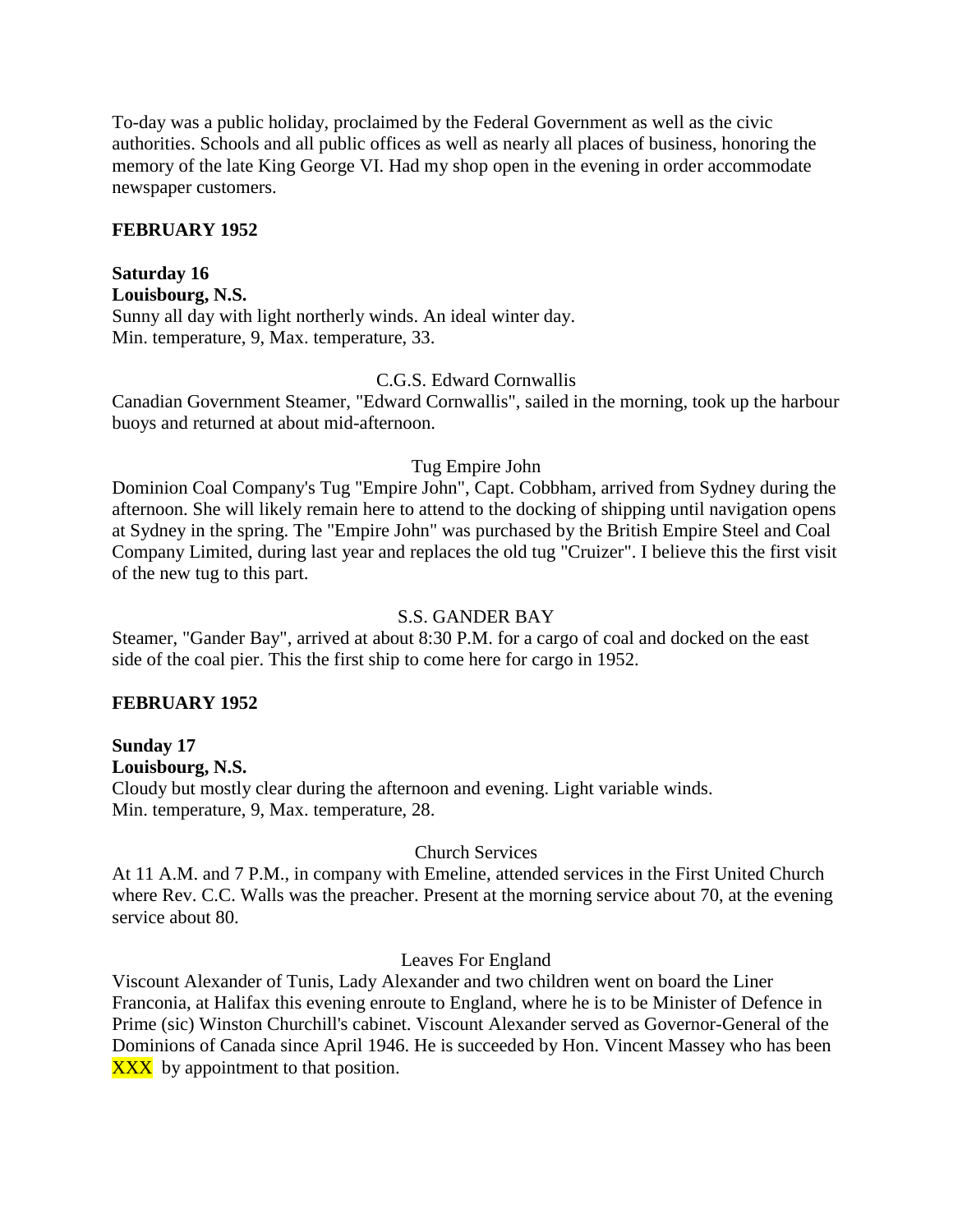## C.G.S. Edward Cornwallis

Canadian Government Steamer, Edward Cornwallis, which has been here for the last day or two on buoy service, sailed in the morning.

## **FEBRUARY 1952**

## **Monday 18 Big Snow Storm Louisbourg, N.S.**

Cloudy, snow began to fall at about 9 A.M. and continued all day and to a late hour at night. Snow ended at about 10:30 P.M. and was followed by light drizzle of hail and rain. Snowfall, about 12 inches. Min. temperature, 18, Max. temperature, 31.

Traffic tied up on the streets and highways as a result of the storm. Bus service between here and Sydney was maintained during the day but was running behind schedule. Highway snowplough arrived at about 10 P.M. and opened up main streets as it passed through.

## First Coal Shipping

Steamer, "Gander Bay", began loading a cargo of coal at 4 P.M. First coal to be shipped from Louisbourg this season.

## Golden Wedding Anniversary

Tomorrow, the  $19<sup>th</sup>$  will be the 50<sup>th</sup> anniversary of the marriage of Clifford C. Huntington and Mary M. Huntington. The marriage took place at Salmon River, Cape Breton County, on February 19, 1902.

## **FEBRUARY 1952**

## **Tuesday 19 Louisbourg, N.S.** Cloudy, foggy and misty with occasional light showers. Strong easterly winds, moderating to same extent during the day. Min. temperature, 28, Max. temperature, 35.

## Teachers Strike Continues

A special meeting of the Cape Breton County Council was held at Sydney, yesterday, with Warden M.T. Sullivan presiding. At this meeting an offer of a Cost of Living bonus of \$100.00 per year was made to all rural and village teachers and an additional \$100.00 for all married male teachers. At a teachers meeting held yesterday afternoon after the Council meeting had ajourned (sic), the council's offer was rejected by an 87 to 20 vote. The teachers are holding out for an additional \$300.00 each, to each of their regular salaries and have been on strike since the  $31<sup>st</sup>$  of last month. The teachers on strike in the Cape Breton County belong to the rural and the village schools and number about 243. No city or town teachers, in this county, are on strike.

Antigonish Teachers On Strike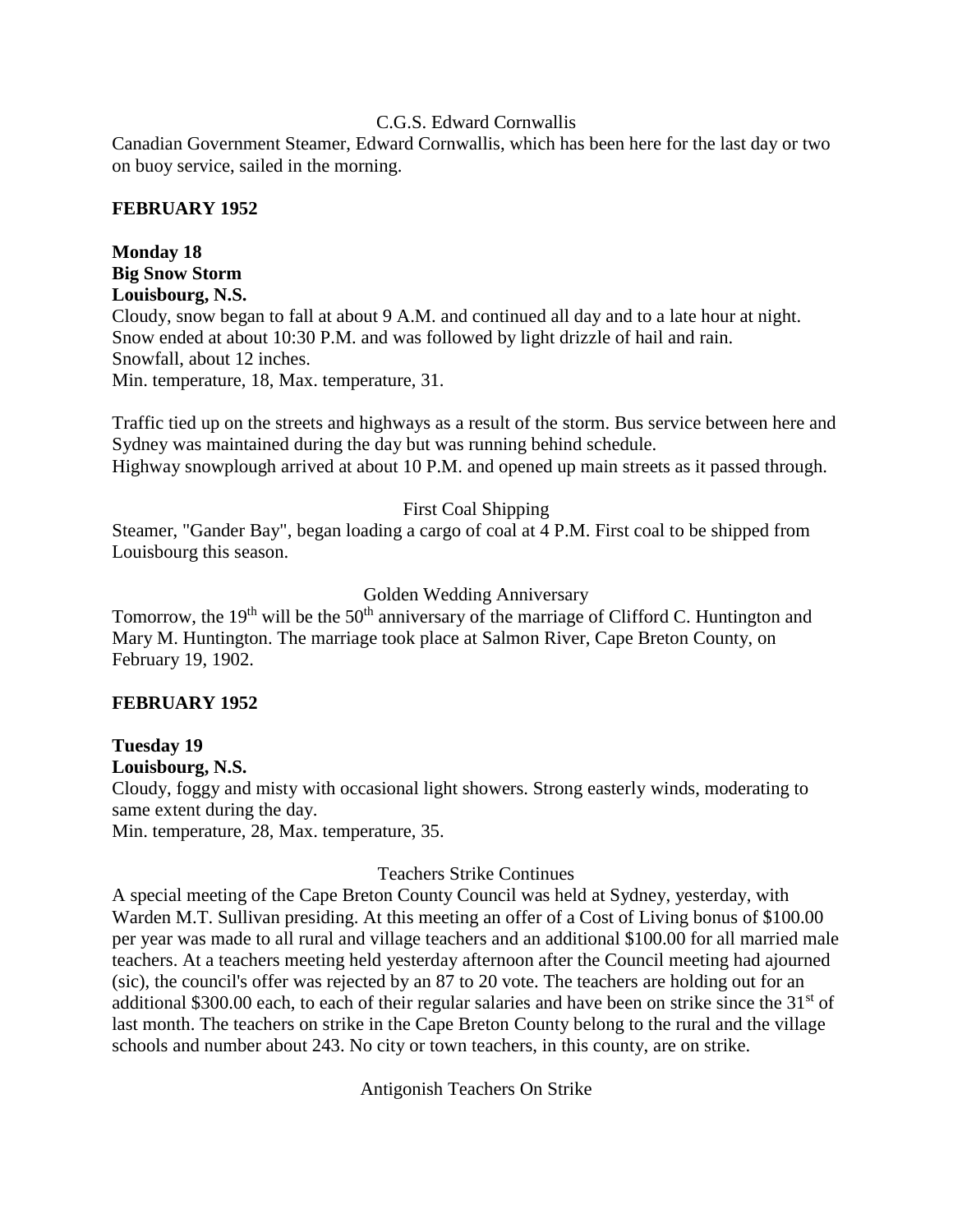The rural and village school Teachers of Antigonish County, who have been making similar demands for wage increases as the Cape Breton teachers, went out on strike today.

## Provincial Legislation Opens

The Nova Scotia Legislation opened today at Halifax, N.S. under the premiership of the Hon. Angus L. MacDonald. Robert L. Stanfield is leader of the conservative opposition in the house of 38 seats, 28 of which are held by the Liberals, 8 by the conservatives and 2 by the C.R.F.

## **FEBRUARY 1952**

## **Wednesday 20**

## **Louisbourg, N.S.**

Drizzle of snow in the early morning followed by light showers and missed. The drizzle of snow beginning at the boat 8:30 A.M. continued all day. Strong east and northeast winds. A very unpleasant day.

Rainfall of yesterday and last night, about ½ inch.

Snowfall of today about 4 inches.

Min. temperature, 26, Max. temperature, 34.

## New Fish Plant In Operation

The Louisbourg Fish Plant, which has been in course of construction since September 6, 1950, began operations this morning. The first fish to be landed were from the Lunenburg Schooner, "Greenrocks", shipped by Capt. John Mills. The cargo of fish, about 90,000 Lbs., was being processed during the day, beginning at about 11 A.M. The "Greenrocks" tied up to the Fish plant or shortly after 7 AM.

## Choir practice

At 8 P.M. attended, and conducted choir practice in the First United Church.

## **FEBRUARY 1952**

## **Thursday 21**

## **Louisbourg, N.S.**

Cloudy and chilly, with the sun shining through for brief periods in the afternoon. Strong northeast winds.

Min. temperature, 24, Max. temperature, 34.

## In Port For Shelter

Six or seven fishing vessels that arrived here early in the week for shelter are still in port, owing to the threatening condition of the weather.

## Meeting of Brotherhood

At 8 P.M. attended a regular meeting of the United Church Brotherhood, held in Calvin hall with the President, Edward Levy, in the chair. Those present were; Charles Bagnell, Secretary, Edward Levy, President, James Suffity, Wilson Levy, Rev. C.C. Walls, John H. Skinner, Neil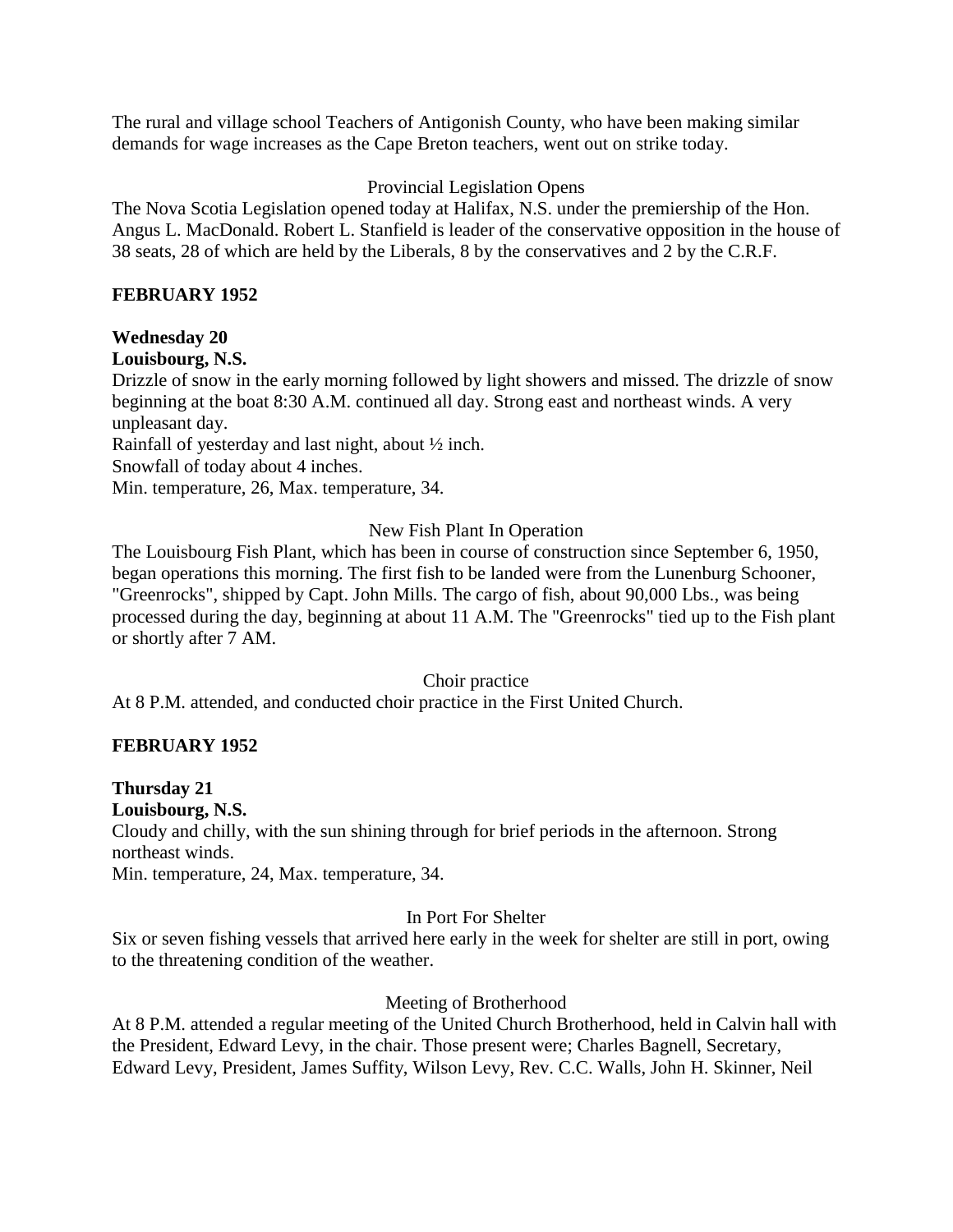MacLean, William Helchie, William Stewart and M. S. Huntington, James Suffity and M. S. Huntington were the caterers for tonight's meeting.

## S. S. GANDER BAY

Steamer, "Gander Bay", which arrived here on last Saturday, sailed this morning for Halifax with a cargo of coal, (about 4,500 Tons). This is the first cargo of coal to leave Louisbourg this season.

### S. S. EDWARD CORNWALLIS

Canadian Government Steamer, "Edward Cornwallis", arrived in the afternoon and docked on the east side of the freight wharf.

## **FEBRUARY 1952**

## **Friday 22**

**Louisbourg, N.S.** Cloudy and chilly with fresh to strong northeast winds. Very light drizzle of snow, with several interruptions, continued all day, increasing in volume as night approached. Min. temperature, 23, Max. temperature, 29. Snowfall about 3 inches.

## Landed Fish

[Blank] landed 40,000 Lbs. of fish at the new plant today.

## **FEBRUARY 1952**

## **Saturday 23**

**Louisbourg, N.S.**

Cloudy and very chilly with fresh, decreasing to moderate, northeast wind. Light drizzle of snow beginning at about 9:30 A.M. and ending before noon. A few sunny intervals during the afternoon.

Min temp., 18, Max temp., 27.

## S. S. BACCALIEU

Newfoundland Steamer, "Baccalieu", arrived in the morning with passengers mails, and freight. This is the first trip of a Newfoundland passenger and freight boat to Louisbourg this season.

## S. S. ANGUSLAKE

Steamer, "Anguslake", arrived at about 9 A.M. for a cargo of coal.

#### **FEBRUARY 1952**

## **Sunday 24 Louisbourg, N.S.** Sunny with light northeast wind. A very lovely winter day. Min. temperature, 10, Max. temperature, 30.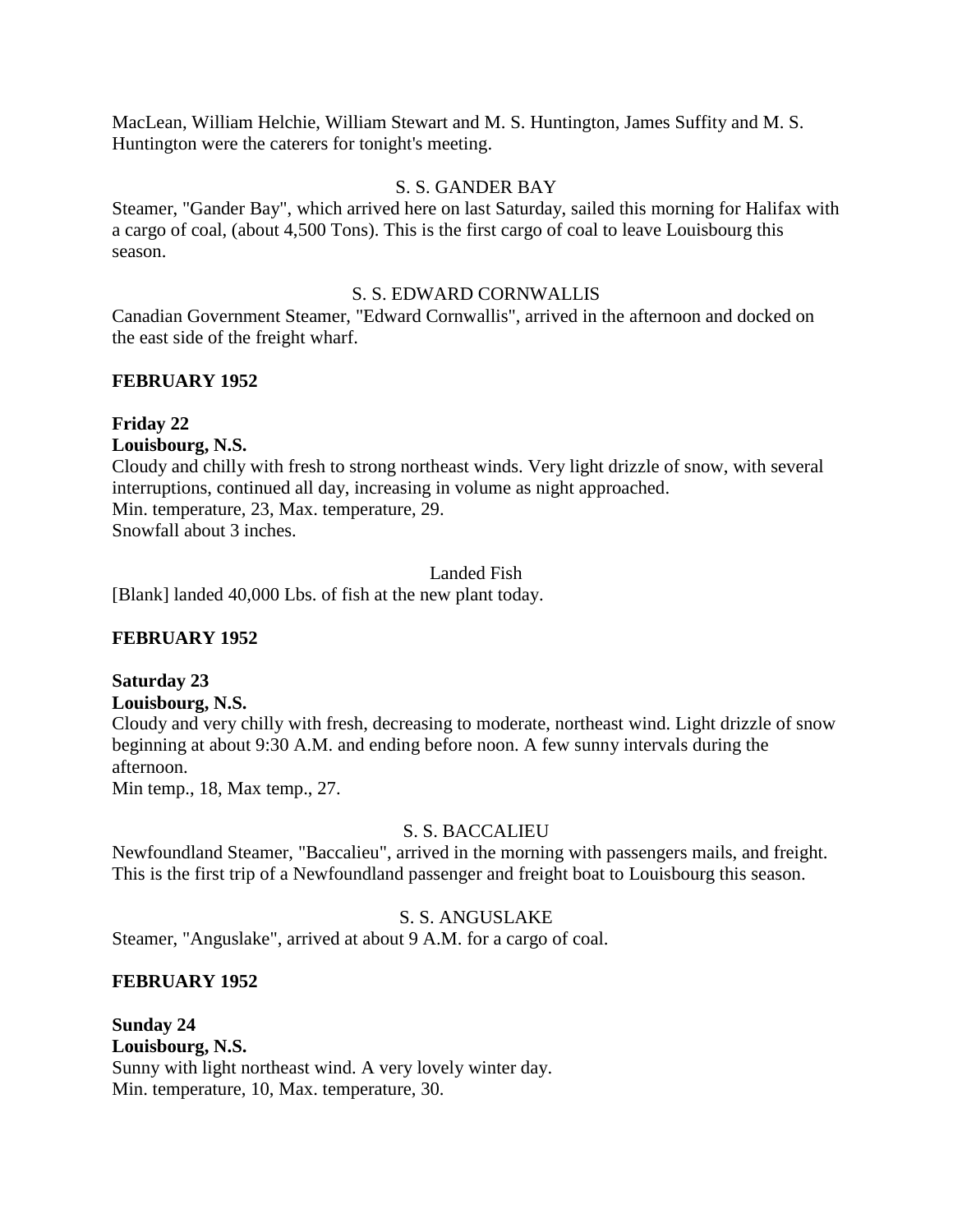## Church Service

At 11 A.M. and 7 P.M., in company with Emeline, attended services in the First United Church, where Rev. C.C. Walls was the preacher. About 60 persons were present in the morning and about 70 in the evening. Choir attendance: A.M. 10, P.M. 11.

### S.S. GANDER BAY

Steamer, "Gander Bay", arrived in the afternoon for a cargo of coal.

## S.S. BACCALIEU

Newfoundland Steamer, "Baccalieu", sailed last night or early this morning, with passengers, mails and freight for Newfoundland.

#### **FEBRUARY 1952**

**Monday 25 New Moon Today Louisbourg, N.S.**

Variable cloudiness and light variable winds. Light snow squalls in the early part of the night. Min. temperature, 8, Max temperature, 33.

### S.S. ANGUSLAKE

Steamer, "Anguslake", sailed in the forenoon with a cargo of coal.

## C.G.S. EDWARD CORNWALLIS

Canadian Government Steamer, "Edward Cornwallis", which has been in port since last Thursday, sailed this morning.

## **FEBRUARY 1952**

**Tuesday 26 Big Snow Storm Louisbourg, N.S.**

Light drizzle of snow of last night developed into a heavy snow storm beginning in the early morning and continuing until about 8 P.M. Moderate to strong northeast wind which blew the snow into huge drifts and blocking traffic in many places. Highway snow plough arrived here from Sydney at about 3 P.M. and passing through town assisted in keeping traffic on the move. Many cars and trucks stranded along the streets at night. Wind moderate, to some extent, in the early part of the night. A very unpleasant day.

Min. temperature, 22, Max. temperature, 31.

Snowfall at least 15 inches.

Bus and mail service between here and Louisbourg, interrupted. Highland Lines Bus due to leave here at 6:30 P.M. was cancelled, also mail truck due to leave for Sydney at 5 P.M.

Water Meters Installed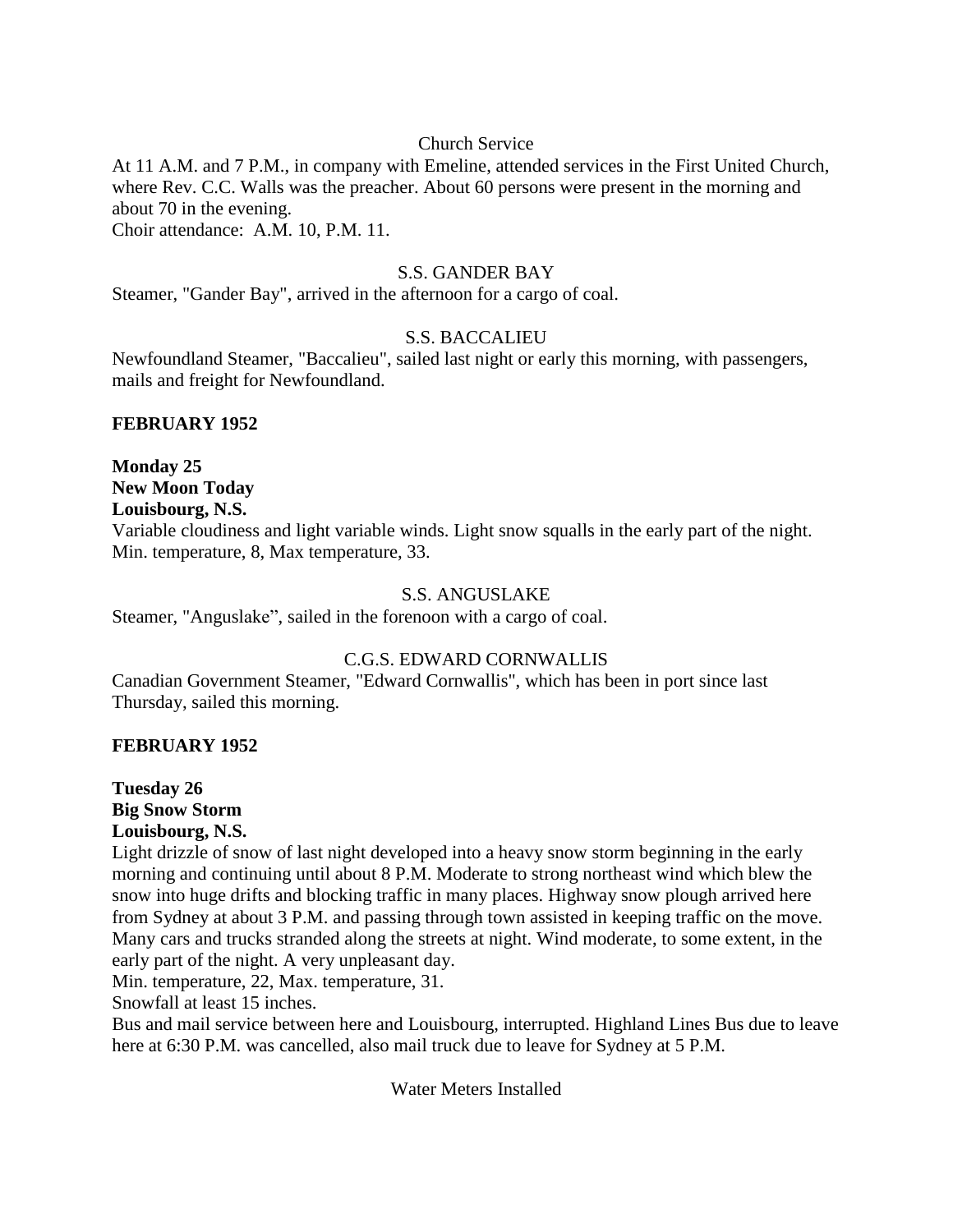Water meter was installed in the basement of our shop, yesterday afternoon and in the basement of our home today.

## **FEBRUARY 1952**

**Wednesday 27 Louisbourg, N.S.** Clear and sunny until noon, then becoming overcast. Light variable winds, mostly northeast. Min. temperature, 16, Max. temperature, 31.

## Teacher's Strike Ended

According to the press and radio the School Teachers strike, which began on the 31<sup>st</sup> of last month, ended today with the teachers returning to their classrooms. The strike was confined to the Cape Breton County rural districts and did not affect the towns or the City of Sydney. The decision to call off the strike came yesterday at a meeting held at Sydney when the Provincial Minister of Education, Henry D. Hicks, was present. The teacher's original demand was for an additional \$300.00 yearly. At a special meeting of the County Council held on the 19<sup>th</sup> of this month, they were offered a bonus of \$100.00 each with an additional \$100.00 for each married teacher. This offer was refused at the time, but, I believe, was accepted at yesterday's meeting. Notwithstanding, the fact that the teachers had proved unfaithful to their trust in violating their contracts which obligated them to carry on to, at least, the end of the term. Cameron Sears, Vice-President of the local teachers union, is quoted as saying that "They, (the teachers), had won a moral victory".

## S.S. GANDER BAY

Steamer, "Gander Bay", sailed for Halifax N.S. with a cargo of coal.

## **FEBRUARY 1952**

### **Thursday 28 Snow Storm and Gale Louisbourg, N.S.**

Snow storm in the early morning followed by rain at dawn. Strong northeast winds increasing to gale force early in the forenoon and shifting to the east, to southeast, south southwest and in the early part of the night to west. Snowfall, at least 6 inches, followed by a rainfall of about ½ inch. The gale, with varied degrees of intensity, continued all day.

Min. temperature, 21, Max. temperature, 40. Traffic tied up on streets and highways. No bus service between Sydney and Louisbourg as a result of the storm. Schools cancelled for the day. Mail truck due to leave here at 8 A.M. cancelled. Mail due to leave here at 5 P.M., by truck, did not get away until 9 P.M. after the arrival of the highway plough from Sydney.

#### Right Hon. Vincent Massey Sworn In

At noon today, at Ottawa, the Right Hon. Vincent Massey was sworn in as Governor-General of Canada. He is 65 years of age and the first Native Canadian to hold this high office. Dominion Parliament opened at Ottawa today, under Premiership of Hon. L. St. Laurent.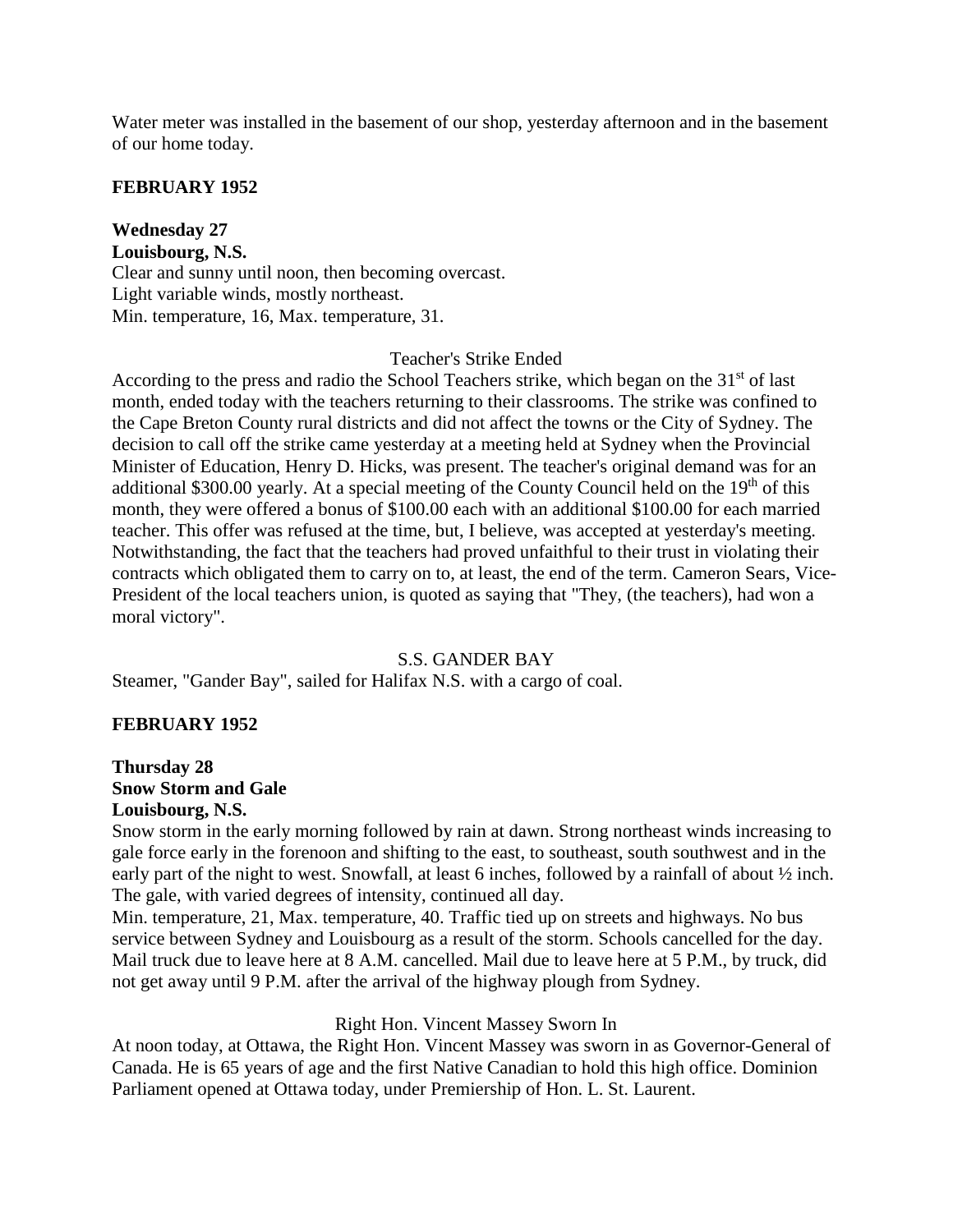#### Plane Crash At Sydney

At an early hour this morning in a blinding snow storm and gale, a United States Air Force plane, with 18 men on board crashed at Sydney. The plane, C 47, was enroute from Westover, Massachusetts airbase, to Tur Bay Newfoundland. No fatalities. Several slightly injured.

### **FEBRUARY 1952**

### **Friday 29**

#### **Louisbourg, N.S.**

Clear and sunny with fresh to strong westerly winds, moderating to light during the afternoon. Min. temperature, 18, Max. temperature, 32.

| Total Snowfall for the past month,                 | 49 $\frac{1}{2}$ inches |
|----------------------------------------------------|-------------------------|
| Total Rainfall for the past month,                 | $2\frac{1}{2}$ inches   |
| Total Min. Temperature for the past month, Feb. 1, | 2 above zero            |
| Total Max. Temperature for the past month, Feb. 6, | 45 above zero           |

## **MARCH 1952**

#### **Saturday 1**

**Louisbourg, N.S.**

Remarkably clear, becoming hazy in the evening. Moderate to light variable winds, mostly southwest. An ideal winter day.

Min. temperature, 12, Max temperature, 32.

## S.S. ANGUSLAKE

British Steamer, "Anguslake", arrived in the morning for a cargo of coal.

## Turned First Sod

Today at the intersection of North and Barrington streets, Halifax, N. S., Hon. Angus L. MacDonald, Premier of this Province, turned the first sod preliminary to the construction of the Halifax Dartmouth Bridge.

#### **MARCH 1952**

## **Sunday 2 Heavy Gale Big Snow Storm Louisbourg, N.S.**

One of the worst snow storms I ever experienced swept over this section of the province today. Snow beginning in the early morning continued all day and late into the night, accompanied by a heavy gale of northeast and north -northeast winds.

All traffic tied up as a result of the storm.

Min. temperatures, 20, Max. temperature, 28.

Highlands Lines Bus left here for Sydney at the usual hour, but did not return.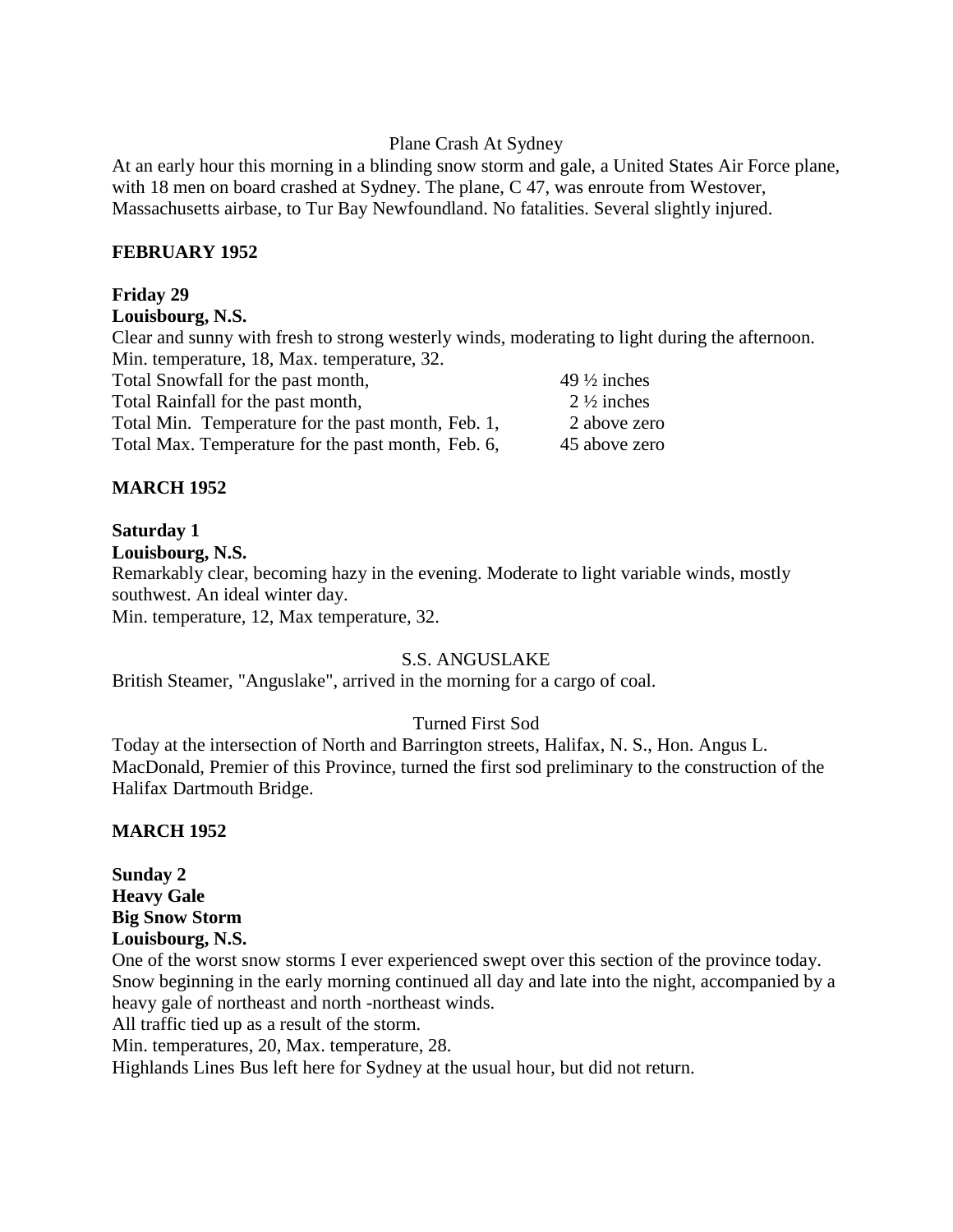## Church Services

At 11 A.M., attended service in the First United Church, where Rev. C. C. Walls, was a preacher. As a result of the severe storm, the total attendance was only 17. Choir attendance: 4. I went to the church at 6:45 P.M. when it was decided to cancel the service, owing to the storm, which had increased in severity since the morning. Those who turned out for the service in the evening were; Rev. C. C. Walls, Duncan MacKay, Earl Levy, John Skinner (janitor), Roy Bussey, Gordon Cann, and M. S. Huntington. Also Calvin MacLean, a total of 8.

### Big Fire At Petite DeGrate

Today at Petite DeGrate, Richmond County, N. S. beginning at 11:40 A.M., a fire almost totally destroyed the new Fish plant, which was nearing completion. The damage is unofficially, estimated at \$100,000. This plant was owned and operated by Booth Fisheries Canadian Company Ltd.

## **MARCH 1952**

## **Monday 3**

## **Louisbourg, N.S.**

Variable cloudiness with strong northerly winds, which decreased to moderate in the evening. Cloudy at night.

Min. temperature, 18, Max. temperature, 26.

Snowfall of yesterday and last night, at least 10 inches.

### Traffic At A Standstill

According to radio reports, traffic all over Cape Breton is at a standstill as a result of yesterday's and last night's storm. No train, no bus and no mails, in or out of Louisbourg today, up to a late hour tonight. No snowploughs either on the highway or Sydney and Louisbourg Railway had reached here. The Willis plow, which has been here since the storm of Thursday last, opened up Main Street and some of the side streets during the day.

## S.S. ANGUSLAKE

British Steamer, "Anguslake", sailed in the morning enroute to Halifax with a cargo of coal. **MARCH 1952**

# **Tuesday 4**

## **Louisbourg, N.S.**

Cloudy mild with moderate to fresh northerly winds. Min. temperature, 20, Max. temperature, 37. Streets slushy in the afternoon and evening owing the mild weather.

## Traffic Resumed

Shortly before midnight, last night, a highway plough reached here from Sydney, thus opening the Sydney and Louisbourg highway to traffic, which has been closed by snow drifts since early on last Sunday. The first mail to reach here since last Saturday evening arrived at 12:45 P.M. today. The first bus to arrive since the storm of Sunday arrived at about 1:30 P.M.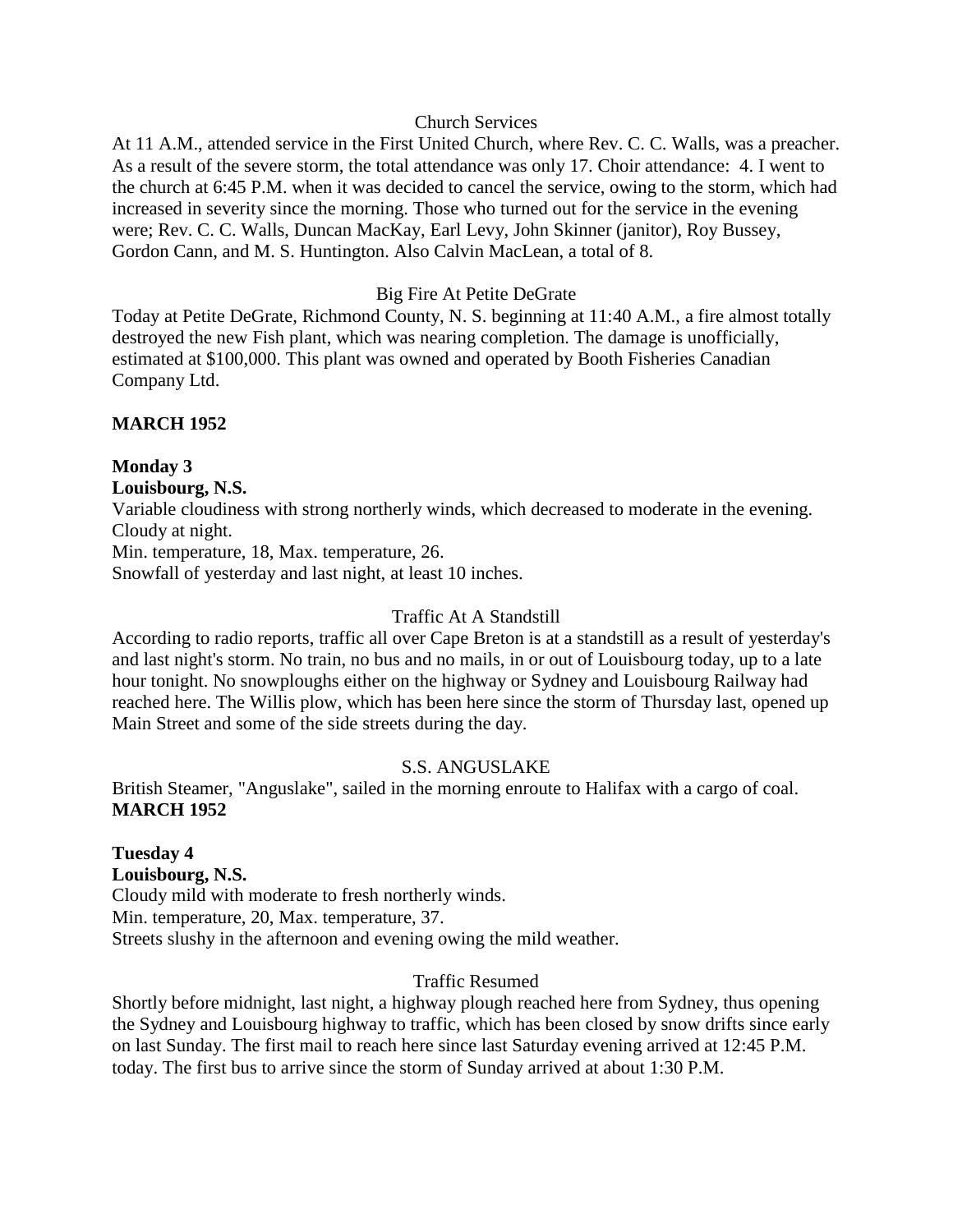Sydney and Louisbourg Railway snow plough arrived here during the forenoon, thus opening up the road for S. and L. train due to leave Louisbourg for Glace Bay at 8:15 A.M. This train left for Glace Bay at about noon.

A radio broadcast at 1 P.M. today reported the highway, Sydney to Port Hawkesbury, Sydney to Glace Bay, Sydney to Louisbourg, Sydney to Waterford open to traffic.

## Glace Bay Civic Elections

The Glace Bay Civic elections were held today resulting as follows: Mayor Dan Alex MacDonald was over Bob Stewart by a majority of 1,131, MacDonald, 4793, Stuart, 3662. All the old councillors were returned. Councillor G. W. Cameron's majority over his opponent, Tony McCormack, was 966.

Drift Ice

Drift ice, for the first time this season, put in an appearance off this port today.

## **MARCH 1952**

## **Wednesday 5**

**Louisbourg, N.S.** Cloudy with a few partly clear intervals. Moderate to fresh easterly winds. Min. temperature, 30, Max. temperature, 37.

## S.S. PETITE BRAS D'OR

Small French Steamer, "Petite Bras d'or", arrived for a cargo of coal (about 400 tons).

## C.G.S. EDWARD CORNWALLIS

Canadian Government, "Edward Cornwallis", arrived in the evening and anchored in the southwest end of the harbour.

Choir Practice

At 8 P.M. attended and conducted choir practice in the First United Church.

## Not Feeling Well

Emeline, who has not been well for some time, and was ordered to bed for a rest, by Dr. A.L. Saunders, on last Wednesday, was today by order of the Doctor allowed to get up for a while each day. She has high blood pressure and is being treated by Dr. Saunders. The doctor says she has improved considerably during the past week.

## **MARCH 1952**

**Thursday 6**

## **Louisbourg, N.S.**

Cloudy in the forenoon with a few brief sunny intervals. Mostly sunny during the afternoon. Light to moderate east and northwest winds.

Min. temperature, 24, Max. temperature, 35.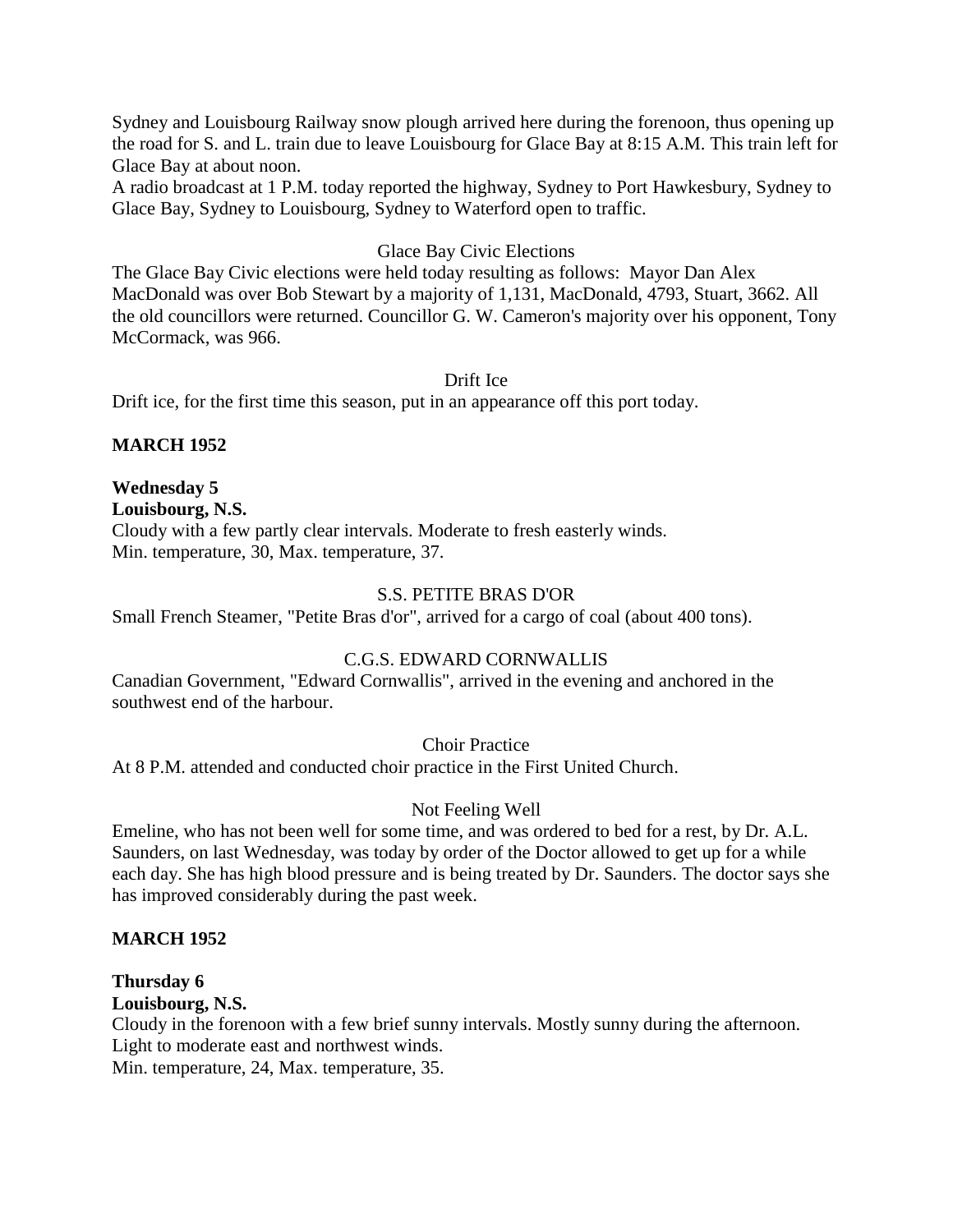## **MARCH 1952**

## **Friday 7**

**Louisbourg, N.S.** Cloudy with a few brief clear intervals. Chilly with moderate to fresh northeast wind. Min. temperature, 25, Max. temperature, 33.

## S.S. GANDER BAY

Steamer, "Gander Bay", sailed for Halifax, in the afternoon, with a cargo of coal.

## S.S. PETITE BRAS D'OR

French Steamer, "Bras D'or, sailed in the evening with a cargo of coal (about 400 tons).

## **MARCH 1952**

## **Saturday 8**

**Louisbourg, N.S.**

Cloudy with a few brief, sunny intervals. Chilly with light to moderate northeast to north – northeast winds. Min. temperature, 25, Max. temperatures, 34.

### S.S. ANGUSLAKE

British Steamer, "Anguslake", arrived at about 9:30 A.M. for a cargo of coal, which loaded during the day.

## **MARCH 1952**

**Sunday 9 Louisbourg, N.S.** Cloudy and cool with light to moderate northerly winds. Min. temperature, 24, Max. temperature, 33.

Church Services

At 11 A.M. and 7 P.M. attended services in the First United church where Rev. C.C. Walls was the preacher. About 65 present in the morning and about 75 in the evening. Choir attendance: A.M. 9, P.M. 12.

## S.S. ANGUSLAKE

British Steamer, "Anguslake", sailed in the morning with a cargo of coal.

#### **MARCH 1952**

**Monday 10 Louisbourg, N.S.** Cloudy clearing at noon. Mostly clear during the afternoon. Light variable winds. Min. temperature, 18, Max. temperature, 35.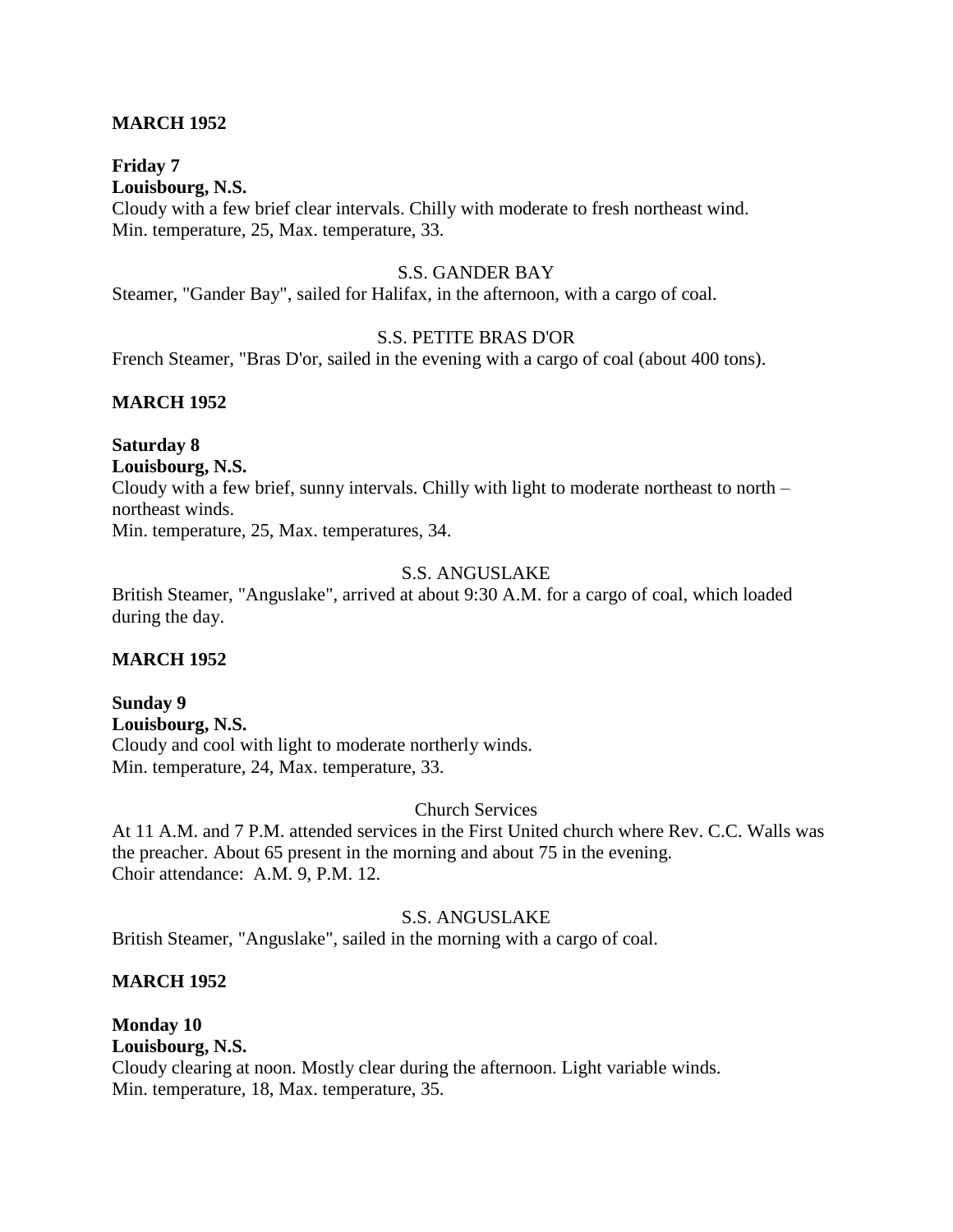## Thomas J. Hadder

Auxiliary vessel, "Thomas J. Hadder", Capt. Abe Locke, which sailed from here on last Thursday for a Newfoundland port, according to word received was wrecked near a Plancentia Bay port. She was owned by Alberta Wareham Ltd. Of Grand Bank and had a crew of six men all of whom got ashore safely. While here she loaded about forty tons of coal.

### **MARCH 1952**

## **Tuesday 11**

**Louisbourg, N.S.**

Clear with light variable winds, mostly southerly. A very lovely day. Min. temperature, 12, Max. temperature, 38.

#### S.S. GANDER BAY

Steamer, "Gander Bay", arrived at about 7:30 A.M. for a cargo of coal.

## FATAL ACCIDENT

The seven year old daughter of Mr. and Mrs. Ernest Harpell of East Main Street was immediately killed shortly after 11:30 A.M. when struck by a motor truck driven by Angus MacKay of this town. The accident occurred on Main Street in front of the school building. MacKay was coming away from the school building after delivering a load of coal. The little Girl, Lois Faye, is suppose to have been playing on a snowbank on the edge of the street when she fell against the rear wheels of the truck. The driver did not see her until after the accident. An inquest into the cause of the accident was held at 4:30 P.M. in the Town office with Coroner A.D. Muggah of Sydney, presiding. Crown Prosecutor, Donald Finlayson, of Sydney was present and examined the witnesses.

The coroner's jury consisted of the following:

Dan F. Nicholson, James Burke, Donald Bians, Philip Wilcox, Dan J. Thomas, Edward MacVicar, Ronald MacVicar, Joseph Bagnell, Charles Lewis, Fraser Wilcox, Alex Bryan and M.S. Huntington (Foreman).

The following is the verdict of the jury:

"That the late Lois Faye Harpell came to her death from injuries received by falling beneath the wheels of a motor truck, driven by Angus Mac Kay of Louisbourg, N.S. From the evidence adduced we feel that her death was entirely an accident, with no blame attached to the driver of the truck".

Among those gave evidence were, A.L. Saunders, M.D., David Tutty, Chief of Police, Charles Perk, Angus MacKay.

## **MARCH 1952**

## **Wednesday 12**

## **Louisbourg, N.S.**

Rain in the morning ending at about 10 A.M. Clearing at noon mostly sunny during the afternoon. Strong north-northwest winds.

Rainfall about ¼ inch.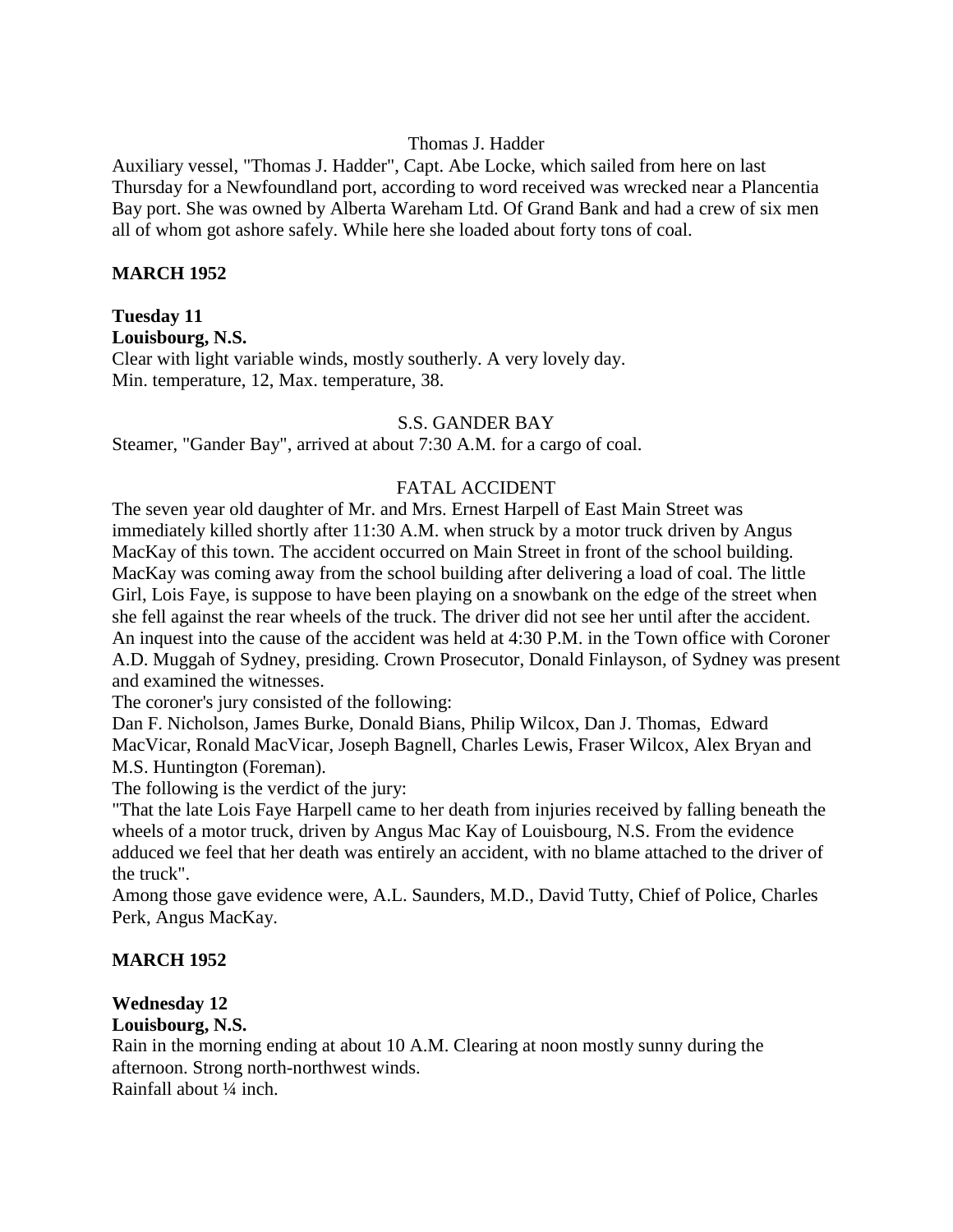Min. temperature, 28, Max. temperature, 44.

## **MARCH 1952**

## **Thursday 13**

## **Louisbourg, N.S.**

Cloudy with occasional brief sunny intervals. Cool with strong gusty westerly wind. Min. temperature, 22, Max. temperature, 32.

## Funeral

At 2 P.M. attended the funeral of the late Lois Faye Harpell which took place from the Johnston Funeral Home to the Pentacostal Church on Warren Street. Funeral service was conducted by Rev. C.W. James of the Presbyterian Church at Sydney. Funeral in charge of D.M. Johnston, Funeral Director. Interment in Willow Greene cemetery.

## S.S. GANDER BAY

Steamer, "Gander Bay", which finished lading a cargo of coal yesterday, anchored in the southwest end of the harbour in the morning and sailed in the evening.

## **MARCH 1952**

## **Friday 14 Snow Storm and Rain Louisbourg, N.S.**

Partly clear during the early part of the day. Becoming cloudy shortly before noon. Snow began to fall at about 4:30 P.M. and at a late hour was still snowing and drifting. Moderate easterly winds increasing to strong and to heavy gale force in the evening. Min. temperature, 16, Max. temperature, 33.

## **MARCH 1952**

## **Saturday 15**

## **Louisbourg, N.S.**

Cloudy with almost continuous snow flurries during the entire day. Strong gusty northeast wind. Traffic tied up throughout the Island as well as some parts of the mainland, as a result of last night's snow storm and gale.

Snowfall of last night at least 8 inches. According to radio broadcast of this morning, the snowfall in the vicinity of Sydney was 10 inches with the wind averaging 45 miles with gusts up to 60. The heavy wind piled the snow into high drifts. The Highland Lines Bus due to leave Sydney at 11:30 P.M. last night for Louisbourg was canceled. The first bus from Sydney arrived here at about the usual time, 5:20 P.M. today. Mail truck due to leave here at 8 A.M. for Sydney, did not get away until 3:45 P.M. after the arrival of the highway snow plough from Sydney. To-day's minimum and maximum temperatures are 20 and 32 respectfully.

Closed To Heavy Traffic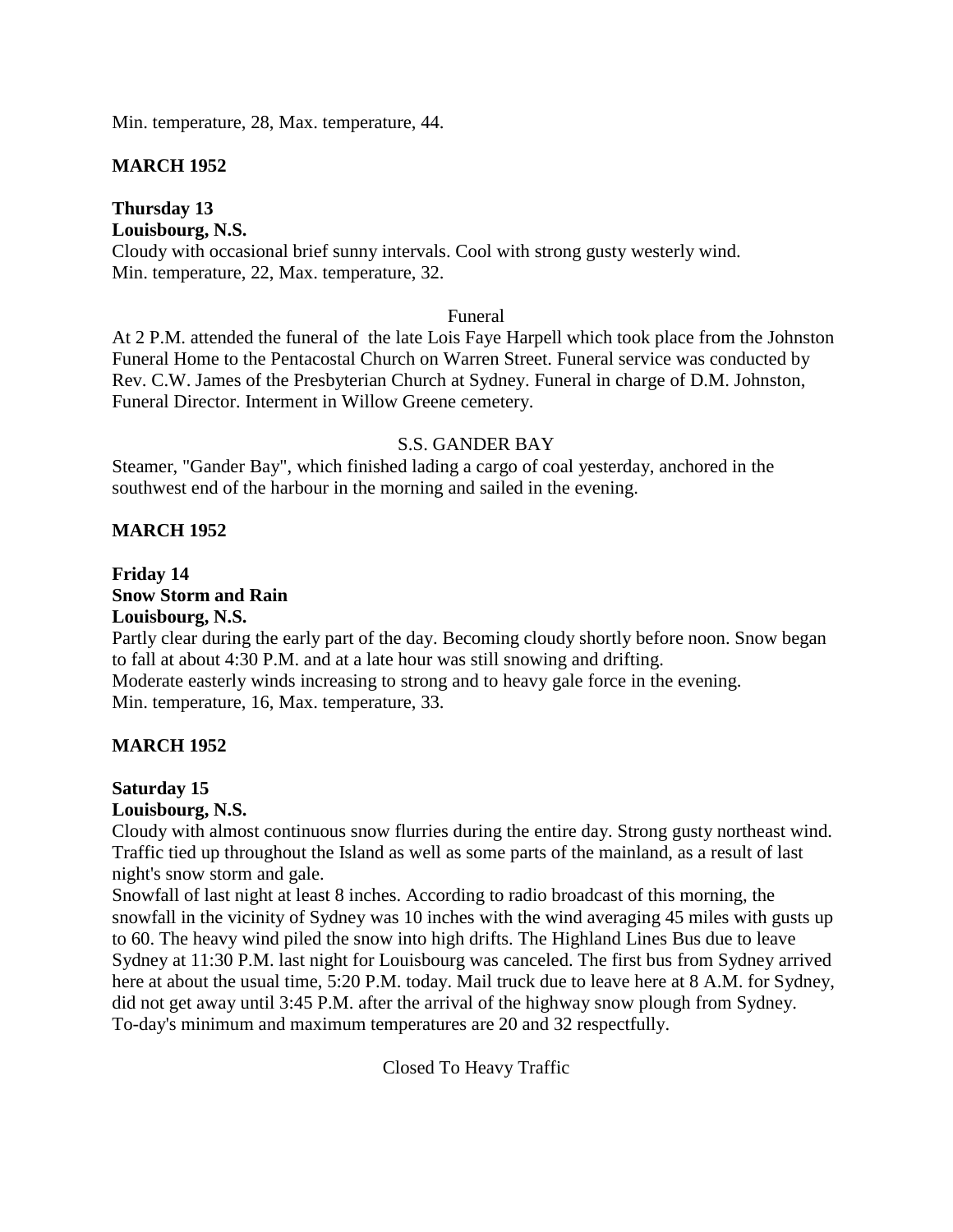According to an announcement made by the Department of Highways, and broadcast on the radio, beginning this morning, all highways in the Province of Nova Scotia are closed to heavy traffic for an infinite period.

## Plowing Streets

Ed Willis engaged during part of the day in ploughing the streets some of which were badly choked with snow.

## **MARCH 1952**

## **Sunday 16**

**Louisbourg, N.S.**

Clear and sunny with light west to southwest winds. A very lovely winter day. Min. temperature, 16, Max. temperature, 34.

## Church Services

At 11 A.M. and 7 P.M. attended services in the First United Church Church, where Rev. C. C. Walls was the preacher. About 40 persons present in the morning and about 90 in the evening. Choir attendance: A.M. 7, P.M. 17.

## C. G. S. Edward Cornwallis

Canadian Government Steamer, "Edward Cornwallis", arrived in the afternoon and docked on the east side of the freight wharf.

## **MARCH 1952**

**Monday 17 Louisbourg, N.S.** Cloudy with a few brief sunny periods. Light variable winds, mostly easterly. Min. temperature, 18, Max. temperature, 39.

## S. S. ATHENS

Greek Steamer, "Athens", which arrived during last night, docked during the forenoon on the east side of the freight wharf. I understand this boat is to go on charter to the Dominion Coal Company in the coal trade and will load her first cargo of the season at this port.

## C. G. S. Edward Cornwallis

Canadian Government Steamer, "Edward Cornwallis", which arrived here yesterday afternoon, sailed at about 8 A.M.

## **MARCH 1952**

**Tuesday 18 Louisbourg, N.S.** Cloudy with a few sunny intervals. Light to moderate northeast wind.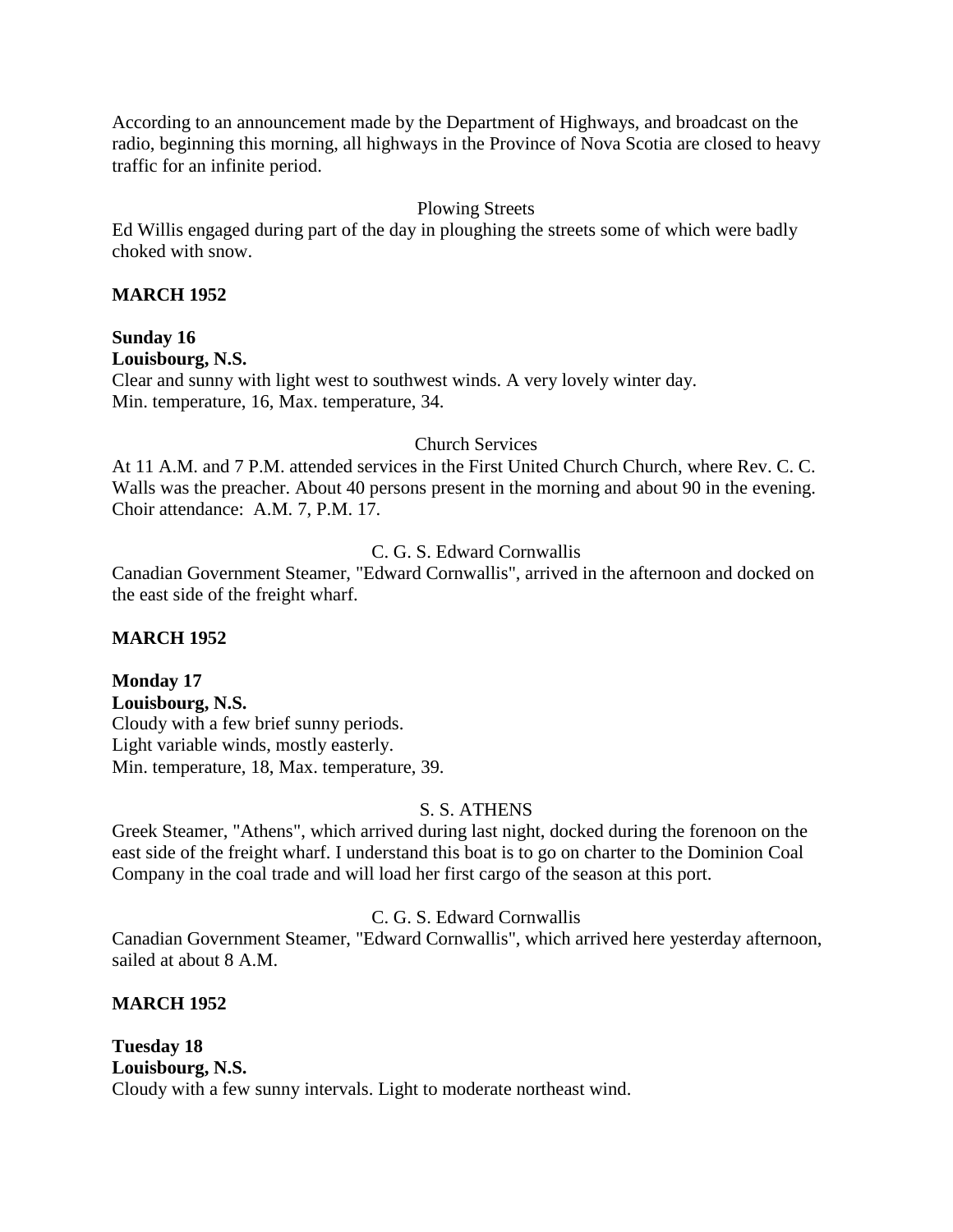Min. temperature, 24, Max. temperature, 35.

S. S. GANDER BAY Steamer, "Gander Bay", arrived at about 10:30 P.M. for a cargo of coal.

## **MARCH 1952**

**Wednesday 19 Louisbourg, N.S.** Generally cloudy, with a brief sunny. In the afternoon. Moderate northeast wind. Min temperature, 20, Max temperature, 32.

Choir Practice

At 8 PM attended, and directed choir practice in the First United Church.

## **MARCH 1952**

## **Thursday 20**

## **Louisbourg, N.S.**

Cloudy, clearing at noon. Clear and sunny during the afternoon. Cloudy at night. A very lovely afternoon. Winds light and variable.

Min. temperature, 22, Max. temperature, 39.

## S. S. GANDER BAY

Steamer, "Gander Bay", sailed in the morning with a cargo of coal.

## **MARCH 1952**

## **Friday 21**

**Louisbourg, N.S.**

Cloudy. Beginning at about 10 A.M. snowed moderately until shortly after noon. Snowfall about 2 inches. Light southeast wind.

Min, temperature, 28, Max temperature, 39.

## S. S. ATHENS

Greek Steamer, "Athens", sailed for Halifax, in the afternoon with a cargo of about 9000 tons of coal.

#### Death Of Alex F. MacDonald

The death of Alex F. MacDonald, a native of Westville, Pictou County, N.S. and for a number of years, a resident of Louisbourg, died today at the home of his son, Maddin MacDonald, Glace Bay, N.S. He was about 75 years of age and is survived by his wife, four sons and two daughters. While in Louisbourg, his home was on Lorway Street.

## **MARCH 1952**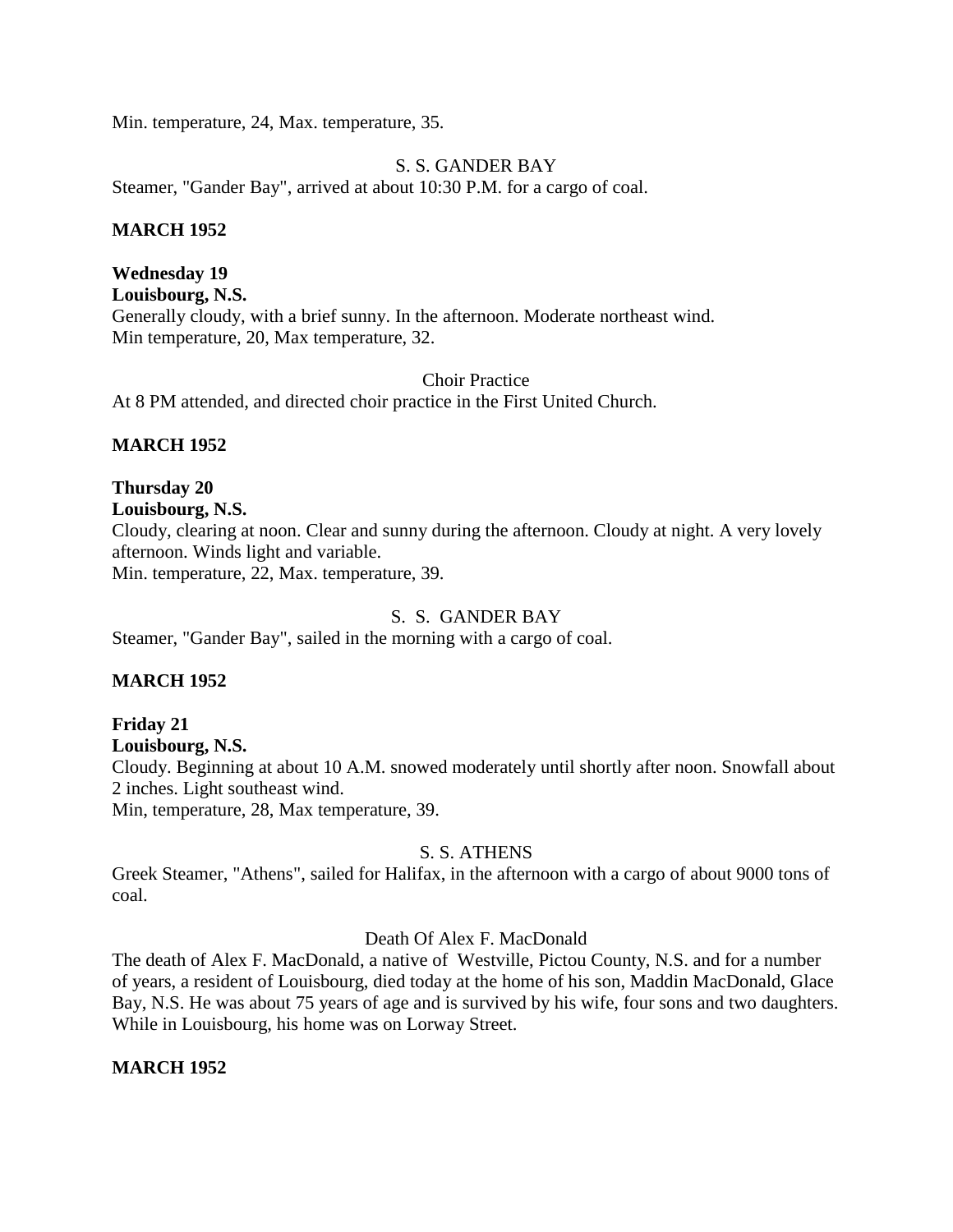## **Saturday 22**

**Louisbourg, N.S.**

Light snow squalls in the early morning. Cloudy with sunny intervals during the afternoon. Winds light and variable. Min. temperature, 28, Max. temperature, 41.

## S.S. ANGUSLAKE

British Steamer, "Anguslake", sailed in this morning with a cargo of coal.

## Canso Strait Bridge

According to a news item in the Halifax Chronicle Herald of yesterday and appearing in the Sydney Post Record of today, the plans for the construction of a causeway or bridge across the Strait of Canso have been approved by the engineers of the Federal Transport Department, the Nova Scotia Government and the Canadian National Railway. The meeting at which the approval took place is said to have been held at Montreal. L. R. Moore, Transport Department Engineer is quoted as saying, "There was general approval on all sides." "We have set the end of the month as the target to call tenders." The building of a bridge or causeway over the Strait has been under consideration for several years. Both the Federal and Nova Scotia Governments are sharing in the cost. It would appear now that this project which has been under consideration for such a long time is shortly to be realized.

## **MARCH 1952**

**Sunday 23**

## **Louisbourg, N.S.**

Clear and sunny up becoming cloudy in the late afternoon. Light to moderate northwest wind, shifting the Northeast in the early part of the night and increasing to fresh.

## Church Services

At 11 A.M. and 7 P.M., attended services in the First United Church, where Rev. C. C. Walls was the preacher.

Morning attendance about 80, evening, about 60.

Choir attendance: 9 in the morning, 13 in the evening.

## S. S. GANDER BAY

Steamer, "Gander Bay", Captain Busby, arrived at noon, from Halifax, for a cargo of coal.

## S.S. CAP FAGNET

French fishing Trawler, "CAP Fagnet", arrived at about noon, and anchored in the stream. She later docked on the east side of the coal piers where tomorrow she is to take on board about 400 tons of bunker coal.

## **MARCH 1952**

**Monday 24 Louisbourg, N.S.**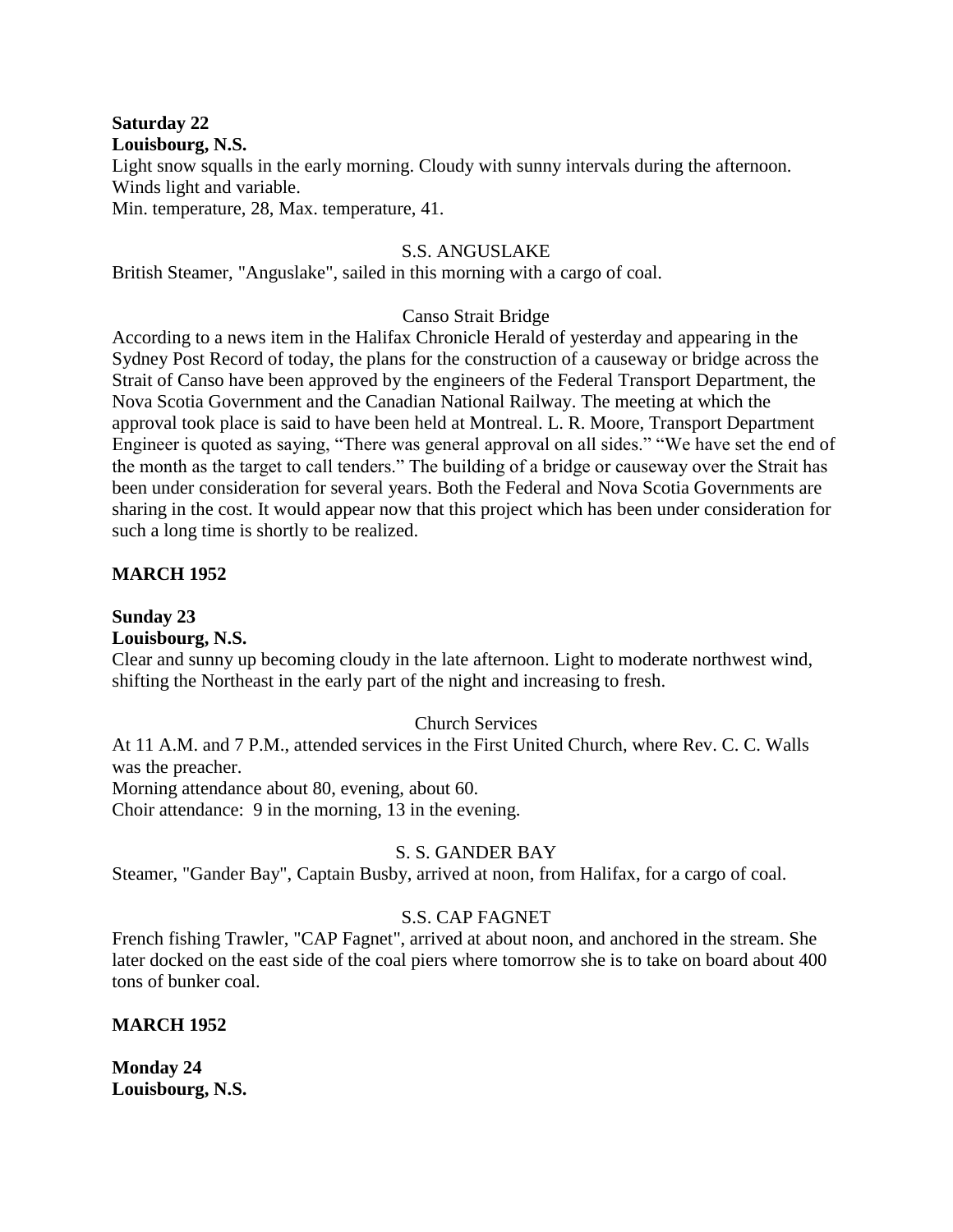Cloudy with light snowfall beginning at about 8 A.M. and ending at about noon. Snow followed by light mist and some fog. Freezing mist in the early part of the night. Light to fresh southeast wind. Snowfall  $1\frac{1}{2}$  inch.

Min, temperature, 26, Max. temperature, 36.

## NATIONAL SEA PRODUCTS OPEN FOR BUSINESS

National Sea Products, under the management of Lawrence Smith, opened for business today. The first vessel to land fish for this firm was the Dragger, "Cape Fourchu", owned by National Sea Products. She had on board about 125,000 Lbs. of fish which she began landing early in the forenoon.

## **MARCH 1952**

**Tuesday 25 New Moon Today Louisbourg, N.S.**

Snow storm in the early morning, ending at about 8:30 A.M. Cloudy during the entire day with fresh to light easterly winds. Snowfall at least 2 inches. Min. temperature, 27, Max. temperature, 39.

## S. S. CAP FAGNET

French Trawler, "CAP Fagnet", which arrived here on last Sunday for bunker coal, sailed in the forenoon for the fishery grounds.

## Antigonish Teachers Strike Ended

The teachers in the rural schools in the County of Antigonish, returned to their classrooms yesterday, after being out on strike since February 19, 1952. The demands made by the teachers was for \$300.00 per year increase in salary. At a recent meeting, they decided to accept a compromise offer of \$100.00 for unmarried teachers and \$200.00 for those who are married. According to the press, there were 93 teachers involved in the strike, all of whom were under contract to teach to the end of the term, at salaries in effect at the beginning of the term.

## **MARCH 1952**

**Wednesday 26 Louisbourg, N.S.** Clear and sunny with fresh northwest wind, decreasing to light during the day. Min. temperature, 22, Max. temperature, 38.

## S. S. THE GANDER BAY

Steamer, "Gander Bay", Capt. Busby, sailed in the morning with a cargo of coal.

Choir Practice

At 8 AM attended, and conducted, choir practice in the First United Church.

## S. S. BRIGUS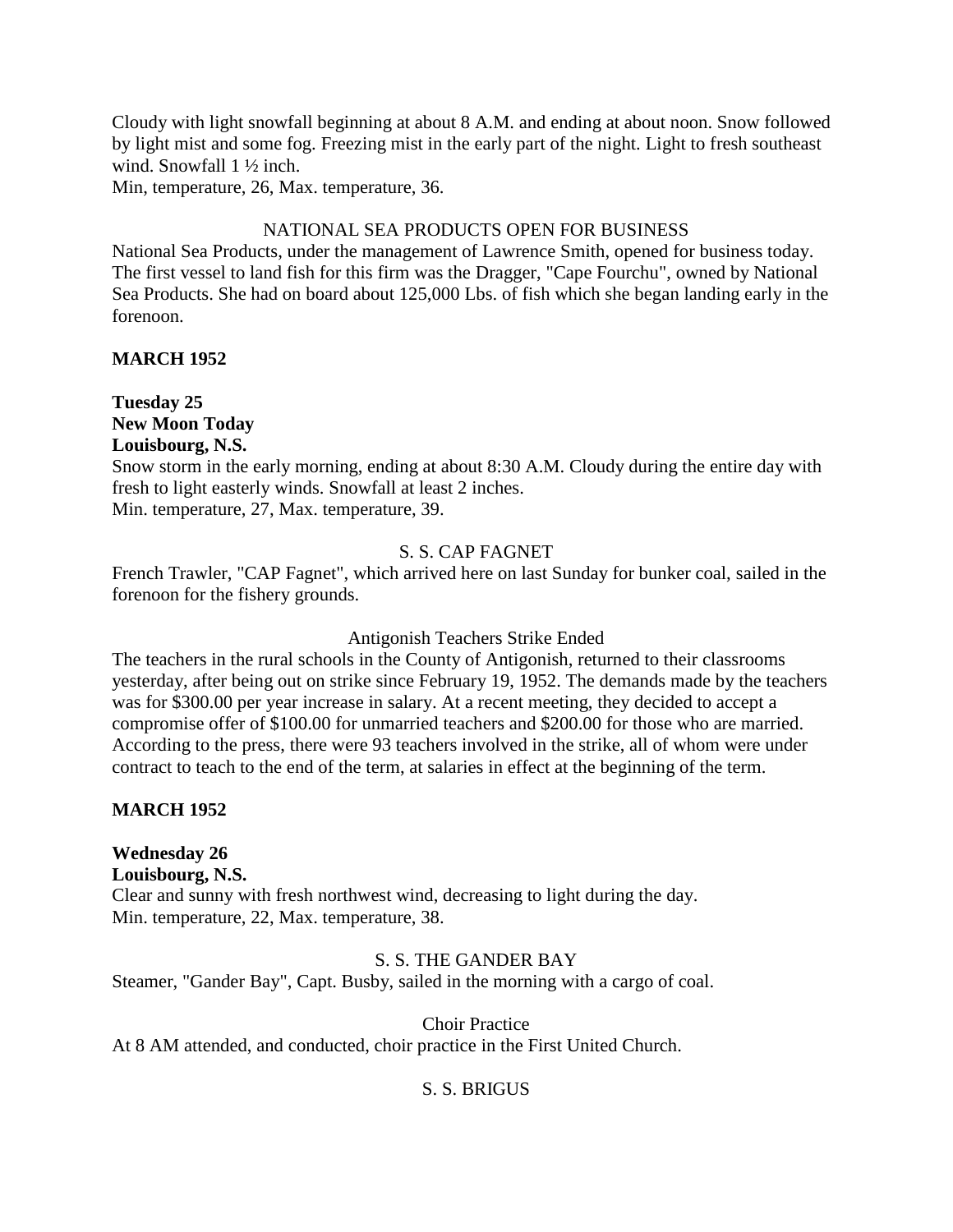Canadian Steamer, "Brigus", arrived at about 10 P.M. for bunker coal and anchored in the stream.

### **MARCH 1952**

**Thursday 27 Louisbourg, N.S.** Clear and sunny with light westerly winds. Min. temperature, 15, Max temperature, 37.

### To Sydney and Return

Went to Sydney on the 8 A.M. trip of the Highland Lines Bus service. Met Mr. A. E. Kee, with whom I had an appointment, at the Isle Royale sample rooms and placed an order with him for china ware, mostly cups and saucers. Mr. Kee represents several firms (wholesale) including William Smith and Sons, Toronto, and Anglo-Canadian Mercantile, Montréal. After making several other business calls at Sydney, I returned on the bus leaving Sydney at 12:15 P.M. arriving at about 1 P.M.

### S. S. BRIGUS

Steamer, "Brigus", bunkered during the day and sailed in the evening.

### **MARCH 1952**

**Friday 28 Snow Storm Louisbourg, N.S.** Snow beginning in the early morning ended in mid-afternoon, leaving a snowfall of 6 inches. Light easterly winds. Min. temperature, 28, Max. temperature, 38.

#### S. S. ANGUSLAKE

British Steamer, "Anguslake", arrived in the early morning from St. John's Nfld. for a cargo of coal.

#### **MARCH 1952**

#### **Saturday 29**

**Louisbourg, N.S.** Clear and sunny with light easterly winds, becoming variable. An ideal, early spring day. Min. temperature, 20, Max. temperature, 38.

### S. S. ANGUS LAKE

Steamer, "Anguslake", sailed with a cargo of coal in the morning.

Motorship Trespassey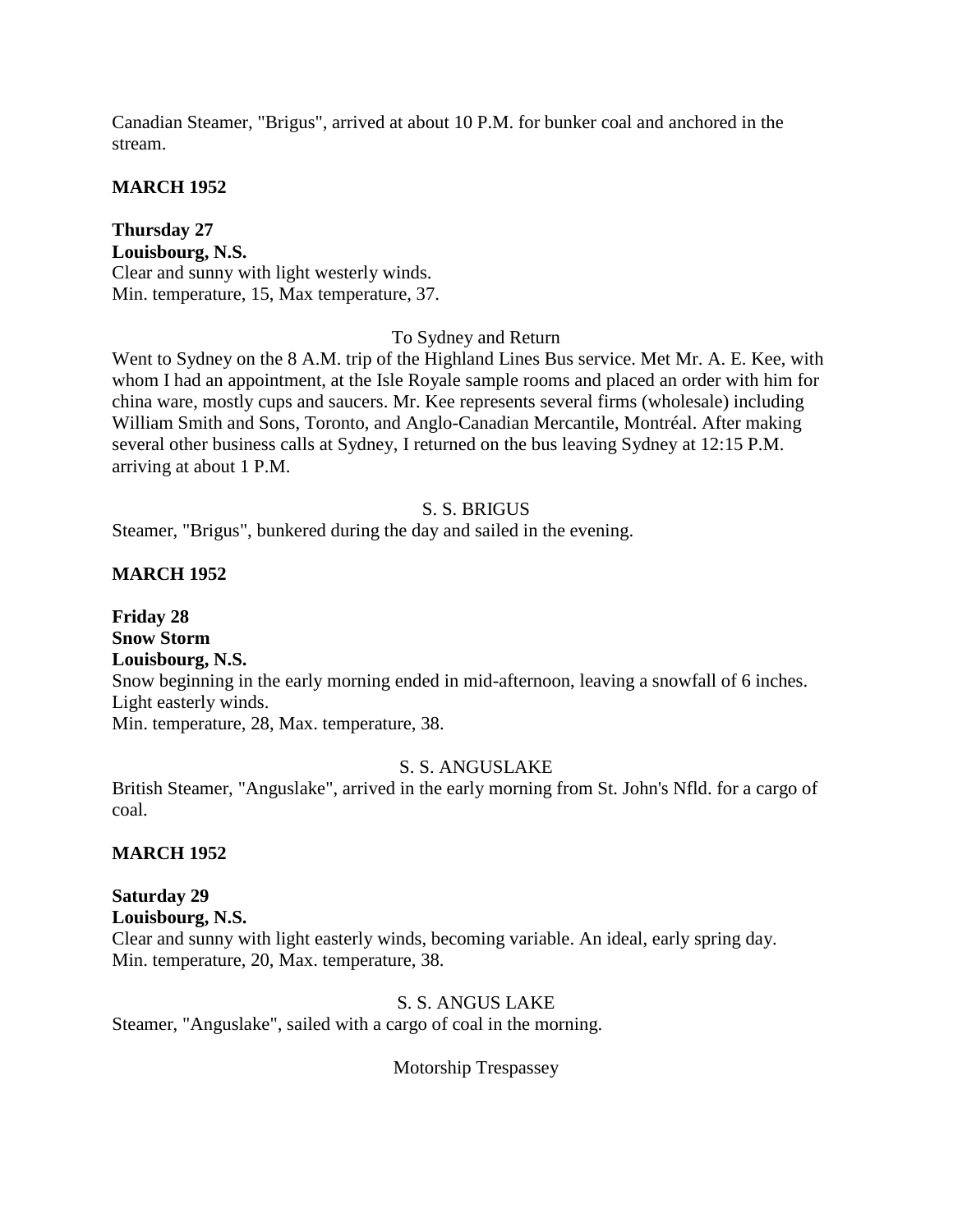Newfoundland Motorship, "Trespassey", arrived in the morning for general cargo and is loading at the Freight Wharf.

### S. S. GANDER BAY

Canadian Steamer, "Gander Bay", Captain Busby arrived in the afternoon for a cargo of coal.

### **MARCH 1952**

**Sunday 30 Louisbourg, N.S.** Sunny with light northerly winds, an ideal early spring day. Min. temperature, 22, Max. temperature, 37.

#### Church Services

At 11 A.M. and 7 P.M., in company with Emeline, attended services in the First United Church, where Rev. C. C. Walls was the preacher. About 70 persons present in the morning and about 65 in the evening.

Choir attendance: A.M. 11, PM 15.

#### First Robin

This morning I saw a robin in one of our trees in our back-yard. With the fields and clearing covered deep in snow and with every appearance that there is wintery weather ahead, the prospects are not very encouraging for an early bird.

#### Death of Bersford (BAB) Lewis

The death of Bersford (Bab) Lewis occurred today at the City Hospital, Sydney, after a long illness. He was but a few days in the hospital when his death took place. Mr. Lewis, whose home was at Edwardsville near Sydney, was about 74 years of age and is survived by his wife, the former Miss Margaret Campbell of Louisbourg, who before her marriage to Mr. Lewis was the widow of the late Thomas Buckley of West Louisbourg. For many years, Mr. Lewis was employed by the Dominion Coal as foreman at their shipping piers at Sydney and at Louisbourg during the winter months.

#### **MARCH 1952**

# **Monday 31**

#### **Louisbourg, N.S.**

Sunny, with moderate northwest wind increasing to strong during the forenoon, and decreasing to light in the evening.

Min. temperature, 22, Max. temperature, 39.

### Ordanation Services

At 10 A.M., in company with Emeline, attended a service in St. Bartholomew's Anglican Church, during which William Eric Ingraham, was ordained a deacon of the Anglican Church by Bishop the Rev. R. H. Waterman.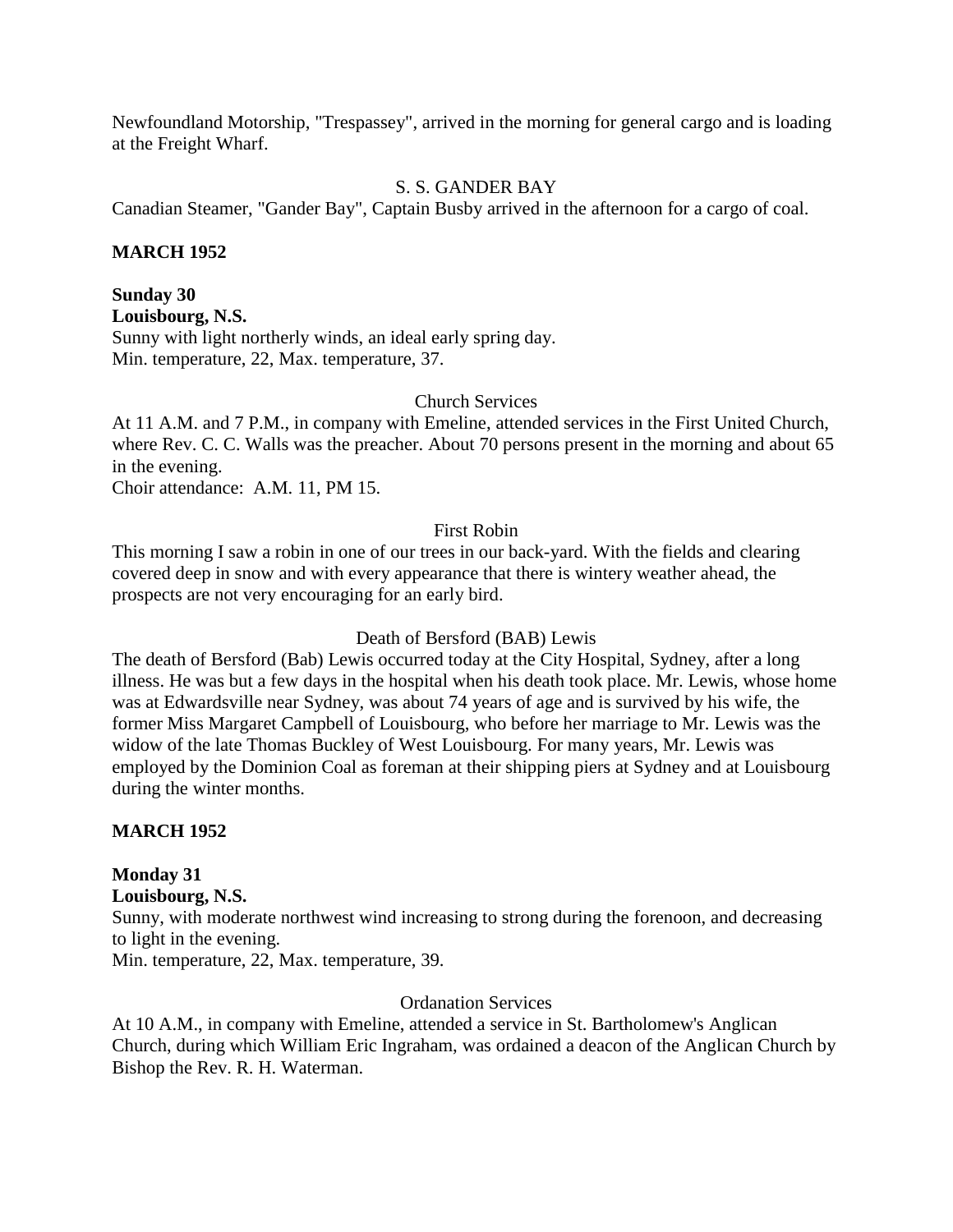| Total Snowfall for this month,                               | $29\frac{1}{2}$ inches      |
|--------------------------------------------------------------|-----------------------------|
| Total Rainfall for this month,                               | $\frac{1}{4}$ inches        |
| Min Temperature for this month,                              | 12, on the $1st$ and $11th$ |
| Max Temperature for this month,                              | 41, on the $22nd$ .         |
| Total Snowfall to date, including December 1951, 139 inches. |                             |

### Dragger: Cape Scatarie

Fish Dragger, "Cape Scatarie", docked at the Fish Plant wharf this morning with about 275,000 Lbs. of fish on board for National Sea Products Ltd., which, on the 24<sup>th</sup> of this month, began operations at Louisbourg. The Scatarie is owned by National Sea Products Ltd. The "Cape Fourchu", owned by the same firm, was here last week and discharged a cargo of fish.

#### First Song Sparrow

Heard a song sparrow singing in our yard this morning. The first to come to my attention this season.

### **APRIL 1952**

#### **Tuesday 1 Louisbourg, N.S.**

Mostly clear with fresh to strong westerly winds, decreasing to light in the evening. Min. temperature, 17, Max. temperature, 37.

#### S. S. THE GANDER BAY

Steamer, "Gander Bay", sailed at 8 A.M. with a cargo of coal.

### S. S. CABOT STRAIT

Newfoundland Steamer, "Cabot Strait", arrived in the morning with passengers, mails (sic) and freight. This the first trip of the Cabot Strait this season.

#### FOX SPARROWS

Fox sparrows, which usually pay us a visit of from two to four weeks, during their northerly migration at this season of the year, have arrived. I saw two in our backyard this evening. With the exception of the spring of 1951, when we did not have any, the fox sparrows have been stopping off here for several weeks while enroute to their nesting grounds in the far north. This has occurred regularly, with the exception of last spring, for at least thirty years. None of them remain here during the summer season.

#### **Starlings**

Starlings, which were unknown here, until about 10 years ago, appear to be gaining in numbers. They remained with us all the year round and are increasing with each year. Several times during the past winter, I have seen a flock of at least fifty.

#### **APRIL 1952**

**Wednesday 2**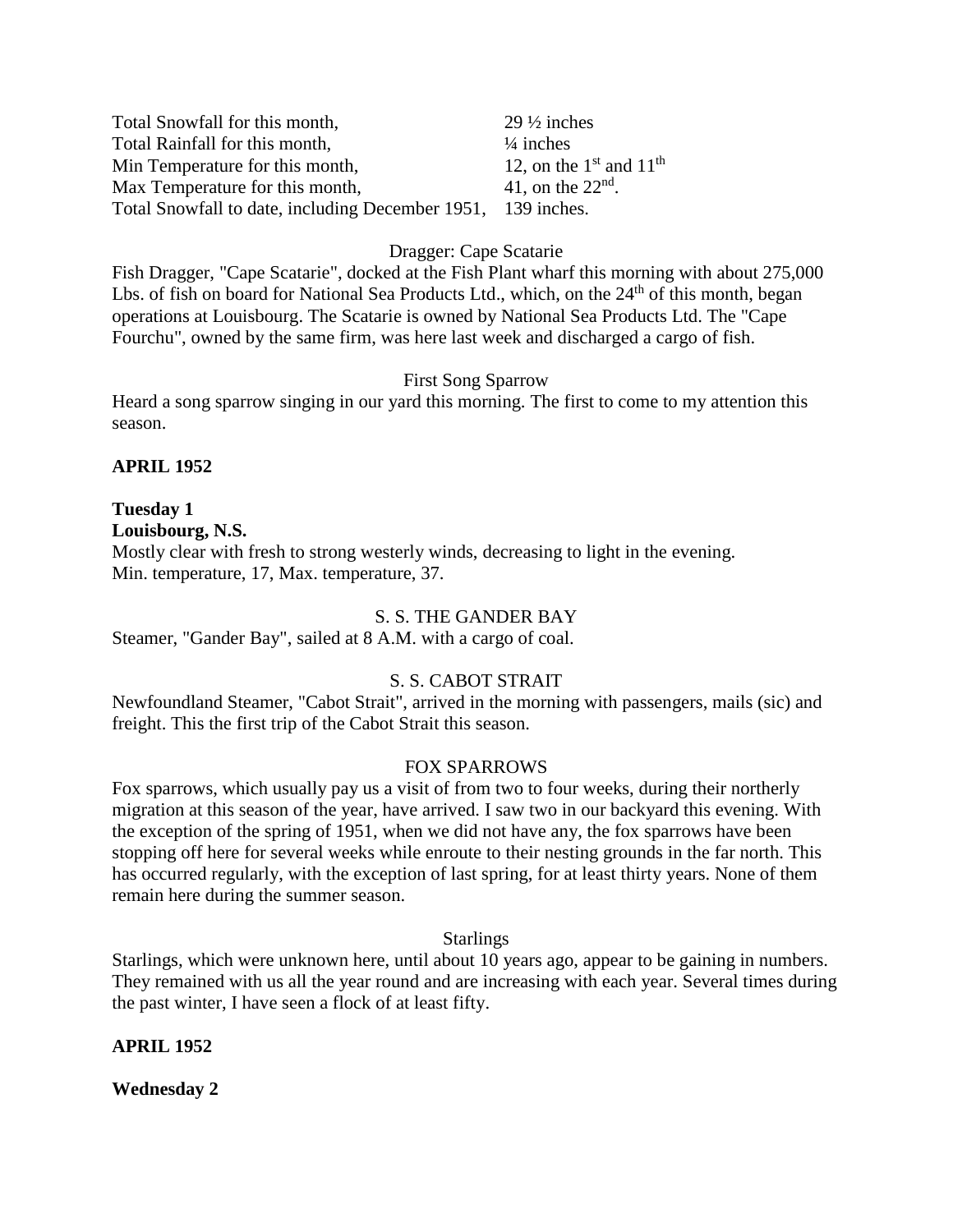#### **Louisbourg, N.S.**

Sunny and moderately warm with light and variable winds. A lovely early spring day. Min. temperature, [blank] Max. temperature, 46.

### S.S. ATHENS

Greek Steamer, "Athens", which sailed from here on 21<sup>st</sup> of last month with a cargo of coal, returned shortly after noon today for another load.

### S. S.CABOT STRAIT

Newfoundland Steamer, "Cabot Strait", sailed at 5:30 P.M. with passengers, mails, and freight enroute for Newfoundland. First outward trip from Louisbourg this season.

### French Trawler Arrived

French Fishing Trawler, "URANIA", arrived in the evening for bunker coal and anchored in the stream.

### **APRIL 1952**

#### **Thursday 3 Louisbourg, N.S.**

Rain in the early morning followed by fog, drizzle and mist moderate to fresh southeast winds, decreasing to light in the afternoon. Rainfall: about ¼ inch. Min. temperature, 25, Max. temperature, 36.

#### To Sydney And Return

Emeline went to Sydney on the 8 A.M. trip of the Highlighted Lines Bus Service for the purpose of having her eyes examined and to do some shopping. She returned on the bus leaving Sydney at 4:30 P.M.

#### Supper And Sale

At about 6 P.M., in company with Emeline, attended Supper and Fancy Sale held in Calvin Hall under the Auspices of the MacMillan Club of the First United Church.

### Drift Ice

Drift ice at the entrance of the harbour for the first time this season.

#### **APRIL 1952**

# **Friday 4**

**Louisbourg, N.S.** Cloudy with some fog. Sunny during the afternoon. Light southwest wind. Min. temperature, 27, Max. temperature, 47.

Drift Ice

Harbour full of drift ice from one end of the harbour to the other. First ice to block the harbour this season.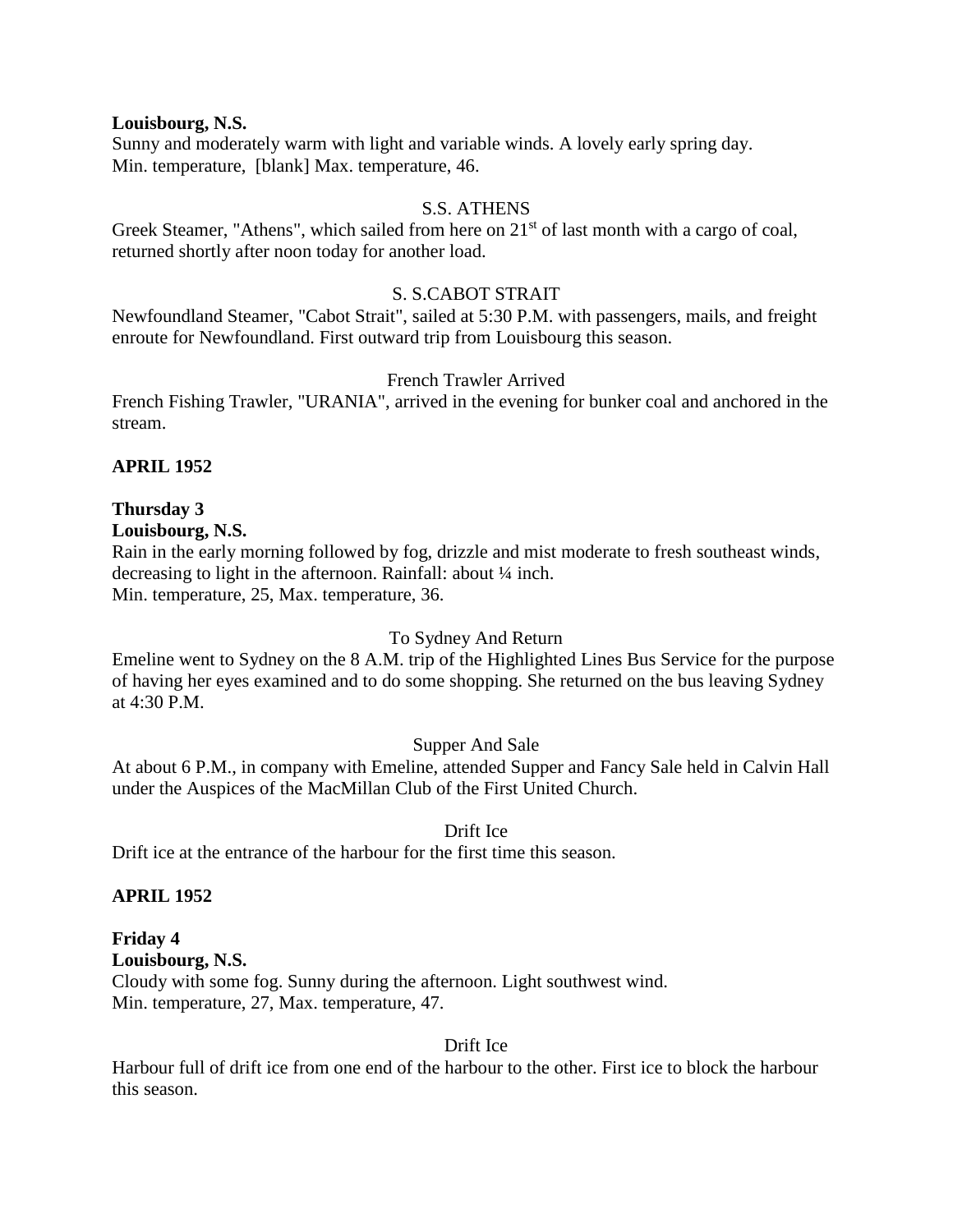#### S. S. BACCALIEU

Newfoundland Steamer, "Baccalieu", arrived in the morning with passengers, mails and freight from Nfld.

#### Death of Capt. John Paiver

The death of Captain John Paiver occurred at about 11 P.M. today following a brief illness. Captain Paiver, who was about 90 years of age, is survived by his wife, two sons and three daughters. The sons are Arthur, at Halifax and Vincent at home. The daughters, Sister Dominic of the Sisters of St. Martha, Antigonish, N.S., Mrs. Wallace Proctor (Edna) Evanston Richmond County, N.S. and Maud at home. Captain Paiver, who was one of Louisbourg's most respected citizens, was a sailor, Fisherman and pilot. As a pilot in and out of this port, he served for about 40 years.

#### Canso Causeway Tenders

Today's issue of the Sydney Post-Record, carried an advertisement, sponsored by the Department of Transport, calling for tenders for the construction of a Causeway, between Cape Porcupine, on the mainland of Nova Scotia, to Point Balache on the Cape Breton side at the Strait of Canso. Tenders will be received, on or before, May 13, 1952.

#### **APRIL 1952**

#### **Saturday 5**

#### **Louisbourg, N.S.**

Cloudy, becoming clear during the forenoon. Sunny and spring like in the afternoon. Min. temperature, 25, Max. temperature, 41. Light to moderate variable winds.

#### Drift Ice

Drift ice, which filled the harbour yesterday, moved out in the forenoon, with the exception of a small portion. Ice along the coast also moved off a short distance, but returned in the late afternoon and evening.

#### S. S. BACCALIEU

Newfoundland Steamer, "Baccalieu", sailed in the early morning with passengers, mails and freight for for (sic) Nfld.

#### S. S. STRUAN

British Steamer, "Struan", arrived shortly after noon and docked on the east side of the freight wharf. I understand this ship is going on chapter to the Dominion Coal Company for the coming shipping season.

#### S. S. ANGUSLAKE

British Steamer, "Anguslake", arrived early in the night for a cargo of coal.

#### S. S. EDWARD CORNWALLIS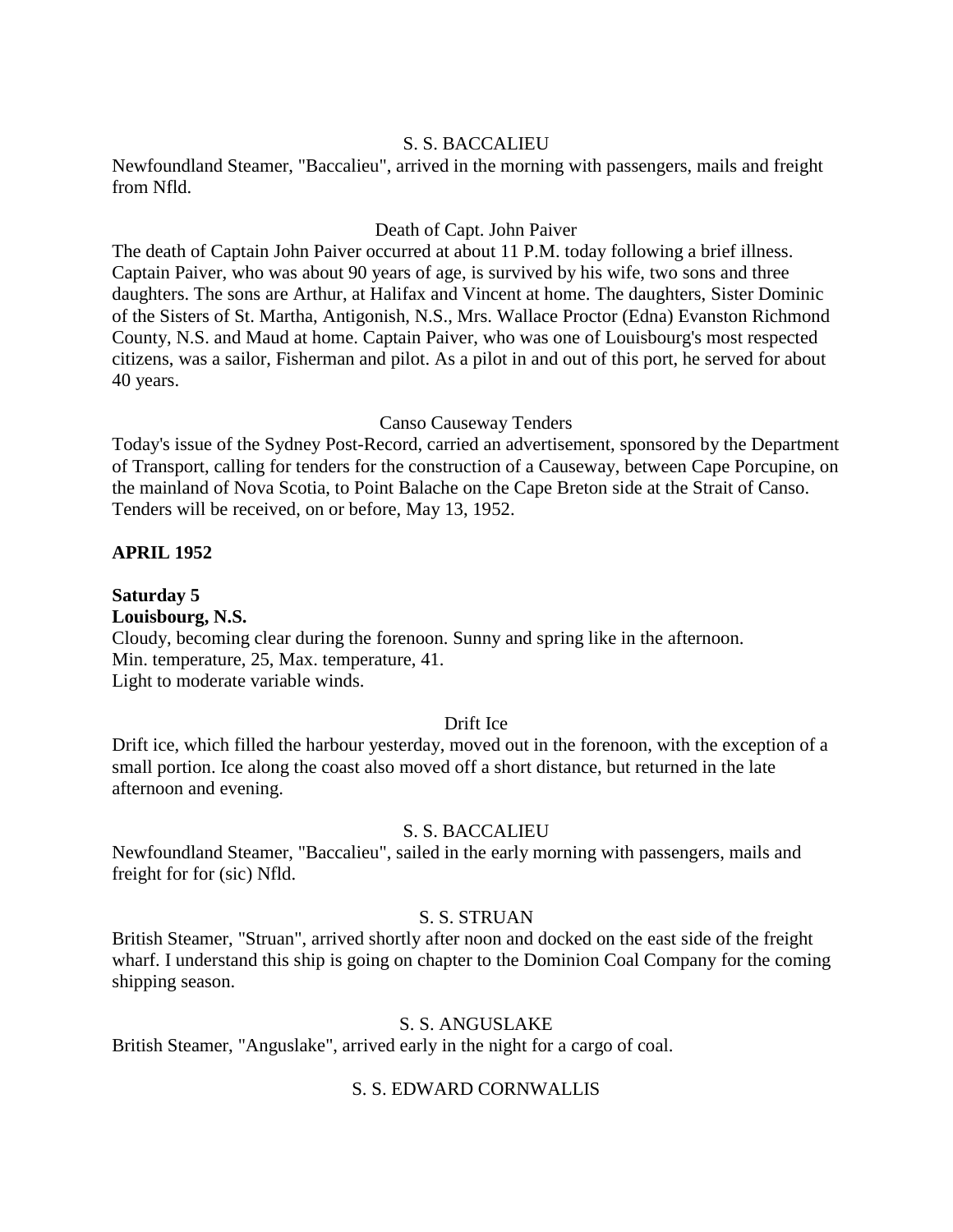Canadian Government Steamer, "Edward Cornwallis", arrived at about 8 P.M. and docked at the Government wharf. The Cornwallis landed Charles Mazza, a fisherman, who met with an accident on board the Fishing Dragger, "Newton". The transfer from the dragger to the Cornwallis took place at sea. The accident victim, who has a severely injured foot, was taken to the local marine hospital.

The "Edward Cornwallis" is in command of Capt. F.A. Germain.

# **APRIL 1952**

# **Sunday 6**

### **Louisbourg, N.S.**

Hail and rain beginning in the early morning. Rain followed by showers at intervals during the day. Light to moderate easterly winds. Heavy pace of fog continuing the greater part of the day. Rainfall about 1/8 inch.

Min. temperature, 26, Max. temperature, 37.

### Drift Ice

Drift ice moved to the western end of the harbour while the entrance and coast remained blocked with ice.

# Church Services

At 11 A.M. and 7 P.M., in company with Emeline, attended services in the First United Church where Rev. C. C. Walls was the preacher. Present at the morning service, 46, at the evening service 66. Choir attendance: A.M. 11, P.M. 14.

# Visited The Paiver Home

After the evening service, Emeline and I visited the home of the late Captain John Paiver. Captain passed away on Friday night of this week. The funeral is to take place on next Tuesday morning.

# **APRIL 1952**

# **Monday 7**

**Louisbourg, N.S.**

Clear, with the exception of some fog over the harbour and off the coast. Cloudy in the evening. Min. temperature, 29, Max. temperature, 43. Light to moderate southwest wind.

#### Drift Ice

Harbour and coast blocked with drift ice.

# **APRIL 1952**

#### **Tuesday 8 Louisbourg, N.S.**

Clear for a short time in the morning, becoming cloudy and hazy during the forenoon. Some fog in the evening. Light to moderate east and northeast winds.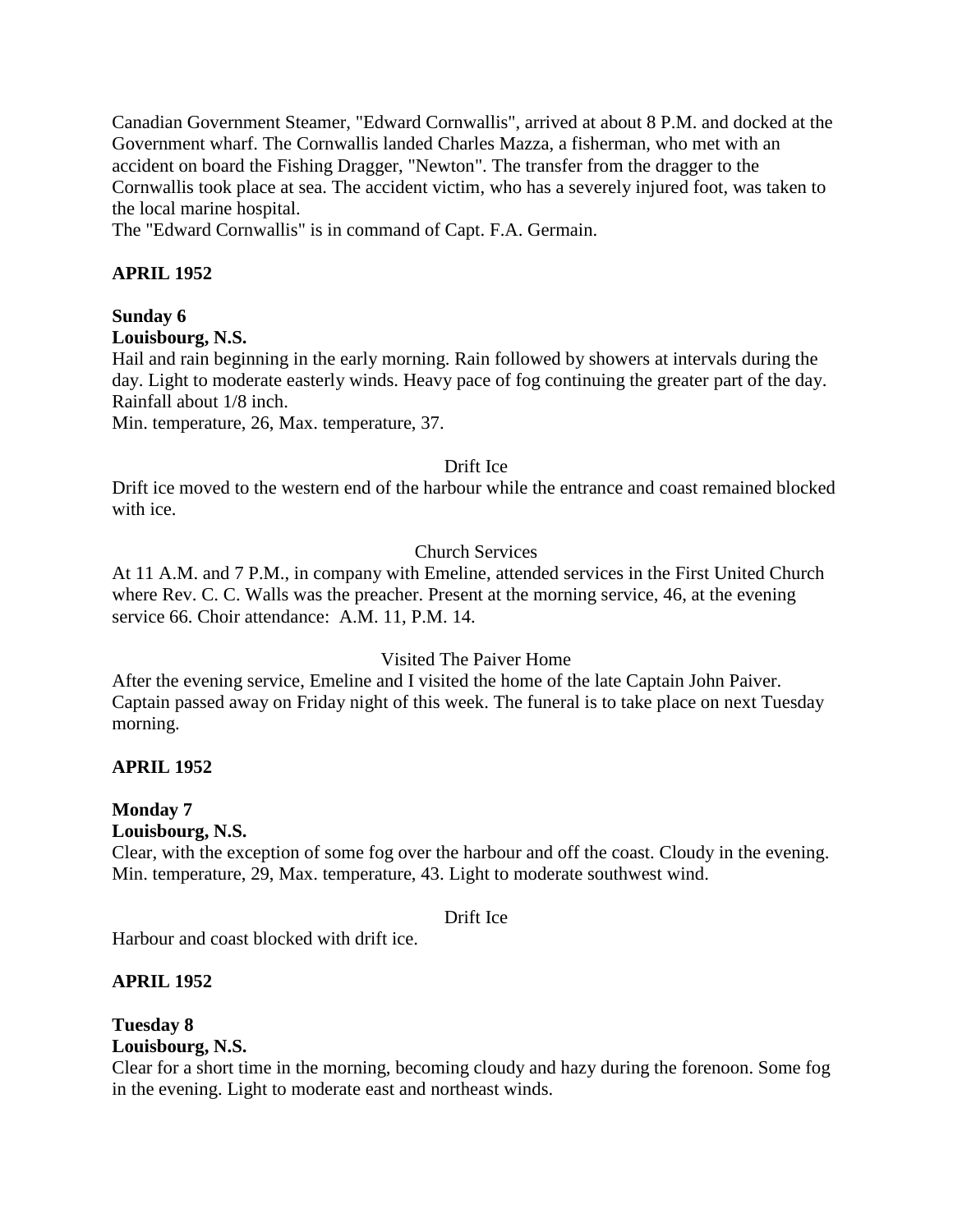Min. temperature, 26, Max. temperature, 46.

#### Drift Ice

Drift ice which has been blocking the harbour during the last few days loosened up today, permitting steamers to sail.

#### Todays Sailings

Canadian Steamer, "GANDER BAY ", with a cargo of coal, Greek Steamer, "ATHENS ", coal laden, British Steamer, "ANGUSLAKE", with a cargo of coal, French Trawler, "URANIA" which bunkered here during the past few days, sailed for the fishing banks. Canadian Government Steamer, "EDWARD CORNWALLIS", sailed at about 8 A.M. but returned to port shortly after noon.

### Trawler Arrived

Fishing Trawler, "CAPE FOURCHU", arrived with a cargo of fresh fish for National Sea Products Ltd.

#### Funeral

The funeral of the late Captain John Paiver, took place at about 9 A.M. from his late residence on Main Street to Stella Marist Roman Catholic Church where the funeral service was held by Rev. Father M. J. MacSween. Burial took place in the Roman Catholic Cemetery.

### **APRIL 1952**

**Wednesday 9 Louisbourg, N.S.** Cloudy and chilly with light east and northeast winds. Min. temperature, 30, Max. temperature, 40.

Drift Ice

Harbour, with the exception of the northeast end, full of ice. Ice close in, along the coast.

#### S. S. EDWARD CORNWALLIS

A Canadian Government Steamer, "Edward Cornwallis", sailed at about 4 P.M. On her return to port in the early part of the night she had on deck the motor boat "Miss Cape Breton", which had been stuck in the ice near Scatarie, with several men on board. Being unable to make her way through the ice, she was hoisted on board the Cornwallis.

#### Holy-Week Services

At 7:30 P.M., in company with Emeline, attended service in the First United Church. Service in charge of Rev. C. C. Walls, while Rev. Lloyd Archer, assistant Pastor of St. Andrews United Church Sydney, was the guest speaker. About 50 persons present. Choir attendance: 16. Held choir practice after the close of the service.

#### **APRIL 1952**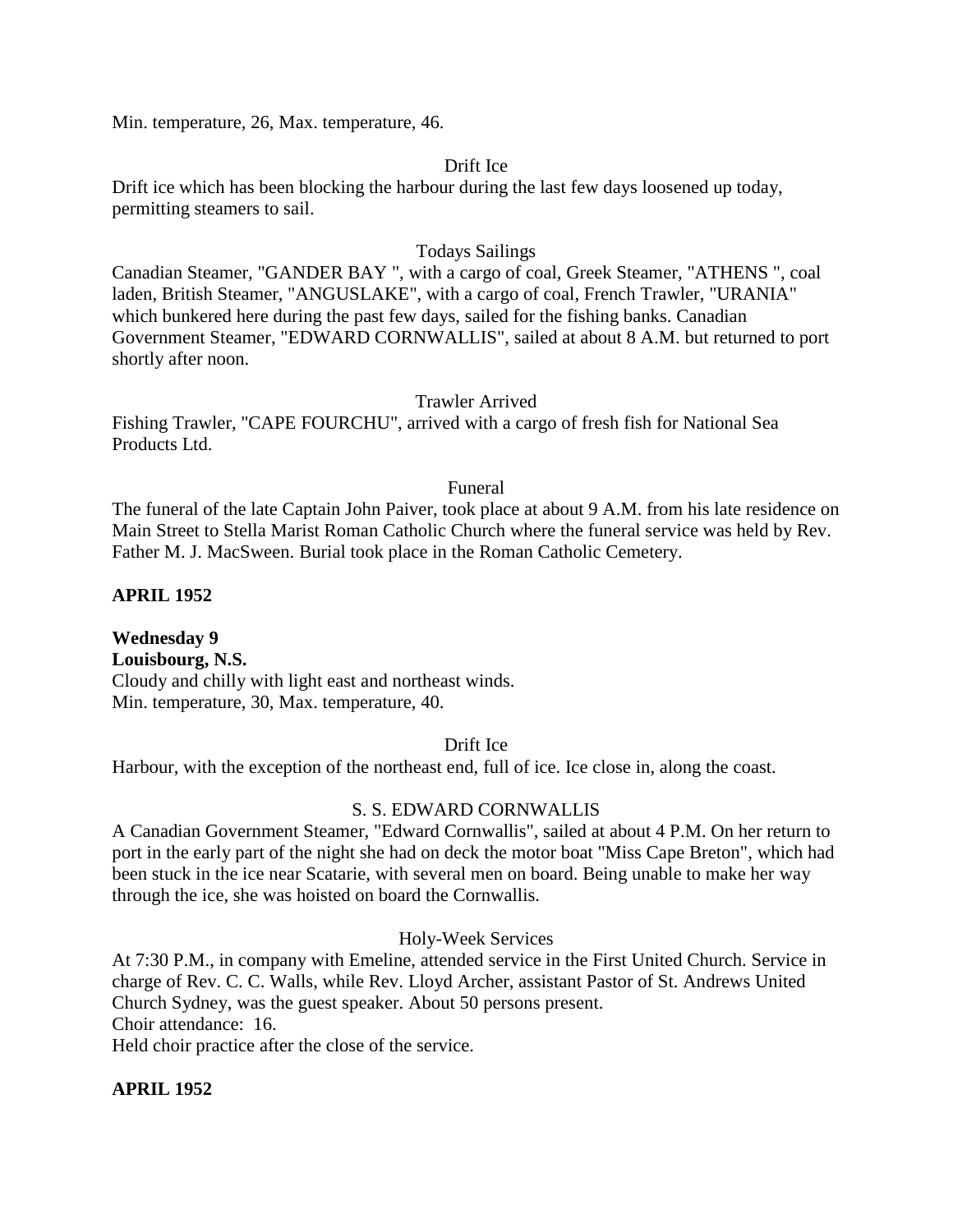**Thursday 10 Louisbourg, N.S.**

Cloudy with a brief sunny interval at noon. Light easterly winds. Same fog at night. Min. temperature, 28, Max. temperature, 46.

#### Drift Ice

Drift ice close inshore along the coast. East end of the harbour clear but the west end and entrance, blocked with ice.

#### Holy Week Service

At 7:30 P.M., in company with Emeline, attended service in the First United Church. Service in charge of Rev. C. C. Walls, the regular Pastor, with Rev. J. D. Archibald of Trinity United Church, Sydney, as the guest preacher. About 45 persons present. Choir attendance: 11.

#### Legislature Prorogued

Nova Scotia Legislature prorogued today, after being in session since the 19<sup>th</sup> of February of this year.

#### **APRIL 1952**

**Friday 11 Good Friday Louisbourg, N.S.**

Cloudy and chilly, with light and variable winds, becoming southwest during the afternoon and increasing to fresh in the evening.

Min. temperature, 27, Max. temperature, 44.

#### Drift Ice

Drift ice in the harbour, shifting with the winds and tides. There appears to be a considerable body of ice along the coast close in-shore.

#### S. S. ANGUSLAKE

British Steamer, "Anguslake", arrived at about 1 P.M. for a cargo of coal.

#### C. G. S. EDWARD CORNWALLIS

Canadian Government Steamer, "Edward Cornwallis", Capt. F. A. Germain, sailed, but returned in the late afternoon.

#### Holy Week Service

At 7:30 P.M., in company with Emeline, attended service in the First United Church, where Rev. C. C. Walls, was the preacher. About 75 persons present. Choir attendance: 16.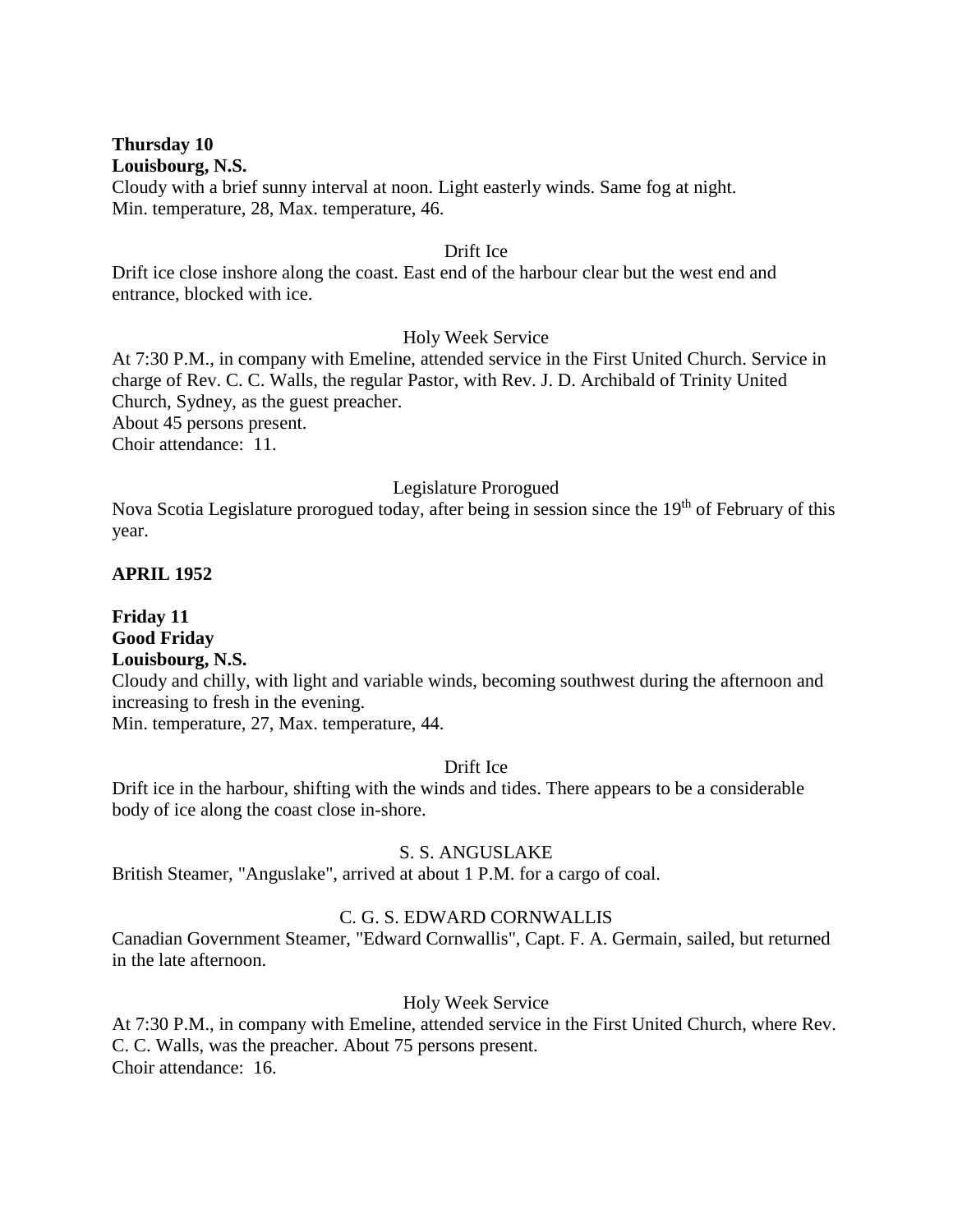### FOX SPARROWS

Fox sparrows, which arrived here on or about the  $31<sup>st</sup>$  of last month, are making themselves quite at home in our backyard, where I am feeding them every day with rolled oats. Today at times, there was a flock of at least ten or twelve enjoying my hospitality.

#### **APRIL 1952**

**Saturday 12 Louisbourg, N.S.** Clear and cold with fresh to strong northwest winds. Min. temperature, 22, Max. temperature, 42.

#### Drift Ice

Drift ice, which, since the  $3<sup>rd</sup>$  of this month, has, to some extent, been interfering with shipping, in and out of the harbour, moved off the coast today. At nightfall, it was about five or six miles from the shore. The harbour was clear with the exception of a small body of ice in the northeast end, held there by the northwest wind.

#### TRAWLER TEMERAIRE

French Trawler, "Temeraire", arrived in the forenoon for bunker coal supplies. She anchored in the stream and later docked at the Government wharf.

#### WALTER G. SWEENEY

Motor vessel, "Walter G. Sweeney", sailed in the forenoon for Newfoundland with a cargo of coal. About 400 tons.

#### Snow Disappearing

The snow, of which we had abundance, is gradually disappearing. The streets and sidewalks are practically bare with the exception of a few small quantities on the edges, which were thrown there by the snow ploughs during the winter. Fields and clearings are entirely bare with the exceptions of a few patches of the snow where the drifts were the heaviest. There is still plenty of snow in the woods, according to late reports.

#### C. G. S. Edward Cornwallis

Canadian Government Steamer, "Edward Cornwallis", sailed in this morning.

#### **APRIL 1952**

# **Sunday 13 Easter Sunday**

**Louisbourg, N.S.**

Sunny and cold with strong northwest wind, decreasing to moderate in the evening. Min. temperature, 24, Max. temperature, 43.

#### Church Services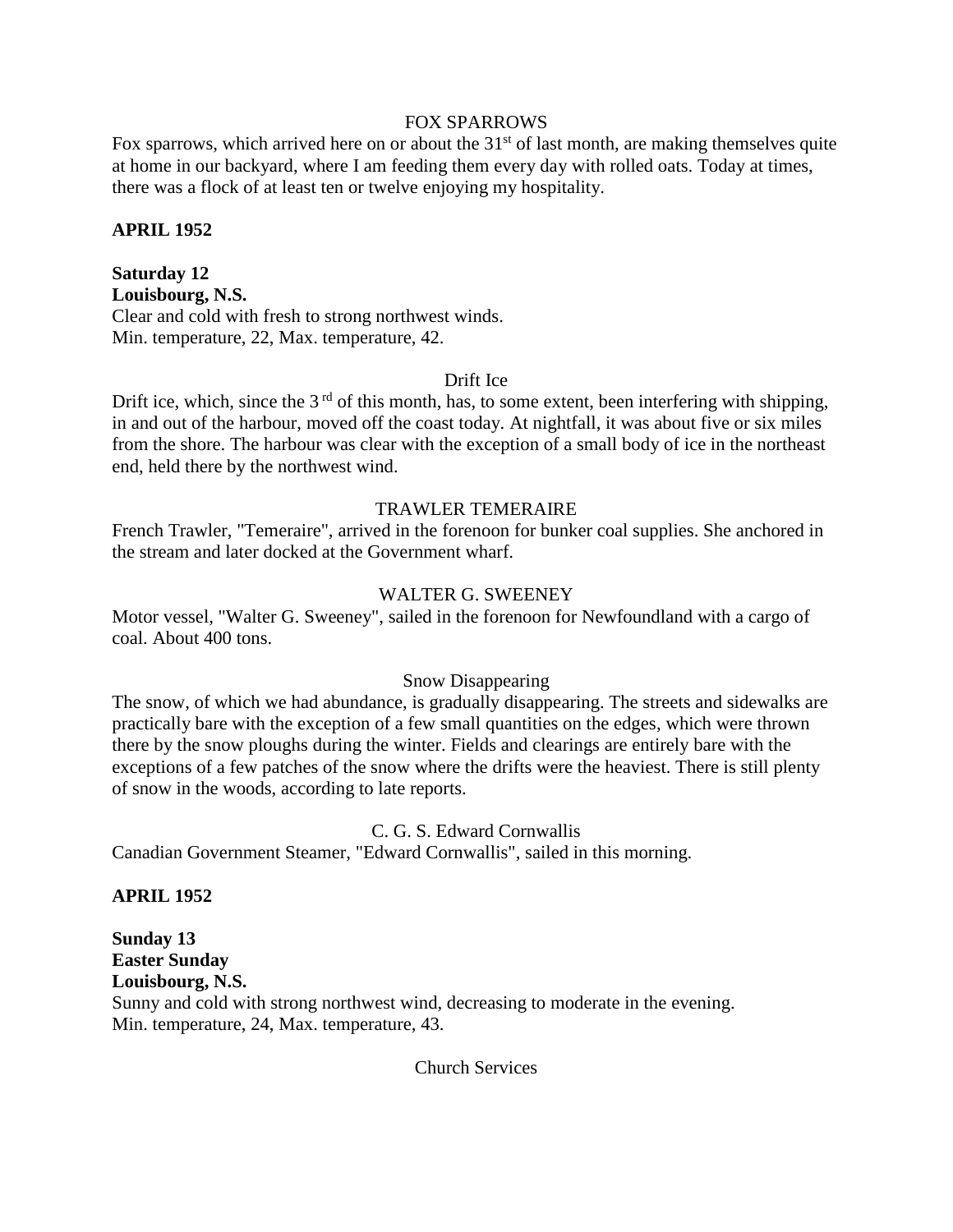At 11 A.M. and 7 P.M., in company with Emeline, attended services in the First United Church, where Rev. C. C. Walls, was the preacher. Present at the morning service, about 130, at the evening service, about 95.

Choir attendance: A.M. 12, P.M. 18.

Communion of the Lord's Supper was dispensed at the morning service, when 104 persons partook of the sacrament.

At the morning service, the following persons united with the church on profession of faith: John Helchie, Dan MacLeod, Jr., Miss Joyce Sheppard, Miss Catherine Sheppard, Miss Jean Smith, Miss Annie MacLeod, Miss Mary MacLeod, Mrs. Dawson Hughes, Mrs. Hugh Beaver, Mrs. John Beaver. By transfer from other churches, Mrs. Everette Beaver and Mrs. Burns Mac Mullen, twelve in all.

#### S. S. ANGUSLAKE

Steamer, "Anguslake", sailed in the morning for Newfoundland with a cargo of coal.

#### S. S. GANDER BAY

Steamer, "Gander Bay", arrived in the evening for a cargo of coal.

#### TRAWLER, EUSKAL ERRIA

Spanish Trawler, "Euskal ERRIA", arrived in the afternoon for bunker coal.

#### **APRIL 1952**

**Monday 14 Easter Monday Louisbourg, N.S.** Sunny, but becoming cloudy early in the afternoon. A light, brief shower of rain at 5 P.M. followed by mist. Moderate to fresh west and southwest winds. Min. temperature, 28, Max. temperature, 52.

#### Drift Ice

Large body of drift ice moving in from sea. By nightfall, it was close packed along the coast, but none of it had yet entered the harbour.

#### S. S. DUNDRUM BAY

British Steamer, "Dundrum Bay", arrived at 1 P.M. with a port cargo of brick and other freight for the British Empire Steel and Coal Company, at Sydney. The ship was intended to go to Sydney, but owing to unfavourable ice conditions, was diverted to Louisbourg, where she is to discharge.

#### S. S. EAGLESCLIFFE HALL

Canadian Steamer, "Eaglescliffe Hall", arrived shortly before noon for a cargo of coal. She anchored, but late in the afternoon, docked at the Government wharf.

#### S. S. EDWARD CORNWALLIS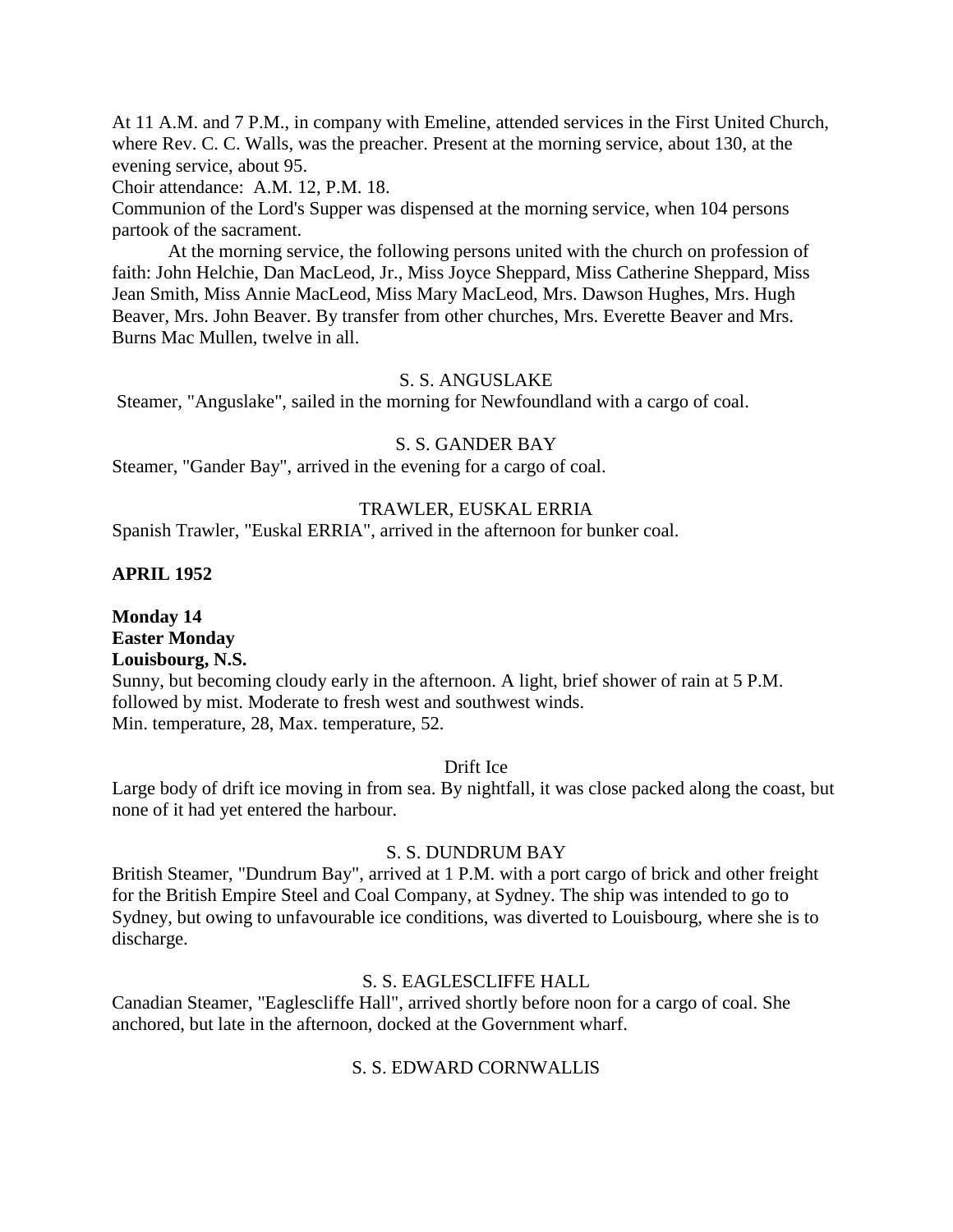Canadian Government Steamer, "Edward Cornwallis" Captain F. A. Germain, arrived shortly after noon from sea and docked on the west side of the Government wharf.

### FOX SPARROWS

The flock of about 6 to 10 Fox sparrows, which I have been feeding the backyard since the first of the month, has greatly increased in number during the last day or two. Heavy reinforcements have arrived so that since yesterday morning at least two dozen are making our yard their feeding ground. They are excellent singers so that during the daylight hours, we are being entertained with a very fine type of bird music.

# **APRIL 1952**

# **Tuesday 15**

**Louisbourg, N.S.**

Cloudy with thick blanket of fog. Fog lifted at noon but weather remained cloudy during the afternoon and evening. Light and variable winds, mostly southwest. Rainfall of last night about  $\frac{1}{2}$  inch.

Min. temperature, 30, Max. temperature, 55.

#### Drift Ice

Harbour and coast blocked with ice.

# **APRIL 1952**

**Wednesday 16 Louisbourg, N.S.** Sunny and cool with light to moderate northeast wind. Min. temperature, 29, Max. temperature, 43.

### Drift Ice

Drift ice which blocked the coast in the early morning, drifted out to sea during the day. By night, it was out of sight of land, and the harbour clear.

#### Trawler Cape Lahave

Canadian Trawler, "Cape LAHAVE", which arrived here on the  $13<sup>th</sup>$  with a cargo of about 200,000 Lbs. of fish for National Sea Products Ltd., sailed at about 8 A.M.

# TRAWLERS: TEMERAIRE AND EUSKAL ERRIA

French Trawler, "Temeraire" and Spanish Trawler, "Euskal Erria", sailed in the morning for the fishing grounds.

# S. S. GANDER BAY

Steamer, "Gander Bay", Captain Busby sailed during the day with a cargo of coal, enroute to [blank]

# C. G. S. EDWARD CORNWALLIS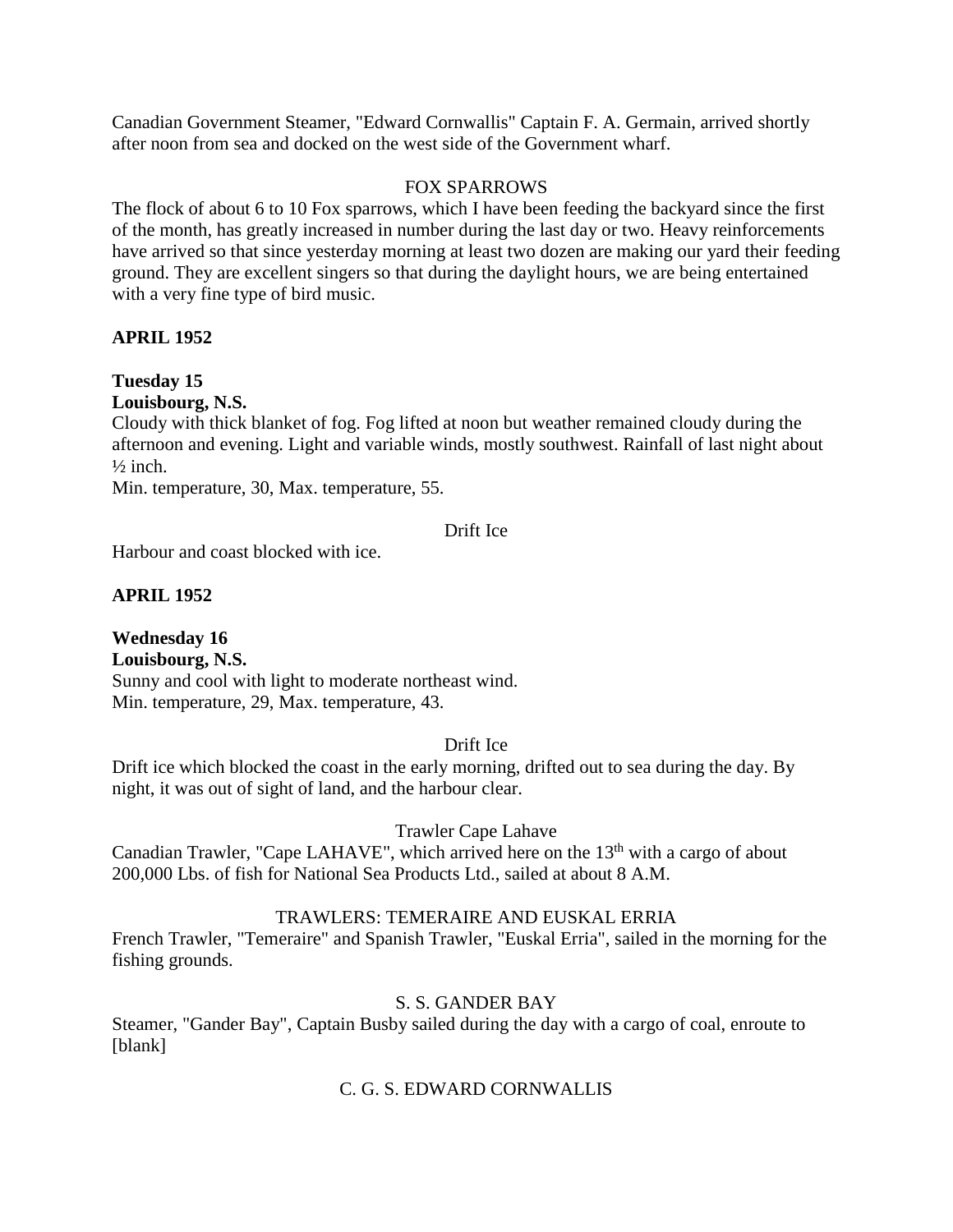Canadian Government Steamer, "Edward Cornwallis", sailed in the early morning but returned to port at about noon.

# Choir Practice

At 8 P.M., in company with Emeline, attended and conducted choir practice in the First United Church.

# **APRIL 1952**

# **Thursday 17**

```
Louisbourg, N.S.
```
Clear, but becoming cloudy and foggy shortly before noon. Light to moderate wind shifting to southwest.

Min. temperature, 22, Max. temperature, 44.

Drift Ice

Loose drift ice in the harbour, but none in sight of the coast.

# S. S. EAGLESCLIFFE HALL

Steamer, "Eaglescliffe Hall", sailed in the morning with a cargo of coal.

# Supper And Sale

In the evening, Emeline and I attended supper and Fancy Sale in the parish hall, held under the Auspices of the Ladies of St. Bartholomew's Anglican in Church.

# **APRIL 1952**

**Friday 18 Louisbourg, N.S.** Cloudy and foggy with light variable winds mostly southerly. Min. temperature, 28, Max. temperature, 45.

Drift Ice

Considerable loose ice in the harbour, but not much in sight off the coast.

# TUG EMPIRE JOHN

British Empire Steel and Coal Company's tug, "Empire John" Capt. Cabbham, which has been based here since February 16, sailed this afternoon enroute to Sydney, for the purpose of resuming her duties at the port.

# Sydney Bus Strike Ends

Sydney Bus Service was resumed today, after a strike of the employees, which lasted 29 days.

To Sydney And Return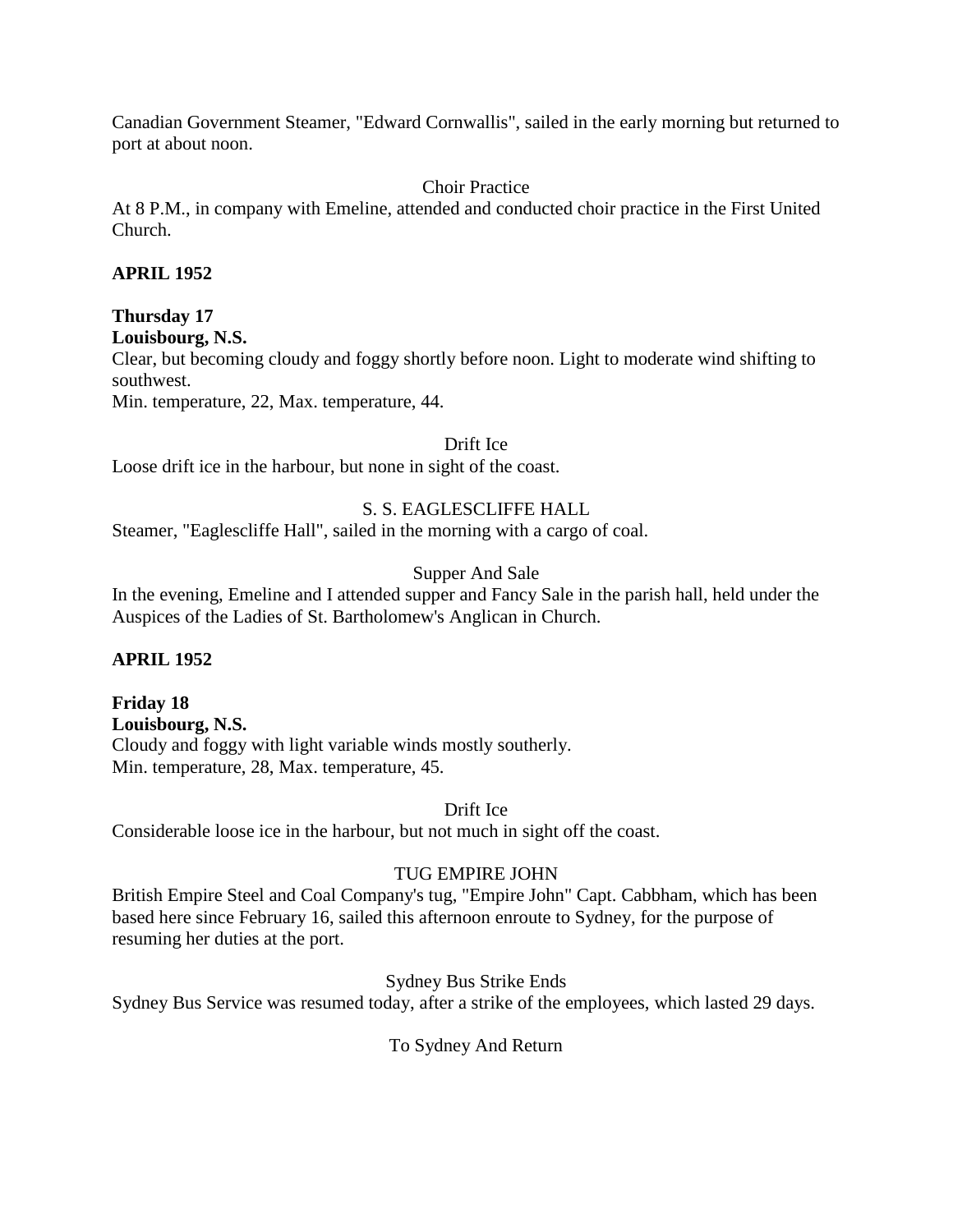Emeline went to Sydney on the 8 A.M. trip of Highland Lines Bus Service. After a visit to the office of Dr. Mac Isaac, eye specialist, and doing some shopping, she returned on the bus leaving Sydney at 4:30 P.M.

### **APRIL 1952**

# **Saturday 19**

### **Louisbourg, N.S.**

Foggy and chilly with light to moderate southwest winds. A few brief sunny periods when the fog lifted.

### Drift Ice

Harbour full of loose ice. Ice off the coast, if any, was not visible owing to a heavy blanket of fog.

#### S. S. DUNDRUM BAY

British Steamer, "Dundrum Bay" Capt. Collins, which arrived here on the 13<sup>rd</sup> with brick and other freight from the Steel Company, at Sydney, sailed this morning.

# C. G. S. EDWARD CORNWALLIS

Canadian Government Steamer, "Edward Cornwallis" Captain F. A. Germain, which has been based here for the last several weeks, sailed this morning.

### Shipping Opened At Sydney

Shipping has opened at Sydney with the arrival of the Greek Steamer, "Athens" and the British Steamer, "Struan", both of which are to load cargos of coal.

# Ordered To Sydney

Louisbourg men who are usually employed as shippers and trimmers, at Sydney, during the shipping season, were notified yesterday to report for work at the latter port.

# **APRIL 1952**

# **Sunday 20**

#### **Louisbourg, N.S.**

Cloudy with light to moderate southwest wind. Foggy and misty with an occasional light shower. Min. temperature, 30, Max. temperature, 46. Light rain during the night.

#### Drift Ice

Eastern half of the harbour full of ice with some ice along the coast.

# Church Services

At 11 A.M. and 7 P.M., in company with Emeline, attended services in the First United Church, where Rev. C. C. Walls was the preacher. At the evening service, he was assisted by his son, Grant Walls, and Gordon Cann, both of whom are student ministers. About 55 present at each service.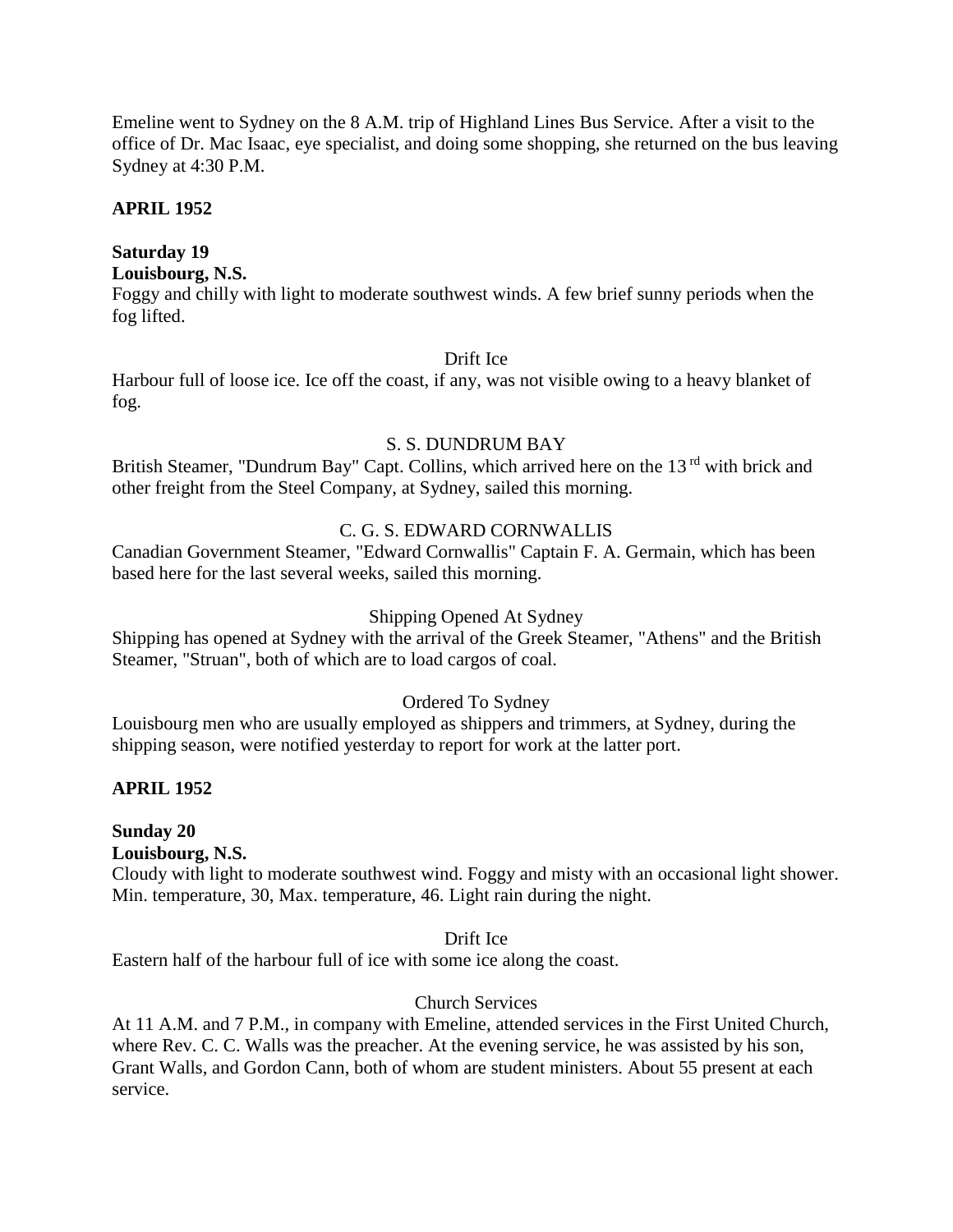Choir attendance: A.M. 9, P.M. 11.

# **APRIL 1952**

# **Monday 21**

# **Louisbourg, N.S.**

Clear and cool with moderate to fresh northwest wind. Rainfall of last night ¼ inch. Min. temperature, 30, Max. temperature, 47.

### Drift Ice

What appears to be a small body of drift ice off the coast. Harbour clear with the exception of a small quantity along the shore.

# **APRIL 1952**

#### **Tuesday 22 Louisbourg, N.S.**

Clear and sunny with fresh northwest wind, which decreased to light in the late afternoon and shifted to southwest.

Min. temperature, 28, Max. temperature, 50.

# Drift Ice

Harbour free of ice and none in sight off the coast.

# Fox Sparrows

A large block of Fox Sparrows, the first of which made their appearance on March 31, have all disappeared, no doubt having continued on their northward migration. At times, during the last three weeks, there have been as many as about three dozen in our backyard, where I have been feeding them. There were plenty of them here yesterday, but this morning there was not one to be seen.

# **APRIL 1952**

# **Wednesday 23**

**Louisbourg, N.S.**

A few very light showers in the early morning. Cloudy and cool with moderate to fresh southwest wind shifting to northeast in the afternoon. Min. temperature, 30, Max. temperature, 56.

### Choir Practice

At 8 P.M., in company with Emeline, attended and conducted, choir practice in the First United Church.

# Death of Michael Morrisey

The death of, at the Annex of the City Hospital, Sydney, occurred at an early hour today, of Michael Morrisey, who for many years was a resident of Louisbourg. Mr. Morrissey who was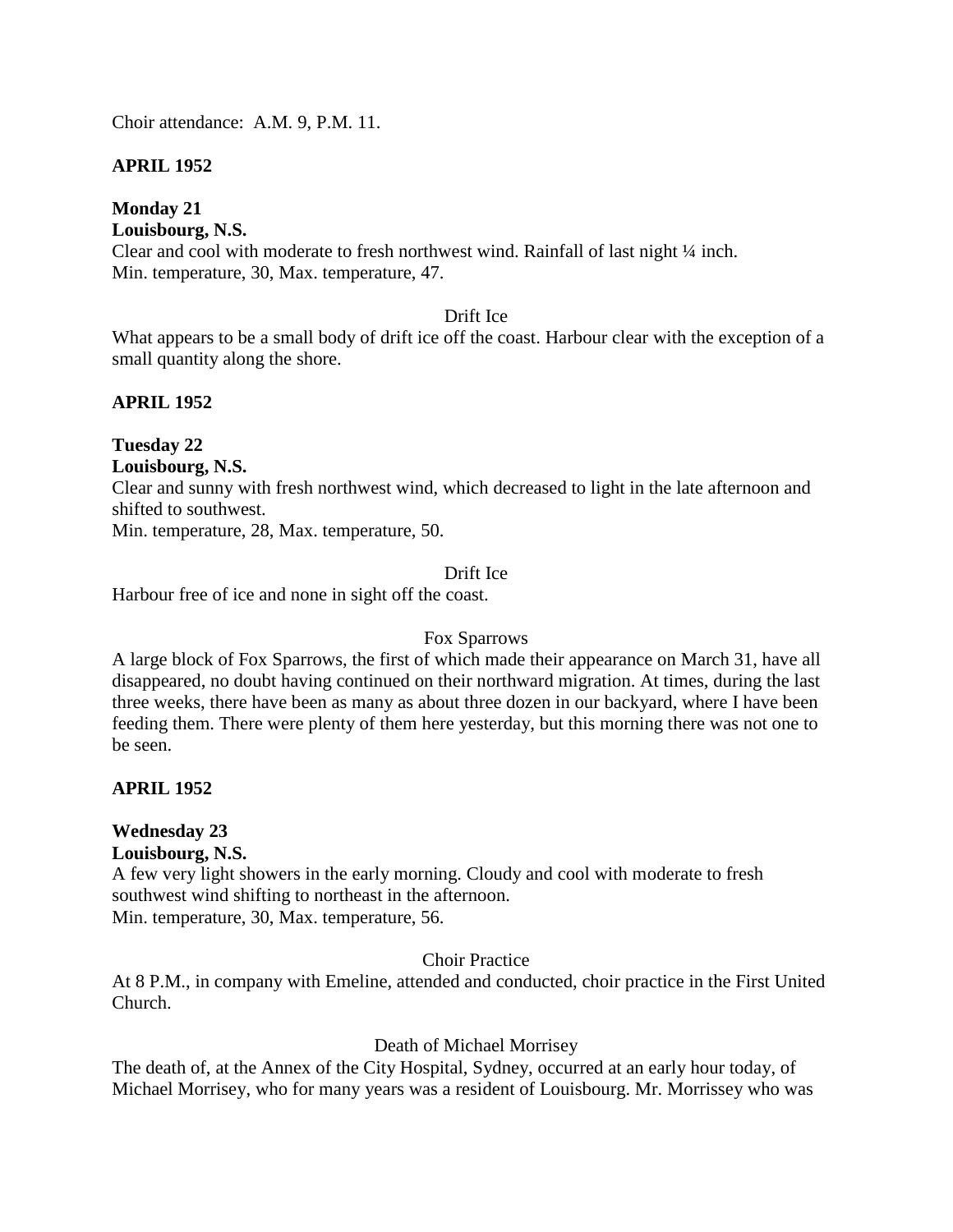about 77 years of age was, I believe, a native of Little Lorraine or Baleine, but during the greater of the last 45 years had made his home in this town. Mr. Johnson, Funeral Director, brought his remains to Louisbourg, today, where burial will take place.

# **APRIL 1952**

# **Thursday 24**

### **Louisbourg, N.S.**

Cold and mostly clear with fresh to strong northwest winds, decreasing in the late afternoon. Min. temperature, 25, Max. temperature, 42.

# **APRIL 1952**

# **Friday 25**

Sunny with light to moderate northwest wind, shifting to southwest in the late afternoon. Cold in the morning, but becoming moderately warm during the day. Summerlike in the afternoon.

Min. temperature, 24, Max. temperature, 62.

# **APRIL 1952**

# **Saturday 26**

### **Louisbourg, N.S.**

Cloudy with light and variable winds. Showers in the morning. Rainfall about 1/8 inch. Min. temperature, 24, Max. temperature, 49.

#### Ill Today

Was ill today with a bad headache. Remained home all day.

# Daylight Saving Time

Immediately after the hour of midnight, tonight, Daylight Saving Time will become effective.

# Wedding

The marriage of Thomas Drover, of Halifax, N.S., to Miss Virginia Hutt of this town, took place in the First United Church at 7 P.M. Rev. C. C. Walls Pastor of the First United Church, performed the ceremony. Mr. Drover has been employed here for several months during the construction of the new Fish processing plant. Mr. and Mrs. Drover will remain at Louisbourg, until the man with whom Mr. Drover is employed, completes his contract.

# **APRIL 1952**

**Sunday 27 Louisbourg, N.S.** Cloudy with light variable winds. Min. temperature, 34, Max. temperature, 54.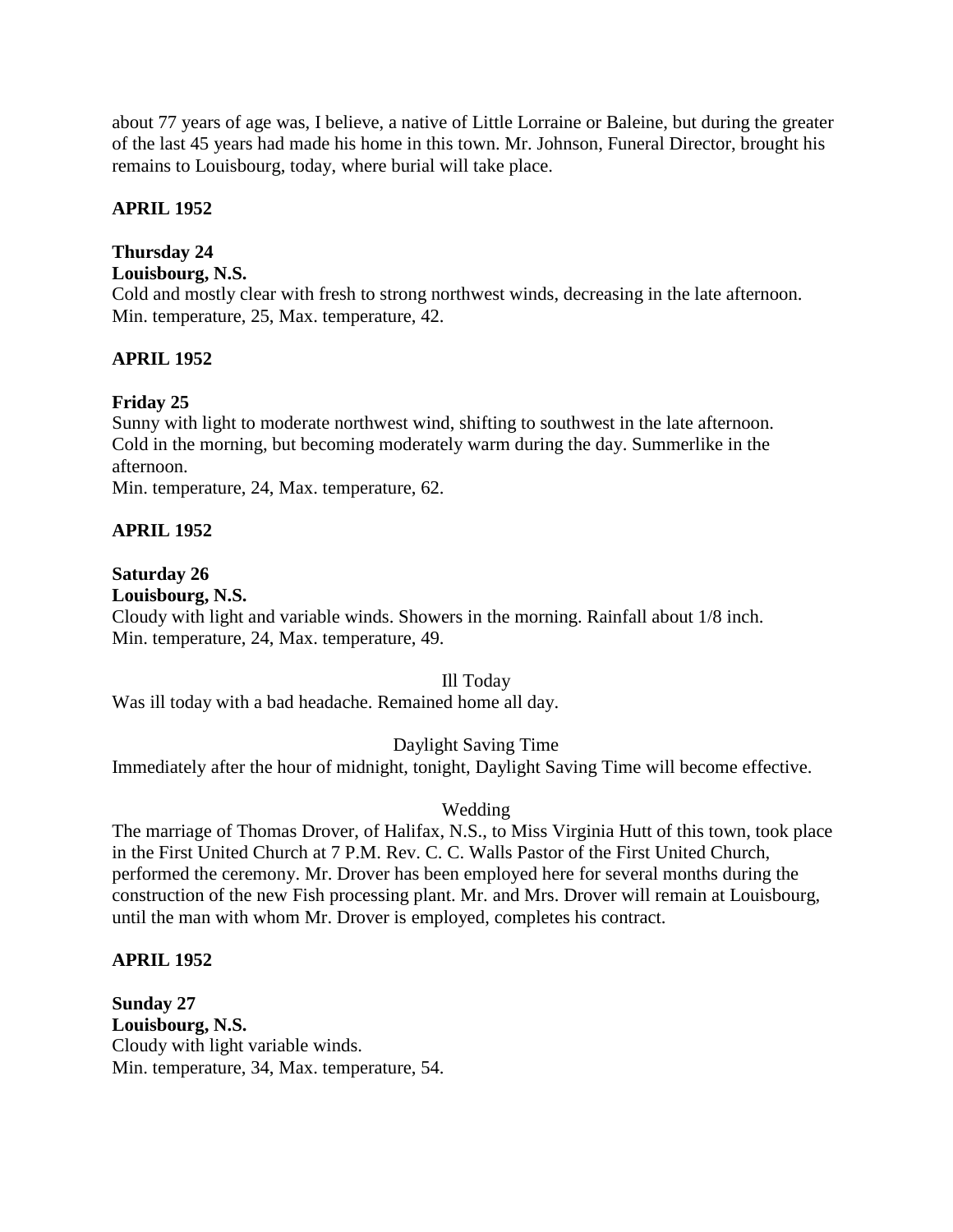#### Church Services

At 11 A.M. and 7 P.M., in company with Emeline, attended services in the First United Church, where Rev. C. C. Walls was the preacher at the morning service and Miss Judy Moore, a W.M.S. worker from New Aberdeen, Glace Bay, was the speaker in the evening. In the evening, the ladies of the Woman's Missionary Society held their Spring Thanks Offering Service. Miss Moore was here on the invitation of the society and gave a very interesting address.

#### Visited Mr. and Mrs. Hilchie

At the close of the service in the evening and on the invitation of Mr. and Mrs. Hilchie, the following preachers visited the Hilchies, Mr. and Mrs. A. W. Stacey, Mrs. Angus MacLean, Mrs. Coughlan, Mrs. Rev. J. W. O'Brien, Miss Judith Moore, Emeline and myself.

#### Daylight Time

Immediately after midnight last night, Daylight Saving Time came into effect.

#### Frogs Singing

Tonight, for the first time this season, I heard the frogs singing in chorus, their usual spring song.

#### **APRIL 1952**

**Monday 28 Louisbourg, N.S.** Cloudy with light easterly winds. Min. temperature, 36, Max. temperature, 52.

#### Missing On Fishing Trip

Alistar Chappell, 31, and Louis Dillon, 38, of Sydney, who left their homes yesterday on a trout fishing trip, have failed to return. A boat, which they took with them on a truck, as well as articles of clothing, were found on the shore at Capelin Cove, Richmond County. It is presumed that they have both been drowned. Searching parties are looking for the missing men.

Later: The body of Louis Dillon was recovered on May 21, and that of Allistar Chappell on May 22, 1952, both at Capelin Cove.

#### **APRIL 1952**

# **Tuesday 29**

### **Louisbourg, N.S.**

Light showers in the morning, followed by fog and mist throughout the day. Showers during the night. Light to moderate winds, mostly southerly. Rainfall: about 1/8 inch. Min. temperature, 33, Max. temperature, 41.

#### Income Tax Report

Completed and mailed my 1951 Income Tax Report, one day before the deadline.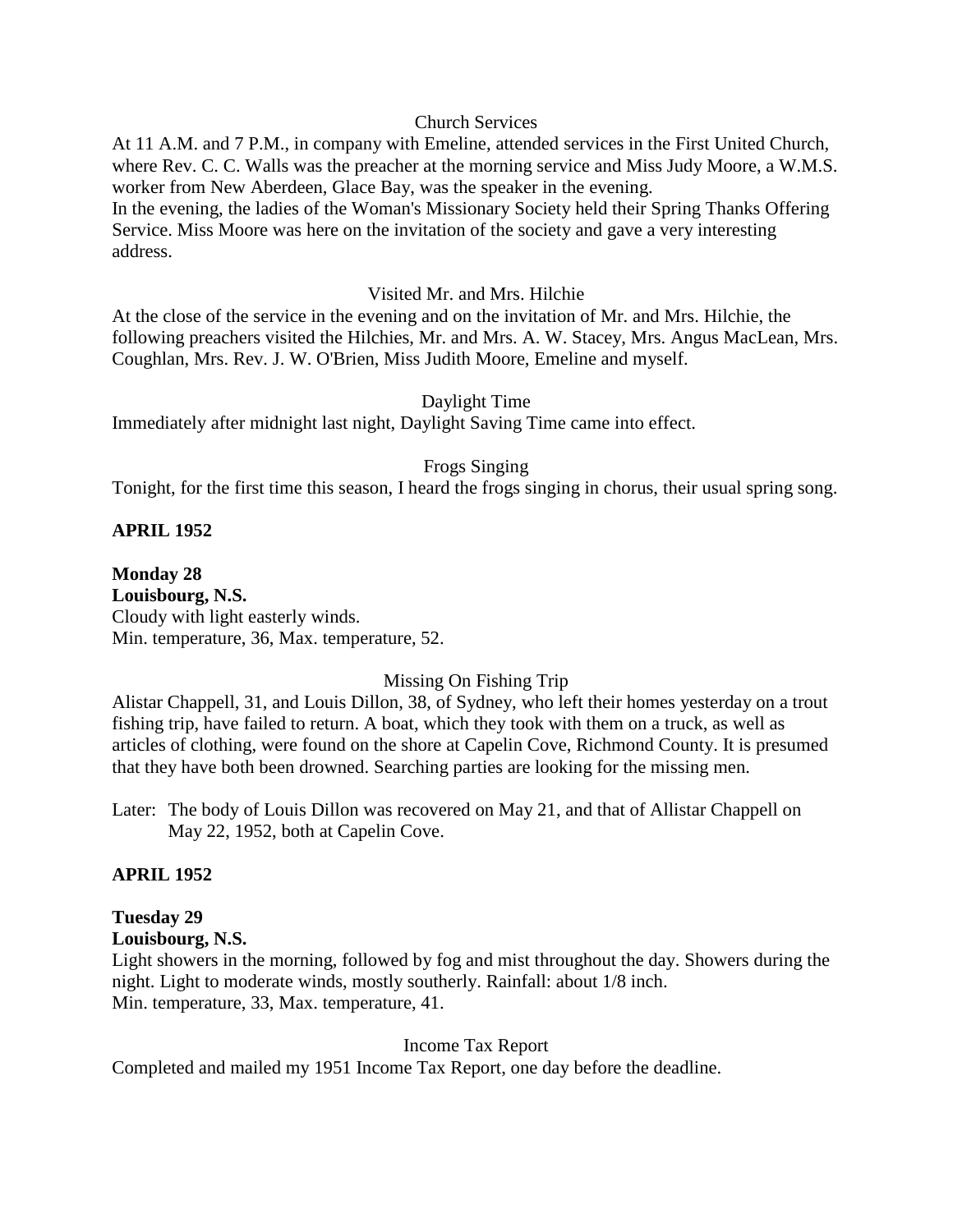### **APRIL 1952**

**Wednesday 30 Louisbourg, N.S.** Rain in the morning, ending at about 8 A.M. Cloudy with light variable winds throughout the day. Rainfall of last night ½ inch. Min. temperature, 34, Max. temperature, 48.

#### Choir Practice

At 8 PM, in company with Emeline, attended and conducted choir practice in the First United Church.

Total Rainfall for the month: about 2 inches Snowfall: Nil Min. temperature April  $1<sup>st</sup>$ 17 degrees Max. temperature April  $25<sup>th</sup>$ 62 degrees

#### **MAY 1952**

# **Thursday 1**

**Louisbourg, N.S.**

Light showers in the early morning, and occasional light showers of mixed rain and snow. A few brief sunny intervals in the afternoon.

Moderate westerly winds.

Min. temperature, 34, Max. temperature, 48.

#### **MAY 1952**

**Friday 2 Louisbourg, N.S.** Clear and cool with moderate to fresh southwest wind. Min. temperature, 28, Max. temperature, 48.

#### Attended Concert

Emeline and I motored to Sydney in the evening with Dan F. and Alex Nicholson, where, in St. Andrews Hall, at 8:15 P.M., we attended a concert, staged by the "Glee Singers" of Grace. Returning, we arrived home at about 11 P.M. after spending a very enjoyable evening.

#### **MAY 1952**

**Saturday 3 Louisbourg, N.S.** Cloudy and cool with light to moderate northeast wind. Min. temperature, 26, Max. temperature, 40.

#### **MAY 1952**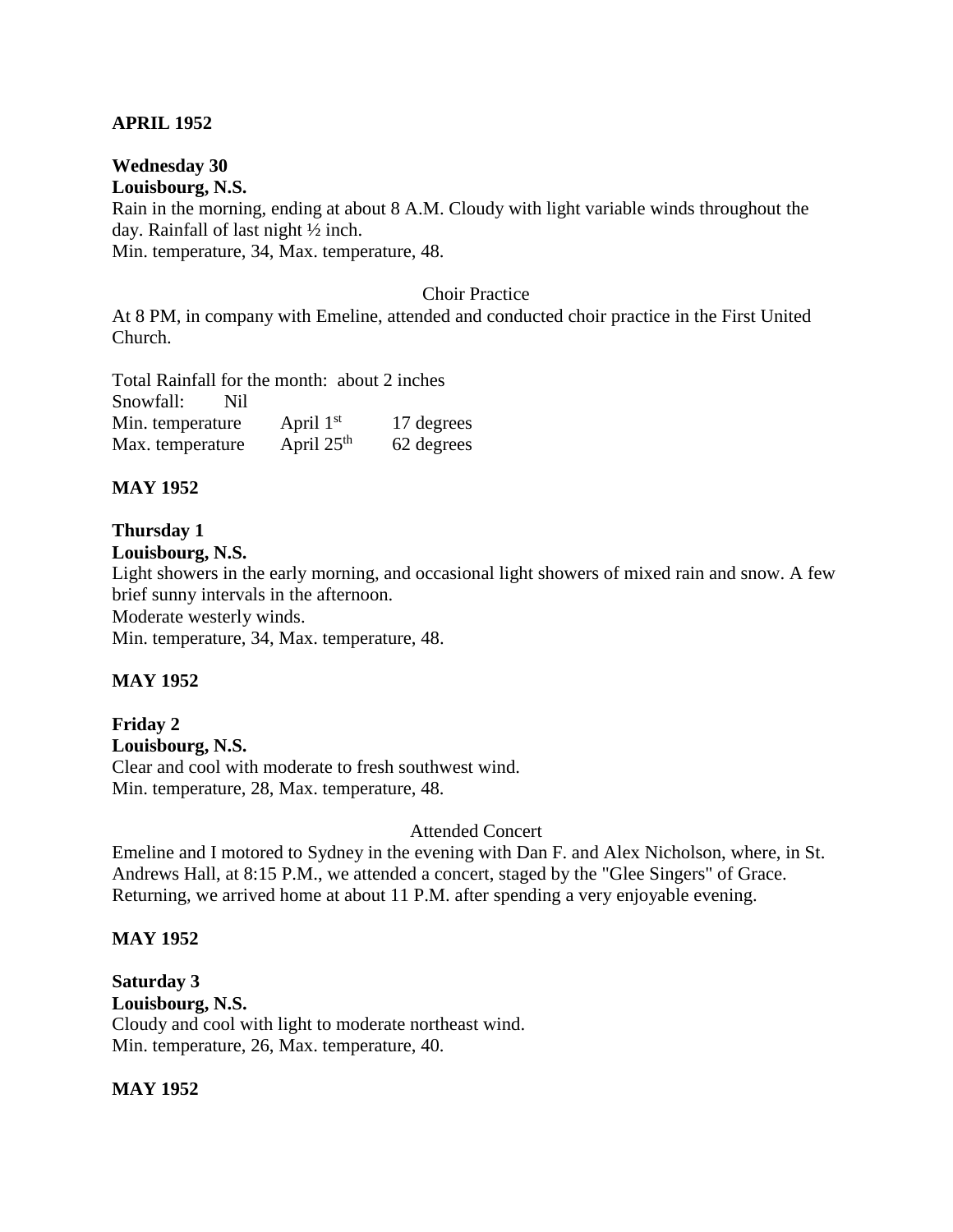### **Sunday 4**

#### **Louisbourg, N.S.**

Light showers in the early morning. Sunny with some cloudy intervals and fog throughout the day. Light southwest wind.

Min. temperature, 26, Max. temperature, 49.

### Church Services

At 11 A.M. and 7 P.M., in company with Emeline, attended services in the First United Church, where Rev. C. C. Walls was the preacher. Total attendance at the morning service about 45, at the evening service about 60. Choir attendance: A.M. 10, PM 11.

# **MAY 1952**

# **Monday 5**

### **Louisbourg, N.S.**

Cloudy with light winds, shifting to easterly before noon and increasing to fresh during the afternoon and to strong in the early part of the night. Min. temperature, 33, Max. temperature, 50.

# **MAY 1952**

# **Tuesday 6**

### **Louisbourg, N.S.**

Cloudy and misty with occasional light showers. Chilly, with fresh to strong northerly winds. Min. temperature, 33, Max. temperature, 43.

# **MAY 1952**

# **Wednesday 7**

### **Louisbourg, N.S.**

Cloudy and misty with light to moderate northeast wind. Light showers in the morning. Min. temperature, 35, Max. temperature, 45.

# Choir Practice

At 8 P.M., in company with Emeline, attended and conducted choir practice in the First United Church.

#### Meeting of Parks Commission

At 7 P.M. called together, and attended, a meeting of Parks Commission, held in Councillor Duncan MacKay's car on the Athletic Field on Wolfe Street. At this meeting, I was again elected chairman for the ensuing year. We made plans for the coming seasons activities, including the removal of a quantity of stone and improving the surface of a part of the field, as well as and the renewing of the wire netting on the ball diamond backstop.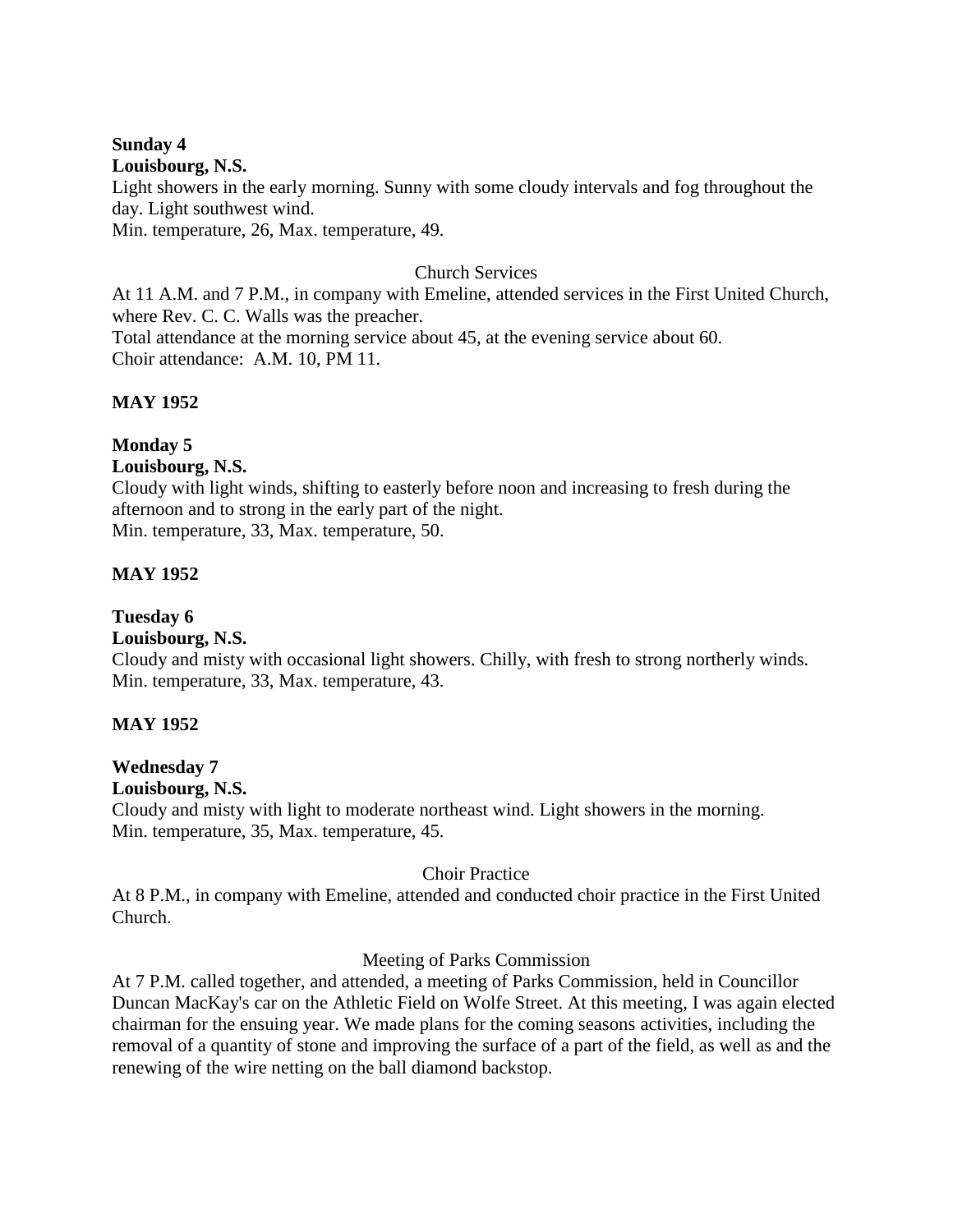Those present were Councillors (sic): Charles Bagnall, Duncan MacKay, A. L. Saunders M.D. and myself.

### **MAY 1952**

### **Thursday 8 Louisbourg, N.S.** Cloudy and misty and at times a light drizzle of rain. Light northerly winds. Min. temperature, 34, Max. temperature, 44.

# Death Of L. R. Johnstone

Yesterday's issue of the Halifax Chronicle-Herald contains an account of the death of Leonard R. Johnstone, at his home at Wilmot, N.S. He was a former resident of Dartmouth, N.S. and is said to have won fame by sending the first wireless message across the Atlantic in 1907, inaugurating the Trans-Atlantic Service for the Marconi Company. His wireless career dates back to 1896. He was at one time private wireless operator for Guglielmo Marconi. Mr. Johnstone was for several years in charge of the wireless station at Louisbourg after its establishment here in 1912. He is survived by one son and two daughters. His wife preceded him in 1942.

Tragedy At Margaree Harbour

Four persons were drowned yesterday at Margaree Harbour Bridge when a truck enroute from Inverness to Cheticamp with a load of freight, ran off the bridge into the river at Margaree Harbour. The victims of the accident were; Ernest LeBlanc, 52, who was working across the bridge when struck by the truck, Charles, 19, AuCoin, driver of the truck, Emile Cormier, 15, Arthur Muse, 17. All the bodies were recovered from the river within an hour of the accident, which took place at about 10:20 A.M. Faulty steering gear is said to have been the cause of the accident.

(From Post-Record) (news item, today's) (issue.)

# **MAY 1952**

# **Friday 9**

**Louisbourg, N.S.**

Cloudy with occasional light drizzle and missed. Foggy with light to moderate southerly winds. Min. temperature, 34, Max. temperature, 50.

#### Festival Concert

In the evening, with Dan F. Nicholson, Emeline and I motored to Sydney, where in St. Andrews Hall we attended the concert closing three day session of the Annual Festival of Music Speech and Drama. After spending a very enjoyable evening, we arrived back home at about 11:30 P. M.

#### C. G. S. BERNIER

Canadian Government Steamer, "Bernier", arrived in the evening.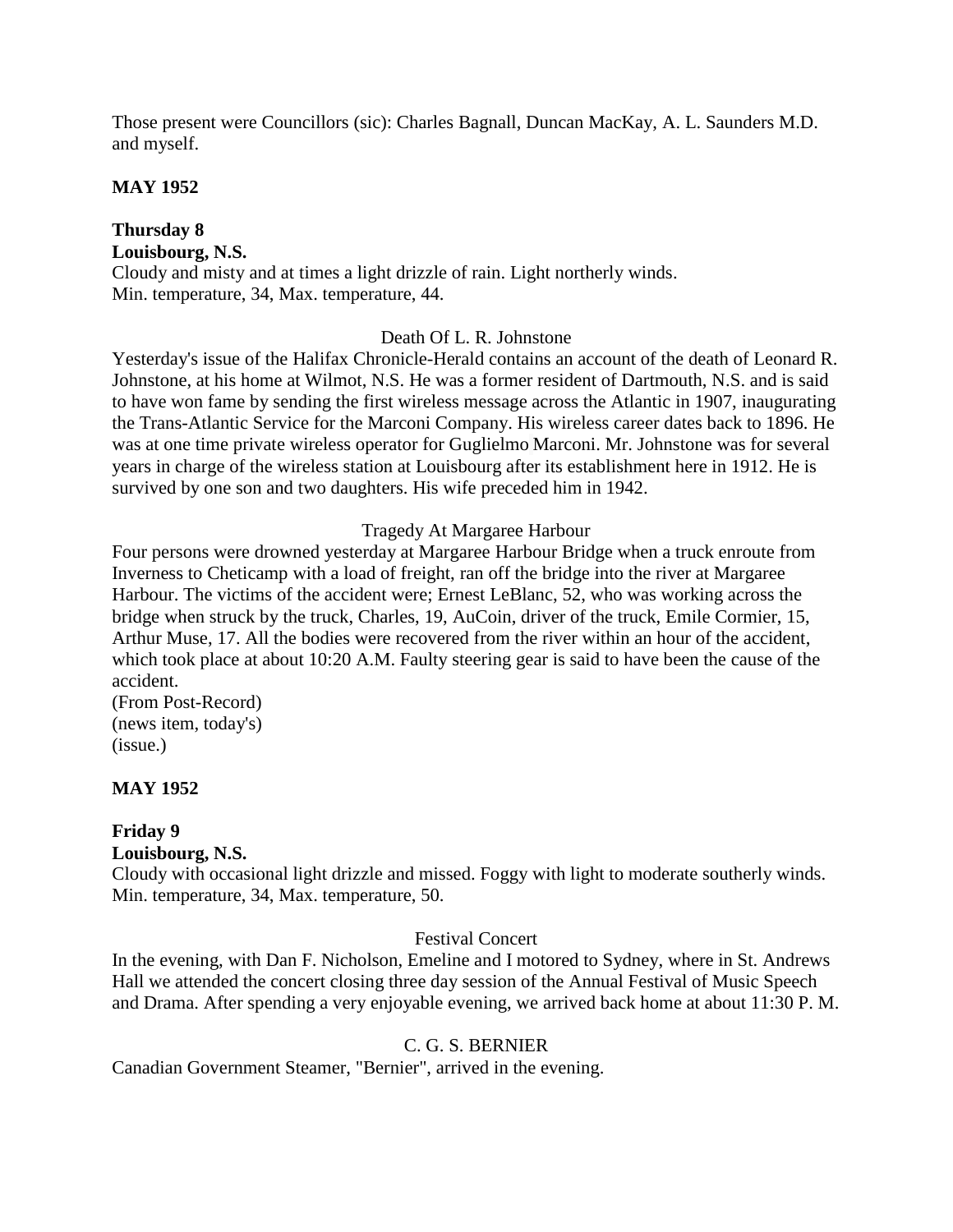### **MAY 1952**

**Saturday 10 Louisbourg, N.S.**

Cloudy and cool with light to moderate northeast wind. Light drizzle of rain in the early morning.

Min. temperature, 34, Max. temperature, 46.

Total rainfall since last Tuesday, consisting of light showers, mist and drizzle amounted to  $\frac{1}{4}$ inch.

### C. G. S. LADY LAURIER

Canadian Government Steamer, "Lady Laurier", arrived in the morning and docked at the Government wharf.

#### Daffodils In Bloom

First daffodils in the garden this season. But some of my neighbors had them in bloom several days earlier.

### **MAY 1952**

# **Sunday 11 Mother's Day**

**Louisbourg, N.S.**

Cloudy with a few brief sunny intervals during the forenoon. Light easterly winds. Min. temperature, 38, Max. temperature, 50.

# Church Services

At 11 A.M. and 7 P.M., in company with Emeline, attended services in the First United Church, where Rev. C. C. Walls was the speaker.

At the morning service, which was the children's Mother's Day service, the Service of Song was led by a children's choir, composed of the children of the Sunday School and directed by the church organist, Mrs. Charles Bagnall. At this service, prizes were presented to numbers of the Sunday School for church attendance as well as certificates to those who had committed to memory the Lord's Prayer, the Ten Commandments, etc., by the Sunday School Superintendent, Edward Levy.

In the evening, the regular service was held with an attendance of about 65, choir attendance: 13.

At the morning service, three children were baptized; Mary Lucy, daughter of Mr. and Mrs. William MacInnis, Audrey [blank]

#### C. G. S. Bernier

Canadian Government Steamer, "Bernier", which arrived here on last Friday, sailed for the Bras d'or Lakes with lighthouse supplies.

# **MAY 1952**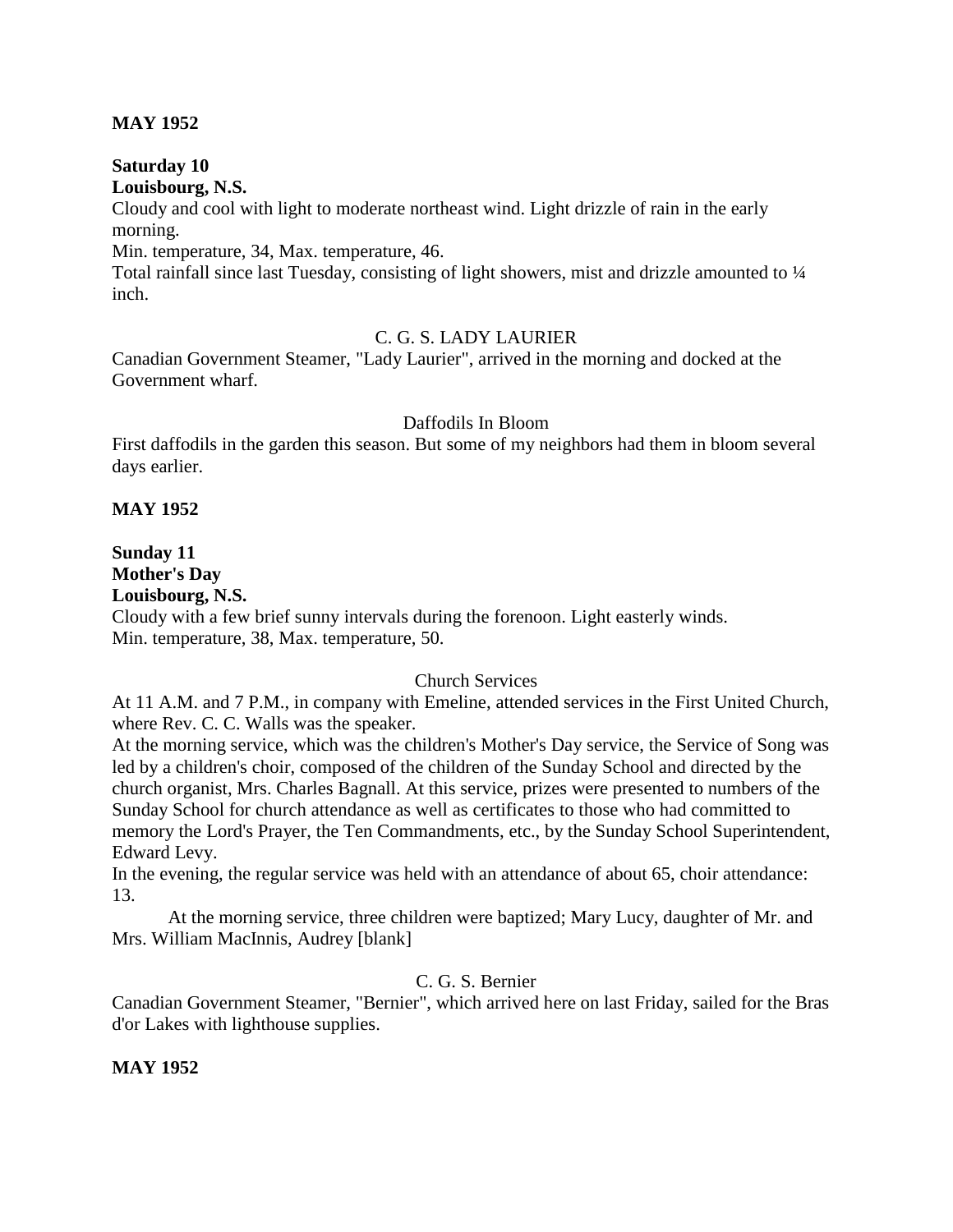### **Monday 12**

#### **Louisbourg, N.S.**

Cloudy and cool with light to moderate easterly winds. Min. temperature, 35, Max. temperature, 44.

### C. G. S. Lady Laurier

Canadian Government Steamer, "Lady Laurier", which arrived here on last Saturday, sailed this morning.

### **MAY 1952**

# **Tuesday 13**

# **Louisbourg, N.S.**

Rain in the early morning, began again shortly before noon and continued all day and late into the night.

Min. temperature, 35, Max temperature, 40.

# Death Of Mrs. Charles Beaver

The death of Mrs. Charles Beaver occurred, at about 11 A.M. at their home on Norway Street after a few hours illness. She was about 66 years of age and is survived by her husband, seven sons and three daughters. The sons are Donald, Hugh, John and Everett, all of Louisbourg, Thomas, Hantsport, N.S., Melvin, Antigonish N.S., Duncan, Port Williams, Ontario. The daughters, Mrs. Duncan Beaver (Haroldine), Mrs. Lloyd Harris (Catherine), both of Louisbourg, and Myrtle at home.

#### Minstrel Show

At 8 P.M., in company with Emeline, attended a minstrel show in Calvin hall. The show was presented by the Choir of the Baptist Church of Glace Bay, under the Auspices of the choir of the First United Church, Louisbourg on a fifty-fifty basis. The show was well attended and a total of about \$85.00 realized. After the show, a lunch was served to the visitors.

# **MAY 1952**

# **Wednesday 14**

#### **Louisbourg, N.S.**

Cloudy in the morning, but clearing during the forenoon. Sunny during the afternoon and evening. Winds variable, northwest for a short time in the afternoon, shifting to southwest. Rainfall for yesterday and last night, 2 ¼ inches.

Min. temperature, 34, Max. temperature, 55.

# Death Of George K. O'Neil

The death of George K. O'Neil occurred suddenly, this morning, at his home on Mira Road, near Sydney. Mr. O'Neil whose age was about 51, was the son of Dr. and Mrs. Freeman O'Neil of Sydney, and was born at Louisbourg where he spent a number of the early years of his life, before his parents removed to Sydney. For a number of years he was in the employ of the Sydney and Louisbourg Railway. After leaving the railway, he joined the Atlantic Spring and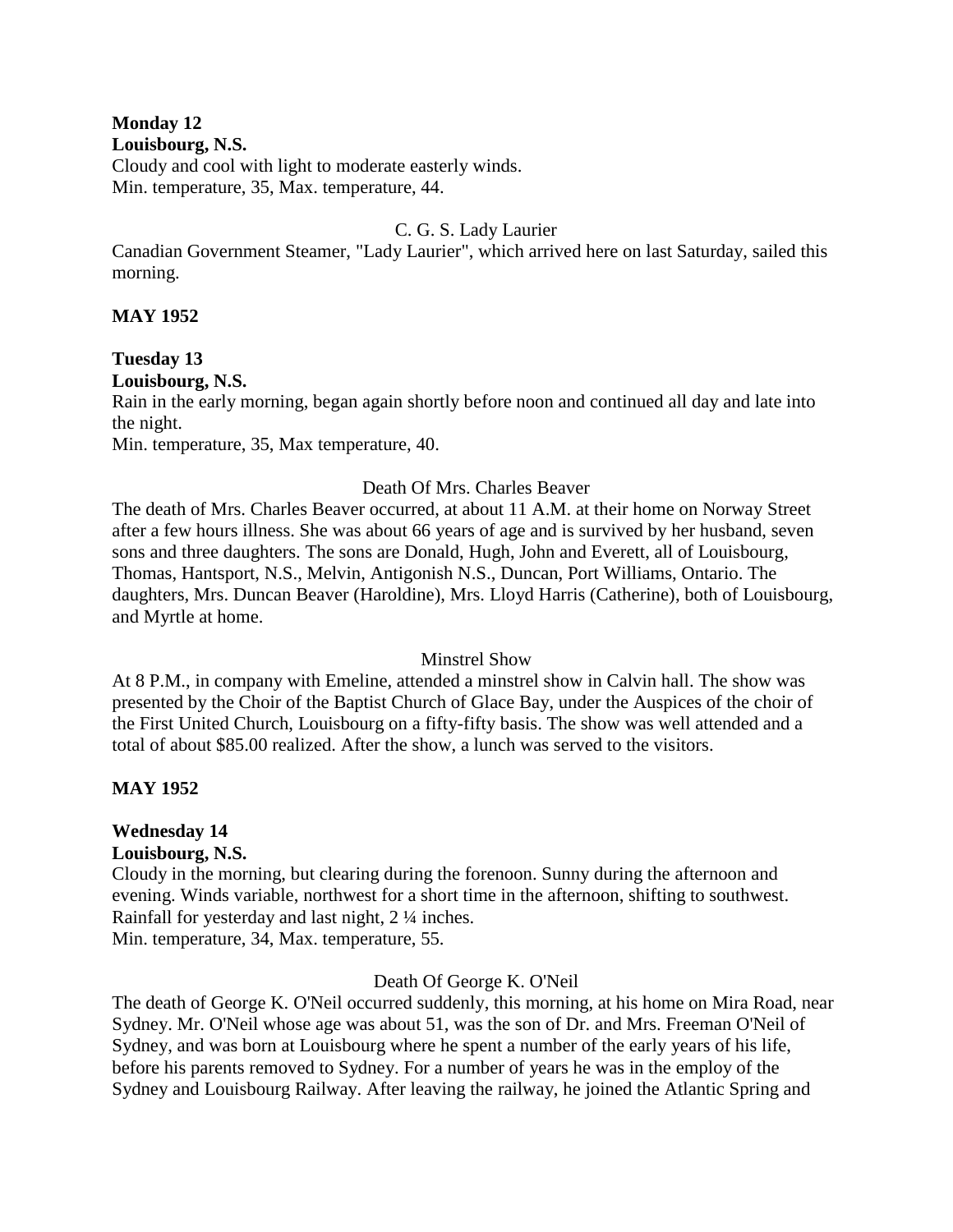Machine Works, on Kings Road, Sydney. At the time of his death, he was manager of the company. Besides his widow, the former Christine MacVicar of Glace Bay, he is survived by his parents, Dr. and Mrs. F. O'Neil, one brother, Charles, two sisters, Mrs. C. M. Auson, (Dorothy) and Jean, all of Sydney.

### Choir Practice

At 8 P.M., in company with Emeline, attended and conducted choir practice in the First United Church.

#### **MAY 1952**

# **Thursday 15**

**Louisbourg, N.S.**

Cloudy, misty and cool with light to moderate easterly winds. Min. temperature, 33, Max. temperature, 44.

#### Funeral

At 2 P.M., in company with Emeline, attended the funeral of the late Mrs. Charles Beaver, which took place from her late home on Norway Street, to the First United Church. Services at the house, church and grave were conducted by Rev. C. C. Walls. The funeral, which was largely attended, was in charge of D. M. Johnson, Funeral Director, Louisbourg. Burial took place in [blank] cemetery.

#### Lobster Fishing Season Opens

The Lobster fishing Season for the area of the Cape Breton coast opened at immediately after noon today.

#### **MAY 1952**

# **Friday 16**

**Louisbourg, N.S.**

Cloudy and cool, clearing in the forenoon. Mostly sunny during the afternoon, but cloudy in the evening. Light southeast wind.

Min. temperature, 34, Max. temperature, 49.

#### Causeway Contract Awarded

Today's issue of the Sydney "Post-Record" announced the awarding the contract for the rock-fill at the Strait of Canso Crossing. Of the nine tenders received, ranging from \$5,786,650 to \$10, 000,000, "Northern Construction and J. W. Stewart Company" of Vancouver, B. C., received the contract, for the sum of \$5,786,650, the lowest tender. The work involves the quarrying and transporting 5,000,000 cubic yards of rock.

The contract for the job is to be signed within a few days with work beginning immediately after, and to be completed before September 30, 1954. The Crossing's estimated cost, when completed, is said to be, about \$24,000,000 and is being financed jointly by the Federal and Nova Scotia Governments. The Province's share of the cost is \$5,000,000. The foregoing information was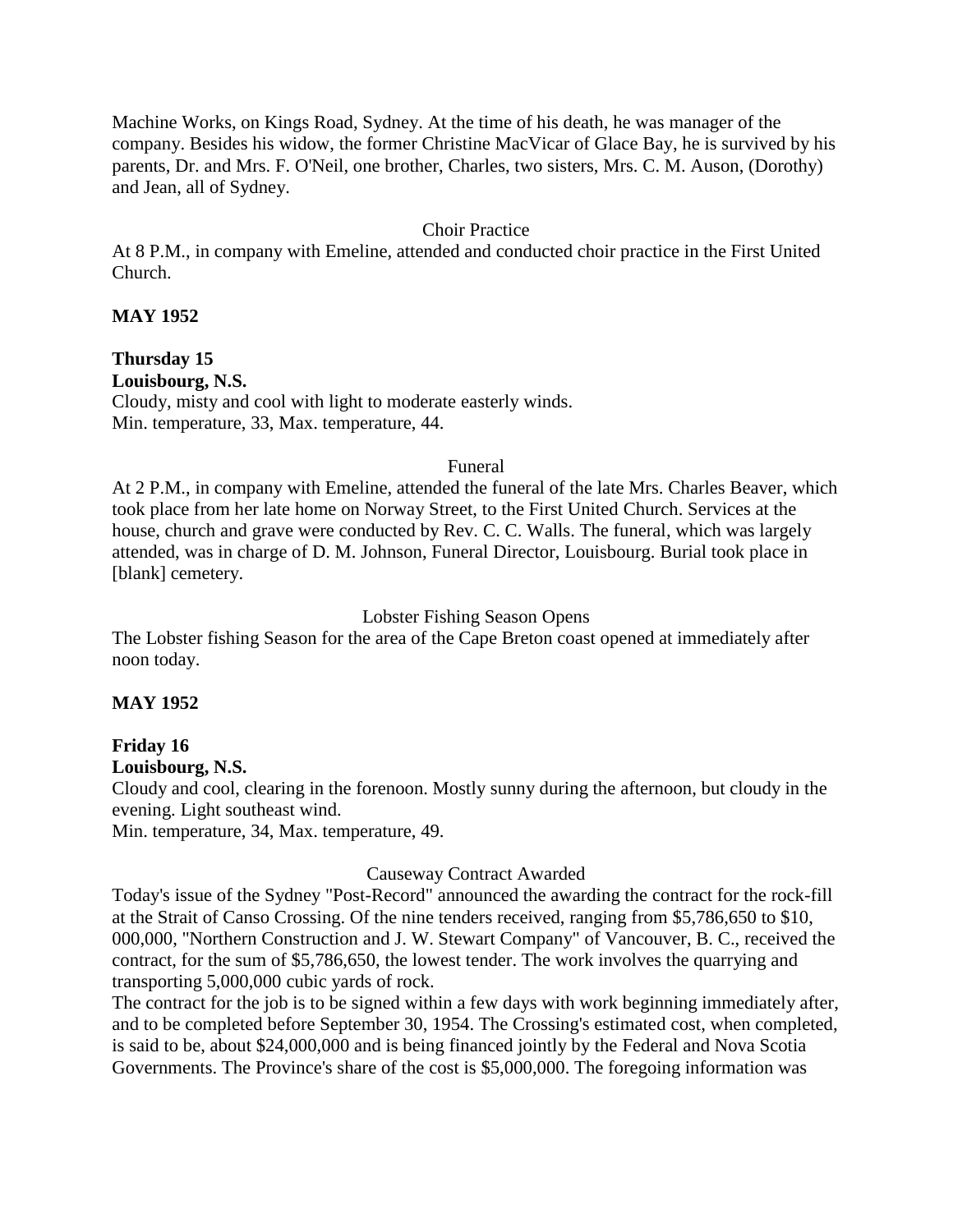released at Ottawa, yesterday, by Transport Minister Chevrier and at Halifax by Premier Angus L. MacDonald. (See Sydney Post-Record) (of May 16, 1952.)

#### Funeral

The funeral of the late George K. O'Neil, took place at 2 P.M. from the residence of his parents, Whitney Avenue, Sydney, to Christ Church where service was conducted by Rev. F. R. Holbarow, pastor of Christ Church, assisted by Rev. J. T. Turner of St. Bartholomew's Church, Louisbourg. Burial took place in Hardwood Hill Cemetery.

Fishing Patrol

Fishing Patrol boat, "Crygnus", arrived in the evening.

### **MAY 1952**

# **Saturday 17**

**Louisbourg, N.S.**

Cloudy and cool, clearing shortly before noon. Sunny during the afternoon and evening, clear during the night. Moderate northeast wind. Min. temperature, 33, Max. temperature, 48.

#### **MAY 1952**

**Sunday 18 Louisbourg, N.S.** Cool and remarkably clear with light southwest wind. Frost in the morning. Min. temperature, 26, Max. temperature, 50.

#### Church Services

At 11 A.M. and 7 P.M., in company with Emeline, attended services in the First United Church where Rev. C. C. Walls was the preacher. Total attendance: A.M. about 65, P.M. about 75. Choir attendance: A.M. 8, PM 9.

#### **MAY 1952**

#### **Monday 19**

**Louisbourg, N.S.**

Thick fog which lifted during the forenoon. Sunny in town in the afternoon and evening with a bank of fog along the shore.

Min. temperature, 30, Max. temperature, 56.

#### New Water System

The "Tidewater Construction Company" of New Glasgow, N. S. today, on the old Sydney Road, began digging the trench for Louisbourg's new water system. The contract for this project, which includes a sewer system for the town, amounts to \$167,629.00. The contract was awarded on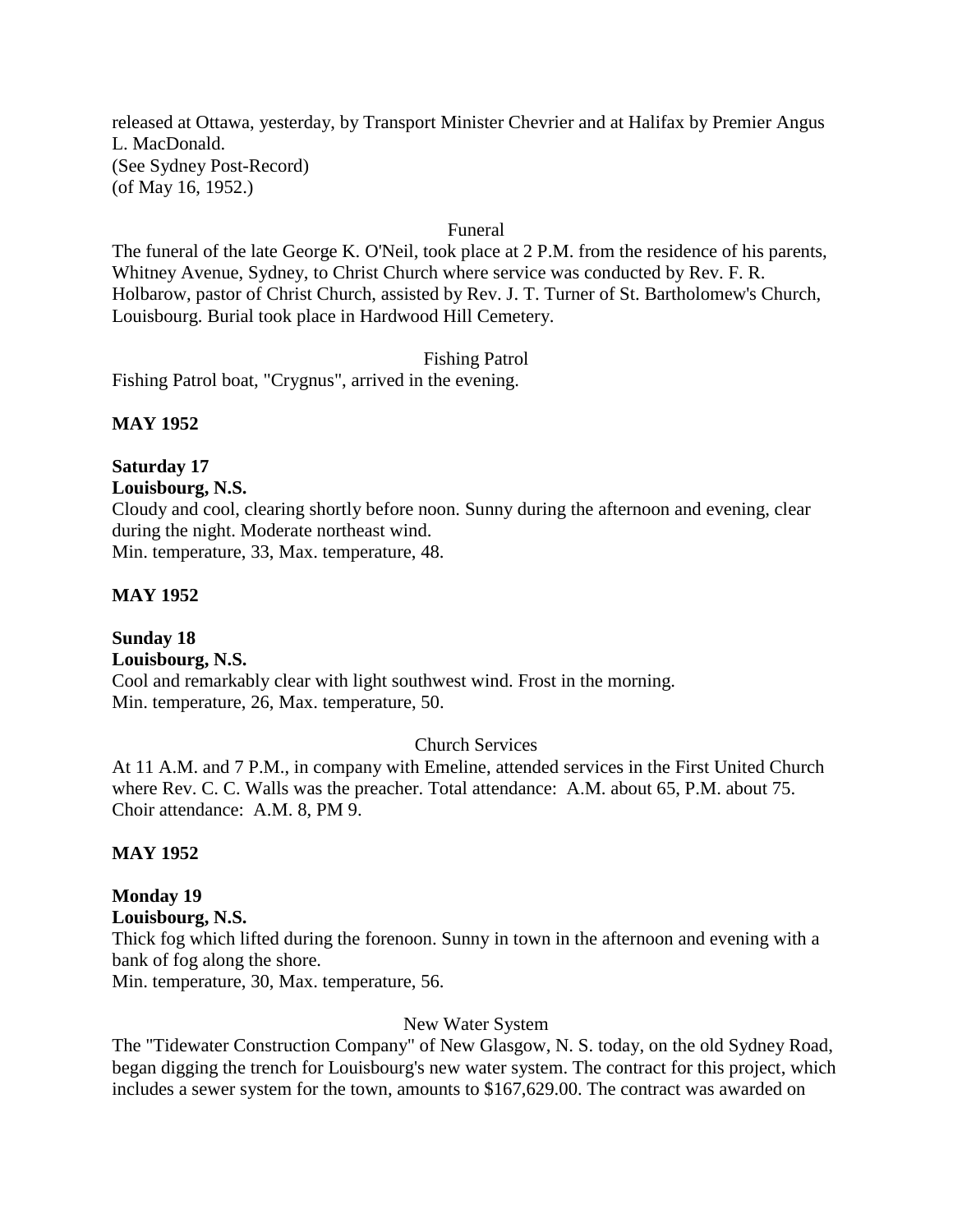December 5, 1951, after which some preliminary work was done before the end of the year, including the cutting of a right-of-way, about 100 feet wide, from the old Louisbourg highway to Kelly's Lake.

### **MAY 1952**

# **Tuesday 20**

### **Louisbourg, N.S.**

Clear and moderately warm west to southwest winds. A very lovely spring day. Min. temperature, 34, Max. temperature, 67.

### Meeting of Brotherhood

At 8 P.M., in company with Emeline, attended the closing session, for this season, of the Brotherhood of the First United Church. A lobster supper was served to those present, including the wives of the members, about 25 in all. Meeting held in Calvin hall.

# **MAY 1952**

# **Wednesday 21**

### **Louisbourg, N.S.**

Clear, but becoming cloudy in the late afternoon. Light to moderate southerly winds. Min. temperature, 37, Max. temperature, 62.

### Choir Practice

At 8 P.M., in company with Emeline, attended and conducted choir practice in the First United Church.

# **MAY 1952**

# **Thursday 22**

#### **Louisbourg, N.S.**

Rain and drizzle continuing all day and late into the night. Fresh to strong northeast wind. Min. temperature, 38, Max. temperature, 46.

# Body of Louis Dillon Found

Today's issue of the Sydney Post-Record contained the story of the finding of the body of Louis Dillon yesterday afternoon at Capelin Cove, Richmond County.

#### **MAY 1952**

# **Friday 23**

# **Louisbourg, N.S.**

Cloudy with light showers and drizzle in the forenoon. Cleared in the afternoon, sunny during the late afternoon and evening. Rainfall of yesterday and today, about  $\frac{3}{4}$  inch. Min. temperature, 37, Max. temperature, 51.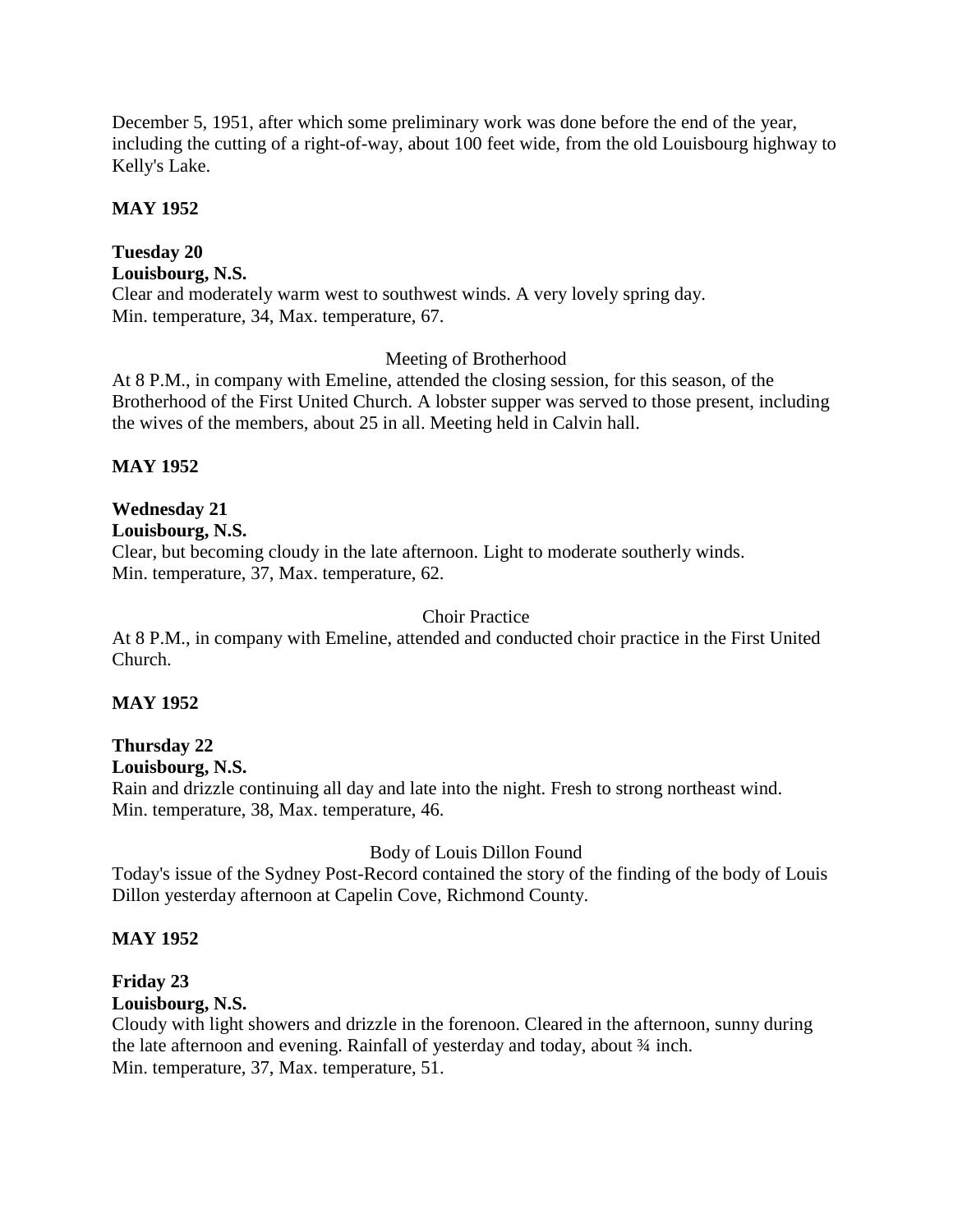#### To Sydney And Return

Went to Sydney on the 8 A.M. trip of Highland Lines Bus Service, for the purpose of meeting G. H. Kelly, who represents the firm of T. S. Pattiler and Company Ltd. of Truro. Met Mr. Kelly in the Isle Royal sample rooms at about 9:15 A.M. where I placed an order with him for Christmas goods. Called at the Income Tax office and paid my 1951 income tax assessment, \$76.18. Returned on the bus leaving Sydney at 4:30 P.M. Had dinner, as the guest of Mr. Kelly, at the Isle Royal Hotel.

#### Body Recovered

Today's issue of the Sydney Post-Record contained a news item announcing the finding of the body of the late Allister Chappell, at Capelin Cove, Richmond County, on yesterday afternoon. Allister Chappell and Louis Dillon have been (sic) since April 27, when they went on a fishing trip. Louis Dillon's body was recovered on last Wednesday.

**MAY 1952**

**Saturday 24 Victoria Day Louisbourg, N.S.** Clear and sunny with light to moderate southwest wind. Min. temperature, 32, Max. temperature, 55.

#### General Holiday

Victoria Day, being a general holiday, the (sic) most of the business places were closed, as well as all public offices. The post office observed its usual holiday hours. Had shop open all day for the accommodation of newspaper customers.

#### Planted Dahlias

Planted 19 Dahlia bulbs in the afternoon and evening, first of the season.

#### **MAY 1952**

**Sunday 25 Louisbourg, N.S.** Sunny with light winds. A very lovely day. Min. temperature, 29, Max. temperature, 60.

#### Church Services

At 11 A.M. and 7 P.M., in company with Emeline, attended services in the First United Church where Rev. C. C. Walls was the preacher. About 65 present in the morning and about 85 in the evening.

Choir attendance: A.M. 9, P.M. 16.

At the evening service, the Service of Song was led by a choir consisting of members of the Brotherhood of the First United Church.

Those taking part were as follows: A. W. Stacey, John Skinner, Edison Skinner, Alex Nicholson, Dan F. Nicholson, Harold MacQueen, M. S. Huntington, (Director), Wilson Levy, Edward Levy,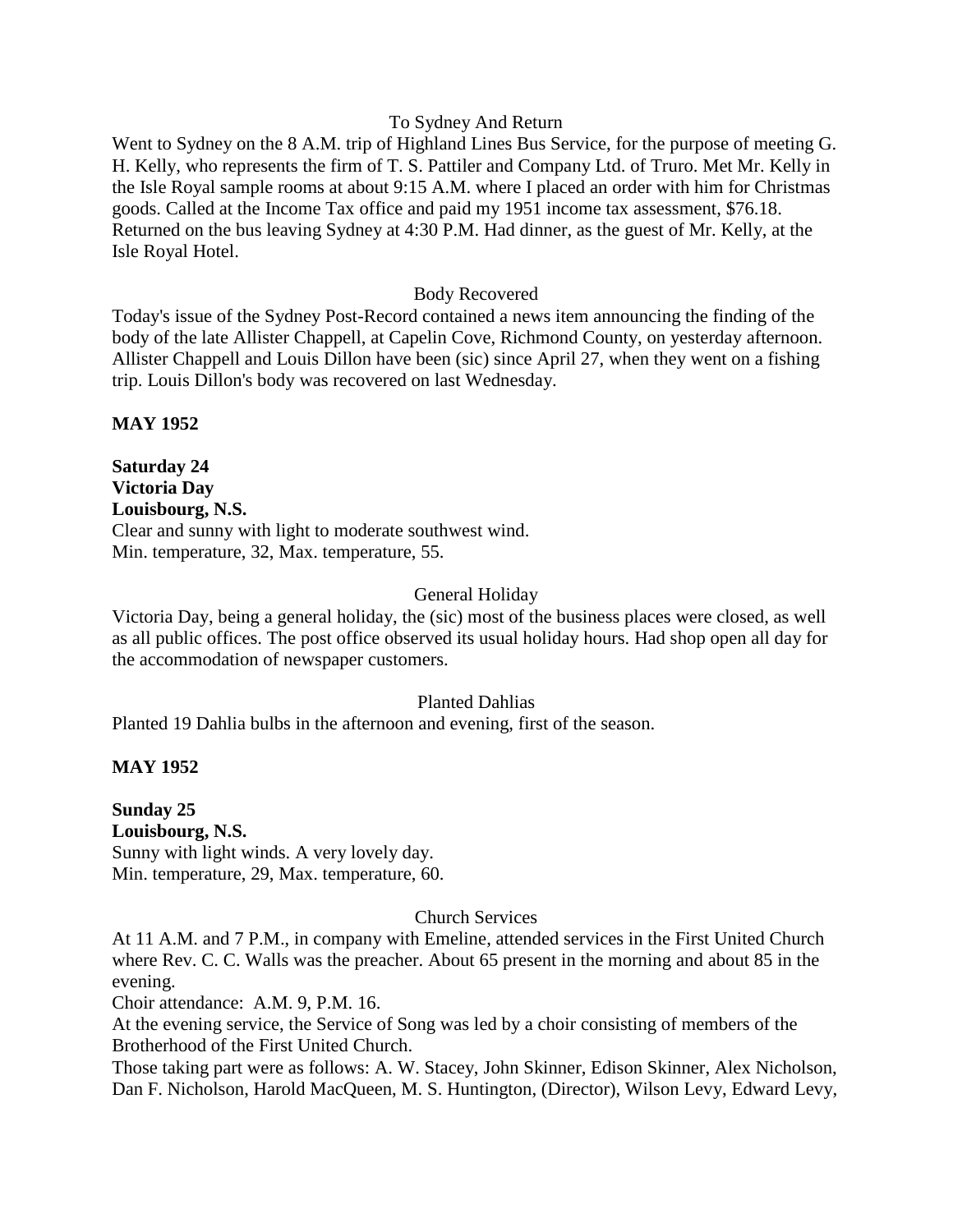William Helchie, Charles Bagnall, Clifton Townsend, D. J. MacIntyre, Dan J. MacLeod and Claude O'Hara. Mrs. Charles Bagnall (organist).

The first six on the list are members of the regular choir. Hymns from the United Church Hymmary; were, nos 638, 405, 401 and 378. Special numbers not in the Hymmary were "Dwelling in Beulah Land" and "When the Roll Is Called up Yonder"

# **MAY 1952**

**Monday 26 Louisbourg, N.S.** Clear and moderately warm with light winds. Min. temperature, 40, Max. temperature, 64.

Planted Potatoes In the afternoon, planted 18 hills, all of potatoes, in the back yard.

# **MAY 1952**

# **Tuesday 27**

**Louisbourg, N.S.**

Rain beginning in the early morning, lasted all day and late into the night. Moderate to strong southerly winds.

Min. temperature, 43, Max. temperature, 50.

# **MAY 1952**

# **Wednesday 28**

# **Louisbourg, N.S.**

Heavy rain in the early morning, showery and drizzly during the forenoon. Continuous light rain from mid afternoon until late into the night. Min. temperature, 39, Max. temperature, 47.

# **MAY 1952**

# **Thursday 29**

# **Louisbourg, N.S.**

Rain of the last two days ended last night. Cloudy and cool with an occasional light shower. Partly clear in the evening, clear during the night. Rainfall, which began early Tuesday and ended last night, amounted to 2 ¾ inches.

# To Sydney and Return

Went to Sydney on the 8 A.M. trip of the Highland Lines Bus Service for the purpose of keeping an appointment with Dan MacKeen, who represents the Anglo-Canadian Mercantile Company Ltd. of Montréal as well as several other firms. Met Mr. MacKeen at the Sample room at about 9:15 A.M. and placed an order with him for goods, mostly chinaware and glassware. Made several other business including Progressive Wholesale, A. C. Davis & Co., Chappell's Ltd. and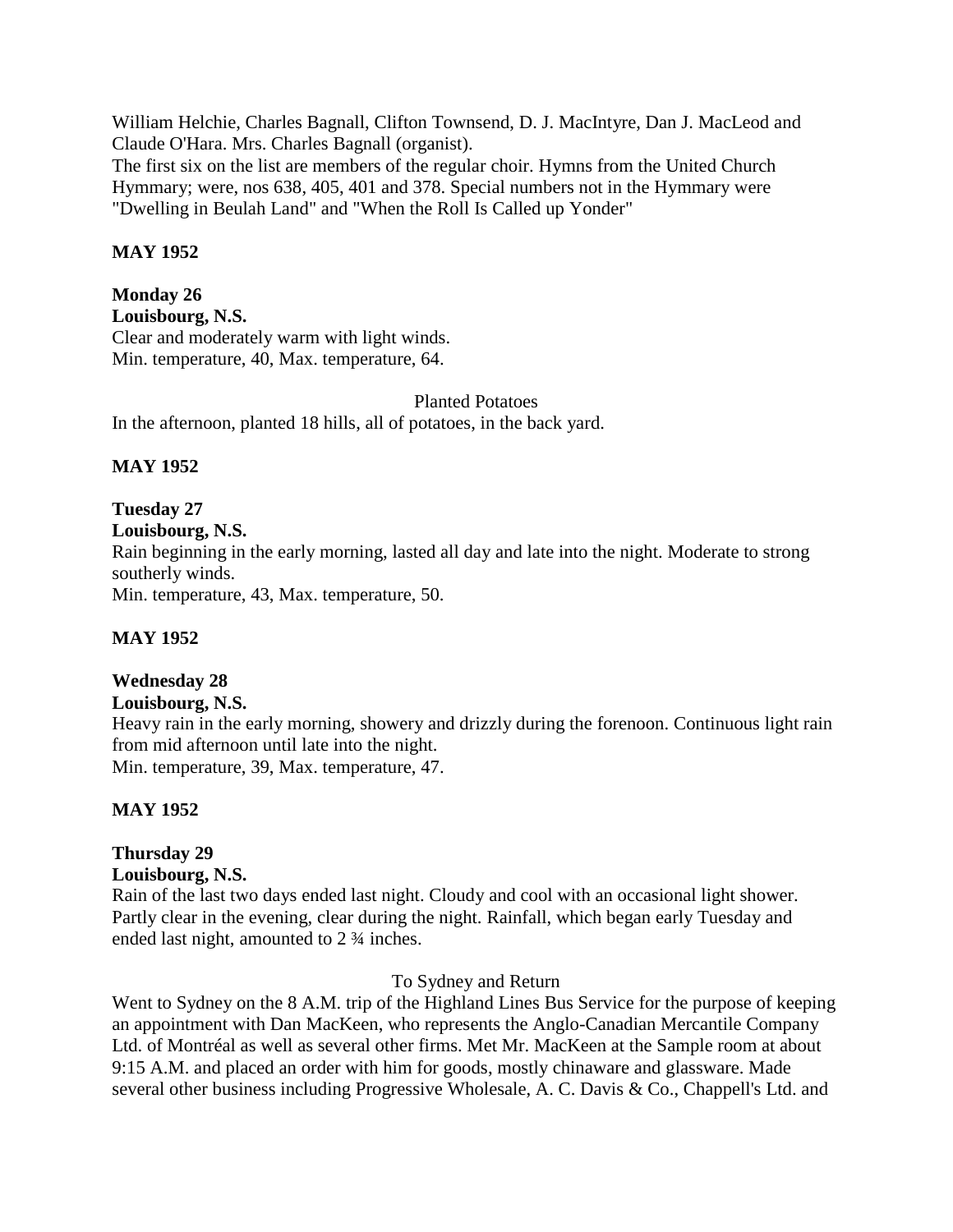Kelly Studio. Went to the City Hospital in the afternoon and visited R. A. Peters, James Dickson, (Mainadieu), and Harold Casey, (Sydney). Returned on the bus leaving Sydney at 4:30 P.M. Arrived home at about 5:30 P.M.

# Death of Mrs. Philip Townsend

The death of Mrs. Philip Townsend occurred at the home of her son Philip, 33 York St., Glace Bay, after a brief illness. Mrs. Townsend who was a native of Louisbourg, had she lived until the 26<sup>th</sup> of this month, would have been 98 years of age. She was the youngest daughter of the late Mr. and Mrs. Thomas Townsend.

# **MAY 1952**

**Friday 30 Louisbourg, N.S.** Mostly clear with light southwest wind. Min. temperature, 37, Max. temperature, 58.

### S. S. EDWARD CORNWALLIS

Canadian Government Steamer, "Edward Cornwallis", Capt. F. A. Germain, arrived in the evening and docked at the Government wharf.

# **MAY 1952**

**Saturday 31 Louisbourg, N.S.** Clear and moderately warm with light southwest wind. A very lovely day. Min. temperature, 39, Max. temperature, 68.

#### S. S. EDWARD CORNWALLIS

Canadian Government Steamer, "Edward Cornwallis", Capt. Germain, sailed in the morning.

Total rainfall for this month, about 5 ½ inches. Min. temperature for this month, 26 on the 3<sup>rd</sup>, 3<sup>rd</sup> and 18<sup>th</sup>. Max. temperature for this month, 68 on the 31<sup>st</sup>.

#### **JUNE 1952**

**Sunday 1 Louisbourg, N.S.** Clear and moderately warm with light southerly winds. A very lovely day. Min. temperature, 35, Max. temperature, 65.

#### Church Services

At 11 A.M. and 7 P.M., in company with Emeline, attended services in the First United Church where Rev. C. C. Walls, was the preacher. About 80 present in the morning and about 75 in the evening.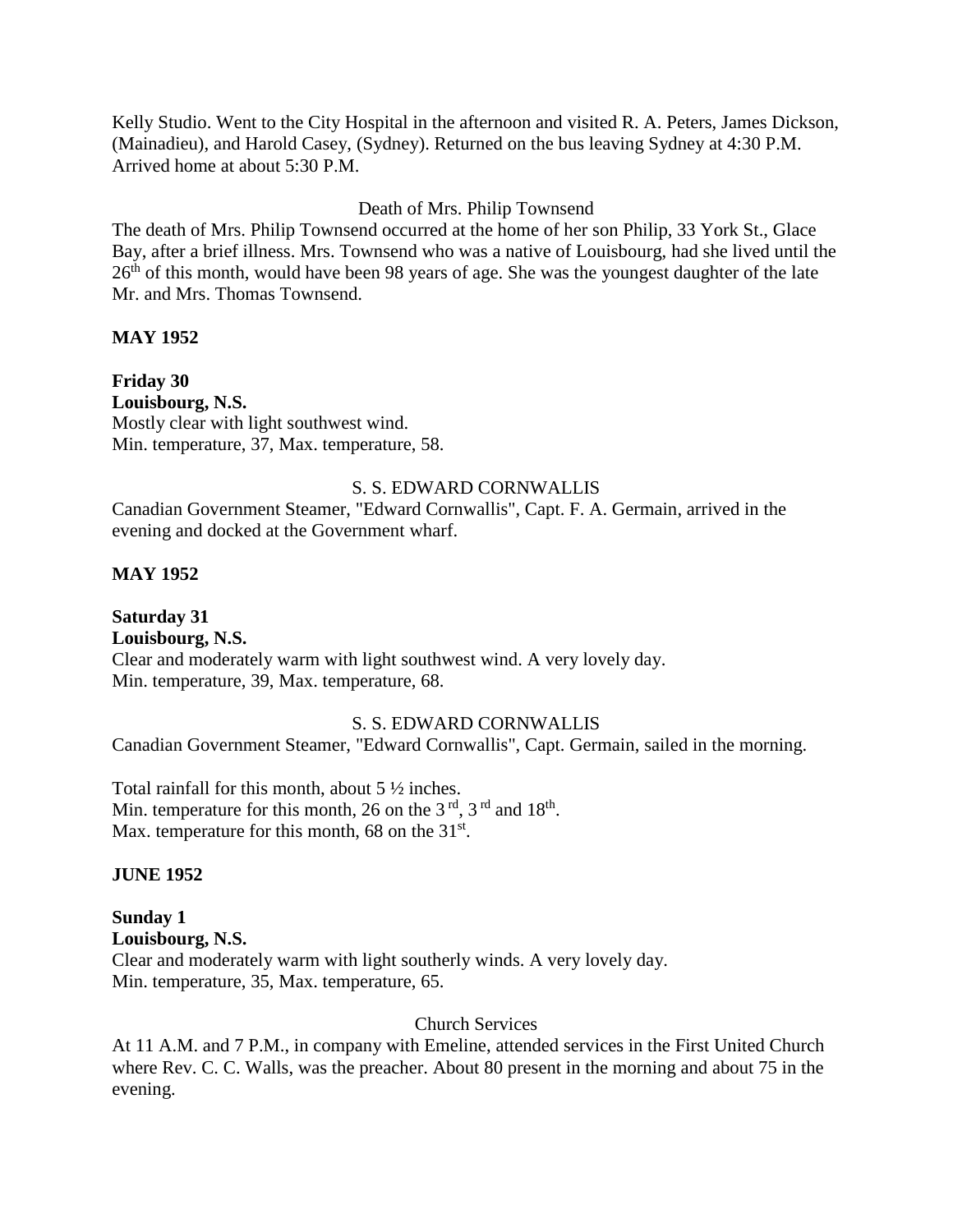Choir attendance: A.M. 8, P.M. 11.

#### Funeral

At about 3 P.M., Emeline and I attended the funeral of the late Mrs. Philip Townsend of Glace Bay, which was held in St. Bartholomew's Anglican Church, Louisbourg, on the arrival of the remains from Glace Bay. Services at the house at Glace Bay, the church at Louisbourg and grave were conducted by Rev. W. H. Chard, Rector of St. Mary's Anglican Church Glace Bay, who at the service held at St. Bartholomew's, was assisted by Rev. J. T. Turner, Rector of St. Bartholomew's. Burial took place in the United Church Cemetery, Louisbourg.

#### **JUNE 1952**

**Monday 2 Louisbourg, N.S.** Cloudy with light southwest wind. Some fog along the coast. Min. temperature, 43, Max. temperature, 59.

#### **JUNE 1952**

### **Tuesday 3**

#### **Louisbourg, N.S.**

Cloudy. Light showers and drizzle in the forenoon followed by steady rain during the afternoon and evening. Some fog along the coast. Min. temperature, 43, Max. temperature, 49.

Moderate to fresh winds, moderately to light in the evening.

#### **JUNE 1952**

# **Wednesday 4**

**Louisbourg, N.S.**

Cloudy, showery, drizzly and foggy with light southwest wind. Min. temperature, 43, Max. temperature, 64.

Choir Practice

At 8 P.M., in company with Emeline, attended and conducted choir practice in the First United Church.

#### **JUNE 1952**

#### **Thursday 5 Louisbourg, N.S.**

Cloudy and moderately warm with light southwest wind and some fog. Showers in the evening followed by mist and drizzle. Rain beginning last Tuesday morning and ending last night amounted to 1 ½ inch.

Min. temperature, 48, Max. temperature, 66.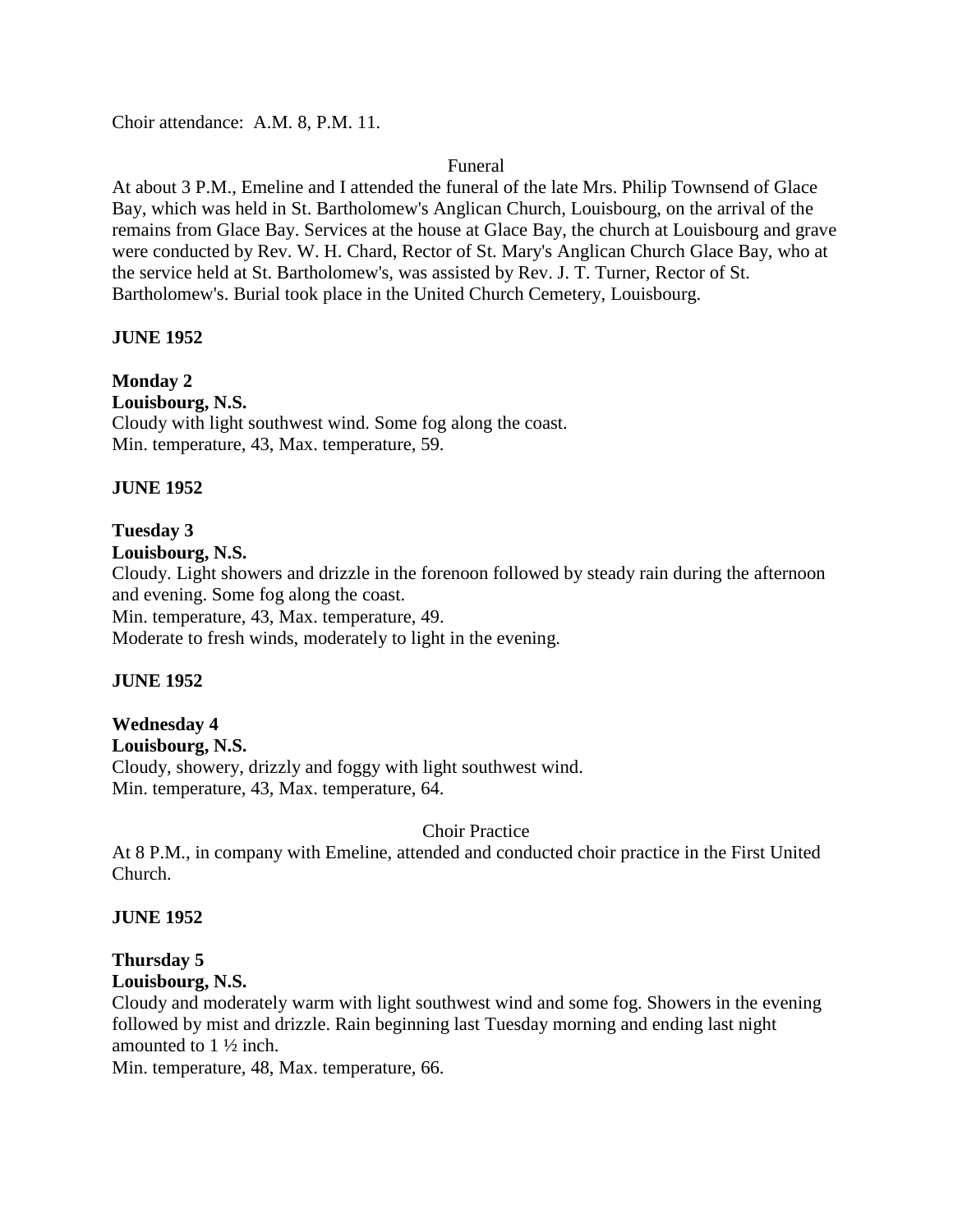#### Water Meter Reading

First water meter reading, since the first check made, on or about the  $6<sup>th</sup>$  of the last month, was made today, by the meter reader, James Peck. The reading showed that we had used 2,000 gallons during the month.

#### **JUNE 1952**

#### **Friday 6**

**Louisbourg, N.S.**

Cloudy and moderately warm with light southwest wind. Fog along the coast. Light showers and drizzle at night.

Min. temperature, 45, Max. temperature, 64.

#### **JUNE 1952**

# **Saturday 7**

### **Louisbourg, N.S.**

Cloudy with light easterly and southerly winds and some fog. Light rain in the late afternoon followed by heavy showers in the evening accompanied by thunder and lightning. Min. temperature, 46, Max. temperature, 64.

### **JUNE 1952**

# **Sunday 8 Louisbourg, N.S.** Cloudy with showers, mist and drizzle. Light easterly winds with some fog. Min. temperature, 43, Max. temperature, 52.

Rainfall since Thursday night consisting of light and heavy showers, mist and drizzle  $\frac{3}{4}$  inch.

# Church Services

At 11 A.M. and 7 P.M., in company with Emeline, attended services in the First United Church. Rev. S. J. Davis, Secretary of the British and Foreign Bible Society was the speaker at both of these services, in the absence of Rev. C. C. Walls, the regular pastor, who is at present attending the Maritime Conference of the United Church, held at Sackville, N. B. Attendance about 45 at each service.

Choir attendance: A.M. 7, P.M. 10.

#### **JUNE 1952**

# **Monday 9 Queen's Birthday Louisbourg, N.S.**

Clear with moderate northwest wind, which shifted to the southeast, mostly cloudy during the afternoon and evening. A few sprinkles of rain in the evening. Min. temperature, 48, Max. temperature, 64.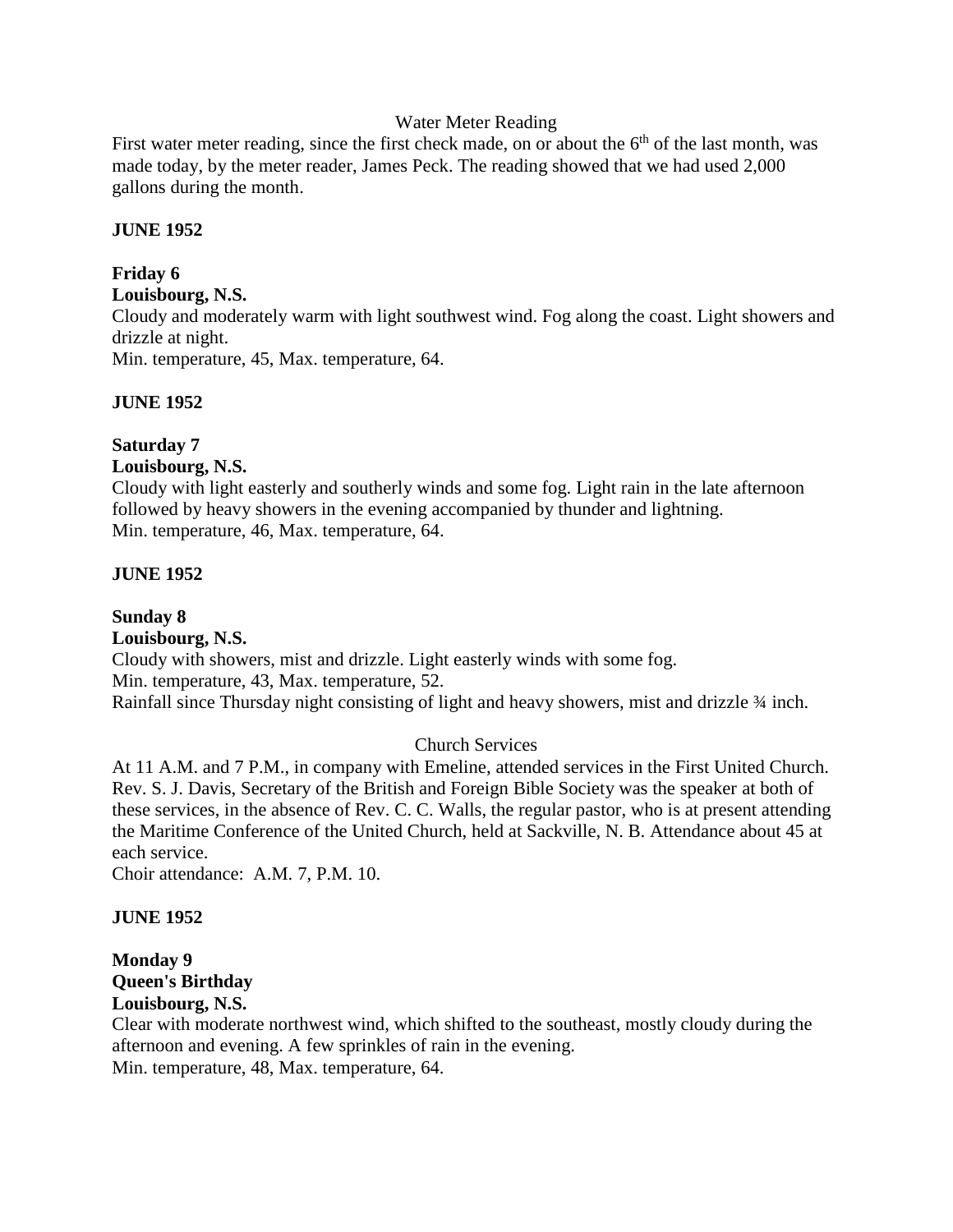### General Holiday

The 26<sup>th</sup> anniversary of Queen Elizabeth II was celebrated today throughout the Dominion of Canada. At Louisbourg, the larger shops, banks, schools and public offices, were closed. The post office was on holiday hours.

Had shop open for business all day.

#### **JUNE 1952**

**Tuesday 10 Louisbourg, N.S.** Cloudy and foggy with light southerly winds. Min. temperature, 45, Max. temperature, 61.

#### C. G. S. LADY LAURIER

Canadian Government Steamer, "Lady Laurier", arrived at about 9 P.M.

### Death of John J. MacVicar

The death of John J. MacVicar occurred at his (sic) at MacVicar's Hill, Catalone, after a brief illness. He was about 81 years of age and is survived by three daughters.

#### **JUNE 1952**

**Wednesday 11 Louisbourg, N.S.** Cloudy with light southwest wind, which shifted to northeast, shortly after noon and decreasing to fresh. Foggy during the forenoon. Min. temperature, 43, Max. temperature, 64. Showers during the late afternoon and evening.

Choir Practice

At 8 P.M., in company with Emeline, attended and conducted choir practice in the First United Church.

#### **JUNE 1952**

**Thursday 12 Louisbourg, N.S.** Cloudy with occasional light showers. Light winds, variable. Min. temperature, 45, Max. temperature, 64. Rainfall, including Wednesday and today, ¼ inch.

#### **JUNE 1952**

**Friday 13 Louisbourg, N.S.**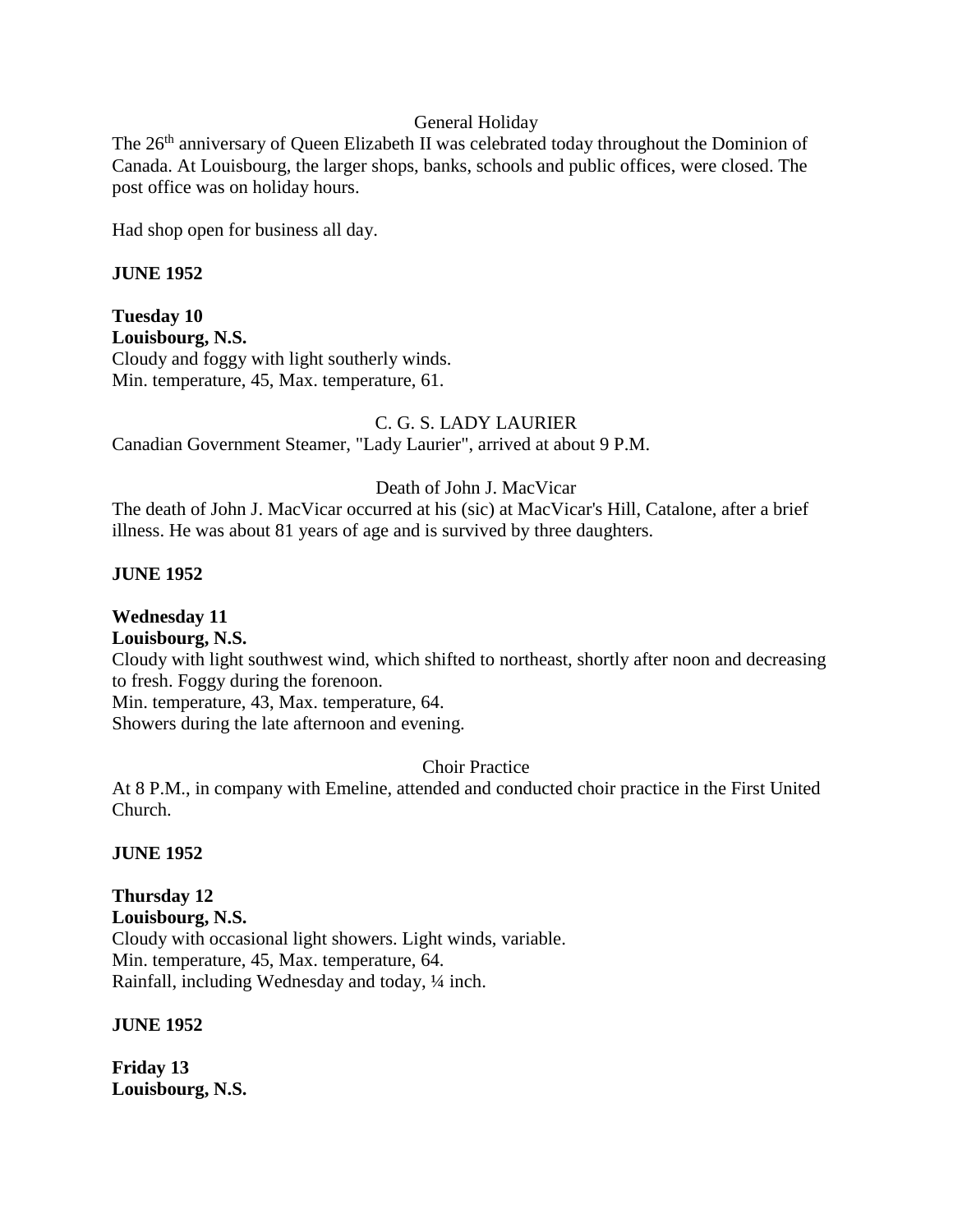Cloudy, clearing in the forenoon. Clear and warmer during the afternoon. Light and variable winds. Light showers in the morning. Min. temperature, 42, Max. temperature, 70.

### Parks Commission

As chairman of the town's Park Commission, I spent the afternoon at the Athletic Field, supervising work on the field preparatory to the opening of the ball season. Two Bulldozers, belonging to the Tidewater Construction Company, were at work during the afternoon, piling stones, leveling and enlarging the field.

### **JUNE 1952**

### **Saturday 14**

#### **Louisbourg, N.S.**

Cloudy in the morning but clearing early in the day. Clear and sunny during the greater part of the day. Light southwest wind.

Min. temperature, 41, Max. temperature, 61.

#### **JUNE 1952**

### **Sunday 15**

# **Louisbourg, N.S.**

Clear in the morning followed by a foggy period in mid-forenoon, later clearing. Sunny in the afternoon but becoming cloudy in the evening. Heavy showers beginning at about 6:30 P.M. and continuing at intervals during the night accompanied by thunder and lightning. Moderate to fresh southwest wind.

Min temperature, [blank] Max temperature [blank]

#### Church Services

At 11 A.M. and 7 P.M., in company with Emeline, attended services in the First United Church, where Rev. C. C. Walls was the preacher. About 65 present at each service. Choir attendance: A.M. 11, P.M. 8.

#### Photographs Taken

At 2 P.M., with other members of the Louisbourg Development Company, 25 in all, assembled at the Town office where Mr. Abbass, photographer of Sydney, took photographs of the group.

#### **JUNE 1952**

# **Monday 16**

#### **Louisbourg, N.S.**

Cloudy with a few sunny intervals. Light westerly winds shifting to northeast at night and increasing. Rainfall of last night ¼ inch.

Min. temperature, 47, Max. temperature, 67.

#### **JUNE 1952**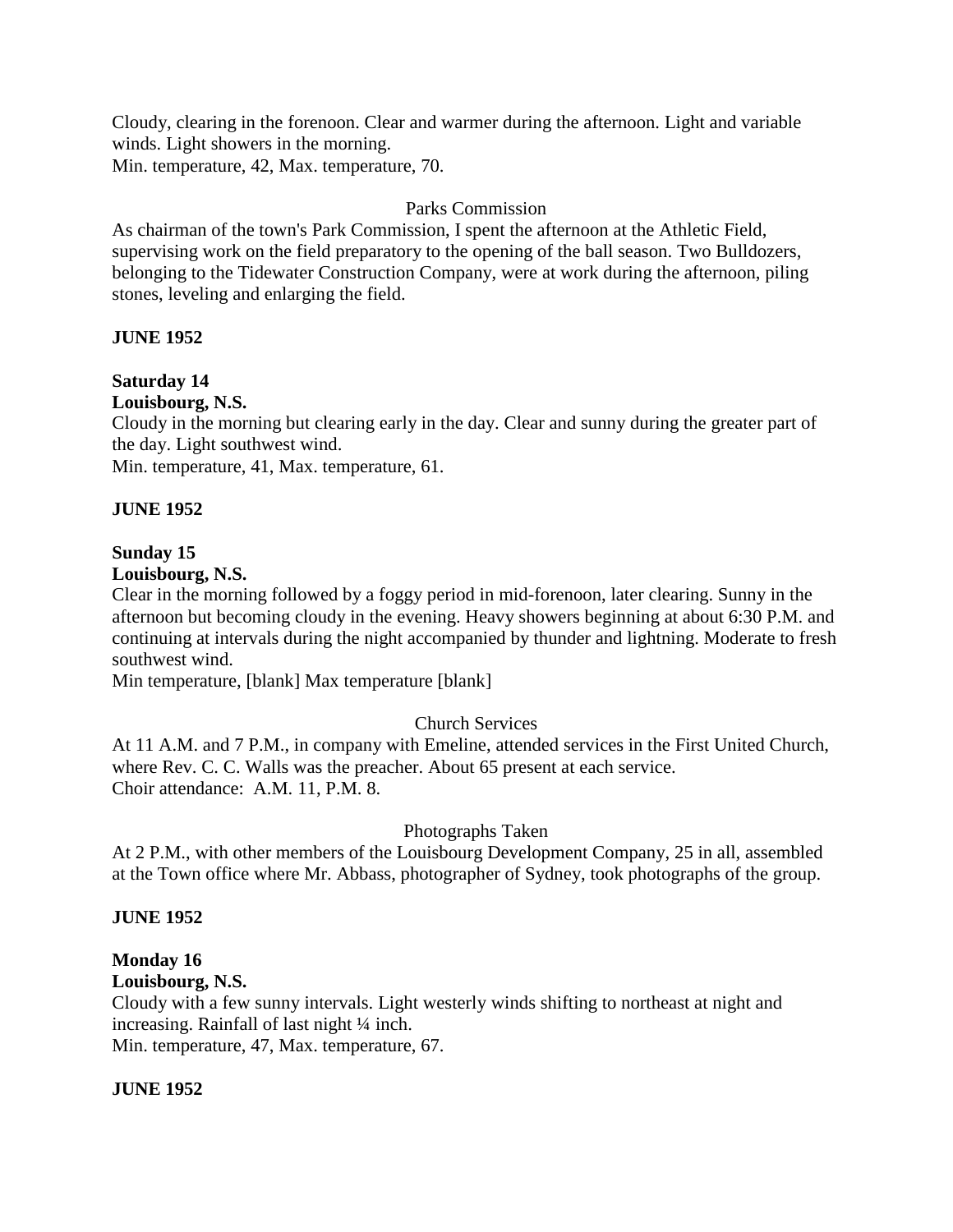# **Tuesday 17**

### **Louisbourg, N.S.**

Cloudy with a few sunny intervals. Light and variable winds. Min. temperature, 42, Max. temperature, 62.

### **JUNE 1952**

# **Wednesday 18**

**Louisbourg, N.S.**

Light rain in the morning followed by drizzle and mist. Light and variable winds, mostly easterly.

Min. temperature, 42, Max. temperature, 52.

# Fish Plants Officially Opened

At noon I attended a luncheon, celebrating the official opening of the Gorton Pew, (New Brunswick) Limited, National Sea Products Limited and Louisbourg Fisheries Limited, which was held on the premises of the National Sea Products.

# **JUNE 1952**

# **Thursday 19**

# **Louisbourg, N.S.**

Cloudy, becoming sunny in the afternoon. Cloudy at night. Light southwest wind. Min. temperature, 46, Max. temperature, 66.

# Congregational Meeting

At 8 P.M., attended a special Congregational Meeting of the First United Church in Calvin hall, with Rev. MacLean Pastor of St. Andrew's United Church, Sydney and chairman of the Sydney Presbyterian, presiding.

# **JUNE 1952**

# **Friday 20**

# **Louisbourg, N.S.**

Clear but becoming cloudy early in the afternoon. Cloudiness followed showers, accompanied by thunder and lightning, partly clearing in the evening. Light variable winds in the afternoon, fresh westerly during the forenoon. Rainfall 1 1/16 inch.

Min. temperature, 46, Max. temperature, 68.

Preparatory Service

At 7:30 P.M., in company with Emeline, attended the Commission Preparatory Service, held in the First United Church, with Rev. C. C. Walls the preacher. Choir attendance: 7. Total attendance: 21.

# Choir Practice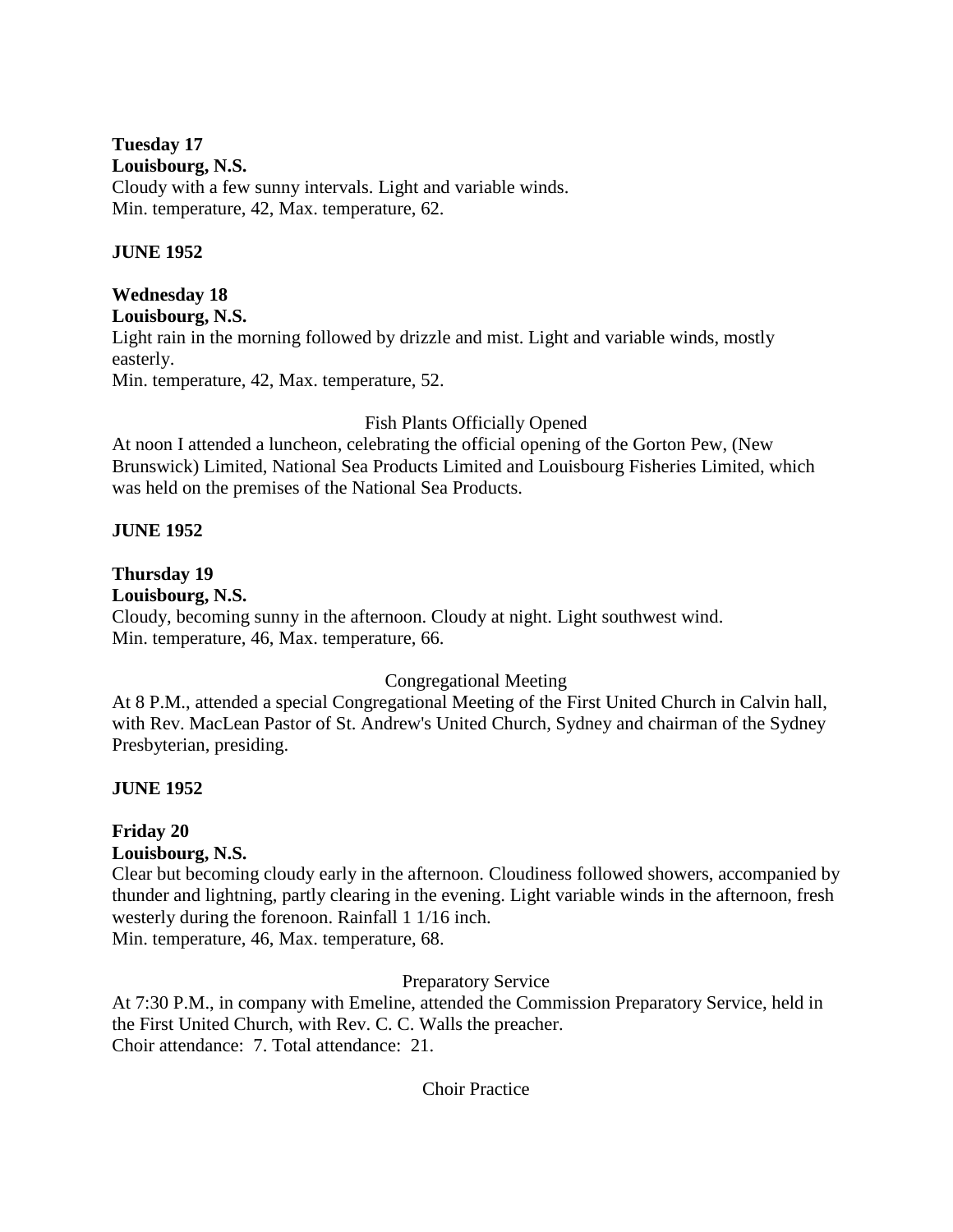Choir practice was held immediately after the close of the service.

### **JUNE 1952**

### **Saturday 21**

### **Louisbourg, N.S.**

Cool and mostly clear during the forenoon. Sunny and moderately in the afternoon. Cool at night. Moderate to fresh northwest winds.

Min. temperature, 44, Max. temperature, 69.

#### **JUNE 1952**

### **Sunday 22**

**Louisbourg, N.S.**

Clear and moderately warm with fresh west and northwest winds, moderating to to (sic) light in the evening.

Min. temperature, 41, Max. temperature, 68.

### Church Services

At 11 A.M. and 7 P.M., in company with Emeline, attended services in the First United Church where Rev. C. C. Walls was the preacher. Communion of the Lord's Supper was dispensed at morning service. About 90 persons present in the morning and about 45 in the evening. Choir attendance: A.M. 7, P.M. 11.

#### **JUNE 1952**

# **Monday 23**

**Louisbourg, N.S.** Sunny and warm with light variable winds. A very lovely day. Min. temperature, 52, Max. temperature, 75.

#### Athletic Field

Went to the Athletic Field in the afternoon and, as chairman of the Parks commission, supervised and assisted, in the placing of new wire on the baseball backstop.

#### **JUNE 1952**

**Tuesday 24 Louisbourg, N.S.** Clear with fresh to strong southwest winds. Cloudy at night. Min. temperature, 44, Max. temperature, 70.

#### Visitors To National Park.

In the afternoon, I went to the "Louisbourg National and Historic Park" where I acted as guide to about 35 delegates of the Grand Chapter of the Order of the Eastern Star, which is holding a convention at Sydney. In the party were delegates from Texas, Indiana and California U.S.A.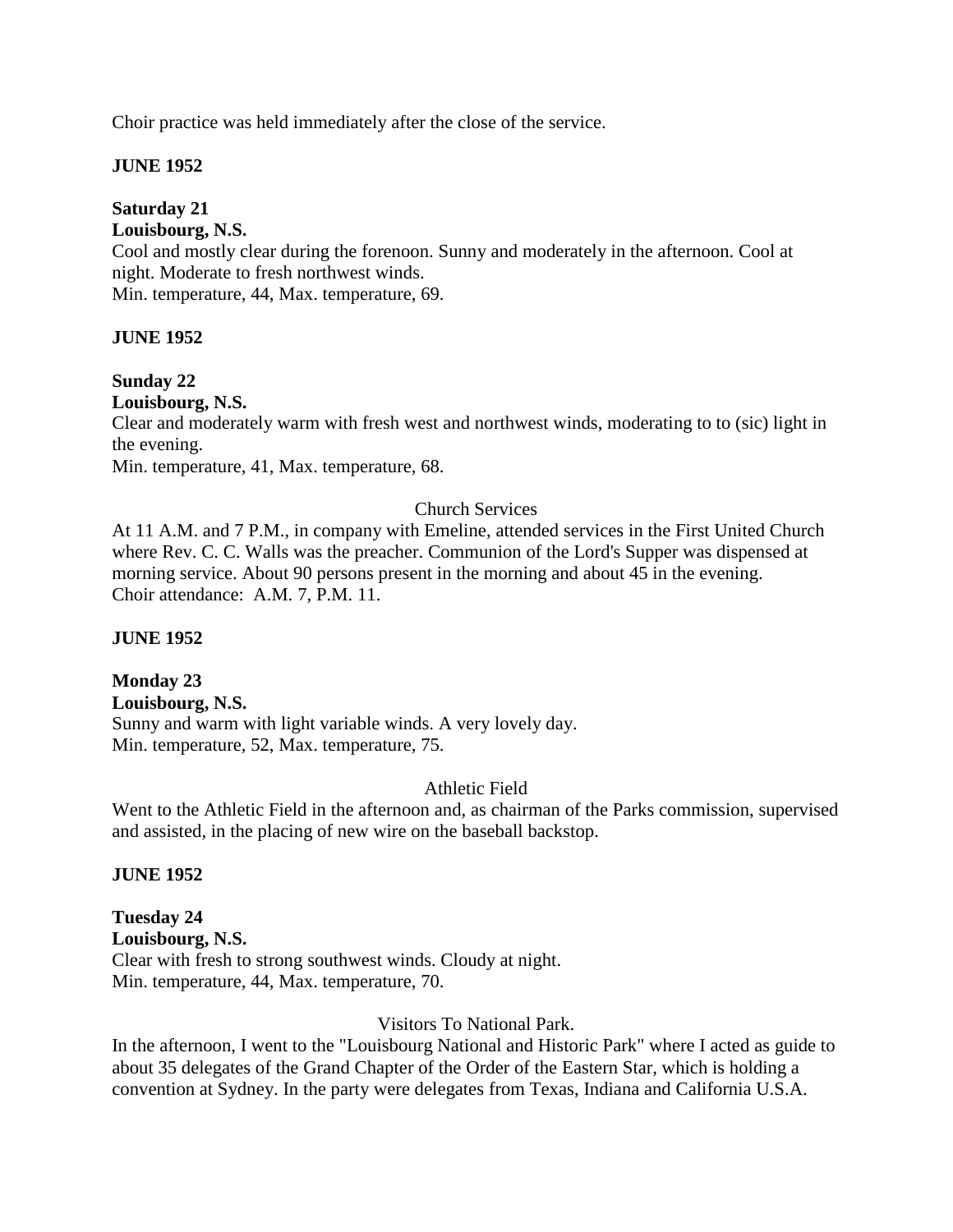After the visit to the park, I was the guest of the order at a luncheon served at the "Fleur-de-Lis", under the Auspices of the Louisbourg branch. At the park museum, I gave a talk on old Louisbourg, and later escorted the party to the Citadel Ruins. On returning from the Park, I escorted the party on a brief visit to the new fish processing plant, which has recently officially opened.

### **JUNE 1952**

# **Wednesday 25**

#### **Louisbourg, N.S.**

Cloudy with a few sunny intervals. Moderately warm. Light variable winds. Min. temperature, 53, Max. temperature, 70.

Choir practice

At 8 A.M., in company with Emeline, attended and conducted choir practice in the First United Church.

### **JUNE 1952**

# **Thursday 26**

**Louisbourg, N.S.**

Cloudy, but clearing early in the forenoon. Becoming cloudy in mid-afternoon. Light showers beginning at about 9 P.M. Light variable winds. Min. temperature, 52, Max. temperature, 69.

New Water System Construction

Went out the Old Sydney Road in the afternoon, to where the New Louisbourg Water System is under construction. The laying of the pipeline, beginning in front of the farm of Michael MacMullen, has now reached as far as John Hollend's farm, at the place where it will leave the highway and head about northwest indirection of the lake, (Kelly's). A distance of about  $\frac{3}{4}$  mile.

# **JUNE 1952**

# **Friday 27**

#### **Louisbourg, N.S.**

Light rain of last night ended in the morning. Cloudy and cool, but clearing in the afternoon. Moderate northerly winds. Rainfall of last night 1/4 inch. Min. temperature, 46, Max. temperature, 62.

#### **JUNE 1952**

# **Saturday 28**

#### **Louisbourg, N.S.**

Clear in the morning but becoming cloudy followed by a shower of rain at about 9 A.M. Sunshine and shower during the afternoon and evening. Light variable winds, mostly southwest. Min. temperature, 38, Max. temperature, 67.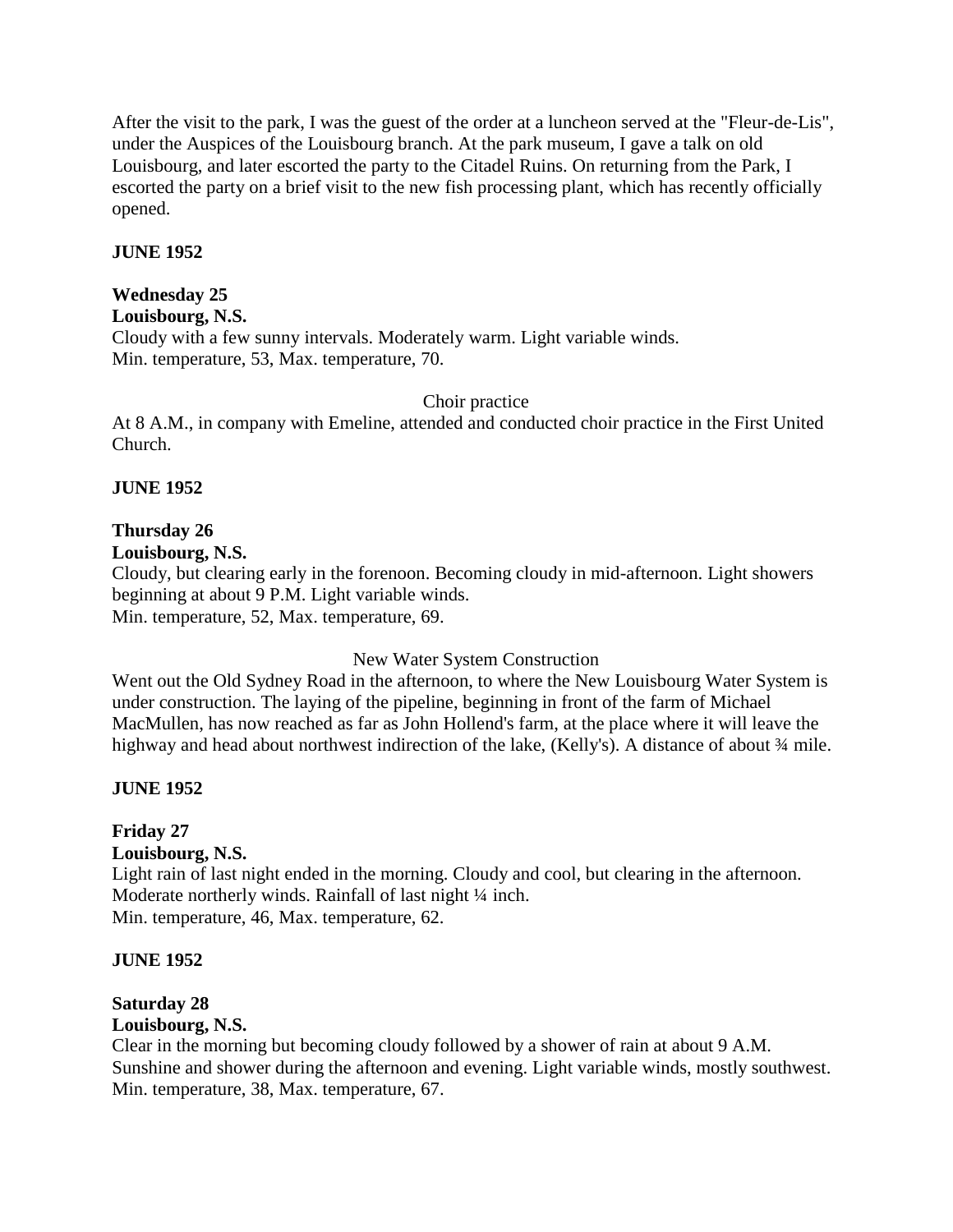### To Mira Ferry and Return

Went to Mira Ferry with Alex Burke, the mail driver, leaving here at about 8 A.M. and arriving back home at about 11:45 A.M. Went to the Ferry for the purpose of taking snapshots of the church and other subjects for pictures. The weather having turned out unfavourable, I did not meet with much success.

#### **JUNE 1952**

### **Sunday 29**

```
Louisbourg, N.S.
```
Clear with cloudy intervals and occasional sprinkling of rain. Light winds, variable, mostly westerly.

Min. temperature, 38, Max. temperature, 75.

### Church Services

At 11 A.M. and 7 P.M., in company with Emeline, attended services in the First United Church, where Rev. C. C. Walls was the preacher. Morning attendance about 70, evening about 55.

Choir attendance: A.M. 9, P.M. 7.

# Death of D. J. Matheson

The death of Donald John Matheson occurred in the late afternoon, at the Glace Bay General Hospital where he had been a patient for several months. He was in the 92<sup>nd</sup> year of his age and is survived by one son and one daughter. The son, Ernest, resides at Louisbourg. The daughter, Mrs. William Lewis (Catherine), who is also a resident of this town.

#### **JUNE 1952**

**Monday 30 Louisbourg, N.S.** Clear and cool with moderate northerly winds. Min. temperature, 46, Max. temperature, 65.

# **JULY 1952**

**Tuesday 1 Dominion Day Louisbourg, N.S.** Cloudy and cool, clearing in the afternoon. Sunny during the afternoon and evening. A very lovely afternoon and evening. Moderate to light easterly winds. Min. temperature, 45, Max. temperature, 63.

Motorboat Races

The Annual Regatta was held on the harbour during the afternoon.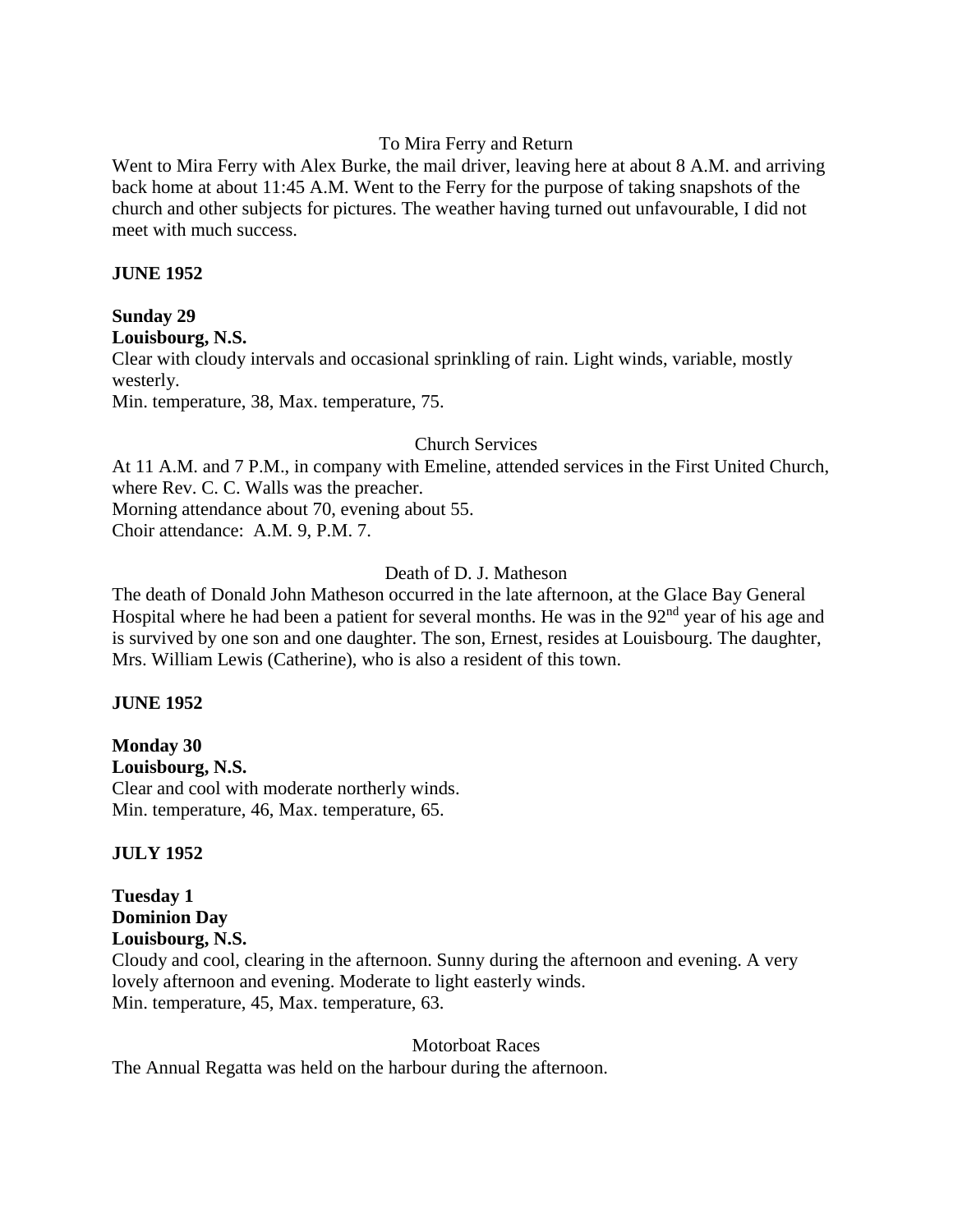### **JULY 1952**

**Wednesday 2**

**Louisbourg, N.S.**

Clear with light to moderate winds, mostly southwest. A very lovely summer day. Min. temperature, 40, Max. temperature, 69.

#### Funeral

At 2 P.M., in company with Emeline, attended the funeral of the late D. J. Matheson, which took place from the residence of his son-in-law, William Lewis, to the First United Church where the funeral service was conducted by Rev. C. C. Walls, assisted by Rev. J. T. Turner, Rector of St. Bartholomew's Anglican Church. Burial took place in Catalone Cemetery. Funeral in charge of D. M. Johnson, Funeral Director, Louisbourg. Members of Mariners Lodge A. F. & A.M. attended in a body and read the ritual of that order at the grave.

#### Plane Flight

At about 9 A.M., 9 planes, flying at a great height, pass directly over the town, in formation going in a westerly direction. They were said to be jets by those familiar with that class of plane.

#### **JULY 1952**

#### **Thursday 3**

**Louisbourg, N.S.**

Warm and cloudy with sunny intervals and light to moderate north-northeast winds. A very pleasant summer day.

Min. temperature, 53, Max. temperature, 78.

#### Repairing Shop

Today I spent all my spare time in assisting Alex McKinnon, in placing new sills under part of the north and west sides of the shop.

#### To Sydney And Return

Emeline and Jane went to Sydney on the 2:30 P.M. trip of Highland Lines Bus Service for the purpose of shopping and attending the evening show of Lynch's Circus. They returned on the bus leaving Sydney at 11:30 P.M.

#### **JULY 1952**

# **Friday 4**

#### **Louisbourg, N.S.**

Cloudy but clearing in mid-afternoon. Sunny in the evening. Fresh to strong southwest winds. Min. temperature, 51, Max. temperature, 71.

Federal Parliament Adjourned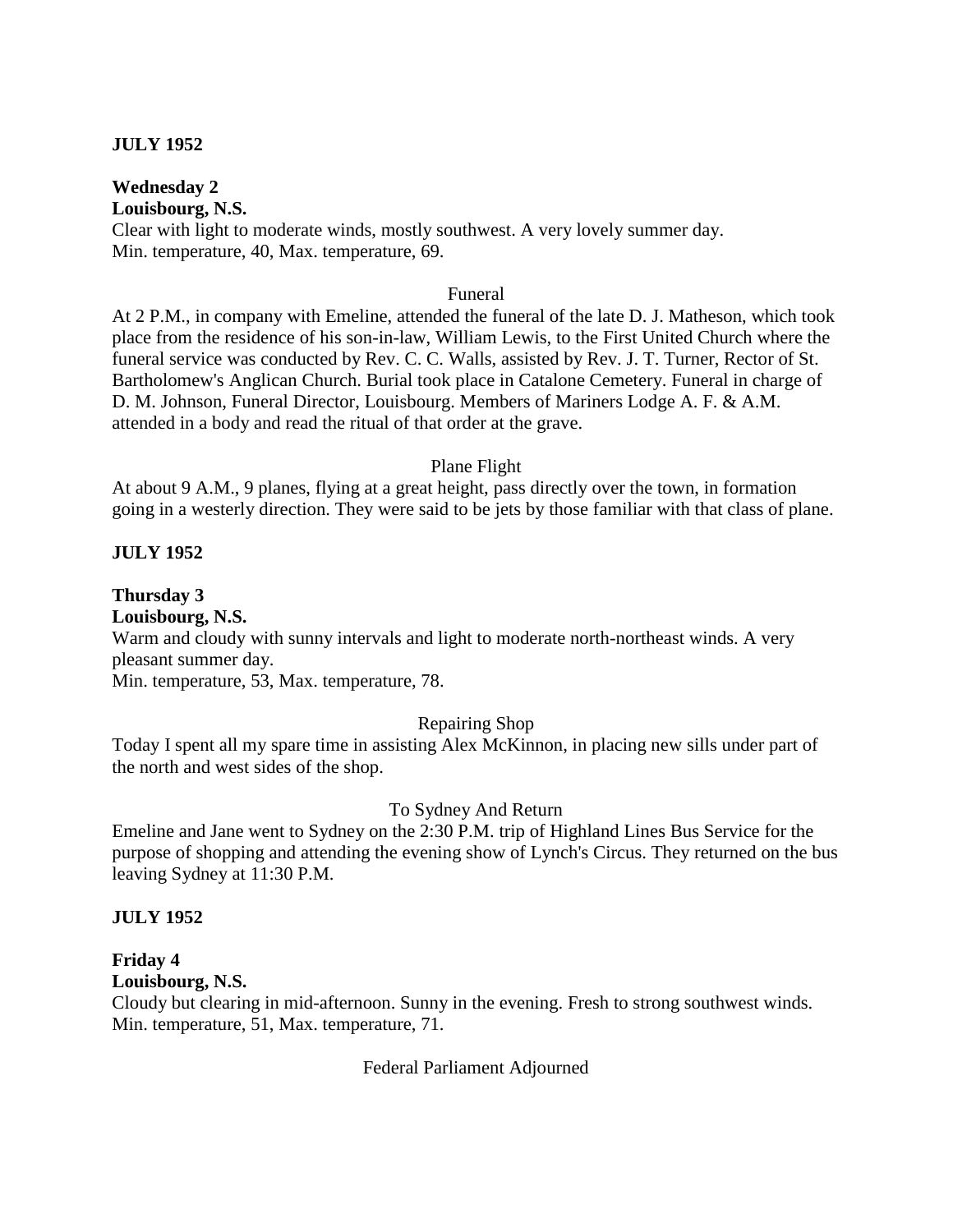The 6<sup>th</sup> session of the 21<sup>st</sup> Parliament, which opened on 28<sup>th</sup> of February 28 last, adjourned today at Ottawa.

### **JULY 1952**

# **Saturday 5**

**Louisbourg, N.S.** Partly clear and moderately warm with strong southwest wind. Min. temperature, 53, Max. temperature, 75.

# Baseball Game [blank]

# **JULY 1952**

#### **Sunday 6 Louisbourg, N.S.**

Clear and warm with light to southwest wind shifting to northeast in the afternoon increasing to moderate.

Min. temperature, 50, Max. temperature, 79.

# Church Services

At 11 A.M. and 7 P.M., in company with Emeline, attended services in the First United Church where Rev. C. C. Walls was the preacher. Total attendance in the morning about 50, in the evening about 55. Choir attendance: A.M. 9, P.M. 12.

# **JULY 1952**

#### **Monday 7 Louisbourg, N.S.** Clear, sunny and warm with light northerly winds. A very lovely summer day. Min. temperature, 50, Max. temperature, 77.

# Finished Repairs

Alex MacKinnon, whom I engaged to do some exterior repair work to my shop, finished the job this evening, when he finished the shingling, and painted the new work. He began the job on last Thursday morning. Total time, 30 hours. Paid him \$30.00.

# **JULY 1952**

**Tuesday 8 Louisbourg, N.S.** Sunny and warm. Winds light and variable, mostly southerly. Min. temperature, 49, Max. temperature, 82.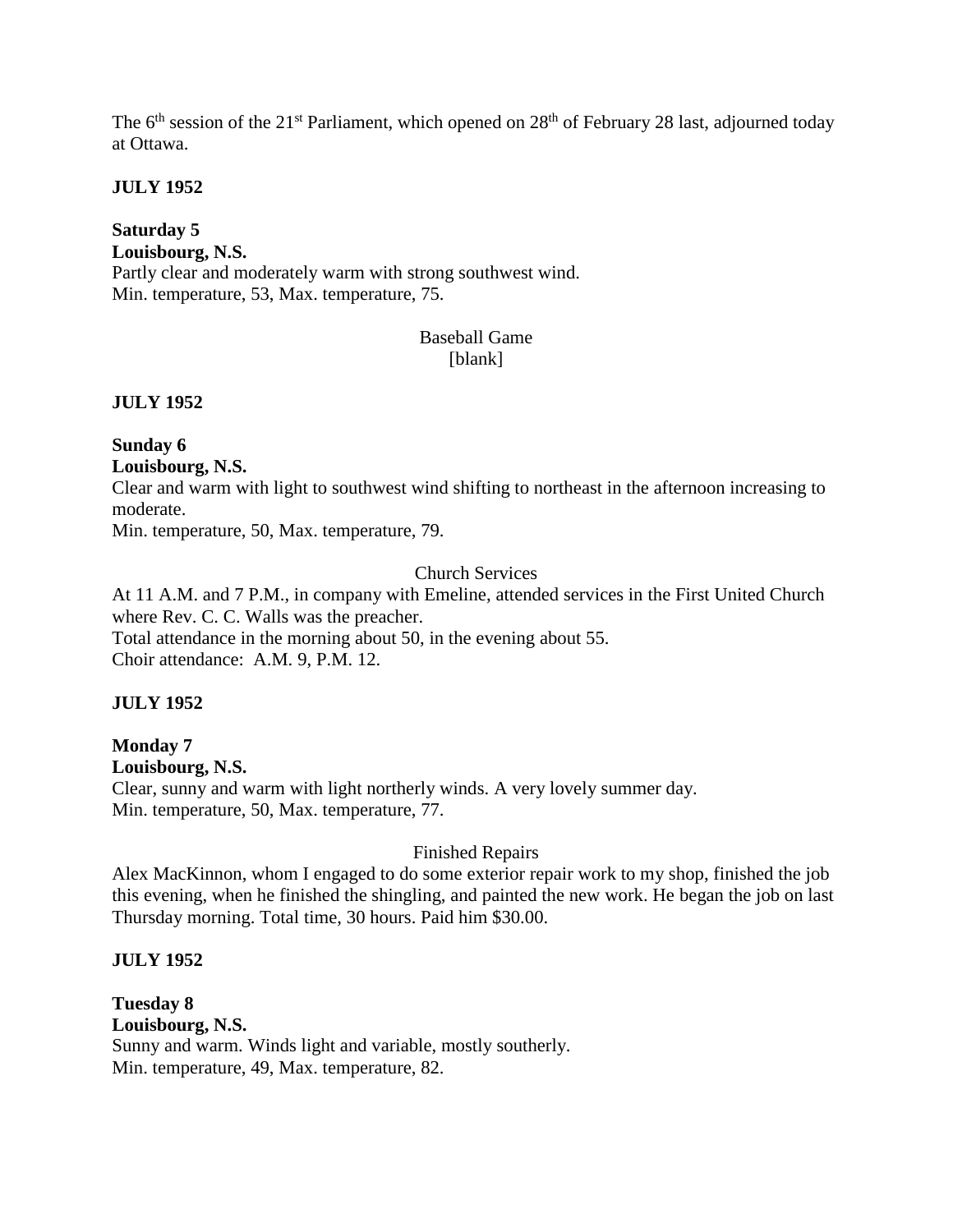#### **Snapshots**

Took snapshots of the Fish Plant from top of United Church Tower, in the forenoon and in the afternoon from Slattery's Head and west side of Barrichois.

# **JULY 1952**

# **Wednesday 9**

# **Louisbourg, N.S.**

Sunny and warm with light to moderate southerly winds. A very lovely day. Min. temperature, 53, Max. temperature, 76.

# Sunday School Picnic

Sunday School and Congressional Picnic of the First United Church was held at Mira Gut today. The picnic party of about 75 went to the picnic grounds by train in the morning and returned on the evening train.

#### Choir Practice

At 8 P.M., in company with Emeline, attended and conducted choir practice in the First United Church.

# **JULY 1952**

#### **Thursday 10**

#### **Louisbourg, N.S.**

Cloudy and warm with some fog. Light southwest wind. Light showers in the early part of the night.

Min. temperature, 59, Max. temperature, 76.

#### Mine Explosion Kills Six

Today's issue of the Sydney Post-Record contained the Story of an Explosion in the Dominion Coal Company's No. 20 Colleiry, at Glades Bay, when six men were killed outright and one very seriously injured. Those who lost their lives were as follows: Charles Harris, 47, Averman, William Blake, 60, shotfirer, John Gould, 30, Pat Gabriel, 27, Buddy Bonar 23, and Bill Desmond. Herb Desmond, a brother of Bill Desmond, was taken out alive but is not expected to live. All the bodies were recovered.

#### **JULY 1952**

**Friday 11 Louisbourg, N.S.** [blank]

**JULY 1952**

**Saturday 12 Louisbourg, N.S**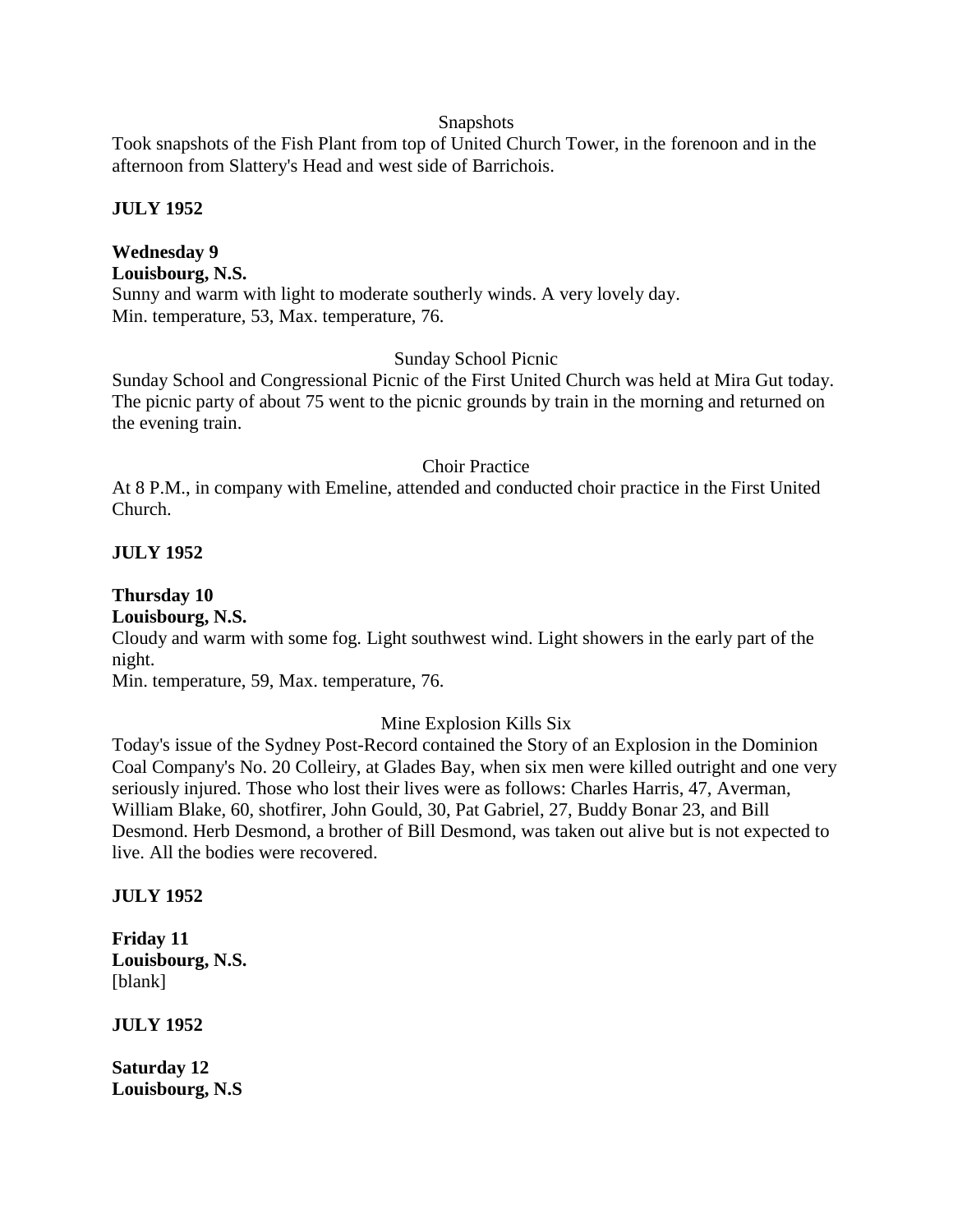[blank]

**JULY 1952**

# **Sunday 13 Louisbourg, N.S.** [blank]

# **JULY 1952**

**Monday 14 Louisbourg, N.S.** [blank]

# **JULY 1952**

**Tuesday 15 Louisbourg, N.S.** [blank]

# **JULY 1952**

**Wednesday 16 Louisbourg, N.S.** [blank]

#### **JULY 1952**

**Thursday 17 Louisbourg, N.S.** [blank]

# **JULY 1952**

**Friday 18 Louisbourg, N.S.** [blank]

**JULY 1952**

**Saturday 19 Louisbourg, N.S.** [blank]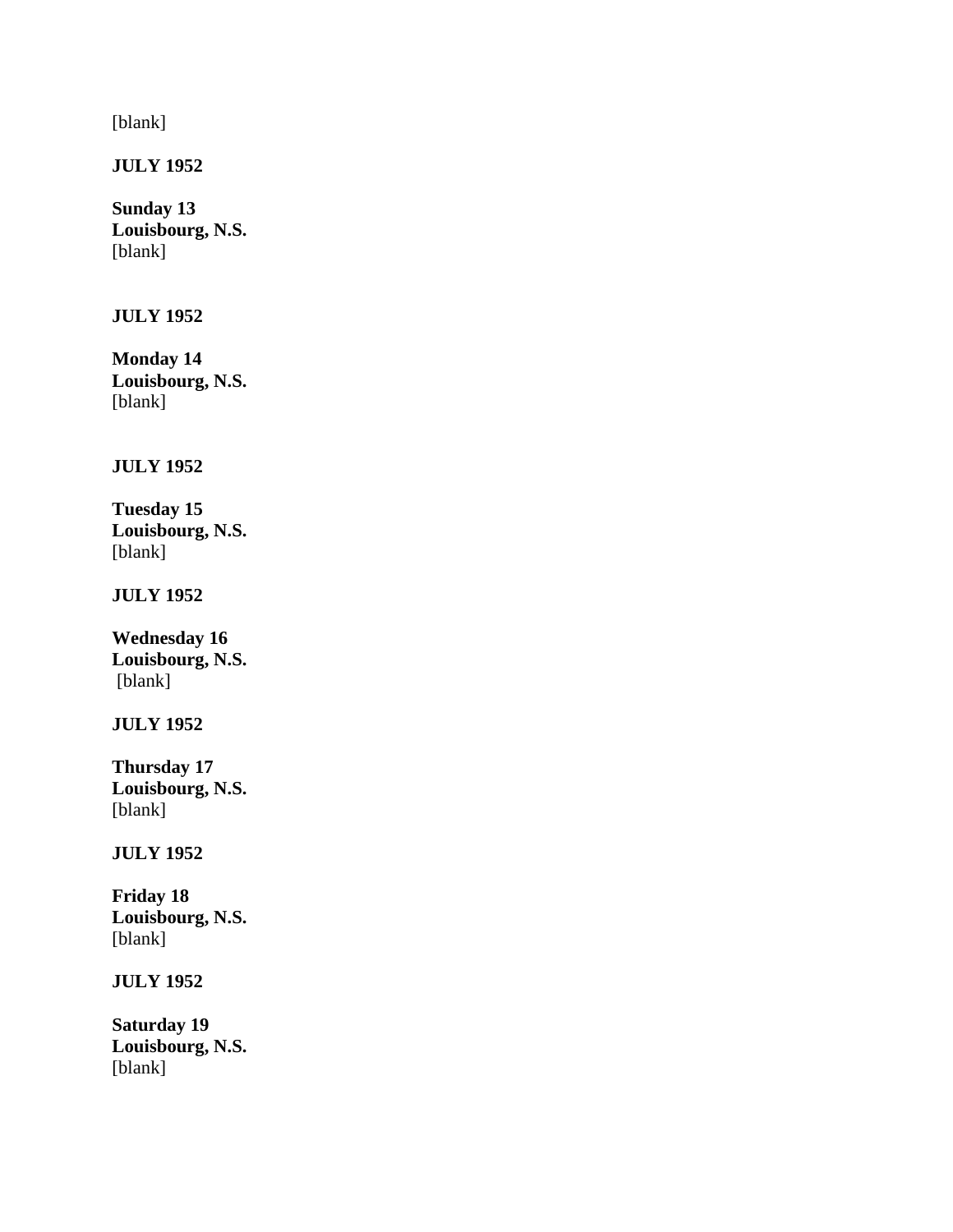# **JULY 1952**

**Sunday 20 Huntington, N.S.** Cloudy and cool, clearing in the forenoon. Sunny during the afternoon. Moderate to fresh northwest wind.

Max. temperature, about 65.

#### Church Services

Clifford, Maria, Lorna and I motored to Marion Bridge with Maud where we attended service in the United Church. Rev. [blank] MacNevin was the preacher. After service, we returned home. At 7:30 P.M., we attended service in the Grand Mira Baptist Church. Mr. John Whitehall, student Baptist minister, was the preacher.

#### **JULY 1952**

# **Monday 21 New Moon Today Huntington, N.S.**

Clear and moderately warm. Light and variable winds in the forenoon. Fresh southwest during the afternoon, moderately to light in the evening. Max. temperature about 70.

In the morning walked out to the lakes and Guy Watts' farm where I took several snapshots of the Watts farm with the lakes in the foreground.

#### Huntington To Louisbourg

In the afternoon motored to Louisbourg with Lieut. Maud Huntington (my neice) of the staff of the Royal Canadian Naval Hospital at Halifax, who is on holidays. Left Clifford's at 12:35 P.M. arrived at Louisbourg at 1:35.

#### **JULY 1952**

# **Tuesday 22**

**Louisbourg, N.S.**

Clear and warm with fresh southwest wind. Cloudy with some fog at night. Min. temperature, 45, Max. temperature, 73.

#### To Mira Gut And Return

In the afternoon, Maud, Emeline and I motored to Mira Gut with Rev. Donald MacLeod, D. D. where we visited at the house of Mr. and Mrs. Charles Huntington. Mr. MacLeod is now a professor in Princeton University, Princeton, New Jersey. He is now on his holidays and is visiting his relatives and friends in Cape Breton.

#### Visited Fish Plant

After returning from Mira Gut, Maud, Emeline and I visited the new Fish Plant.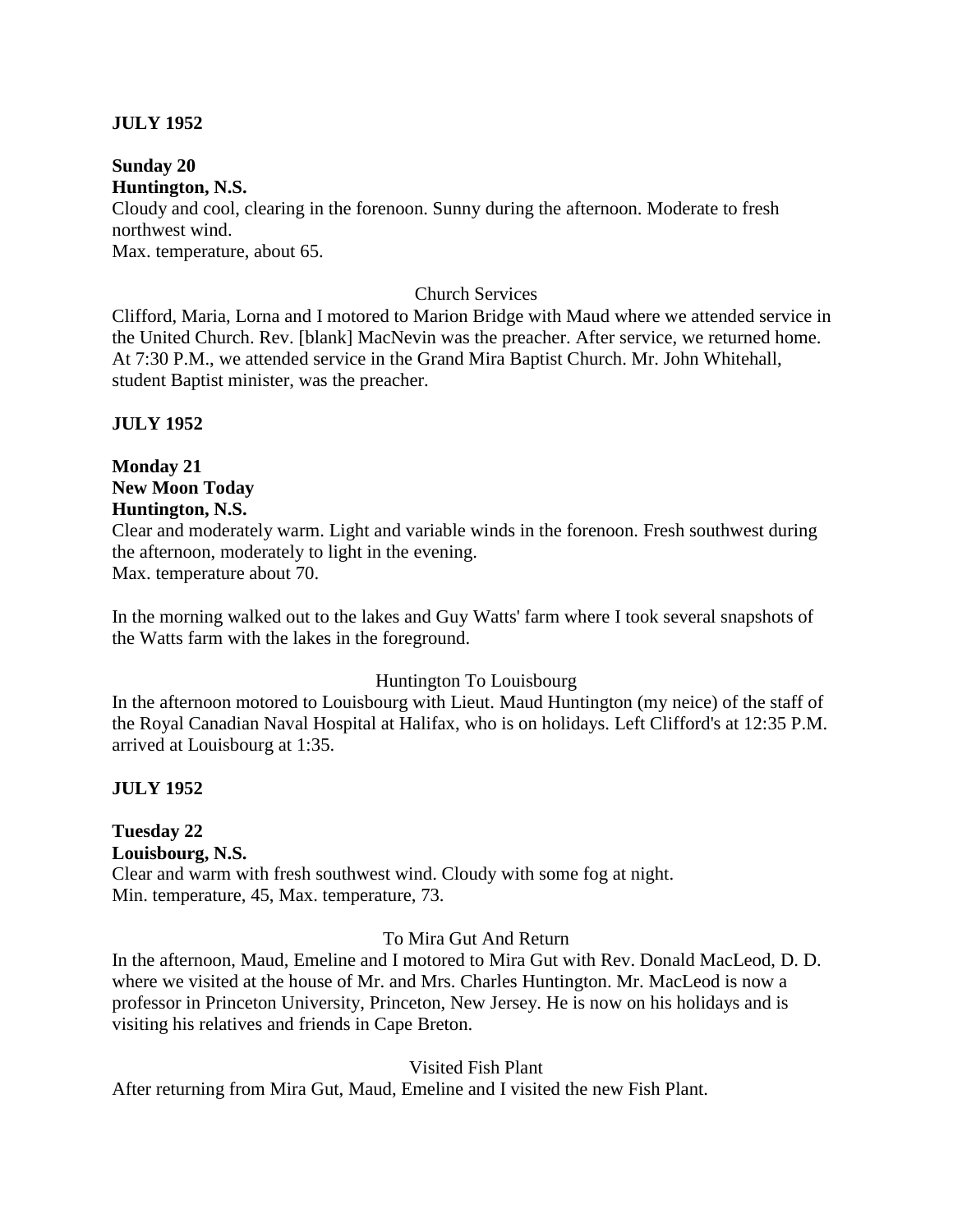# Left for Home

In the evening Maud, who has been our guest since yesterday, motored to Sydney where she is to visit her sister Bertha, (Mrs. Hedley Hopkins), before returning to home at Huntington, N.S. on Thursday. She intends leaving for Halifax on next Saturday, where she resumes her duties at the R. C. N. Hospital on next Monday.

# **JULY 1952**

# **Wednesday 23**

**Louisbourg, N.S.**

Clear and warm with light to moderate southwest wind. A very lovely summer day. Min. temperature, 60, Max. temperature, 77.

Choir Practice

At 8 P.M. attended and conducted choir practice in the First United Church.

# **JULY 1952**

# **Thursday 24**

**Louisbourg, N.S.** Cloudy and foggy with light to moderate southwest wind. Showers at about 10 P.M. accompanied by heavy thunder and lightning. Min. temperature, 61, Max. temperature, 72. Rainfall about ¼ inch.

#### **JULY 1952**

# **Friday 25**

**Louisbourg, N.S.**

Clear and warm with light southwest wind, which shifted to northwest in the late afternoon. Min. temperature, 56, Max. temperature, 78.

# **JULY 1952**

**Saturday 26 Louisbourg, N.S.** Clear and warm with fresh southwest winds. A very nice summer day. Min. temperature, 60, Max. temperature, 74.

#### **JULY 1952**

**Sunday 27 Louisbourg, N.S.** Clear and warm with moderate to fresh southwest wind. Min temperature, 55, Max temperature, 73.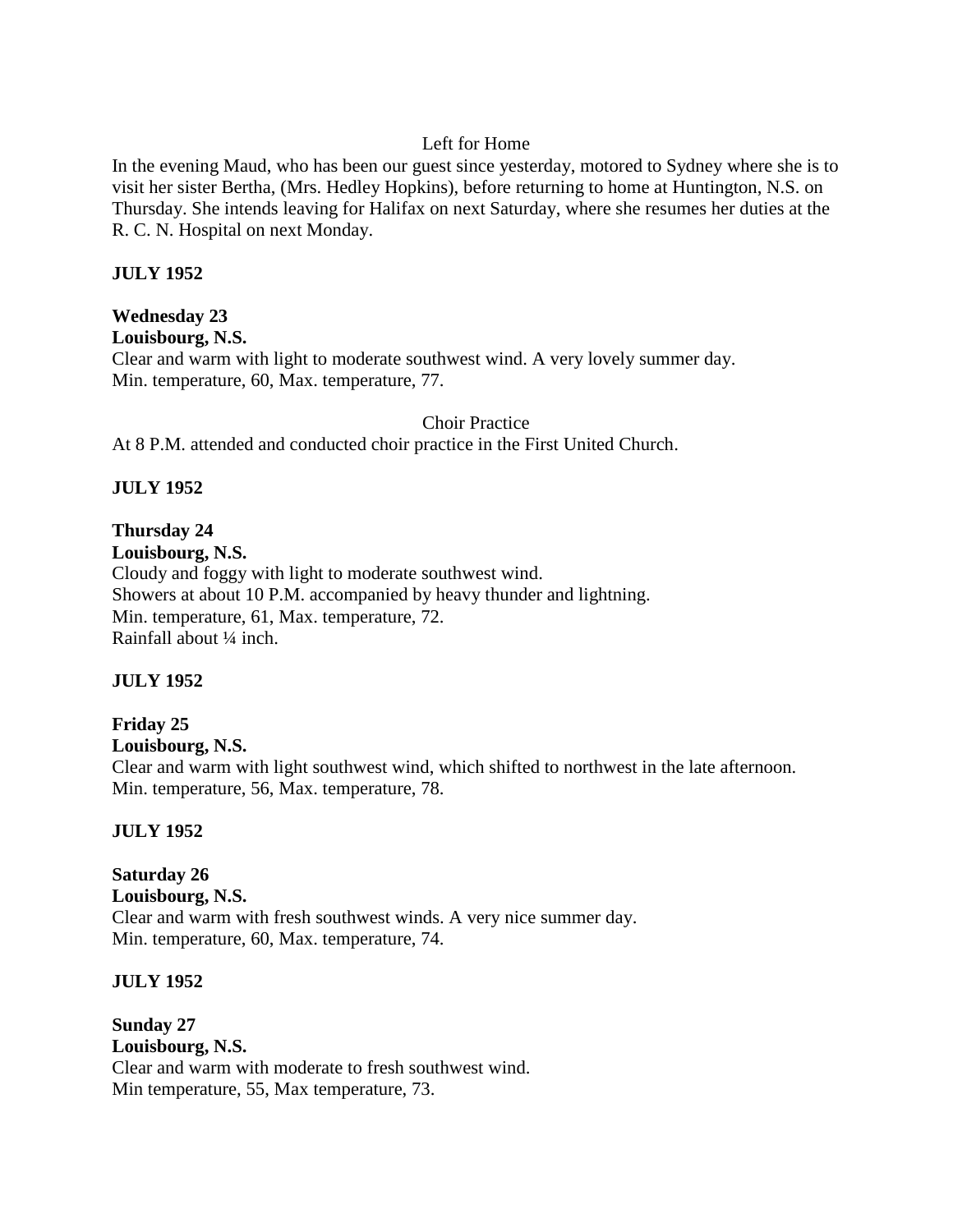# Church Services

At 11 A.M. and 7 P.M., in company with Emeline, attended services in the First United Church where Rev. C. C. Walls was the preacher. Morning attendance about 60, evening about 50. Choir attendance: A.M. and P.M. 11.

# Guests For Supper

Mrs. Alex L. Bates of this town and her sister-in-law, Mrs. William W. Dickson of Bedford N.S., had supper with us this evening.

# **JULY 1952**

# **Monday 28**

**Louisbourg, N.S.**

Clear and warm with a few brief cloudy intervals. Moderate to fresh southwest wind. Min. temperature, 60, Max. temperature, 77.

# On Vacation

My clerk, Evelyn Huntington, accompanied by her daughter, Jane, left this afternoon for her annual vacation, which she intends to spend at Huntington, N. S., near the home of Mr. and Mrs. Clifford Huntington. She and daughter intend to housekeep in the unoccupied shop owned by Fred Huntington, where they spent their holidays last year.

# **JULY 1952**

# **Tuesday 29**

#### **Louisbourg, N.S.**

Cloudy in the morning, clearing in the forenoon. Mostly clear in the afternoon but becoming cloudy in the evening. Warm. Min. temperature, 62, Max. temperature, 76.

#### **JULY 1952**

# **Wednesday 30**

#### **Louisbourg, N.S.**

Clear and warm with light to moderate variable winds. A very lovely summer day. Min. temperature, 56, Max. temperature, 72.

Choir Practice

Choir practice was, as usual, was (sic) held in the First United Church at 8 P.M. I was not present as I was keeping shop owing to my clerk being away on vacation.

#### **JULY 1952**

**Thursday 31**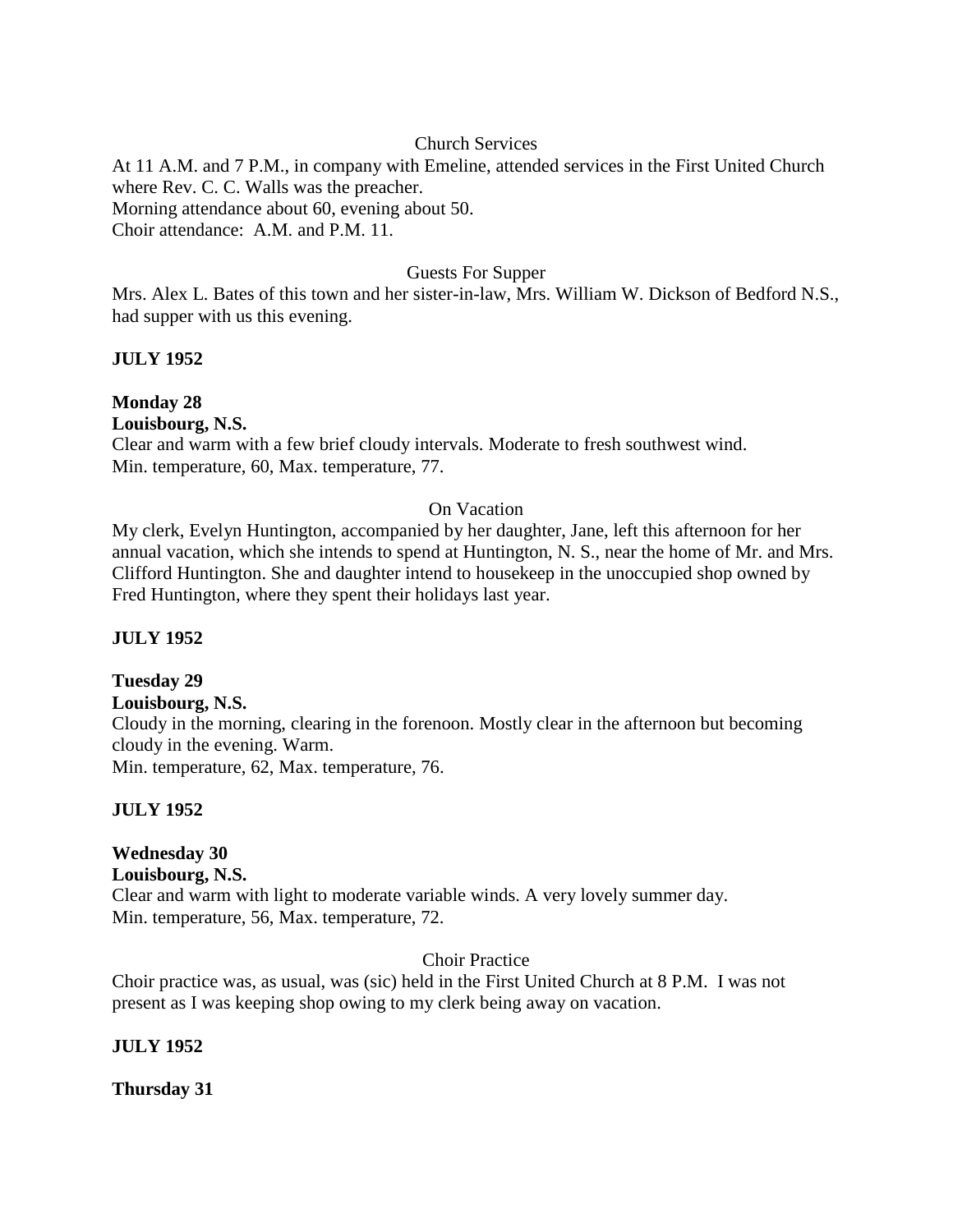**Louisbourg, N.S.** Sunny and warm with light variable winds. A very lovely summer day. Min. temperature, 60, Max. temperature, 81.

#### Sewer System

Work on the Sewer System for the Town of Louisbourg was begun today. The start was made near the waterfront at the foot of Alexandra Street, working in a westerly direction. The Tidewater Construction Company Ltd., New Glasgow, N. S., has the contract for the installation. Mr. James Cumminger is in charge of the work.

#### **AUGUST 1952**

#### **Friday 1**

#### **Louisbourg, N.S.**

Cloudy, foggy and warm with light southwest wind. Showers in the afternoon accompanied by thunder and lightning.

Min. temperature, 60, Max. temperature, 78.

#### **AUGUST 1952**

#### **Saturday 2**

# **Louisbourg, N.S.**

Cloudy and warm with considerable fog. Moderate southwest wind. Min. temperature, 63, Max. temperature, 75.

#### **AUGUST 1952**

# **Sunday 3**

**Louisbourg, N.S.**

Cloudy with light to heavy showers continuing at intervals during the day with a brief sunny interval in the evening. Light variable winds. Rainfall about ½ inch. Min. temperature, 60, Max. temperature, 77.

Church Services

At 11 A.M. and 7 P.M., in company with Emeline, attended services in the First United Church. In the absence of the regular pastor, Rev. C. C. Walls, who is on his vacation, Rev. J. W. O'brien was the preacher at both services.

Attendance: A.M. 22, P.M. 40.

Choir attendance: A.M. 7, P.M. 11.

Had Dinner At Restaurant

At 1 P.M. today, Emeline and I had dinner at Wong's Restaurant.

#### **AUGUST 1952**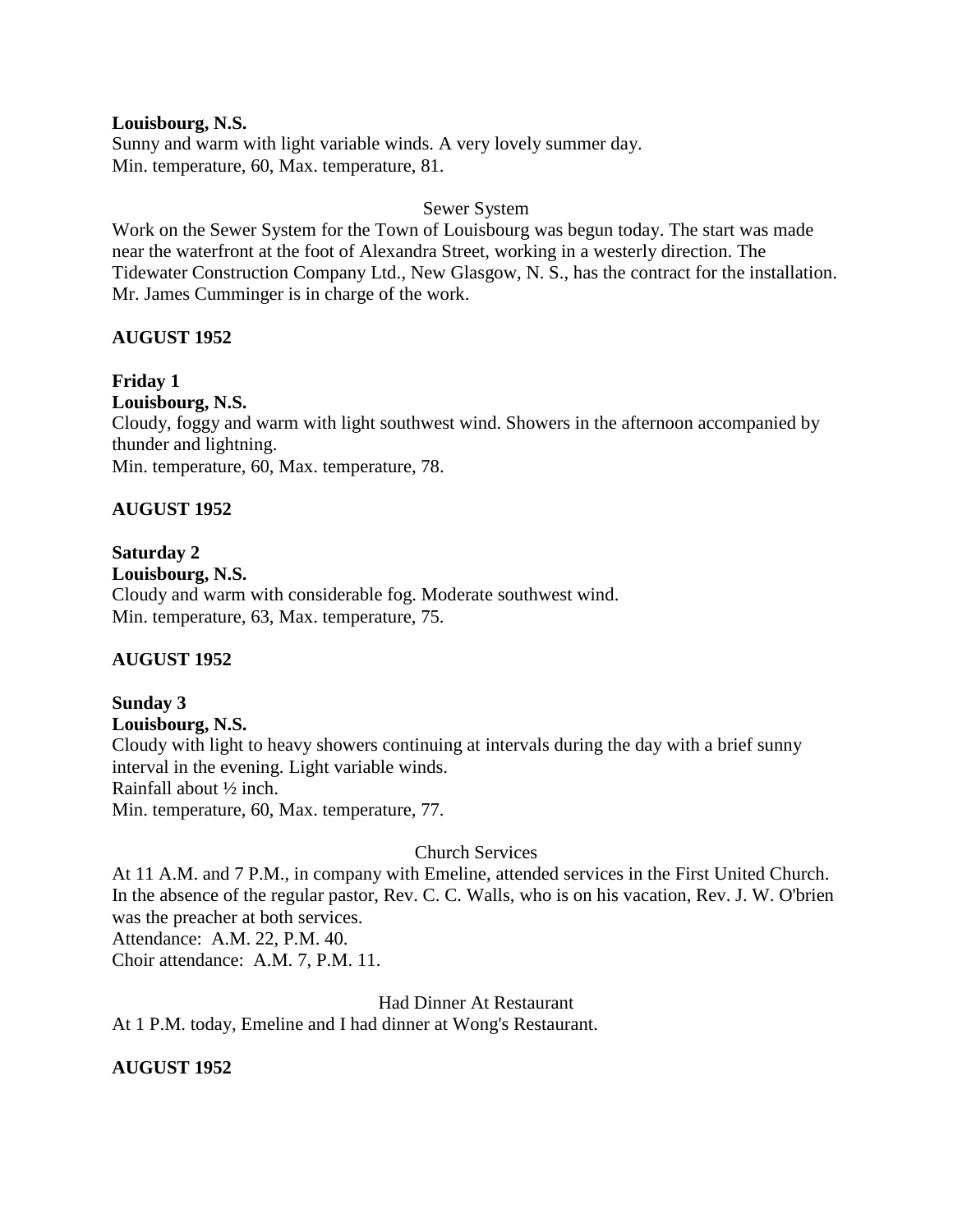# **Monday 4**

#### **Louisbourg, N.S.**

Clear and warm with light winds mostly westerly. An ideal summer day. Min. temperature, 56, Max. temperature, 79.

### Visitor From Sydney

Mrs. E. Baines, Music Teacher, Sydney, N. S., arrived on the Highland Lines Bus at 1 P.M. She will be our guest until her return to her home on next Saturday.

# **AUGUST 1952**

**Tuesday 5 Louisbourg, N.S.** Clear and warm with just a trace of fog, in the forenoon. Light southwest wind. Min. temperature, 64, Max. temperature, 77.

# **AUGUST 1952**

#### **Wednesday 6 Louisbourg, N.S.**

Clear and very warm, with light to moderate southwest wind, increasing to strong in the afternoon.

Min. temperature, 60, Max. temperature, 82.

# **AUGUST 1952**

# **Thursday 7**

#### **Louisbourg, N.S.**

Cloudy and warm with showers and drizzle beginning in the forenoon continued all day. Light variable winds, mostly southwest.

Min. temperature, 61, Max. temperature, 72.

# **AUGUST 1952**

# **Friday 8**

#### **Louisbourg, N.S.**

Clear and warm with a few cloudy intervals in the afternoon. Light winds, mostly southwest. Rain of yesterday and last night ended in the early morning. Rainfall, ½ inch. Min. temperature, 59, Max. temperature, 76.

# **AUGUST 1952**

**Saturday 9 Louisbourg, N.S.** Cloudy and warm with light winds, mostly southerly. Min. temperature, 56, Max. temperature, 78.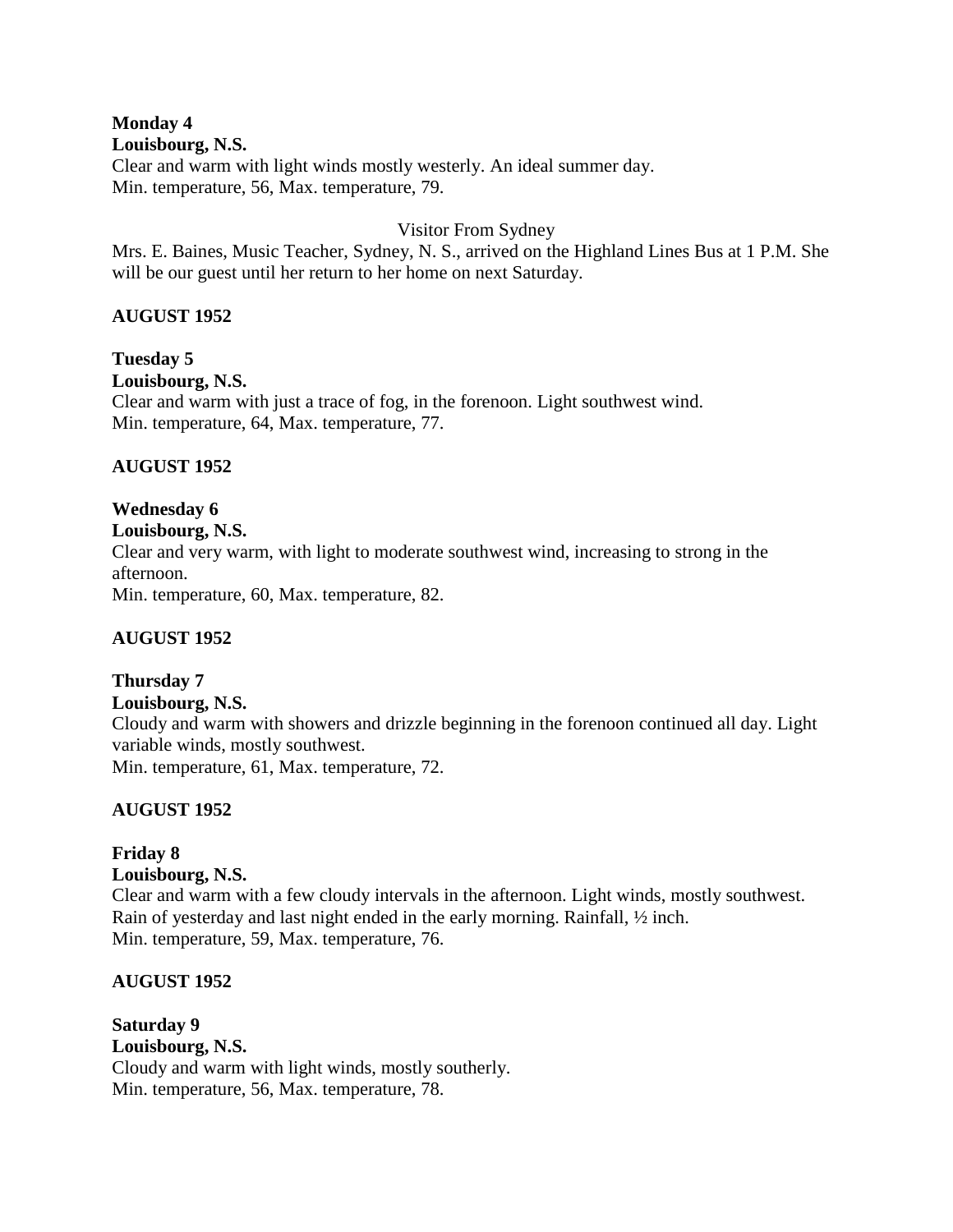#### **AUGUST 1952**

# **Sunday 10**

**Louisbourg, N.S.**

Cloudy and warm with mist and a few light showers. South to southeast winds increasing to strong in the afternoon, but decreasing to light in the evening. Min. temperature, 62, Max. temperature, 67.

Church Services

At 11 A.M. and 7 P.M., in company with Emeline, attended services in St. Bartholomew's Anglican Church, where the Rector Rev. J. T.. Turner was the preacher. No service in the First United Church today, owing to the absence of the pastor, Rev. C. C. Walls, who is away on vacation.

Funeral

At 1:30 P.M. attended the funeral of the late Neil MacKeigan. Services at the house, Presbyterian Church and grave were conducted by Rev. Hugh Jack, of Sydney Presbyterian Church. Funeral of D. M. Johnson, Funeral Director. Burial took place in Catalone Cemetery.

# Sacred Sing-Song [blank]

#### **AUGUST 1952**

# **Monday 11**

**Louisbourg, N.S.**

Cloudy and warm with some fog and mist with a brief period of drizzle. Light winds. Min. temperature, 62, Max. temperature, 78.

#### **AUGUST 1952**

**Tuesday 12 Louisbourg, N.S.** Cloudy and warm becoming partly clear during the afternoon. Cloudy at night. Light to moderate southwest wind. Min. temperature, 66, Max. temperature, 79.

#### Back From Vacation

Evelyn Huntington, my sister-in-law and clerk, who has been on her annual vacation since July 28, arrived back this evening.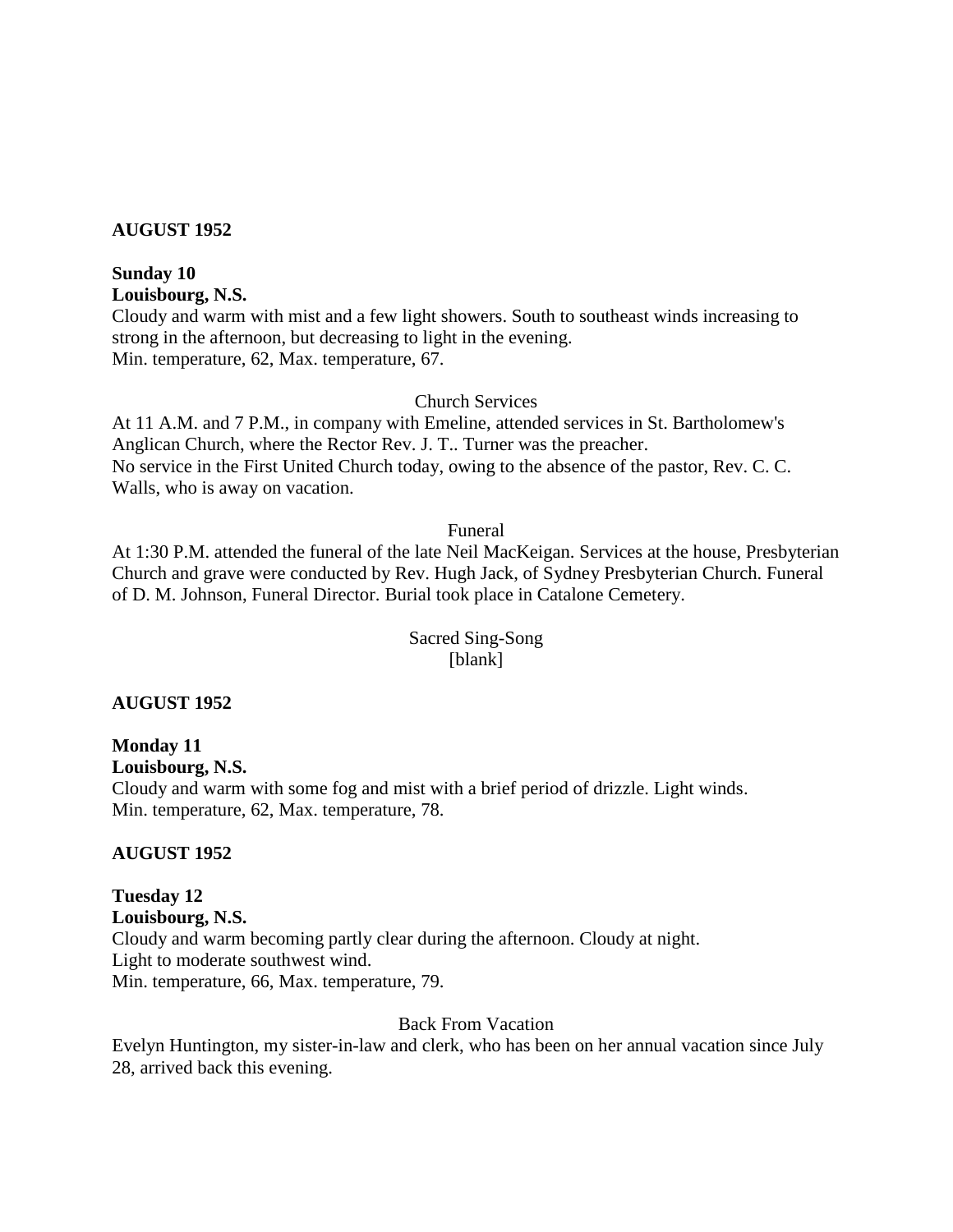#### C. G. S. Lady Laurier

Canadian Government Steamer, "LADY LAURIER", arrived in the evening and docked at the Government wharf.

### **AUGUST 1952**

# **Wednesday 13**

**Louisbourg, N.S.**

Cloudy, foggy and warm with some rain during the afternoon. Light southwest wind. Min. temperature, 62, Max. temperature, 76.

# Choir Practice

At 8 P.M., in company with Emeline, attended and conducted choir practice in the First United Church.

# Server Installation

Work of installing a server system, which was started on the 31<sup>st</sup> of last month, appears to be progressing favourably. The server line is nearly completed on Commercial Street and is nearing the north end of Aberdeen Street. Digging was begun on Main Street, at the north end of Aberdeen Street, shortly after noon today, working in a westerly direction.

# **AUGUST 1952**

**Thursday 14 Louisbourg, N.S.** Sunny and very warm with light winds. Min. temperature, 59, Max. temperature, 80.

# **AUGUST 1952**

**Friday 15 Louisbourg, N.S.** Sunny and warm with light variable winds. An ideal summer day. Min. temperature, 55, Max. temperature, 79.

# **AUGUST 1952**

**Saturday 16 Louisbourg, N.S.** Sunny and warm with light to moderate southwest wind. A very lovely summer day. Min. temperature, 56, Max. temperature, 79.

# **AUGUST 1952**

**Sunday 17 Louisbourg, N.S.**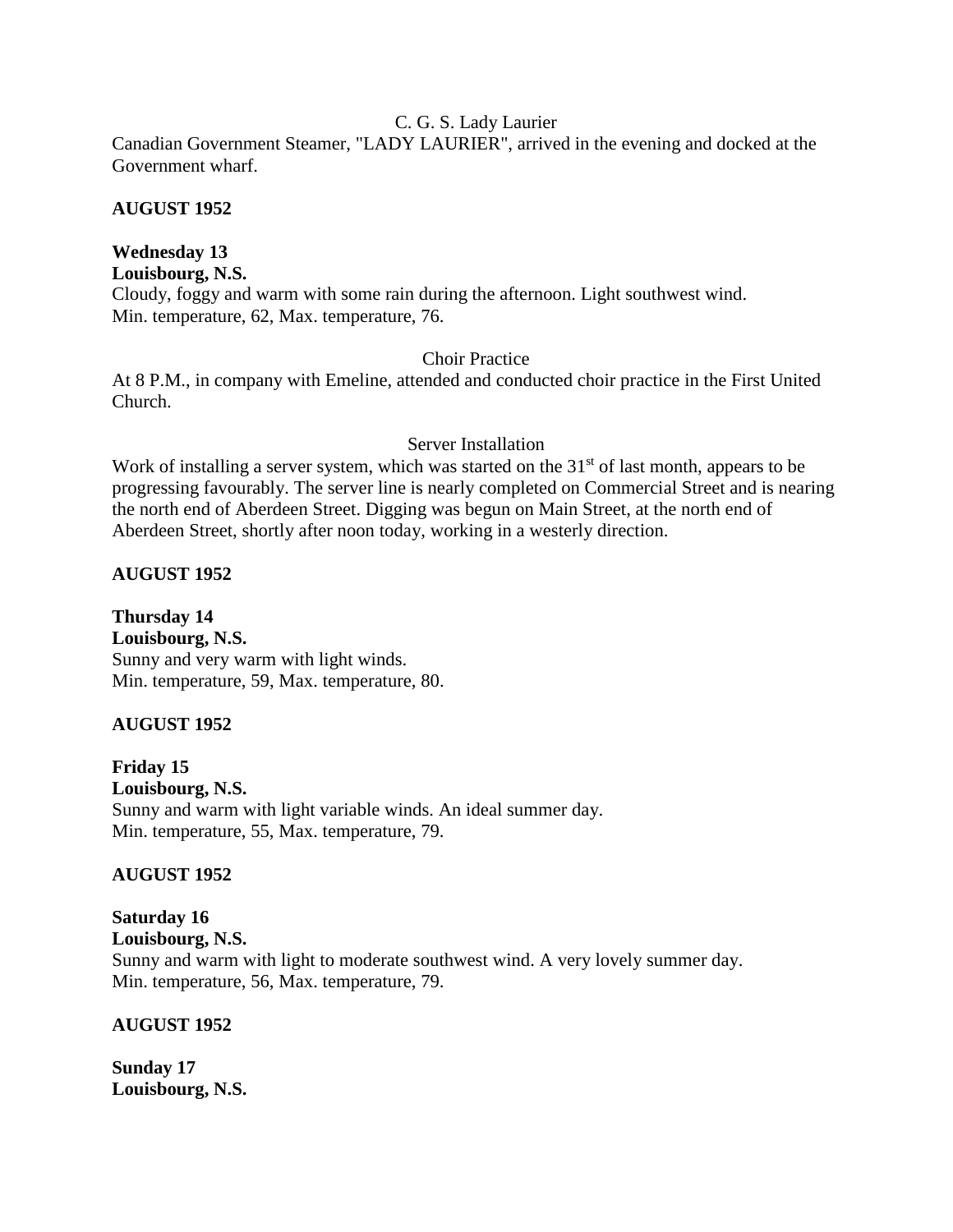Sunny and warm with light to fresh southwest wind. A very lovely summer day. Min. temperature, 67, Max. temperature, 75.

# Church Services

At 11 A.M. and 7 P.M., in company with Emeline, attended services in the First United Church, where Rev. J. W. O'Brien was the preacher at both services.

About 50 persons present at each service.

Choir attendance: A.M. 6, P.M. 13.

Rev. C. C. Walls, the regular pastor, who is on his annual vacation, returned to Louisbourg on last Friday, but has not yet taken up his ministerial duties.

# **AUGUST 1952**

# **Monday 18**

**Louisbourg, N.S.**

Cloudy with rain in Sydney and the vicinity. At Louisbourg, mist and a few very light showers. A few sunny intervals in the late afternoon.

Min. temperature, 62, Max. temperature, 78.

# To Sydney And Return

Went to Sydney on the 8 A.M. trip of Highlands Lines Bus Service, returning on the bus leaving Sydney at 12:15 P.M. Made several business calls at Sydney. Purchased returns tickets at the Canadian National Railway, City Ticket office, for Boston, Mass. Emeline and I intend leaving for Norwich, Connecticut, via Boston, on next Friday night, for the purpose of attending the Huntington Family Association Reunion, which takes place at Norwich on the 27<sup>th</sup> of the month.

# **AUGUST 1952**

# **Tuesday 19**

#### **Louisbourg, N.S.**

Mostly cloudy with light variable winds mostly northwest. Sunny intervals in the afternoon. Min. temperature, 49, Max. temperature, 74.

#### Bus Strike

Employees of Highland Lines Bus Service went out on strike at noon today.

# **AUGUST 1952**

# **Wednesday 20**

**Louisbourg, N.S.** Sunny and warm with light winds, mostly southwest. A very lovely summer day. Min. temperature, 49, Max. temperature, 76.

Choir Practice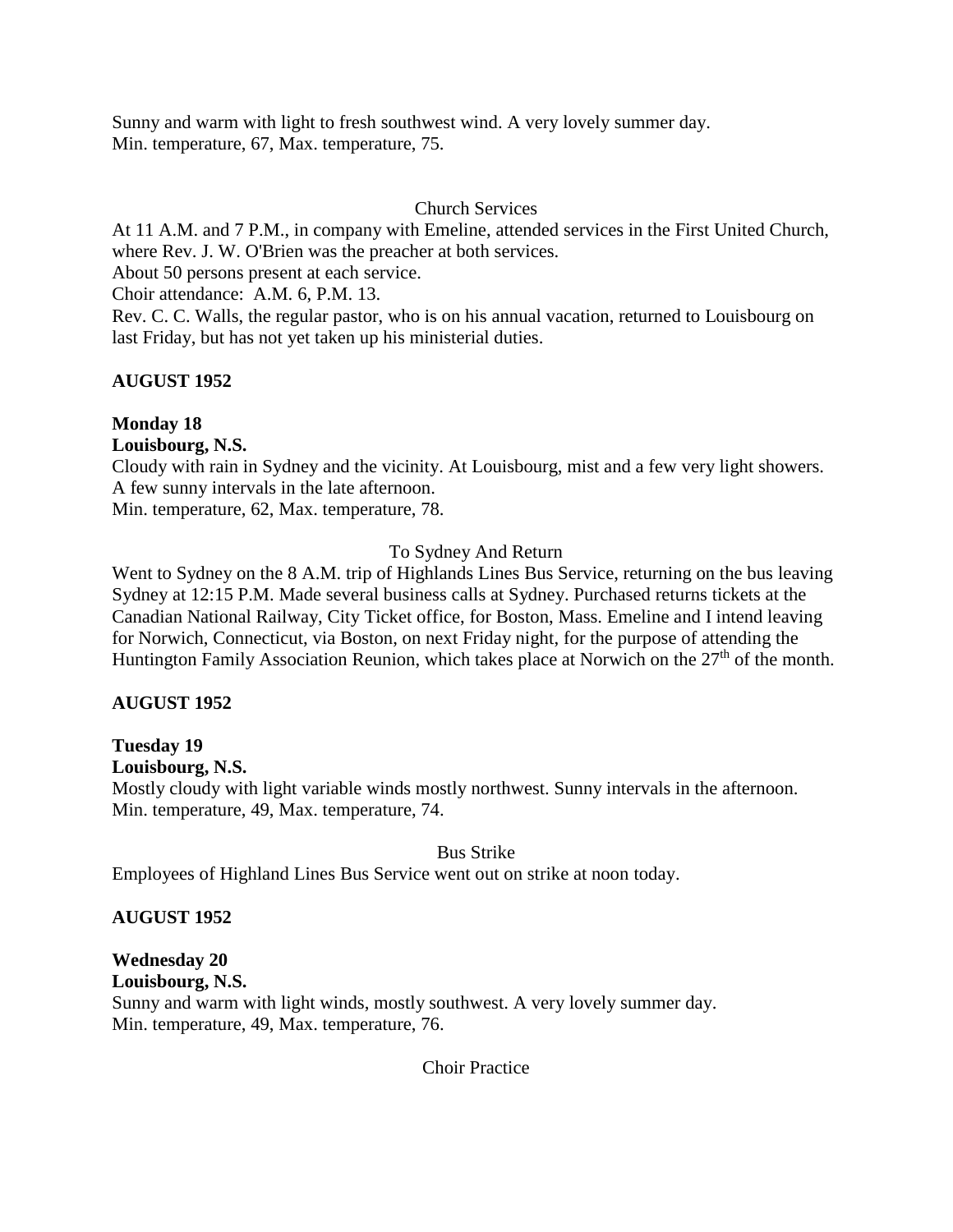At 8 P.M., in company with Emeline, attended and conducted choir practice in the First United Church.

# **AUGUST 1952**

**Thursday 21 Louisbourg, N.S.** Sunny and warm with light winds. An ideal Summer day. Min. temperature, 51, Max. temperature, 72.

# **AUGUST 1952**

**Friday 22 Louisbourg, N.S.** [blank]

# **AUGUST 1952**

**Saturday 23 Louisbourg, N.S.** [blank]

# **AUGUST 1952**

**Sunday 24 Louisbourg, N.S.** [blank]

#### **AUGUST 1952**

**Monday 25 Louisbourg, N.S.** [blank]

#### **AUGUST 1952**

**Tuesday 26 Louisbourg, N.S.** [blank]

#### **AUGUST 1952**

**Wednesday 27 Louisbourg, N.S.** [blank]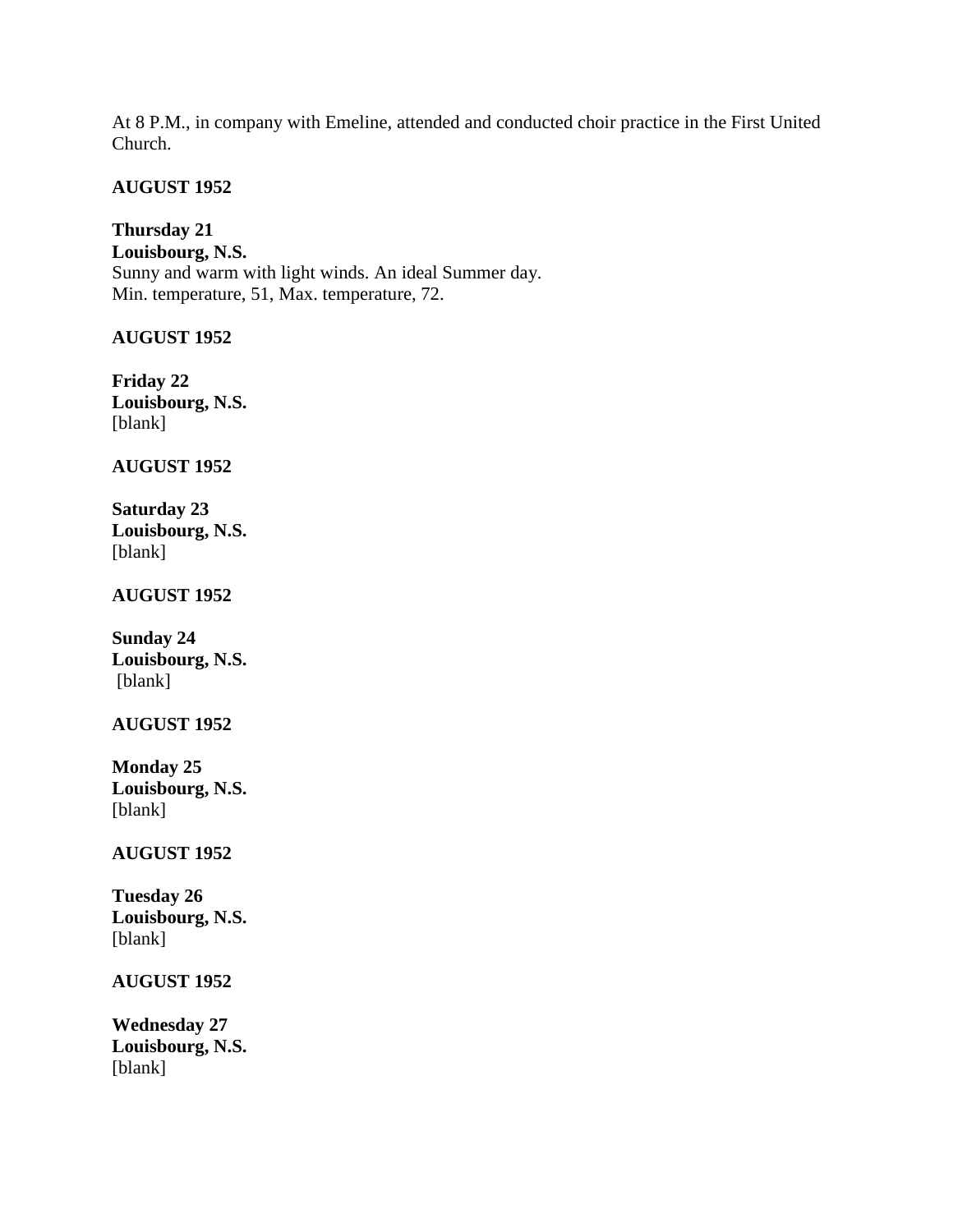# **AUGUST 1952**

**Thursday 28 Louisbourg, N.S.** [blank]

#### **AUGUST 1952**

**Friday 29 Louisbourg, N.S.** [blank]

# **AUGUST 1952**

**Saturday 30 Louisbourg, N.S.** [blank]

#### **AUGUST 1952**

**Sunday 31 Louisbourg, N.S.** [blank]

#### **SEPTEMBER 1952**

| <b>Monday 1</b>  |
|------------------|
| <b>Labor Day</b> |
| Louisbourg, N.S. |
| [blank]          |

# **SEPTEMBER 1952**

**Tuesday 2 Louisbourg, N.S.** [blank]

#### **SEPTEMBER 1952**

**Wednesday 3 Louisbourg, N.S.** [blank]

# **SEPTEMBER 1952**

**Thursday 4**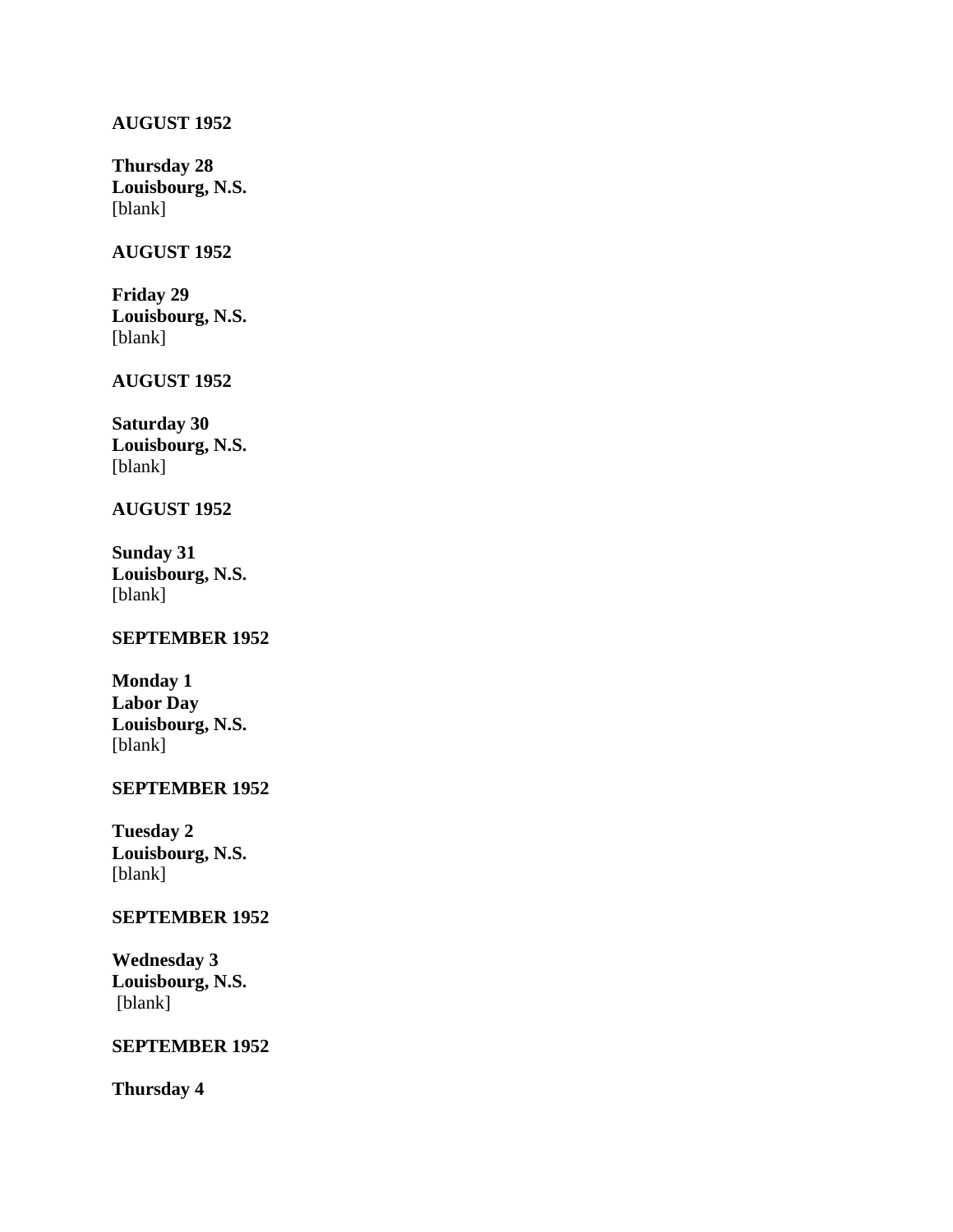**Louisbourg, N.S.** [blank]

#### **SEPTEMBER 1952**

**Friday 5 Louisbourg, N.S.** [blank]

#### **SEPTEMBER 1952**

**Saturday 6 Louisbourg, N.S.** [blank]

### **SEPTEMBER 1952**

#### **Sunday 7**

#### **Boston, Massachusetts**

Clear and sunny with moderate to fresh northwest wind, which moderated in the evening. A bit cool with a slight tinge of autumn in the air.

#### Church Services

At 10:45 A.M., in company with Emeline, attended service at Tremont Temple Baptist Church where Bishop Ralph S. Bushman, formerly of Ashbury Methodist Church, Rochester, New York, was the guest preacher. The church was fairly well filled and the Congregational Singing was excellent.

The Service of Song was lead by a soloist, Miss Carole Chute, the choir having not yet resumed its duties after the Summer holidays.

At 7:30, we attended service in Park Street Congregational Church. Dr. Harold J. Ockenga, the regular pastor, was in charge of the service, with Rev. Alan Redpath preaching the sermon. Rev. Mr. Redpath is pastor of Duke Street Baptist Church, Richmond, Surry England and to-day is beginning a week's evengalistic Campaign in Park Street Church. The Church was filled to the doors. The Service of Song was led by a choir consisting of 6 women and 2 men. 2 men and 2 women of this group rendered 2 quartettes very nicely. Immediately after the close of the service, we returned to the Hotel Lorraine, from where we took a taxi to North Station, where we boarded a train at 10:30 P.M., Daylight time, enroute for home.

#### **SEPTEMBER 1952**

#### **Monday 8**

**St. John, N.B.,**

Clear and moderately cool with light winds. Frost in the morning. A very lovely day.

Daylight this morning found us coming through the state of Maine, enroute home. Arrived at Vanceboro at about 8:30 A.M. and MacAdam Junction a short time later, where we had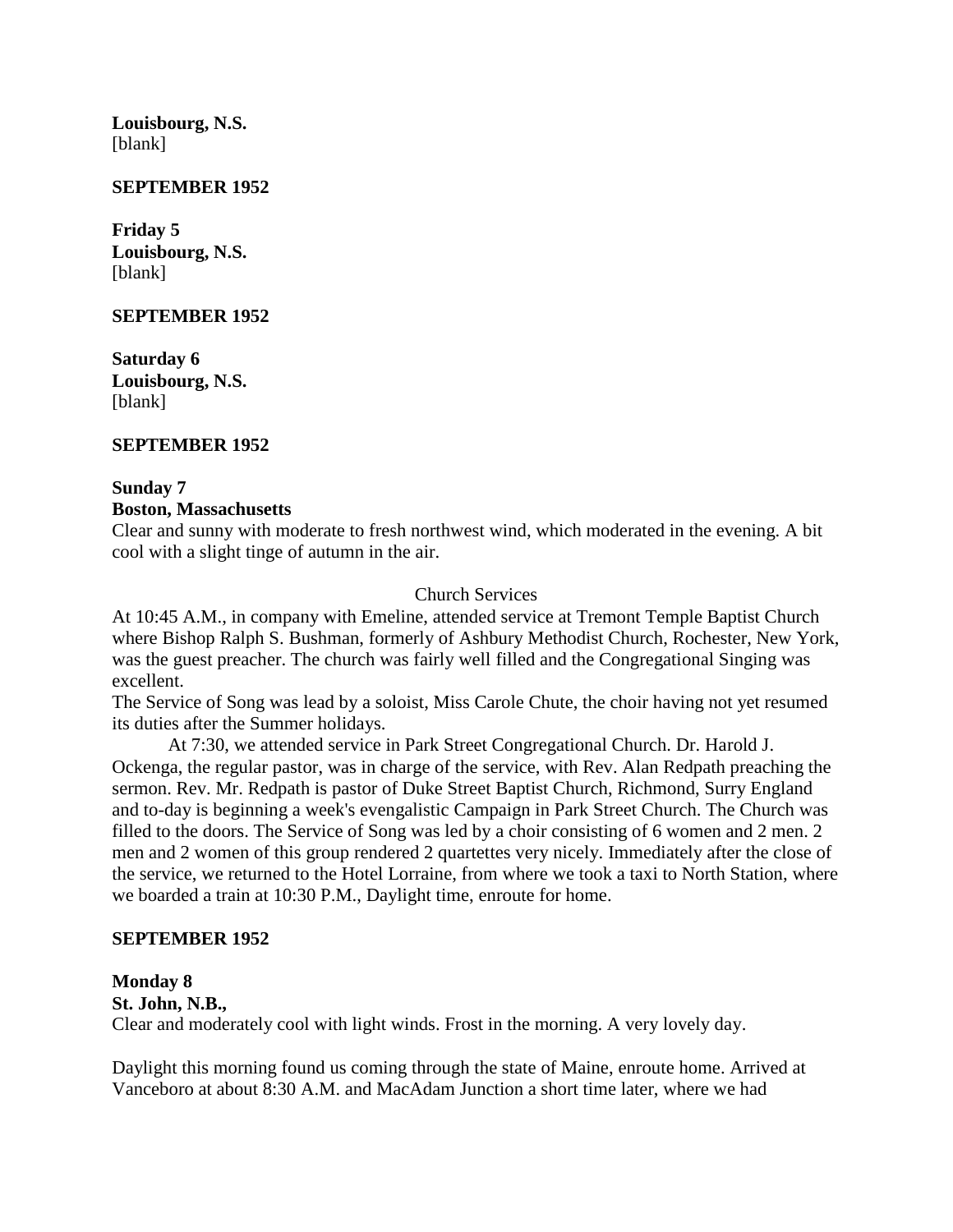breakfast, before continuing on our journey. Arrived at St. John at about noon where, after a brief stop, we set out for Monckton (sic), N.B., arriving at about 3 P.M. After considerable delay at Monckton (sic), we proceeded towards our destination by C.N.R. train. Arriving at Truro, at about 9:45 P.M., we left the train, as we intended to visit the Townsends at Valley for the next two days. We had procured a room at the Scotia Hotel, had lunch at a restaurant before retiring for the night.

# **SEPTEMBER 1952**

# **Tuesday 9**

#### **Truro, N.S.**

Sunny and moderately cool with light to moderate westerly winds. Killing frost in the morning. Tender plants in gardens in this area, killed by the frost of last night.

As the Scotia Hotel, where we stayed last night, does not serve meals in the morning, Emeline and I had breakfast at the Stanley Hotel restaurant. After breakfast, I called to see Wofford Townsend, who is employed with G.G. Read & Co. Wofford insisted on getting a taxi and accompanying us to his home at Valley. At Valley, we called at his home and a little bit later, he drove us to his mother's home, (Mrs. H.D. Townsend). At noon, we had dinner at Wofford's and supper, in the evening, at Mrs. H.D. Townsends. Gerald Townsend and his wife were also present at supper.

At about 7 P.M., Mrs. H.D. Townsend, Emeline and I motored to Truro with Mr. and Mrs. Wofford Townsend where we attended a picture show in one of the Truro theatres. The show was entitled "About Face". After the show, we had lunch at a Truro restaurant, guests of Wofford Townsend. We arrived back at Valley at about 11 P.M. Emeline and I stayed for the night at Mrs. H.D. Townsend's.

# **SEPTEMBER 1952**

**Wednesday 10 Valley, Colchester Co., N.S.** Cloudy and cool. Partly clearing in the afternoon.

In the afternoon, Emeline and I, accompanied by Mrs. H.D. Townsend, visited at the homes of Alevyn Townsend and Laurie Townsend. Spent the greater part of the day at the home of Mrs. H.D. Townsend.

At 9:30 P.M., Wofford Townsend, accompanied by his wife and mother, drove Emeline and me to Truro where we boarded the train for Sydney, which left Truro at 10 P.M.

Tonight, after being absent from home since the evening of August 22, finds us on the home stretch. We returned to our berth shortly after leaving Truro.

#### **SEPTEMBER 1952**

**Thursday 11 Louisbourg, N.S.**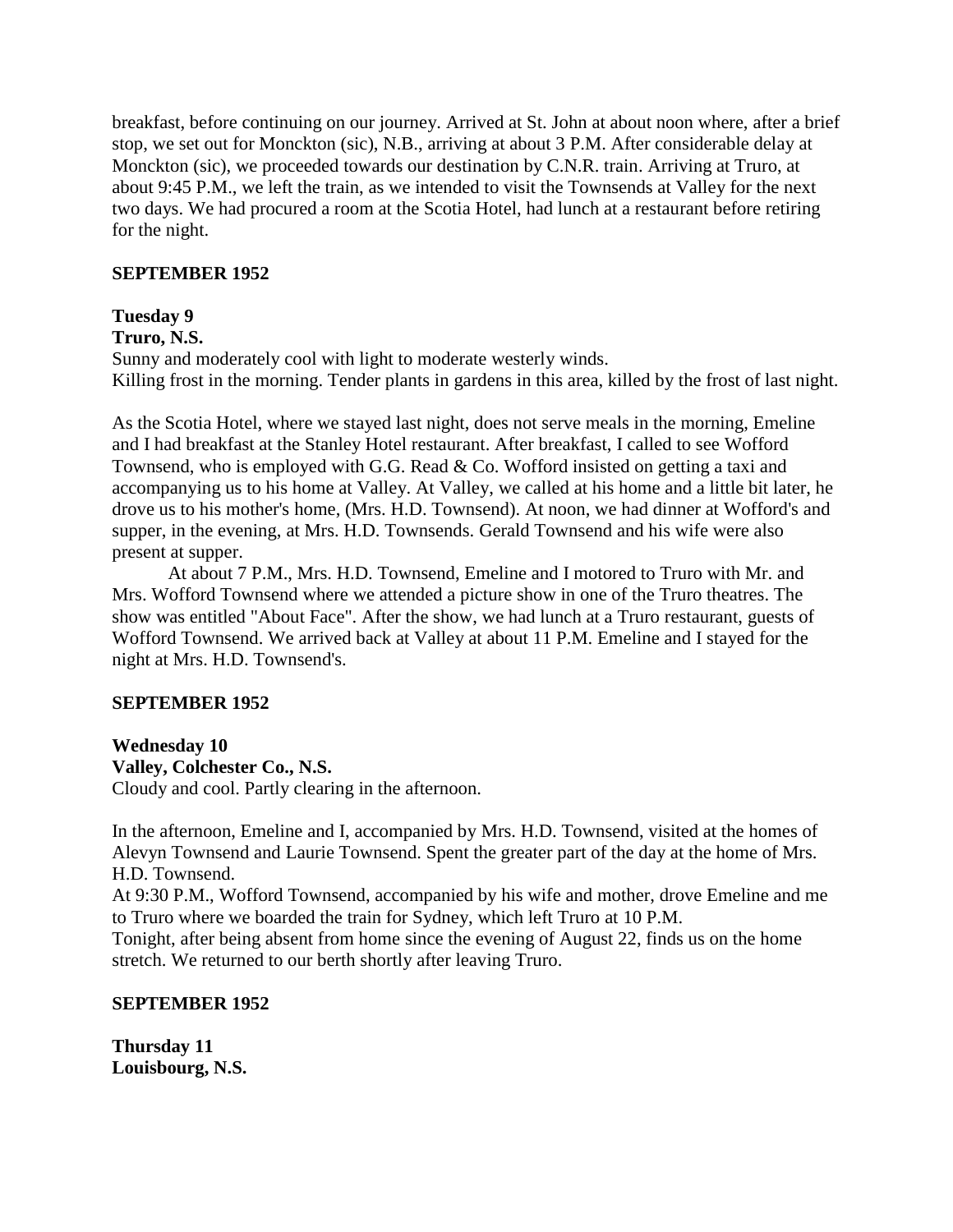Clear and sunny with light winds. Cloudy at night with a light shower during the early part of the night. Moderately warm. An ideal day.

Arrived at Sydney on the C.N.R. train from Truro, N.S. at about 8 A.M. Had breakfast at Diana Sweet's restaurant. Engaged Gus LeBlanc, (Taximan), Sydney to drive us to Louisbourg, where we arrived at about 10 A.M. Found everything safe and sound after our absence of one day short of three weeks.

# **SEPTEMBER 1952**

# **Friday 12**

# **Louisbourg, N.S.**

Cloudy with moderately cool with light winds. Cleared during the forenoon. Mostly sunny during the afternoon. Cloudy at night. A light shower in the morning. Min. temperature, 50, Max. temperature, 64.

# **SEPTEMBER 1952**

# **Saturday 13**

#### **Louisbourg, N.S.**

Clear, sunny and cool with light to moderate to northeast wind. An ideal September day. Min. temperature, 45, Max. temperature, 61.

#### **SEPTEMBER 1952**

# **Sunday 14**

#### **Louisbourg, N.S.**

Clear and cool with occasional cloudy intervals. A light shower in the morning and a few sprinkles of rain in the evening. Fresh to strong northerly winds. A strong feeling of autumn in the air.

Min. temperature, 43, Max. temperature, 57.

#### Church Services

At 11 A.M. and 7 P.M., in company with Emeline, attended services in the First United Church, where Rev. C.C. Walls was the preacher.

Present at the morning service about 50, and at the evening service about 55. Choir attendance: A.M. 9, P.M. 12.

#### **SEPTEMBER 1952**

# **Monday 15**

### **Louisbourg, N.S.**

Clear with a few cloudy intervals and an occasional light shower. Light to moderate northerly winds. Very cool.

Min. temperature, 39, Max. temperature, 60.

#### **SEPTEMBER 1952**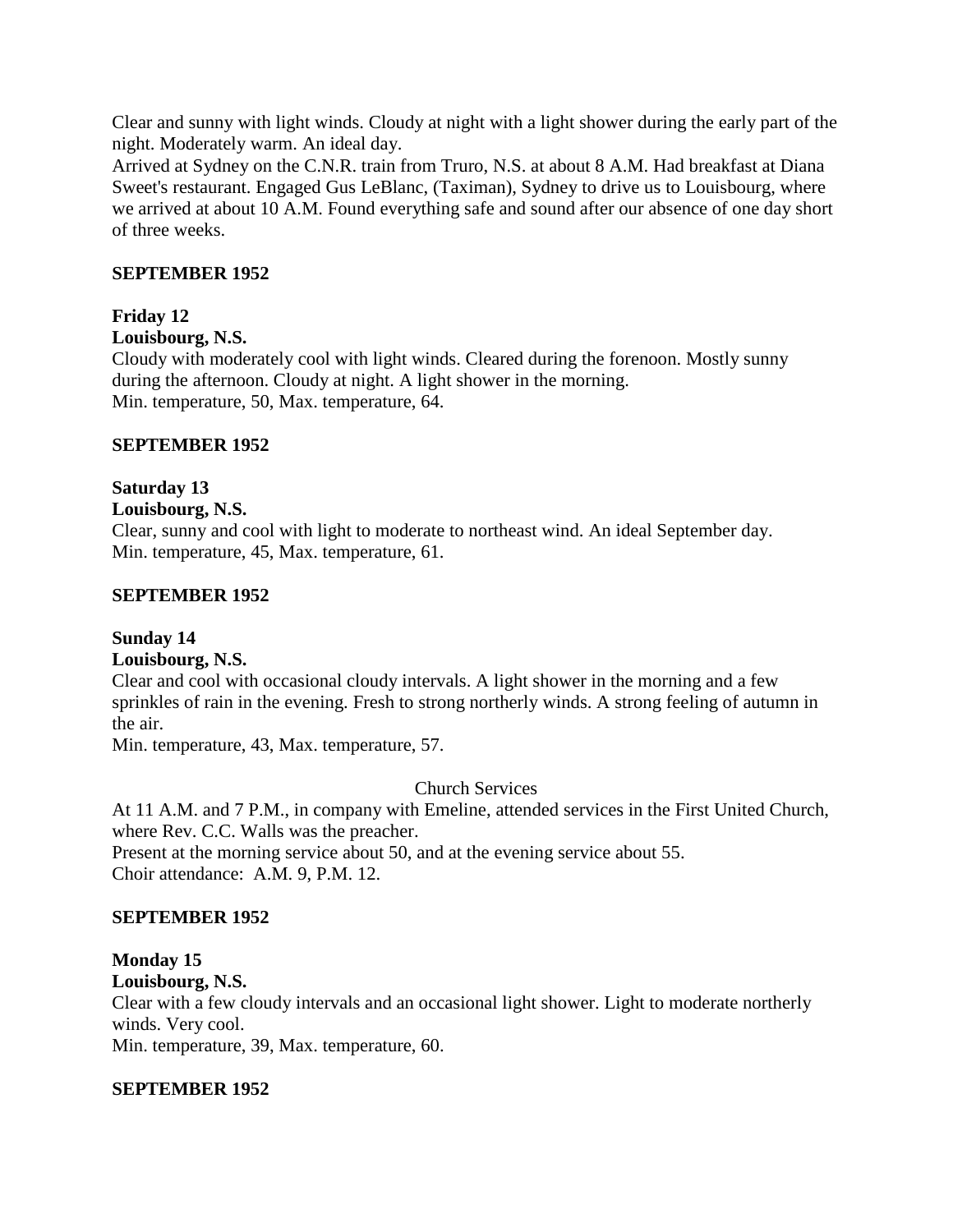#### **Tuesday 16 Louisbourg, N.S.**

Rain beginning early in the forenoon, continued moderately all day with the exception of a few brief intervals. Moderate to fresh southwest wind. Rainfall about 1 inch. Min. temperature, 35, Max. temperature, 63.

### Marriage

The marriage of John Hannan to Miss Mabel Bagnall took place this afternoon. The ceremony was performed by Rev. C.C. Walls, in the First United Church.

# **SEPTEMBER 1952**

# **Wednesday 17**

**Louisbourg, N.S.**

Cloudy, clearing during the forenoon. A very lovely afternoon. Sunny and warm. Light to moderate southwest wind. Foggy at night.

Min. temperature, 54, Max. temperature, 69.

# Choir Practice

At 8 P.M., in company with Emeline, attended and conducted choir practice in the First United Church.

# C.G.S. EDWARD CORNWALLIS

Canadian Government Steamer, "Edward Cornwallis", arrived in the late afternoon and docked at the Freight wharf.

#### **SEPTEMBER 1952**

**Thursday 18 Louisbourg, N.S.** Sunny and warm with moderate to fresh southwest wind. Min. temperature, 52, Max. temperature, 67.

# **SEPTEMBER 1952**

**Friday 19 Louisbourg, N.S.** Cloudy but clearing early in the forenoon. Sunny and warm during the afternoon with light to moderate southwest wind. Cloudy at night. Min. temperature, 51, Max. temperature, 68.

#### C. G. S. Edward Cornwallis

Canadian Government Steamer, "Edward Cornwallis", which arrived here on last Wednesday, sailed this morning.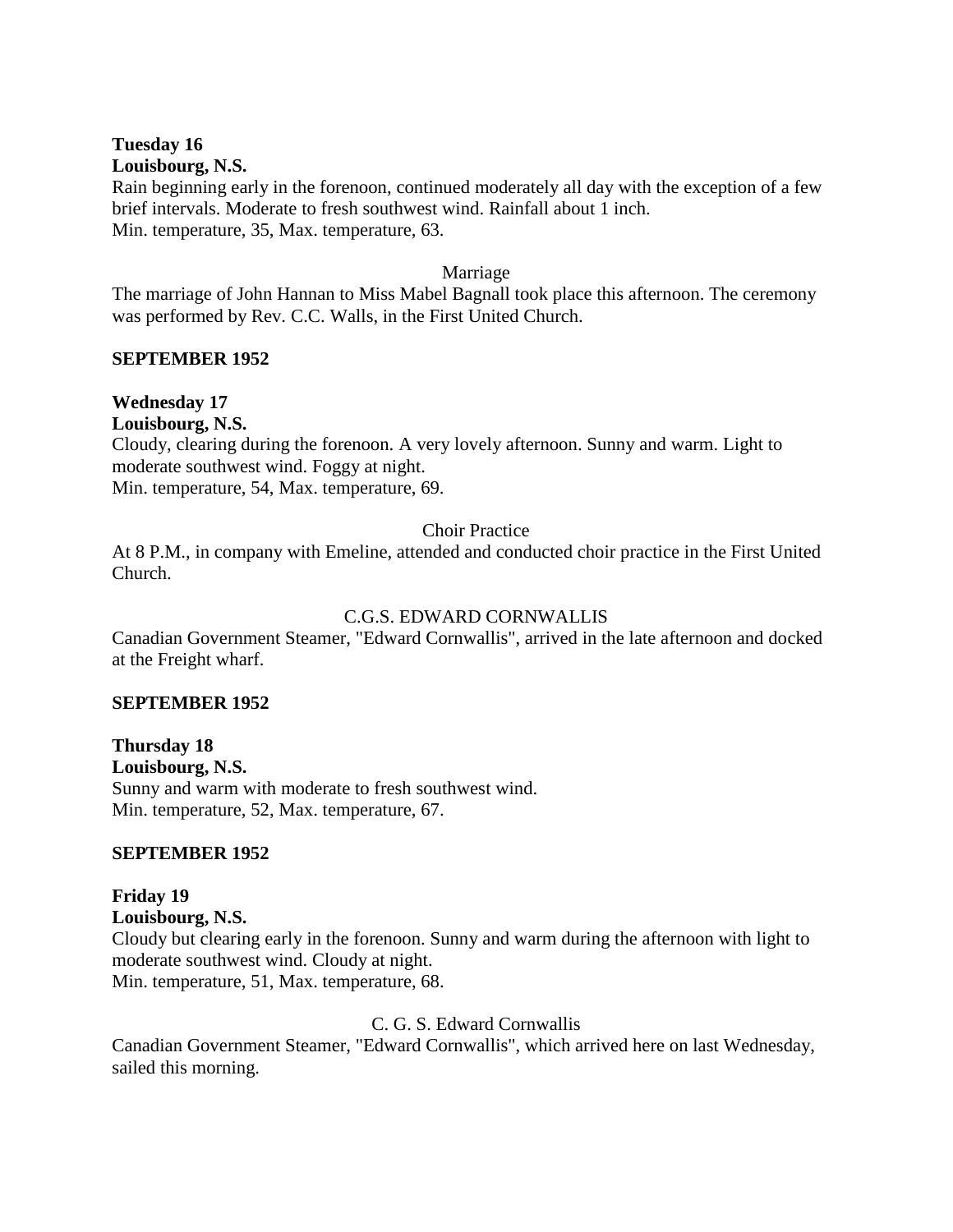#### Marriage Gibbons - Byrne

According to a news item appearing in today's issue of the Sydney Post-Record, Richard N. Gibbons of Huntington, Cape Breton County, N. S., and Mrs. Davis E. Byrne, of Agincourt, Ontario, were married on the 6<sup>th</sup> of this month. The ceremony was performed by Rev. G. A. Beatly of Knox United Church, Agincourt, Ontario. Mr. Gibbons is a native of Huntington, N.S. where he resided until less than a year ago, when he moved to Ontario. Mr. and Mrs. Gibbons will reside on Kennedy Road, Agincourt.

# **SEPTEMBER 1952**

#### **Saturday 20**

#### **Louisbourg, N.S.**

Cloudy with some fog and a few light showers. Partly clear for a brief period in the afternoon. Min. temperature, 61, Max. temperature, 69.

#### **SEPTEMBER 1952**

#### **Sunday 21 Louisbourg, N.S.** Sunny and warm with light winds, mostly easterly. A very lovely day. Min. temperature, 53, Max. temperature, 68.

#### Anniversary Church Services

At 11 A.M., 3 P.M. and 7 P.M., in company with Emeline, attended Anniversary Services of the First United Church. Rev. C. C. Walls, the regular pastor, was in charge of the service, while Rev. E. V. Moriarty of Matthew-Wesley United Church, North Sydney, was a special preacher at the three services. About 100 present at the morning service and about 75 present at 3 P.M. and 7 P.M.

Choir attendance: A.M. 15, 3 P.M. 15 and 7 P.M. 16.

#### **SEPTEMBER 1952**

# **Monday 22 Louisbourg, N.S.** Cloudy but clearing early in the day. Sunny and warm with light easterly winds. Min. temperature, 50, Max. temperature, 72. An ideal Autumn day.

New Brunswick Province Elections

In today's Provincial elections, the Liberal Government under the Premiership, John B. McNair, was defeated by a large majority. The McNair Government had been in office for 17. The conservative party, which was swept into office today, is led by Hugh John Flemming, a 53 year old lumber dealer. At a late hour tonight, the party standing was, Conservatives 33, Liberals 16 with three seats in doubt.

#### **SEPTEMBER 1952**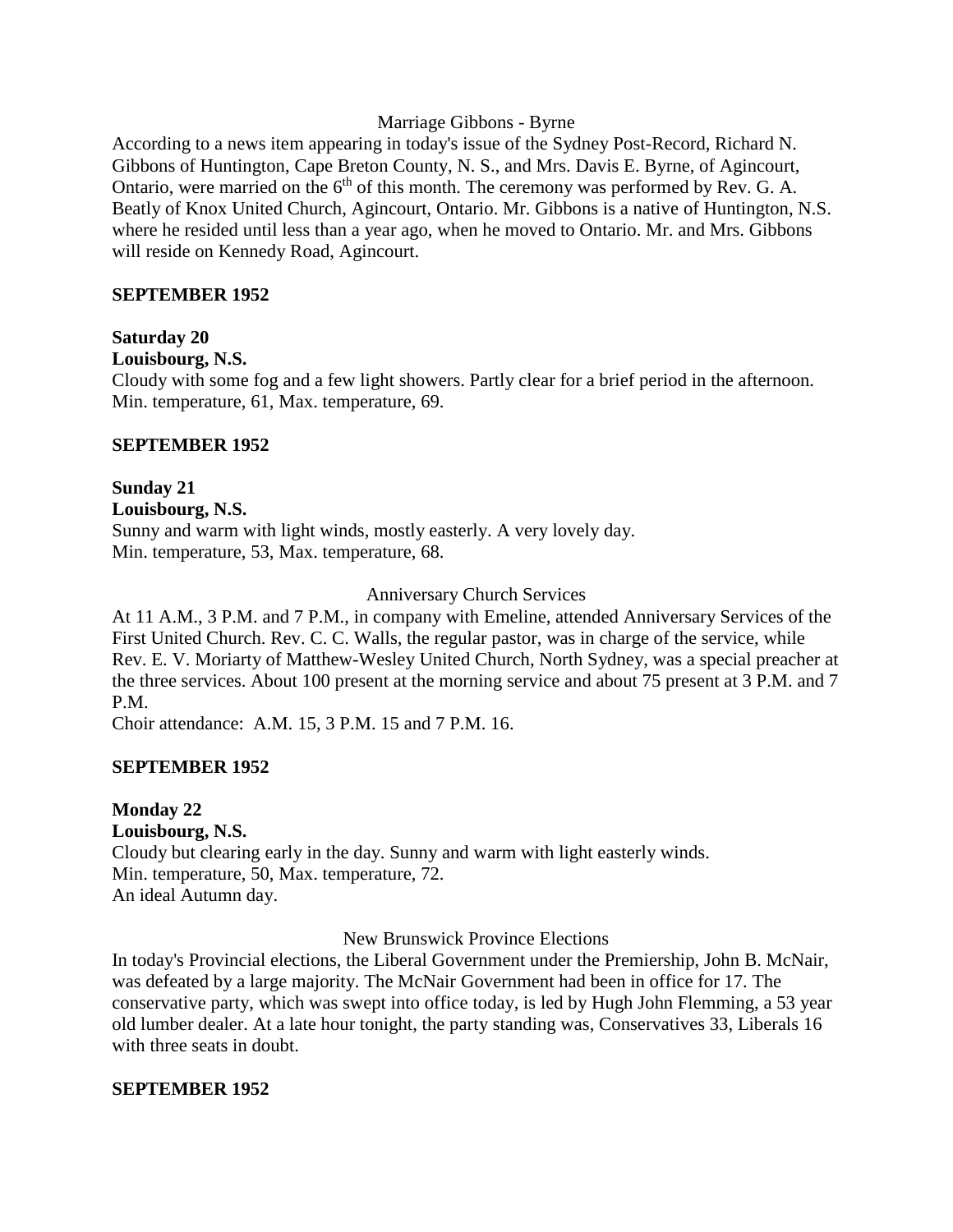#### **Tuesday 23 Louisbourg, N.S.**

Cloudy and moderately warm with very light and variable winds. Partly cleared in the forenoon but became cloudy and dull in the late afternoon. Min. temperature, 49, Max. temperature, 69.

### Marion Bridge Community Fair

At about noon, Emeline and I motored to Marion Bridge with Mrs. Fletcher Townsend where we attended the Annual Community Fair. Other occupants of Mrs. Townsend's car were Mrs. Alex Alimard and Mrs. Dan Fleet. Returning, we left Marion Bridge at about 5 P.M. and arrived home shortly before 6 P.M.

# **SEPTEMBER 1952**

#### **Wednesday 24 Louisbourg, N.S.**

Rain which began in the early morning, ended at about 8 A.M. cleared shortly before noon. Sunny during the afternoon. Light to moderate northerly winds. Rainfall,  $\frac{3}{4}$  inch.

# Choir Practice

At 8 P.M., in company with Emeline, attended and conducted choir practice in the First United Church.

Death of Mrs. Robert Lyons

The death of Mrs. Robert Lyons, the former Miss Katie MacAulay of Louisbourg, occurred today at her home at Glace Bay, N. S. Mrs. Lyons was about 65 years of age was born at Kennington Cove, Cape Breton Co., N. S. After her parents moved to Louisbourg, she lived here for a number of years before she married and went to Glace [blank]. Her husband was killed in the First World War.

#### **SEPTEMBER 1952**

# **Thursday 25**

**Louisbourg, N.S.**

Clear and moderately cool with light winds. A perfect Autumn day. Min. temperature, 35, Max. temperature, 63.

Mira Ferry Community Fair

At about 10 A.M., Emeline and I motored to Mira Ferry, where we attended the Mira Ferry Annual Community Fair. Mrs. Fletcher Townsend took us to the fair and back. Other passengers were Mrs. Alex Alimard and Mrs. Dan Fleet. Mrs. Fleet returned with Mrs. Stacey in the evening. Not nearly so many exhibits as in former years in the line of vegetables and fancy work. Cattle and horses about the same as last year.

Entered two exhibits: Dahlias and Cosmos.

Was awarded first for Cosmos and second for Dahlias.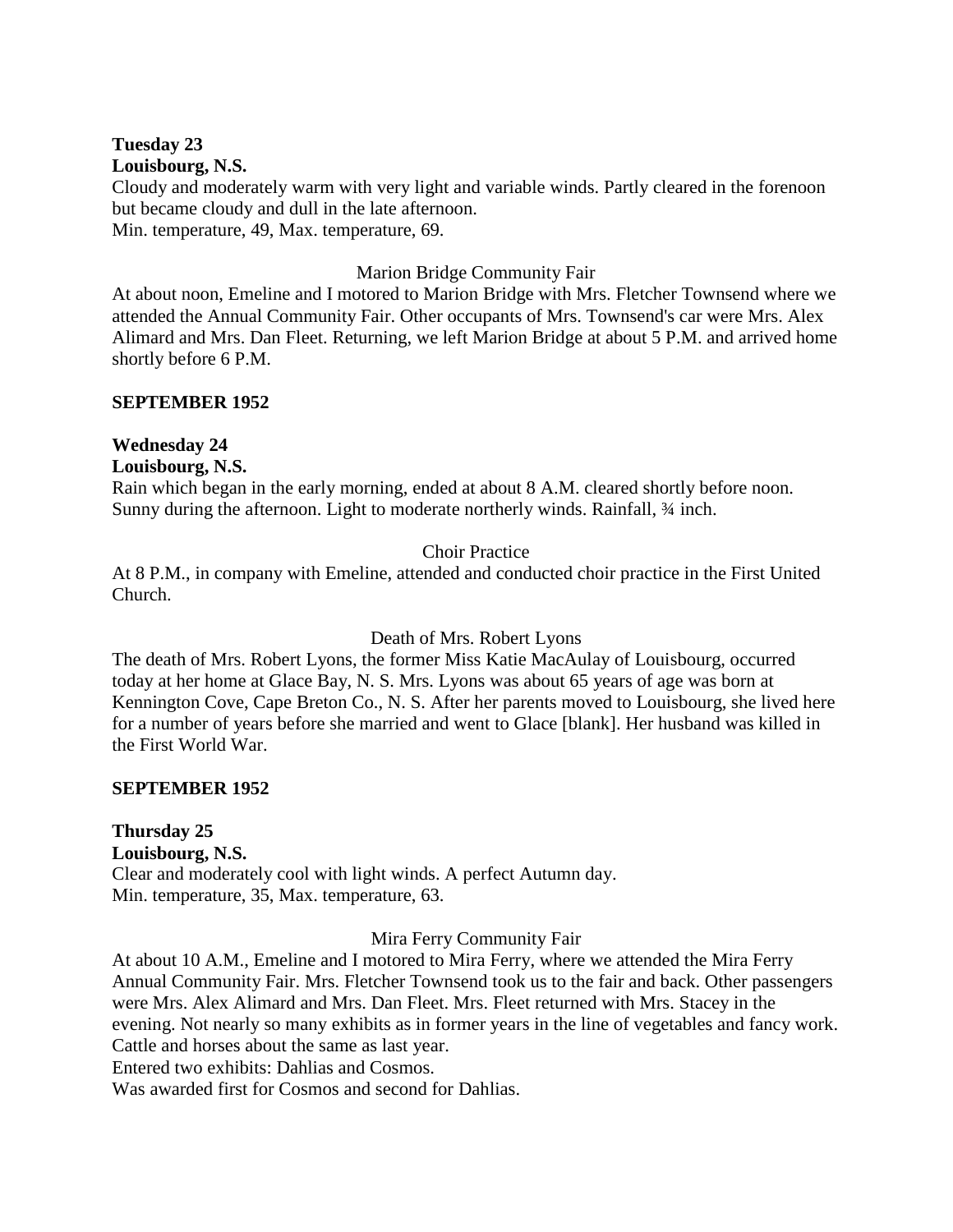#### **SEPTEMBER 1952**

#### **Friday 26**

**Louisbourg, N.S.**

Clear and moderately cool with moderate variable winds. Southeast in the afternoon, increasing to fresh at nightfall. Cloudy during the late afternoon and evening. Min. temperature, 38, Max. temperature, 63.

#### **SEPTEMBER 1952**

# **Saturday 27**

**Louisbourg, N.S.**

Clear but becoming partly [blank] during the afternoon. Light to moderate northwest wind. Min. temperature, 45, Max. temperature, 68.

#### Daylight Saving Time Ends

Daylight saving time, which went into effect on Sunday morning, April 27 last, ends at the stroke of twelve tonight.

#### **SEPTEMBER 1952**

#### **Sunday 28**

**Louisbourg, N.S.** Sunny and cool with light easterly winds. A very lovely Autumn day. Min. temperature, 40, Max. temperature, 59.

#### Church Services

At 11 A.M. and 7 P.M., in company with Emeline, attended services in the First United Church. The annual Sunday School Rally Day Service was held at 11 A.M., led by Edward Levy, the Sunday School Superintendent. The address was delivered by the pastor, Rev. C. C. Walls. At the 7 P.M. service, Rev. C. C. Walls was the preacher. Present at the morning service, about 110, at the evening service about 55.

Choir attendance: 11 A.M. 11, 7 P.M. 10.

At the Baptismal Service, held at the opening of the morning service, the following parents presented their children for baptism: Mr. and Mrs. Duncan MacKay, Daughter, [blank], Mr. and Mrs. Neil MacLean, Daughter, [blank]

#### Daylight Saving Time Ends

Daylight Saving Time ended immediately after midnight last night. We are now on Standard time.

#### **SEPTEMBER 1952**

**Monday 29 Louisbourg, N.S.**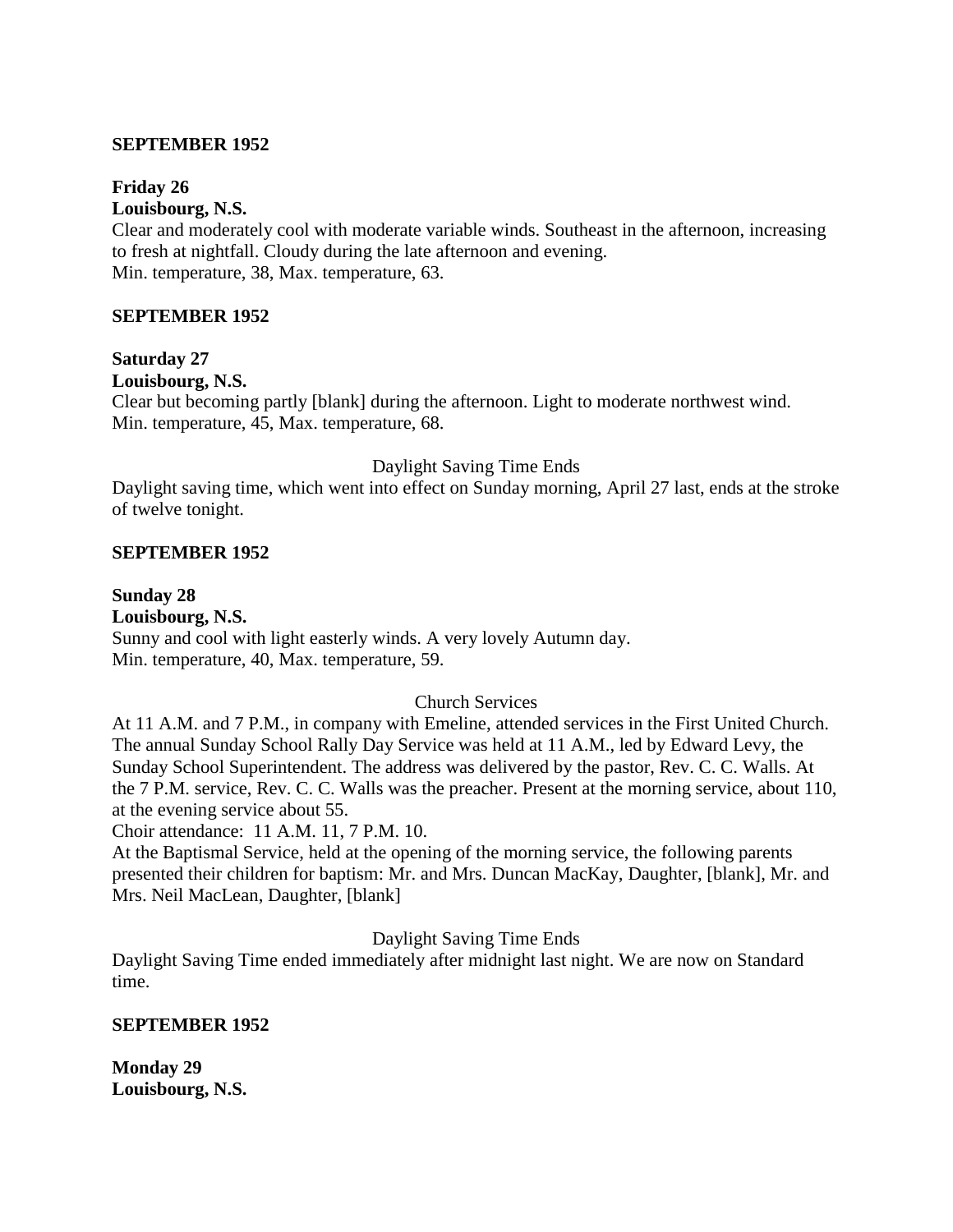Clear and moderately cool with light to moderate southwest winds. An ideal day. Min. temperature, 35, Max. temperature, 63.

# **SEPTEMBER 1952**

# **Tuesday 30**

# **Louisbourg, N.S.**

Clear and warm, becoming cool and mostly cloudy during the afternoon. Light southwest winds, shifting to northeast in the afternoon.

Min temperature, 45, Max. temperature, 72.

# **OCTOBER 1952**

# **Wednesday 1 Louisbourg, N.S.** Cool and mostly cloudy with moderate northeast wind. Min. temperature, 46, Max. temperature, 59.

# Choir Practice

At 8 P.M., in company with Emeline, attended and conducted choir practice in the First United Church.

The reflection from an oil heater in the office of Dr. A. L. Saunders caused an alarm of fire to be turned in at about 8:30 P.M. No fire and No damage.

# Warmest September

As published today in the Sydney Post-Record, Roland Richards, Chief Officer at the Sydney Airport Weather Office, last month was the warmest and sunniest September ever recorded in Cape Breton. The following statistics are interesting: Average temperature for the month 59, 2 degrees higher than the average over the past 60 years. The mercury ranged from a high of 86 on the 3<sup>rd</sup> to a low of 37 on the 9<sup>th</sup>.

Rainfall totaled 1.49 inches, far below the average, which is 3.46 inches. Hours of sunshine for the month, 195.5 hours.

# **OCTOBER 1952**

# **Thursday 2**

**Louisbourg, N.S.** Cloudy and moderately cool with moderate southerly winds increasing to fresh at night. Min. temperature, 52, Max. temperature, 62.

# To Sydney and Return

Motored to Sydney and back with Alex Burke, the Louisbourg Sydney mail driver. Left here at 8 A.M. and returned at 11 A.M. Made several business calls while at Sydney.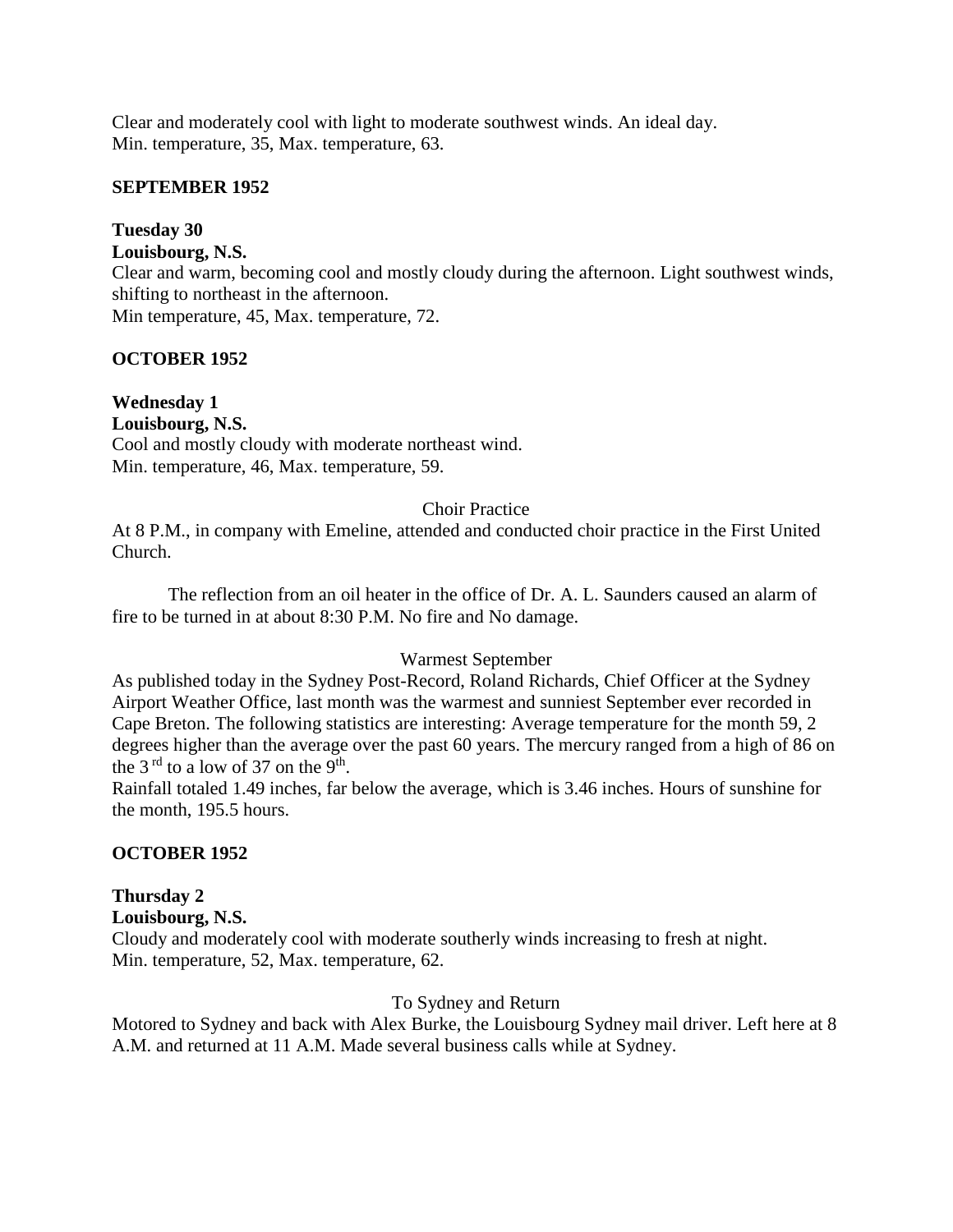### **OCTOBER 1952**

# **Friday 3**

**Louisbourg, N.S.**

Cloudy with moderate southeast wind, which increased during the day reaching moderate gale force in the early part of the night. Intermittent showers beginning at about 7:30 A.M. continued all day and late into the night.

Min. temperature, 56, Max. temperature, 61.

#### Preparetary Service

At 7:30 P.M., in company with Emeline, attended the quarterly Preparetary Service in the First United Church where Rev. C. C. Walls was the preacher. Total attendance including choir and preacher: 16. Choir attendance: 9.

#### Death of Dan MacAskill

The death of Dan MacAskill, a former resident of Louisbourg, occurred at the St. Rita's Hospital, Sydney, this morning.

# **OCTOBER 1952**

# **Saturday 4**

# **Louisbourg, N.S.**

Gale of last night moderated to a fresh breeze at dawn. Wind shifted to southwest early in the day and within a short time had increased to gale force, which continued until late in the afternoon, moderating to light in the early part of the night. Sky clear during the forenoon. Sunny during the afternoon.

Rainfall of yesterday and last night about ½ inch.

#### **OCTOBER 1952**

# **Sunday 5**

#### **Louisbourg, N.S.**

Remarkably clear with light to moderate southwest winds. A very lovely Autumn day. Min. temperature, 45, Max. temperature, 60.

#### Church services

At 11 A.M. and 7 P.M., in company with Emeline, attended services of the First United Church where at 11 A.M., Rev. C. C. Walls was the preacher and at 7 P.M. Mr. Grant Walls, student minister, was the preacher. At the 11 A.M. service, the Sacrament of the Lord's Supper was dispensed.

Total attendance in the morning about 90, in the evening about 50.

Choir attendance: A.M. 10, P.M. 13.

Sang solo in the evening entitled, "Sunset and Dawn".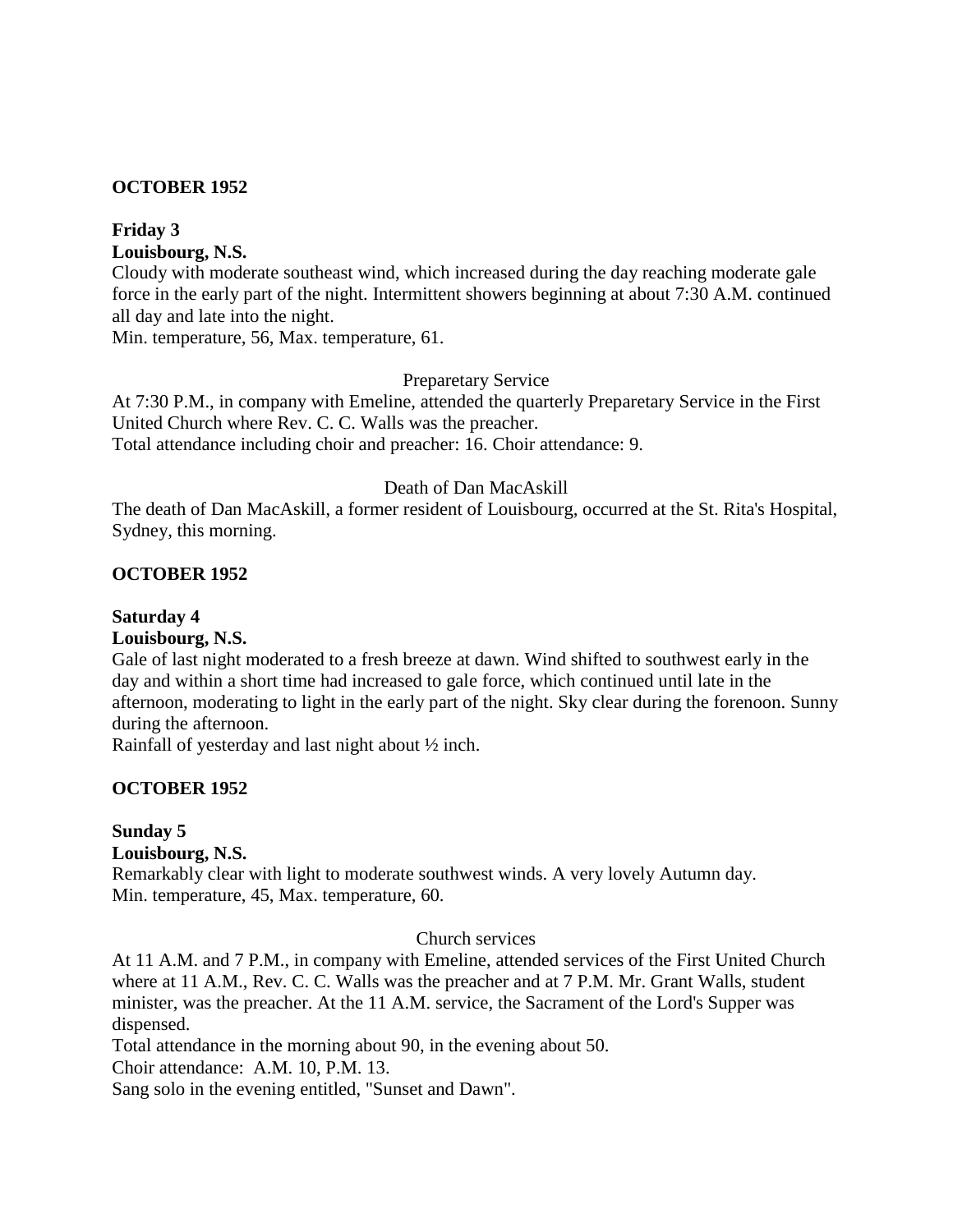### **OCTOBER 1952**

**Monday 6 Louisbourg, N.S.** Remarkably clear with light to moderate southwest wind. An ideal day. Min. temperature, 42, Max. temperature, 64.

#### Went On A Hike

Went for a hike to the shore east of the lighthouse acting as guide for Murdoch Duncan of Perthshire Scotland who arrived here on last Saturday for the purpose of obtaining material for a book on the life of Brigadier Gen. James Wolfe.

On reaching Havenside, we went directly across the marsh and through the woods to Big Landing Cove and the Gen.Wolfe camp site nearby. After visiting the two landing Coves and old earth works at their heads, we walked along the shore to the lighthouse. After spending a short time at the Lighthouse and vicinity, we walked back to town arriving at about 2 P.M. After this very interesting trip, we had dinner at Wong's Restaurant.

#### **OCTOBER 1952**

#### **Tuesday 7**

#### **Louisbourg, N.S.**

Clear but becoming cloudy during the forenoon. Cloudy and moderately warm during the afternoon and evening. Light southerly winds. Min. 43, Max temperature, 65.

#### Left For Québec

Murdoch Duncan who arrived here on last Saturday, left here this evening, via the mail truck Alex Burke driver, for Sydney where he will leave on the C.N.R. train tonight enroute to Québec. Mr. Duncan is in search of material on the life and career of Gen. James Wolfe, who served at Louisbourg in the 1758 Siege and commanded the British troops at the Siege of Québec in 1759, where and when he was killed.

#### **OCTOBER 1952**

# **Wednesday 8**

**Louisbourg, N.S.** Rain in the early morning. Cloudy and warm becoming partly clear in the afternoon. Rainfall about ¼ inch.

Min. temperature, 43, Max. temperature, 70.

# Choir Practice

At 8 P.M., in company with Emeline, attended and conducted choir practice in the First United Church.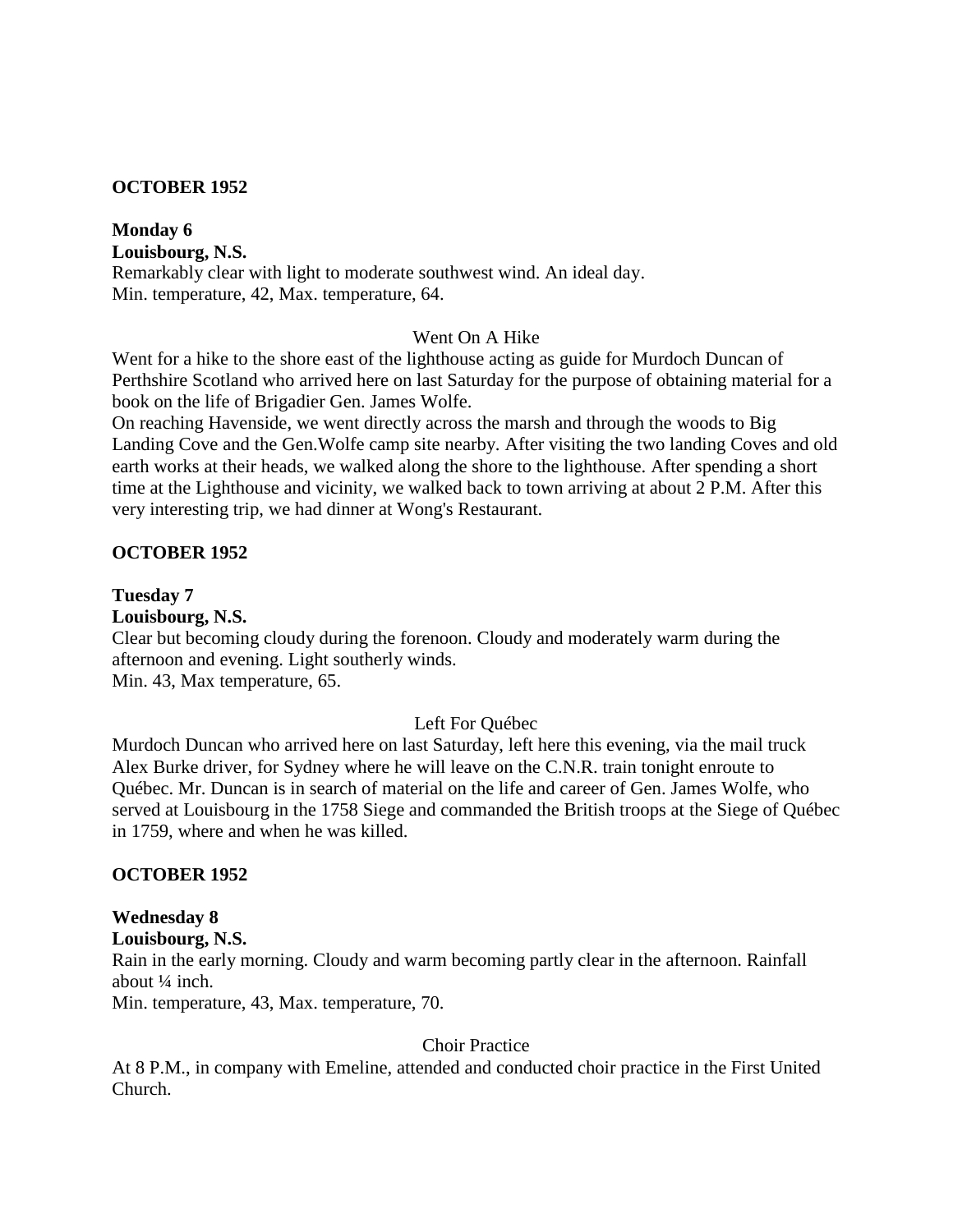# **OCTOBER 1952**

**Thursday 9 Louisbourg, N.S.** Clear and cool with light winds. Min. temperature, 31, Max. temperature, 59.

Server Completed

The main server On Commercial Street, Aberdeen and Main Streetszz has been completed. What remains to be finished are the manholes and catch basins, which are now undergoing construction.

# **OCTOBER 1952**

**Friday 10 Louisbourg, N.S.** Clear and cool with cloudy intervals. Light to moderate northerly winds. Min. temperature, 33, Max. temperature, 59.

# **OCTOBER 1952**

**Saturday 11 Louisbourg, N.S.** Clear and cool with light to moderate northerly winds. Min. temperature, 29, Max. temperature, 55.

Frost in the morning produced the first new ice I have seen this season.

Visitors

Mr. and Mrs. Wofford Townsend with their son and daughter, Melvin and Joan, arrived in the evening for the purpose of spending Sunday and Monday with us.

# **OCTOBER 1952**

#### **Sunday 12 Louisbourg, N.S.**

Clouds and cool with rain beginning at about 9 A.M. and continuing moderately until late in the afternoon, becoming partly in the evening. Cleared during the night. Light and variable winds. Rainfall, ½ inch.

Min. temperature, 30, Max. temperature, 51.

Church Services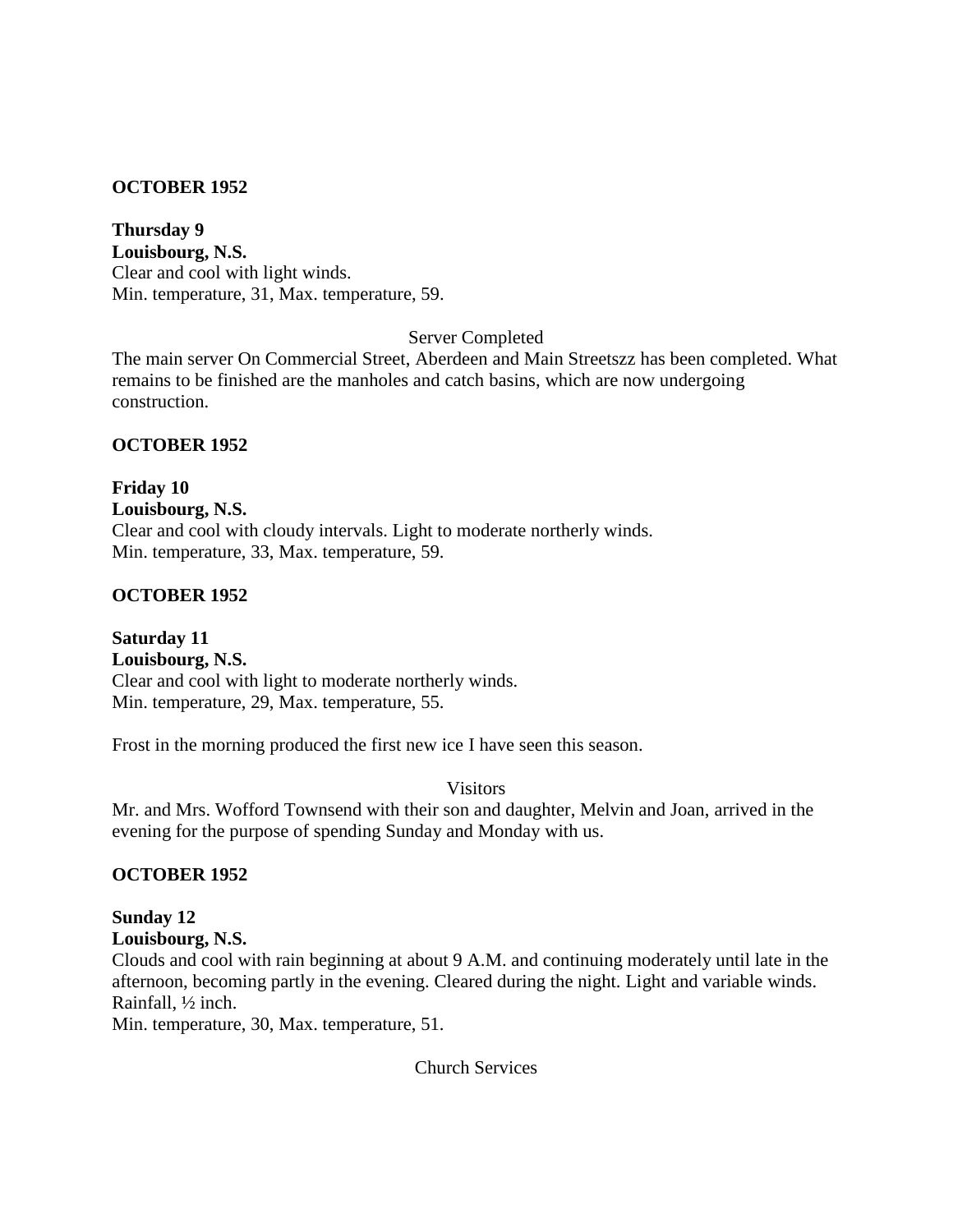At 11 A.M. and 7 P.M., in company with Emeline, attended services in the First United Church where Rev. C. C. Walls was the preacher. About 55 at the morning service and at the evening service about 70. Choir attendance: A.M. 10, 7 P.M. 12.

Anniversary Service At Catalone

At 3 P.M., in company with Emeline, attended an Anniversary Service of the Catalone United Church. Service in charge of Rev. C. C. Walls with Rev. [blank] MacIntosh of Calvin United Church, New Waterford, as guest preacher. Church about two thirds full. United Church choir of Louisbourg, 13 in number, led the service of song.

Choir members present: A. W. Stacey, Edison Skinner, Hugh Beaver, Harold MacQueen, D. H. Nicholson, Mrs. C. C. Walls, Mrs. D. J. MacIntyre, Mrs. M. S. Huntington, Mrs. Harold MacQueen, Miss Bernice MacIntyre, Miss Blanche Cross, Mrs. Charles Bagnell (Organist) and M. S. Huntington (Director), Mrs. Agnes MacLean.

#### **OCTOBER 1952**

**Monday 13 Thanksgiving Day Louisbourg, N.S.** Clear, sunny and cool with modern to fresh southwest wind. Min. temperature, 30, Max. temperature, 55.

#### General Holiday

As this, the annual day of Thanksgiving and a general holiday, schools, Banks and public offices are closed as well as nearly all of the business houses.

#### Visited Lighthouse Shore and Fish Plant

At about 9:30 A.M. Emeline, Jane and I motored to the Lighthouse Point with Mr. and Mrs. Wofford Townsend and family where we made a short visit. On returning to town, the entire party, except Emeline, visited the new Fish Plant, as well as the Dragger, "Cape North", Capt. Pittman, which was tying at the fish wharf. We arrived back at about noon. Shortly after 1 P.M., Mr. and Mrs. Wofford Townsend and son Melvin and daughter Jane, left by auto enroute to their home at Valley Station, N.S. They have been with us since last Saturday evening. We enjoyed their visit very much.

#### **OCTOBER 1952**

**Tuesday 14 Louisbourg, N.S.** [blank]

#### **OCTOBER 1952**

**Wednesday 15 Louisbourg, N.S.**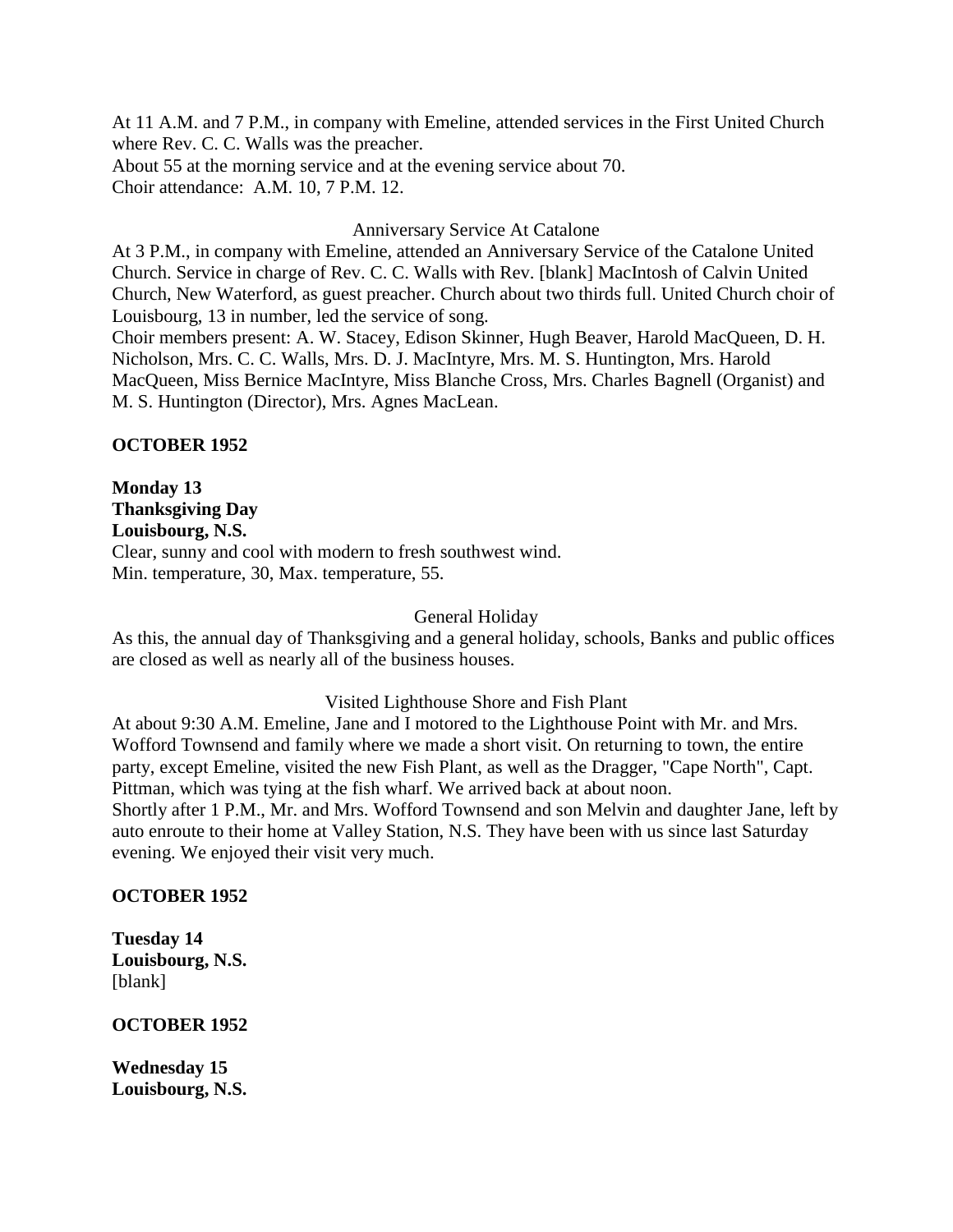[blank]

# **OCTOBER 1952**

**Thursday 16 Louisbourg, N.S.** [blank]

#### **OCTOBER 1952**

**Friday17 Louisbourg, N.S.** [blank]

#### **OCTOBER 1952**

**Saturday 18 Louisbourg, N.S.** [blank]

#### **OCTOBER 1952**

# **Sunday 19**

# **Huntington, N.S.**

Cloudy with snow beginning to fall at about 8:30 A.M. and continuing until shortly after noon. Cloud in the late afternoon. Almost perfectly calm until late afternoon when there was a light air of northerly wind. At noon, the whole countryside was covered with a light mantle of wet snow. First snow of the season.

> Huntington To Marion Bridge [blank]

#### **OCTOBER 1952**

# **Monday 20 Huntington, N.S.**

Cloudy and very cool with light winds increasing to moderate in the afternoon. Rain began to fall at about 10 A.M. and ended at about noon. Cleared in the early afternoon. Sunny and cool during the afternoon. Frost at night. Rainfall about 1/4 inch.

Huntington To Louisbourg

Left Clifford's at 7:15 A.M. and motored to Marion Bridge with Fred and his two boys, Terry and Merrill. Marion Bridge to Sydney by truck with Arthur Crowley. Sydney to Louisbourg by car with [blank] Doucaster, Transfer for P.M. Fulton of Truro, N.S. arriving at about 10:45 P.M.

#### **OCTOBER 1952**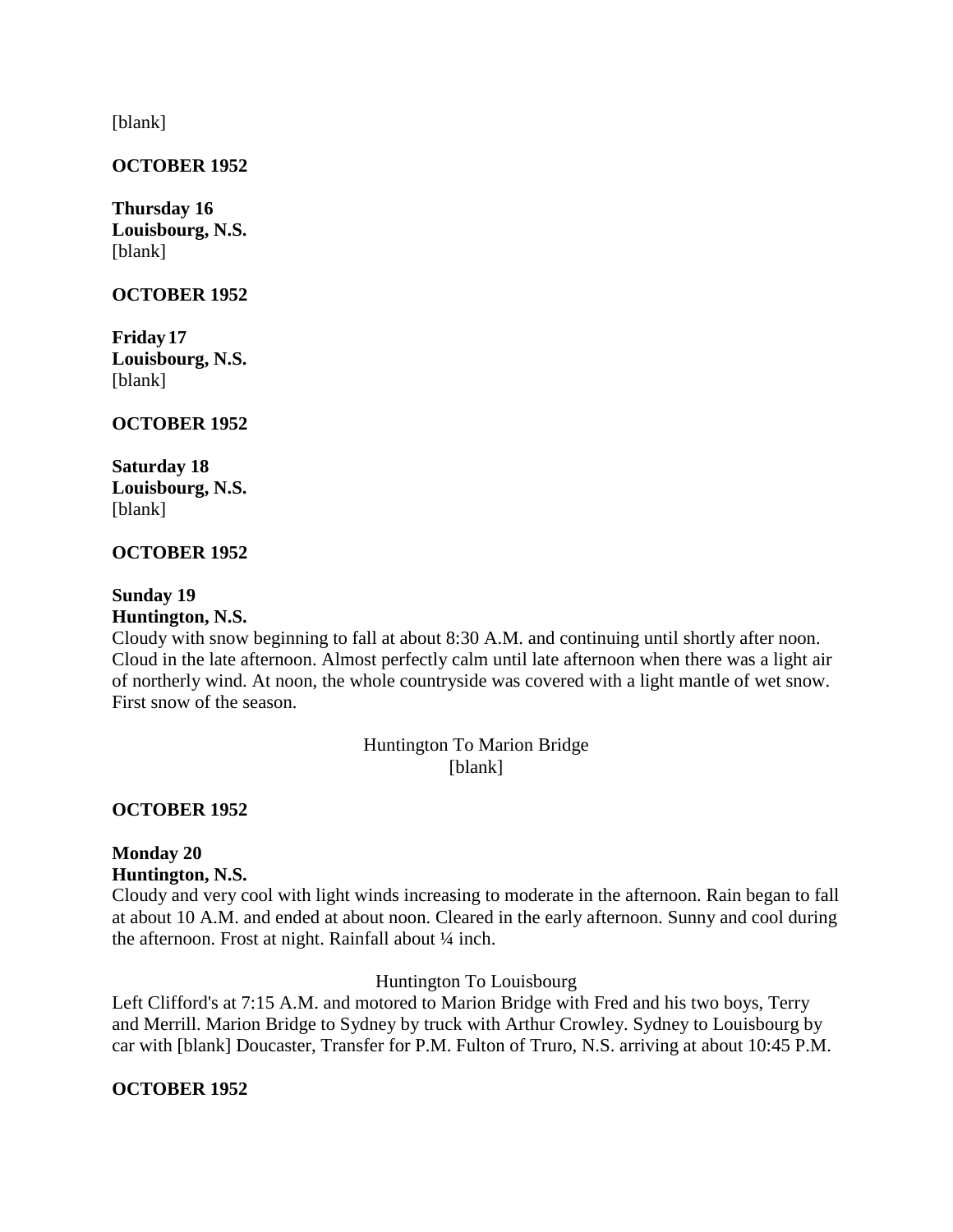#### **Tuesday 21 Louisbourg, N.S.**

Cool and mostly cloudy. A few brief clear intervals. Snow squall at about noon. Light drizzle of snow in the early part of the night. Light to moderate northerly winds. Min. temperature [blank], Min. [blank] temperature, 43.

#### Heavy Frost

Heavy frost of last night killed the dahlias and other tender plants in our garden. First killing frost this season.

# To Sydney And Return [blank]

# Municipal Elections [blank]

#### Ratepayers Meeting

At 8 P.M. attended a meeting of the ratepayers of the Town of Louisbourg, held in the navy hut for the purpose of voting for or against a resolution, passed recently by the Town Council, on the question of borrowing the sum of \$30,000 for the establishing a hospital in the Town of Louisbourg. About 85 persons present, 58 ratepayers voted as follows: 40 for the resolution, 18 against.

#### **OCTOBER 1952**

#### **Wednesday 22**

#### **Louisbourg, N.S.**

Cool and mostly cloudy with to moderate westerly winds. About ½ inch of snow on the ground in the morning, which melted early in the day. Min. temperature, 23, Max. temperature, 42.

#### Choir Practice

At 8 P.M., in company with Emeline, attended and conducted choir practice in the First United Church.

#### Death Of Michael Pope

The death of Michael Pope occurred at an early hour yesterday morning at his home in West Louisbourg. He was about 84 years of age and had been ill for several years.

#### **OCTOBER 1952**

# **Thursday 23**

# **Louisbourg, N.S.**

Cloudy, with an occasional gleam of sunshine. Moderate to fresh southwest wind decreasing to light in the evening.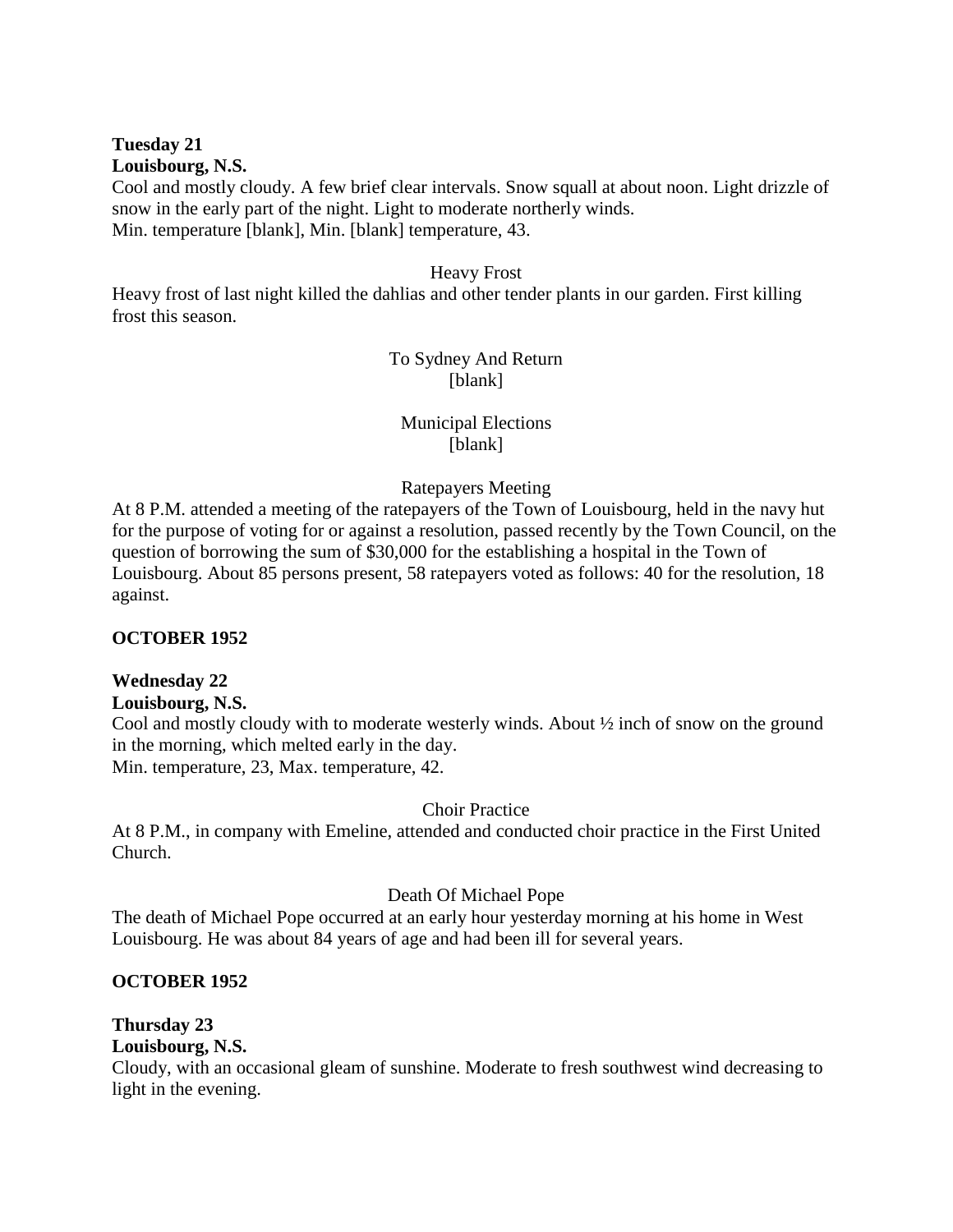Min. temperature, 27, Max. temperature, 58.

#### On Holidays

Evelyn Huntington, my clerk, left for Marion Bridge in the afternoon, for a few days vacation. She got a chance of a car drive to her destination with Herbert Morrison, Meter Reader for the Nova Scotia Power Commission.

#### Funeral

At 9 A.M., with Mayor George Lewis, attended the funeral of the late Michael Pope. Funeral service held in Stella Maris Church by Rev. Father M.J. MacSween. Burial in Roman Catholic Cemetery.

# **OCTOBER 1952**

# **Friday 24**

**Louisbourg, N.S.** Cloudy with light to moderate southwest wind. Light shower of rain. Min. temperature, 33, Max. temperature, 58.

# **OCTOBER 1952**

#### **Saturday 25**

**Louisbourg, N.S.**

Clear and very cool with cloudy intervals and one or two light rain squalls. Moderate to fresh northwest wind.

Min. temperature, 29, Max. temperature, 48.

# **OCTOBER 1952**

**Sunday 26 Louisbourg, N.S.** Cloudy and cool with light winds and a few gleams of sunshine. Min. temperature, 27, Max. temperature, 41.

#### Church Services

At 11 A.M. and 7 P.M., in company with Emeline, attended services in the First United Church. Rev. C.C. Walls was the preacher at the morning service. Today being observed as Laymen's Sunday in the First United, the service in evening was conducted by the Laymen of the Congregation. Edward Levy was in charge of the service. Others taking part were: Charles Bagnall, who read the lesson, Arthur M. Townsend, who gave a talk on his visit to the General Council of the United Church held at [blank], Ontario, while A.W. Stacey gave the principal address. Prayer by Rev. C.C. Walls.

In the evening, the Service of Song was led by a male choir consisting of the following: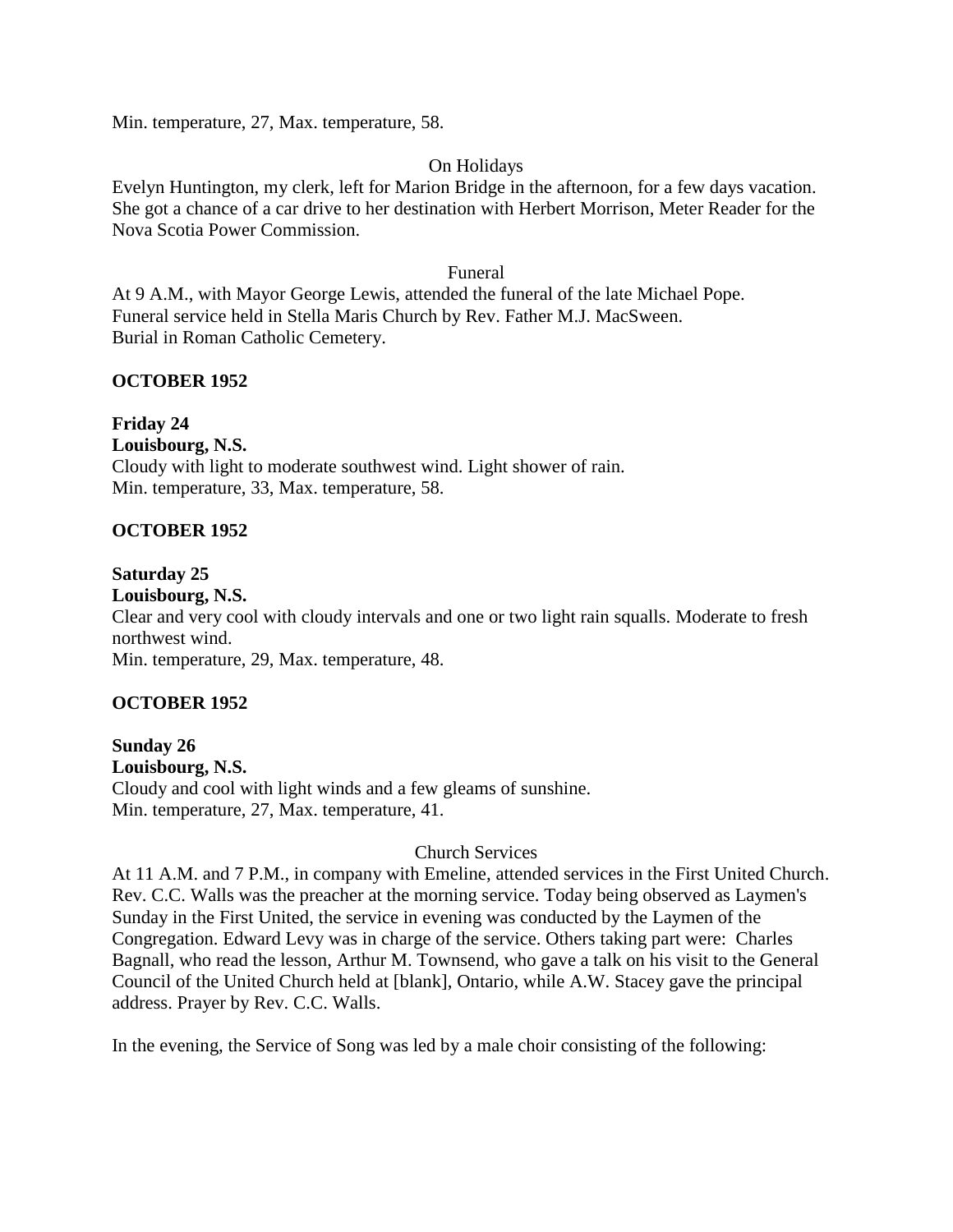A.W. Stacey, Duncan MacKay, Edison Skinner, Rev. C.C. Walls, Edward Levy, Carl Levy, Charles Bagnall, Wilson Levy, Verne MacIntyre, John H. Skinner, Alex Nicholson, Dan J. MacLeod,, Claude O'Hara, William Helchie, Hugh Beaver and M.S. Huntington, (Director). Attendance: A.M. 8, P.M. 16.

# **OCTOBER 1952**

**Monday 27 Louisbourg, N.S.** Cool and mostly cloudy. Clear at night. Fresh southwest wind. Min. temperature, 24, Max. temperature, 52.

# **OCTOBER 1952**

**Tuesday 28**

**Louisbourg, N.S.** Sunny and mild with light to fresh southwest wind. Min. temperature, 48, Max. temperature, 39.

# **OCTOBER 1952**

# **Wednesday 29**

**Louisbourg, N.S.**

Rain in the early morning. Cloudy with moderate to strong southwest wind increasing to moderate force during the afternoon. Rainfall about 1/8 inch. Min. temperature, 34, Max. temperature, 58.

#### Choir Practice

At 8 P.M., in company with Emeline, attended and directed choir practice in the First United Church.

#### Returns From Holidays

Evelyn Huntington, my clerk, who has been away on a holiday since last Thursday, arrived back by train this evening.

#### **OCTOBER 1952**

# **Thursday 30**

**Louisbourg, N.S.** Very cool and mostly clear with fresh westerly winds. Light snow squall in the early morning.

Light snow fall disappeared early in the day. Min. temperature, 26, Max. temperature, 39.

**OCTOBER 1952**

**Friday 31**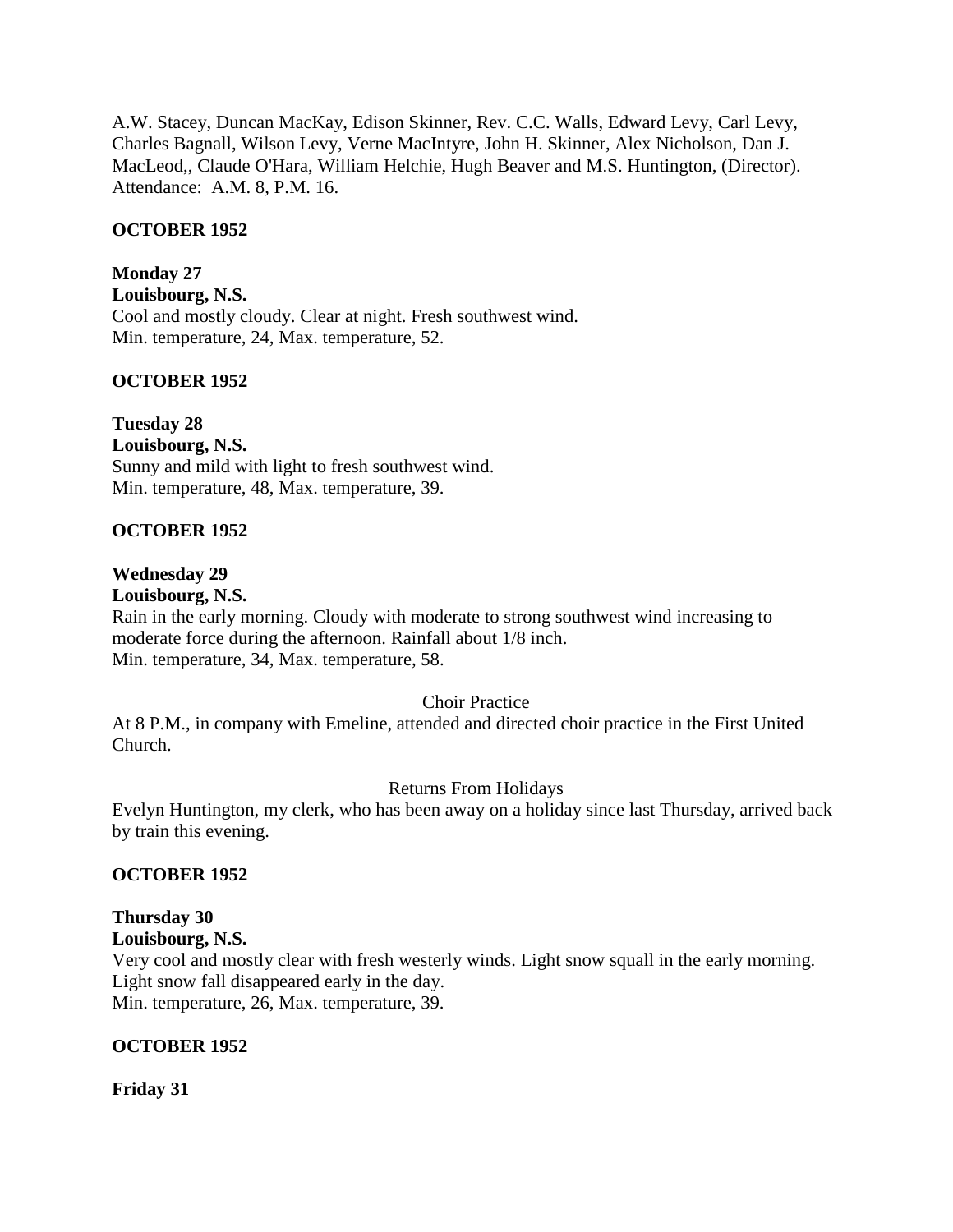**Louisbourg, N.S.** Clear and mild, becoming cloudy in the afternoon. Light winds southwest in the afternoon. A very nice day. Min. temperature, 33, Max. temperature, 52.

#### **NOVEMBER 1952**

**Saturday 1 Louisbourg, N.S.** Cloudy and mild with light winds. Min. temperature, 33, Max. temperature, 56.

#### **NOVEMBER 1952**

**Sunday 2 Louisbourg, N.S.** Clear, becoming hazy and cloudy with brief sunny intervals. Very light variable winds. Min. temperature, 36, Max. temperature, 51.

#### Church Services

At 11 A.M. and 7 P.M., in company with Emeline, attended services in the First United Church, where Rev. C. C. Walls was the preacher. Attendance about 65 at each service. Choir attendance: A.M. 7, P.M. 8.

#### **NOVEMBER 1952**

**Monday 3 Louisbourg, N.S.** Mild. Partly clear during the forenoon. Cloudy in the afternoon and evening with some fog. Fresh southwest wind. Min. temperature, 36, Max. temperature, 54.

#### **NOVEMBER 1952**

**Tuesday 4 Louisbourg, N.S.** Cloudy and mild with showers. Fresh southwest wind, shifting to northeast in the late afternoon. Steady rain in the early part of the night. Min. temperature, 39, Max. temperature, 56.

> United States Presidential Election [blank]

**NOVEMBER 1952**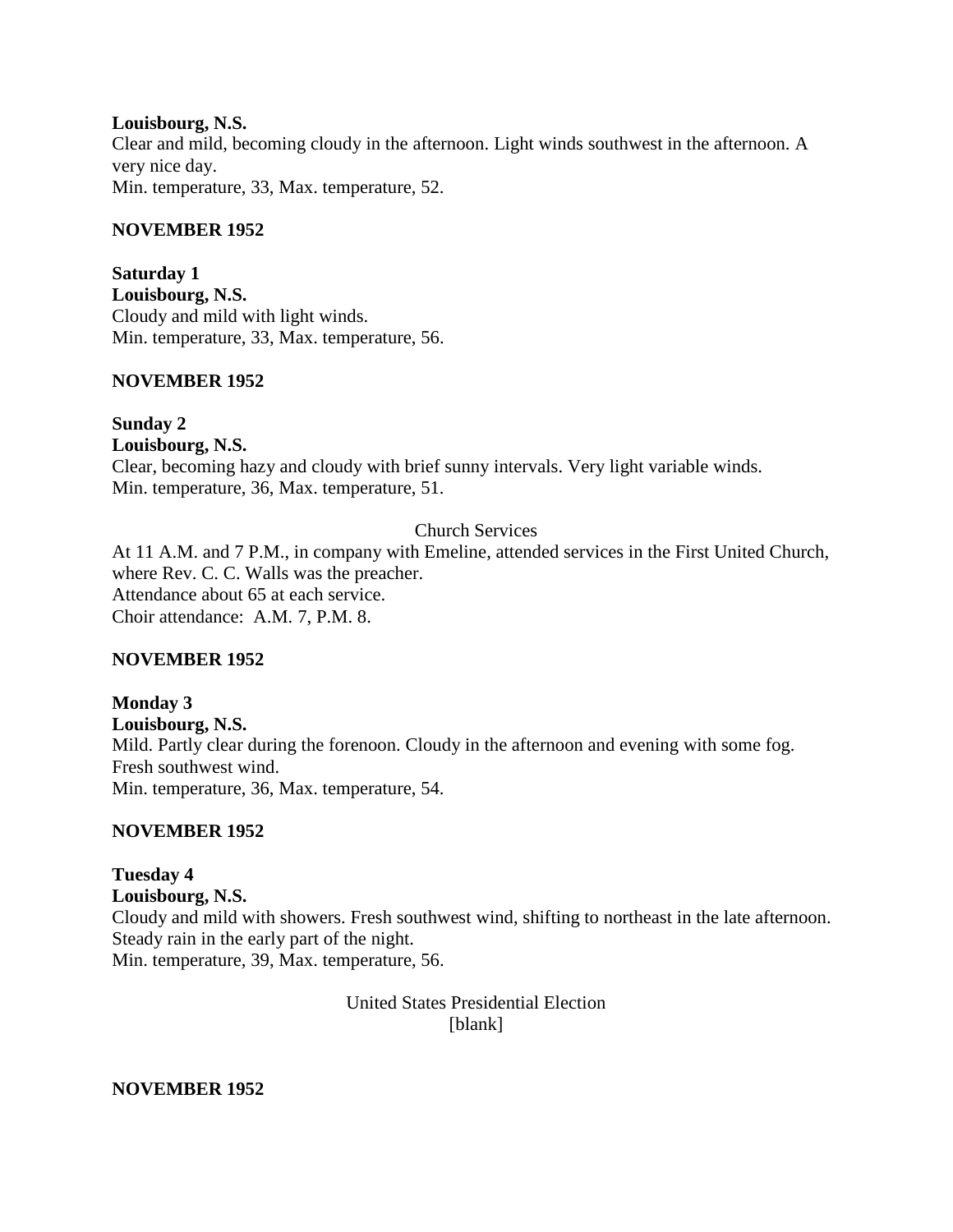# **Wednesday 5**

**Louisbourg, N.S.**

Cloudy and chilly with fresh north-northeast wind increasing to gale force in the early afternoon and continuing until late into the night. Rain began to fall in the late forenoon. Heavy rain during the afternoon and night.

Min. temperature, 33, Max. temperature, 41.

# Burglary At Lewis & Co.

The general store of Lewis & Co. was burglarized at some time between 4:30 and 8:15 P.M. Entry was made through the upstairs office window, where the lower pane of glass was broken. A ladder was used to reach the window. Amongst the goods missing were 2 radios, 200 pairs nylon stockings, 3 or 4 cases of milk, 2 or 3 cases of corn.

# **NOVEMBER 1952**

# **Thursday 6**

#### **Louisbourg, N.S.**

Sunny and cool with light to moderate westerly winds shifting to southerly in the early part of the night.

Rainfall of yesterday and last night, 1 ½ inch.

Min. temperature, 29, Max. temperature, 43.

# **NOVEMBER 1952**

#### **Friday 7**

#### **Louisbourg, N.S.**

Shower in the early [blank]. Clear with cloudy intervals and showers. Thunder and lightning during the forenoon. Mostly clear in the afternoon and evening. Min. temperature, 40, Max. temperature, 50. Fresh to strong westerly winds.

#### **NOVEMBER 1952**

# **Saturday 8**

**Louisbourg, N.S.** Light shower in the early morning. Mild and mostly clear with light westerly winds. A very nice November day. Min. temperature, 30, Max. temperature, 54.

#### **NOVEMBER 1952**

**Sunday 9 Louisbourg, N.S.** Cool and mostly cloudy with light westerly winds. Min. temperature, 27, Max. temperature, 40.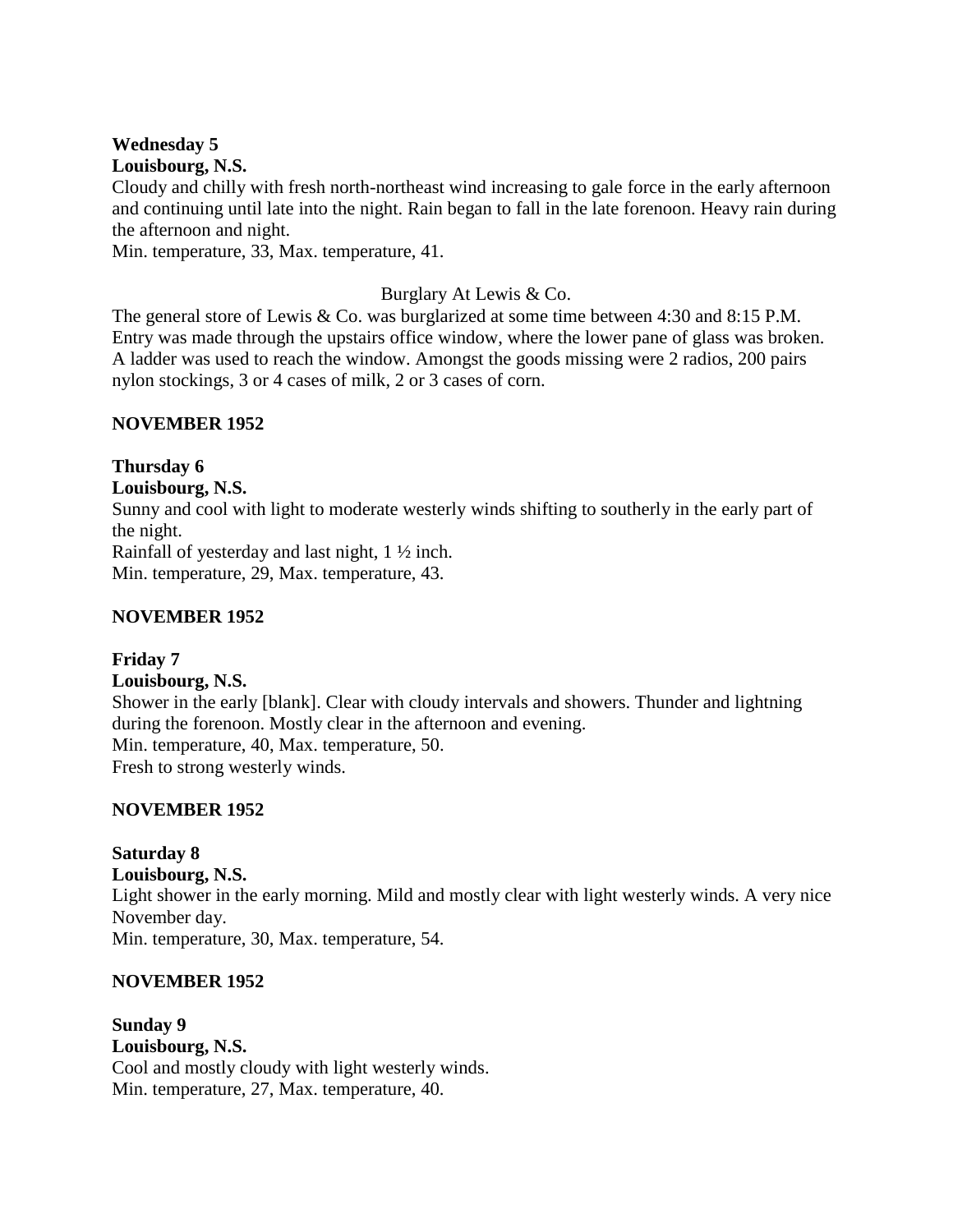# Church Services

At 11 and 7 P.M., Emeline attended service in the First United Church. Rev. C. C. Walls was the preacher at the morning service and Rev. George Bennett of Westmount United Church at the evening, Mr. Walls and Mr. Bennett having exchanged pulpits in the evening. Annual Remembrance Day service at 11 A.M.

Autumn Women's Missionary Society Thank offering service in the evening. Owing to having a severe cold, I did attend not church today.

# Visitors From Sydney

In the late afternoon Mr. and Mrs. Hedley Hopkins of Sydney and three children, Hedley Jr., Selvey and Patricia arrived and were our guests for supper. They left for home at about 6 P.M.

# **NOVEMBER 1952**

#### **Monday 10 Louisbourg, N.S.**

Rain beginning in the early morning and continuing all day with the exception of a few brief intervals. Fresh to moderate southerly winds decreasing to light in the evening. Rainfall 5/8 inch. Min. temperature, 26, Max. temperature, 47.

# **NOVEMBER 1952**

**Tuesday 11 Remembrance Day Louisbourg, N.S.** Cloudy and cool with a few brief sunny intervals. Light westerly winds. Min. temperature, 30, Max. temperature, 44.

# Veterans Parade

At about 2 P.M., Veterans of the two world wars held a parade along Main Street and about 230 attended a Memorial Service in the Legion hall, corner of Main and Strathcona Streets. Service in charge of Rev. J. T. Turner, Rector of St. Bartholomew's Anglican Church, and Chaplain of Legion Branch no. 62 who gave the address. Mr. Turner was assisted by Rev. C. C. Walls, Pastor of the First United Church.

About 30 Veterans present as well as a goodly number of the towns people. Emeline and I were present.

At 11 A.M., the Fire Siren gave the signal for the Observance of two Minutes Silence in honor of those who gave their lives during world wars one and two.

# New Fire Truck

New Fire truck for the town of Louisbourg arrived shortly before 11 A.M. and a little later was taken to the wharf of Lewis and Company where tests were carried out in the presence of Mr. Bowes representing the insurance underwriters. The tests, which ended in the afternoon, I understand, proved quite satisfactory.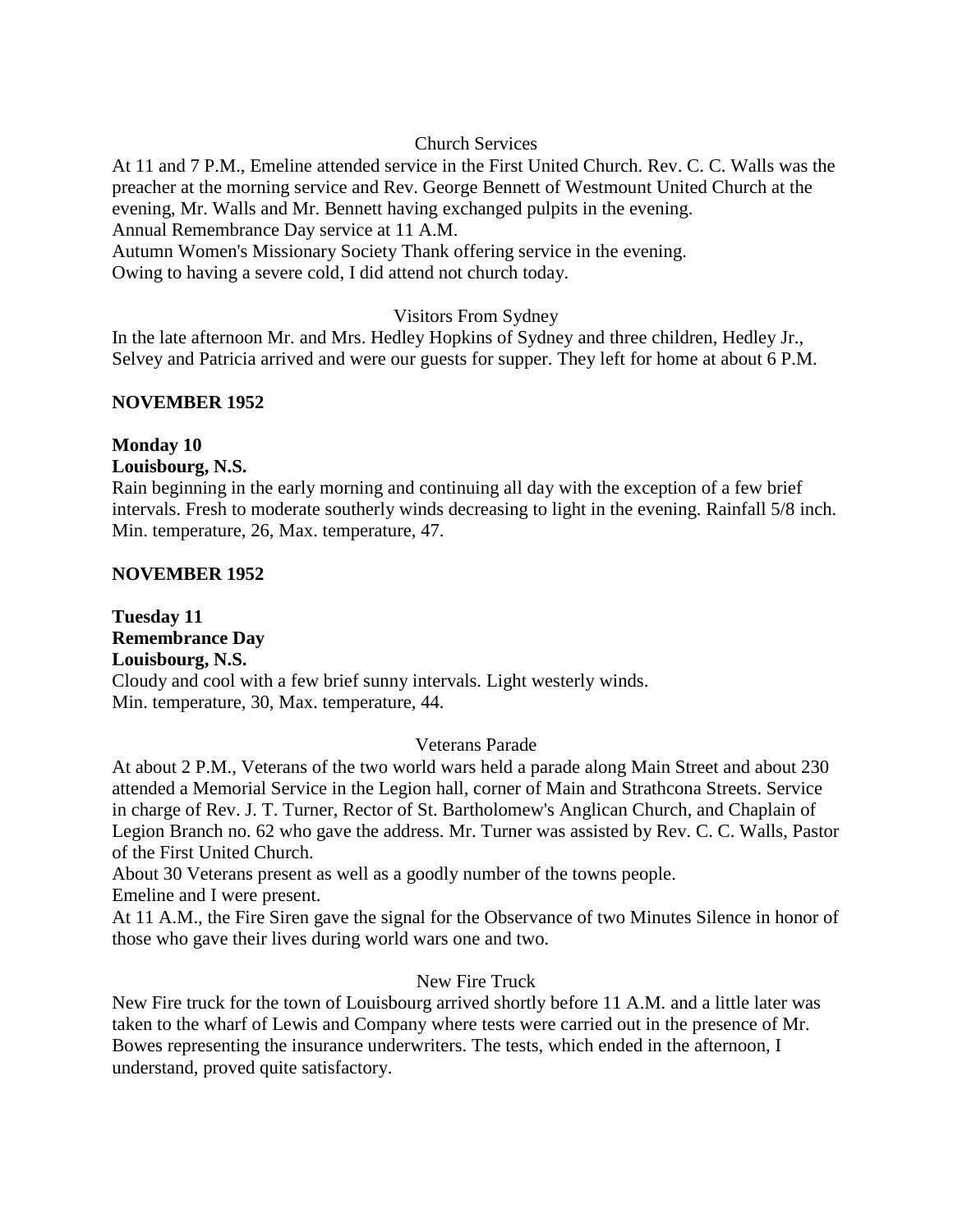#### **NOVEMBER 1952**

#### **Wednesday 12 Louisbourg, N.S.**

Light rain beginning in the morning and continuing until late into the night. Light northeast wind.

Min. temperature, 32, Max. temperature, 43.

#### Choir Practice

At 8 P.M., in company with Emeline, attended and conducted choir practice in the First United Church.

#### **NOVEMBER 1952**

#### **Thursday 13**

### **Louisbourg, N.S.**

Cold and clear with cloudy intervals and a few light snow squalls. Moderate to fresh northwest wind.

Min. temperature, 25, Max. temperature, 36.

#### To Sydney And Return.

Went to Sydney on the mail truck with Alex Burke. Left here at about 8 A.M. and arrived back at about 11 A.M. Made several business calls at Sydney including a visit to the office of R. S. MacLennan J. C. where we discussed the matter regarding the setting of the estate of the late Mrs. Mary Jane Spencer, the date for which is set for next Tuesday the 18<sup>th</sup>.

#### Water Extension

The extension of the water system to the eastern end of the Town, which was begun on October 11 last, is nearing completion. The water was turned on the new extension today, for the first time. The new extension takes in Main Street, from the Crowdis Hotel to the eastern boundary of the town, Beatrice Street, Marvin Street, Pepperell Street and [blank]

#### **NOVEMBER 1952**

# **Friday 14**

#### **Louisbourg, N.S.**

Snow squalls in the early morning. Ground covered with about ½ inch of snow, which partly disappeared during the day. Fresh to strong northwest winds, which decreased to light at night. Min. temperature, 23, Max. temperature, 34.

#### **NOVEMBER 1952**

#### **Saturday 15**

**Louisbourg, N.S.** Clear with light to moderate westerly winds. An ideal November day. Min. temperature, 23, Max. temperature, 48.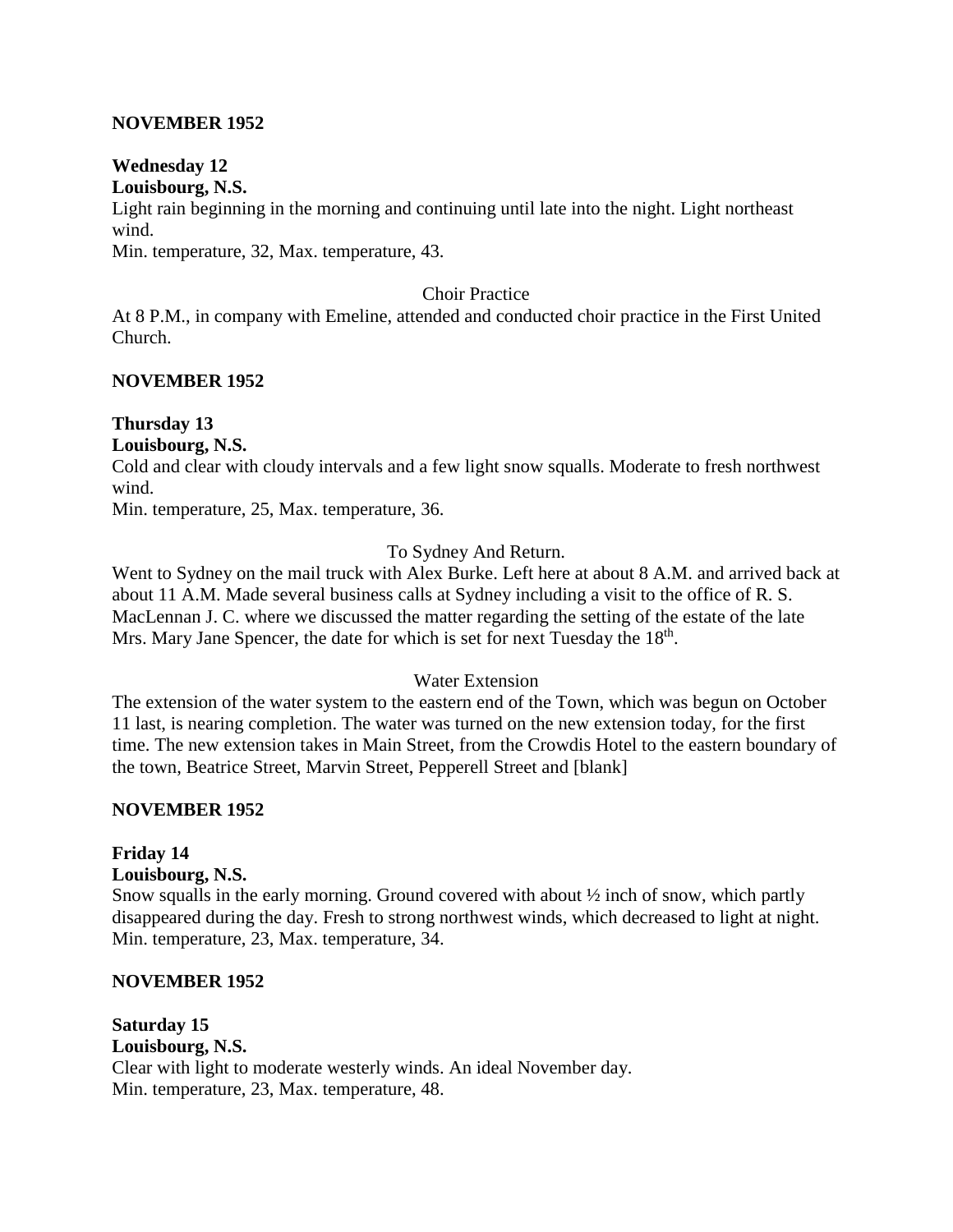#### **NOVEMBER 1952**

**Sunday 16 Louisbourg, N.S.** Cloudy and cool with light easterly winds. Min. temperature, 28, Max. temperature, 41.

Church Services

At 11 A.M. and 7 P.M., in company with Emeline, attended services in the First United Church, where Rev. C. C. Walls was the preacher. About 75 present in the morning and about 50 in the evening. Choir attendance: A.M. 10, P.M. 9.

#### **NOVEMBER 1952**

# **Monday 17**

#### **Louisbourg, N.S.**

Cold and mostly clear with fresh to strong northerly winds reaching moderate gale force in the early part of the night.

Min. temperature, 30, Max. temperature, 38.

#### Bodies Recovered

The bodies of Fabian Daley and Harold Smith both of Glace Bay, were recovered today from MacVicar's Lake, in the Catalone District. Daley and Smith were two of a party of six, who went to Catalone on last Saturday for to spend the weekend on a hunting trip. When night came on Saturday, the two men failed to reach the camp where they had intended to spend the night with their companions. On Sunday, a boat was found bottom up on the lake and a cap belonging to one of the men. A search was organized and as a result, the bodies were found.

#### **NOVEMBER 1952**

**Tuesday 18 Heavy Gale Louisbourg, N.S.**

Cloudy and chilly with northerly gale, which increased in fury during the day and at a late hour at night, showed no signs of abating.

Min. temperature, 29, Max. temperature, 38.

At Sydney, rain began to fall at about 4 P.M. and was followed by snow squalls at about 6 P.M. At Louisbourg, showers began at about noon followed by snow squalls in the early afternoon. Snow melting as it fell.

A most disagreeable day as far as weather is concerned.

#### To Sydney and Return, (Spencer Estate)

Motored to Sydney at 8 A.M. with Alex Burke on the Mail Truck, for the purpose attending the winding up of the Mrs. Mary Jane Spencer Estate, of which, I am Executor. After consulting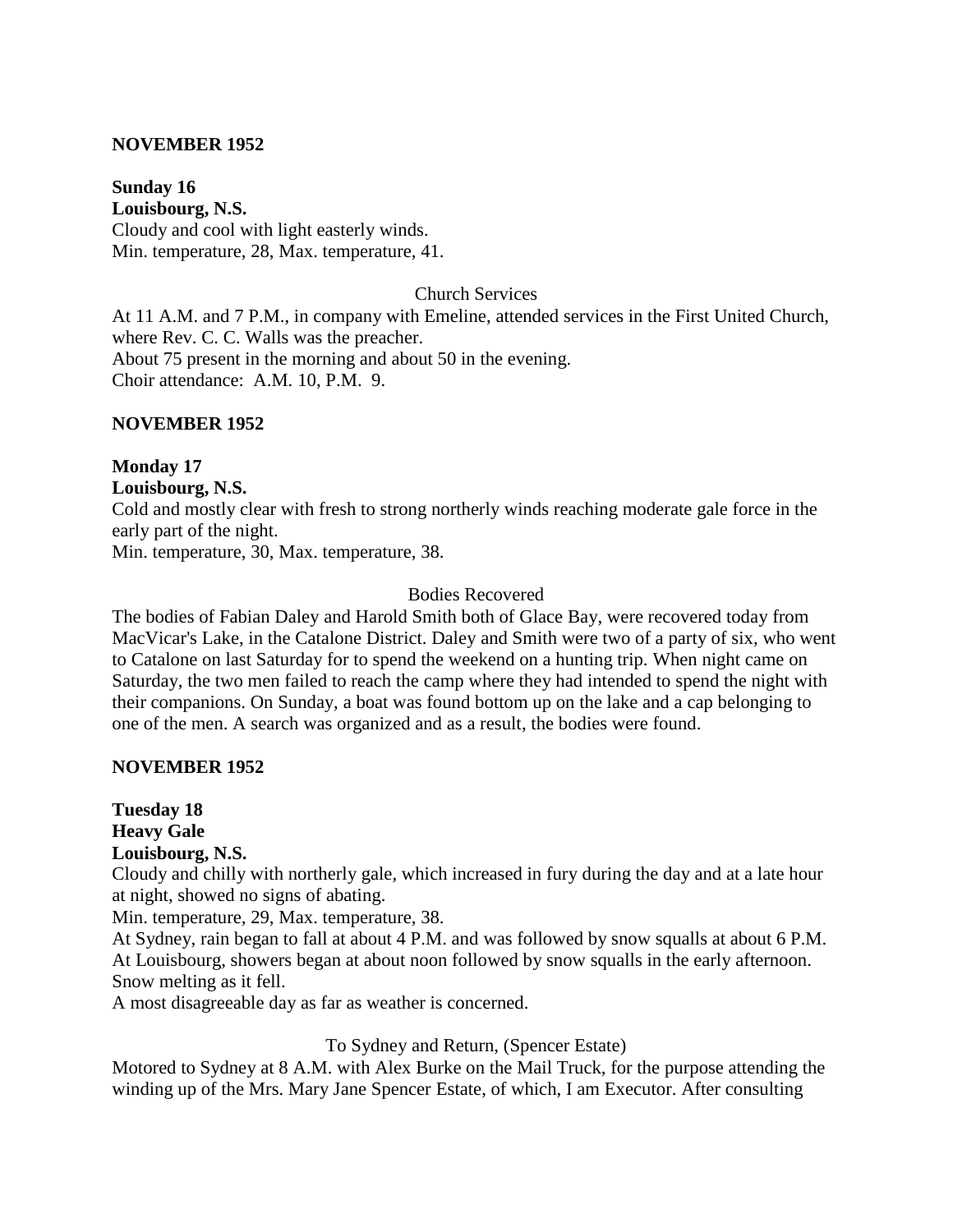with my solicitor, R. S. MacLellan D.C., at his office, we went to the office of J. J. Smith, Register Of Probate, in the courthouse, where all the Estate accounts were checked and found in order thus winding up the Estate. Legatees presented at the court, beside myself, were, Michael Moran, Mrs. Charles Tutty, Mrs. Jessie Stewart, and John Walker, the two latter representing the Estates of Mrs. Effie Walker and John Walker. Returning, left Sydney at 6 P.M. on the mail truck, Alex Burke, driver.

#### Nomination Day

This is nomination for Town Elections. The three returning Councillors, at Louisbourg, are Donald Beaver, Alex C. MacDonald and Dr. A. L. Saunders. At 5 P.M., the deadline for filing nominations, only two of the returning Councillors had come forward, Beaver and Saunders, MacDonald having failed to file his papers. As there was only two nominations to fill three seats on the Council Board, there will be one vacancy, when the elections take place on December  $2<sup>nd</sup>$ . The two year term of Mayor George D. Lewis does not expire until one year hence.

#### **NOVEMBER 1952**

#### **Wednesday 19**

#### **Louisbourg, N.S.**

Drizzle of rain, which was present at dawn, continued all day and late into the night. Heavy Gale of yesterday and last night moderated to some extent in the early part of the day, but continued a heavy drizzle of northerly winds all day.

Min. temperature, 31, Max. temperature, 40.

#### Damage Reported

Damage is reported from many parts of Cape Breton as a result of the gale of yesterday and last night. In a number of places washouts occurred, where highways and railways were exposed to the force of the waves breaking along the shores. Train from this town did not leave here today owing to damage to the track in the Catalone and Mira districts.

According to radio and newspaper reports, the winds, at times, reached a velocity of 75 mph.

#### Supreme Court Session

While in Sydney yesterday, I attended the closing session of the Supreme Court, presided over by his Lordship Judge Vincent MacDonald. At the session, which opened at 2:30 P.M., the following were sentenced to prison terms: Ralph Gregor, New Waterford, convicted of manslaughter in the death of his wife, which took place on July 30 last; 7 years in Dorchester Penitentiary.

Godfrey Perrier, 3 years in Dorchester.

Owen MacPherson, 4 months in the county jail, on a reckless driving charge, and his driving license suspended for a term of 2 years.

#### **NOVEMBER 1952**

**Thursday 20 Louisbourg, N.S.**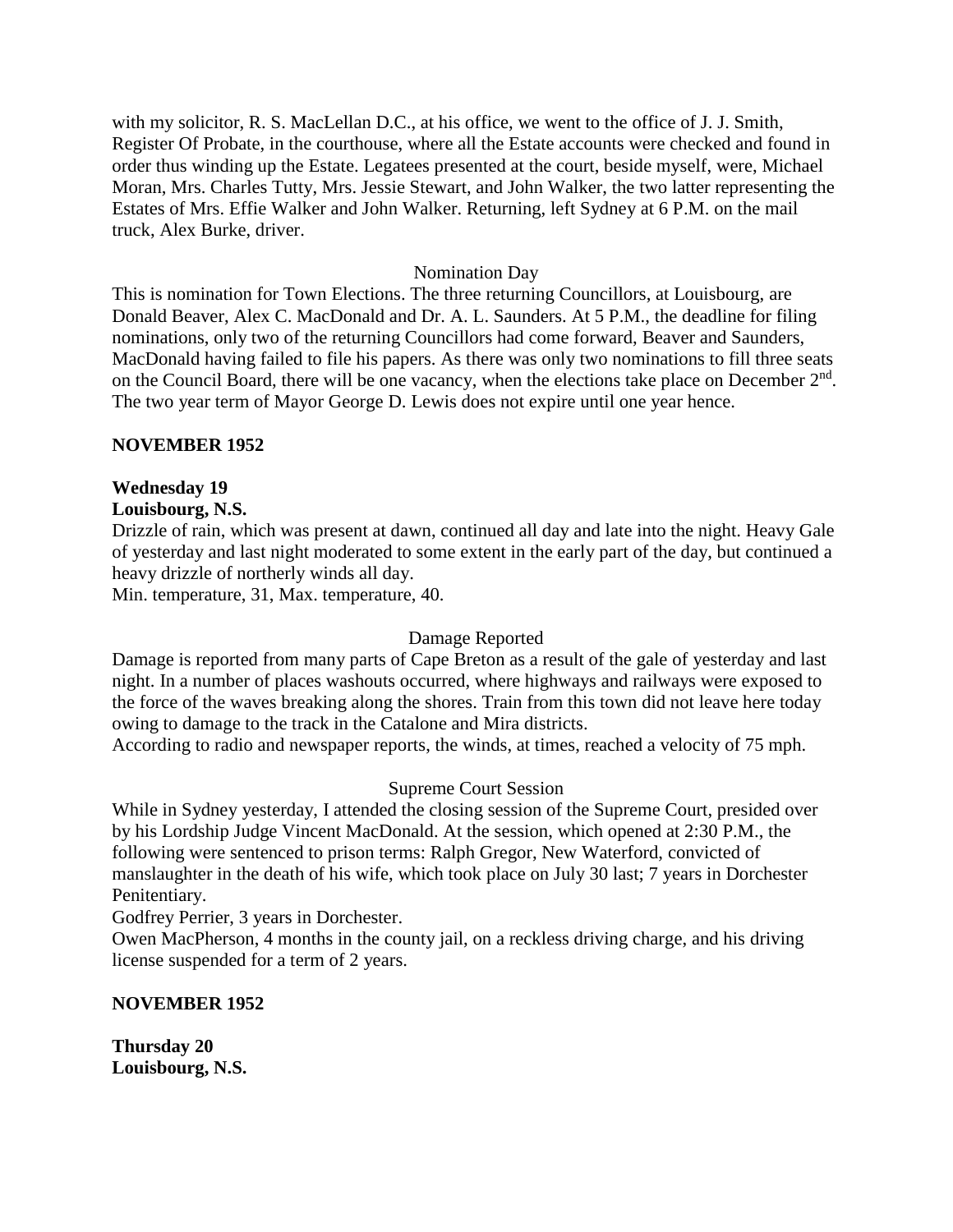Rain and drizzle of the last two days ended last night. Today was cloudy and cool with moderate northwest wind.

Rainfall of the past two days and nights, 1 ¼ inch. Min. temperature, 34, Max. temperature, 45.

# Death Of Norman MacLeod

A news item in today's issue of the Sydney Post-Record told of the death of Norman MacLeod which occurred at his home, Victoria Hill, Sydney River. Mr. MacLeod, who was born at Framboise, Richmond County, was for many years a prominent photographer who had a studio on Charlotte Street, Sydney, later moving to Kendall Street where he carried out his profession for a number of years. Within comparatively recent years, he took up his residence at Sydney River. According to the news item, his death occurred suddenly, on last Tuesday the 18<sup>th</sup>.

# Dominion Parliment Opens

Canada's 21st Parliment opened at Ottawa today under the premiership of Hon. Louis St. Laurent. The leader of the conservative opposition is George Drew.

# **NOVEMBER 1952**

**Friday 21 Louisbourg, N.S.** Clear and cool with light to moderate winds. Min. temperature, 34, Max. temperature, 47.

# **NOVEMBER 1952**

**Saturday 22 Louisbourg, N.S.** Mild and mostly cloudy with light and variable winds. Min. temperature, 29, Max. temperature, 42.

# **NOVEMBER 1952**

# **Sunday 23**

**Louisbourg, N.S.**

Clear with a few clouds in the morning. Remarkably clear for several hours during the midday period. Foggy during the late afternoon and evening. Very light easterly winds. A very lovely day for so late in the season.

Min. temperature, 26, Max. temperature, 42.

# Church Services

At 11 A.M. and 7 P.M., in company with Emeline, attended services in the First United Church where Rev. C. C. Walls was the preacher. About 65 persons present at each service. Choir attendance: A.M. 12, P.M. 12.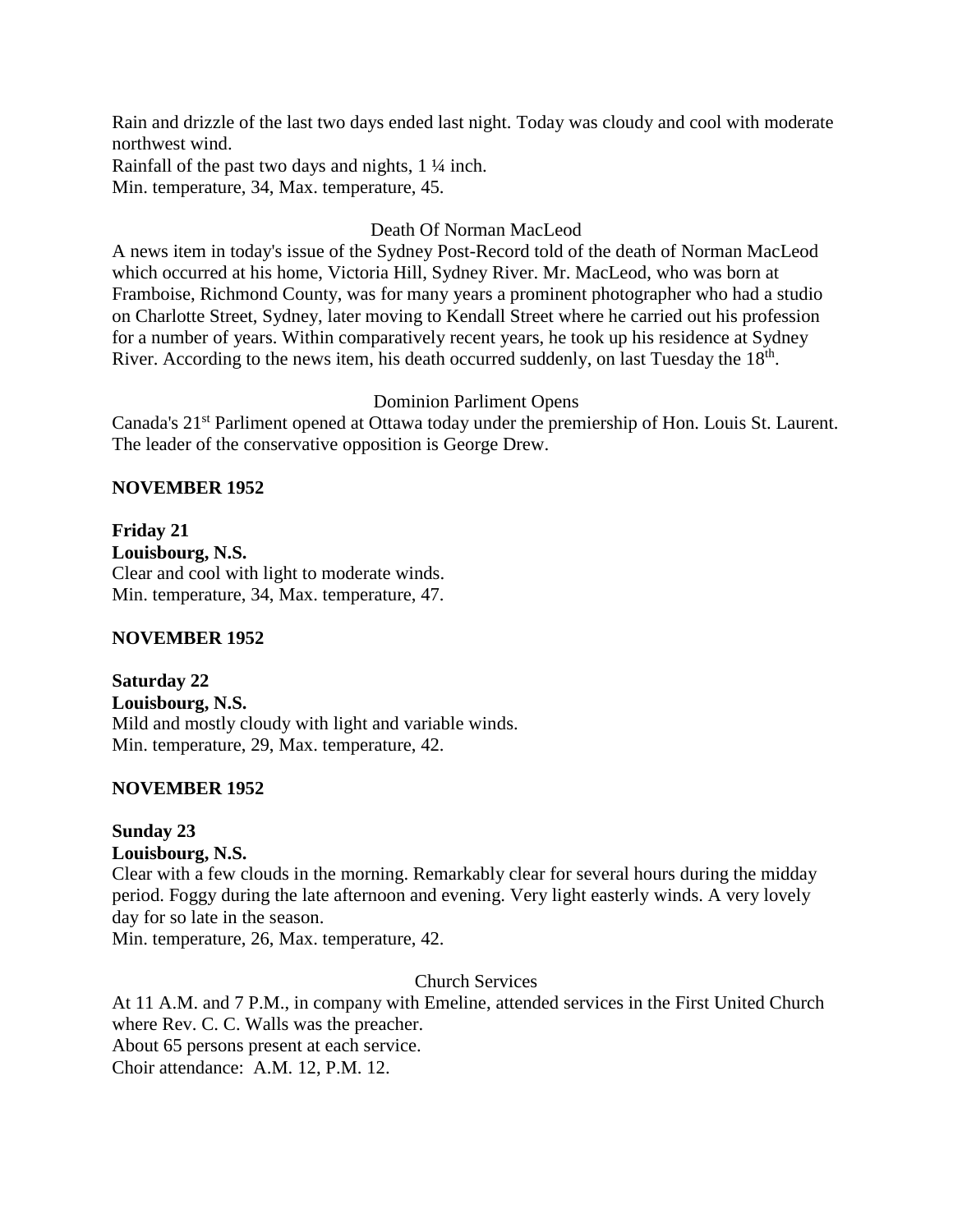#### **NOVEMBER 1952**

**Monday 24 Louisbourg, N.S.** Cloudy and chilly with light winds. Fog in the early part of the day. Min. temperature, 24, Max. temperature, 39.

#### **NOVEMBER 1952**

**Tuesday 25 Louisbourg, N.S.** Clear and cool with light variable winds. In ideal November day. Min. temperature, 25, Max. temperature, 42.

Visited Athletic Field

As Chairman of the Parks Commission, went to the athletic field where I employed Fred Kelly and instructed him in the work of digging stone on the playground.

Choir Practice

At 8 P.M., in company with Emeline, attended and conducted choir practice in the First United Church.

Attended Annual Meeting

Alex Keigan and I motored to Coxheath with Mayor George D. Lewis, where at 7:30 P.M. we attended the Annual Meeting of the Cape Breton West Liberal Association. Attorney General, Malcolm A. Patterson, M. L. A. for Cape Breton West, was the principal speaker. Other speakers were Earl Urguhart, M. L. A. for Cape Breton South. Dan MacMillan, President of the Liberal Association occupied the chair. Mr. MacMillan was reelected to the Presidency while Alex Furguson, Councillor for the District of Catalone, was re-elected. Meeting well attended, being the largest meeting of this organization that I have attended. We arrived home at 11:15 P.M.

#### **NOVEMBER 1952**

**Wednesday 26 Louisbourg, N.S.** Clear and cool with light variable winds. In ideal November day. Min. temperature, 27, Max. temperature, 43.

Visited Athletic Field

As Chairman of the Parks Commission, went to the Athletic Field where I employed Fred Kelly and instructed him in the work of digging stone on the playground.

#### Choir Practice

At 8 P.M., in company with Emeline, attended and conducted choir practice in the First United Church.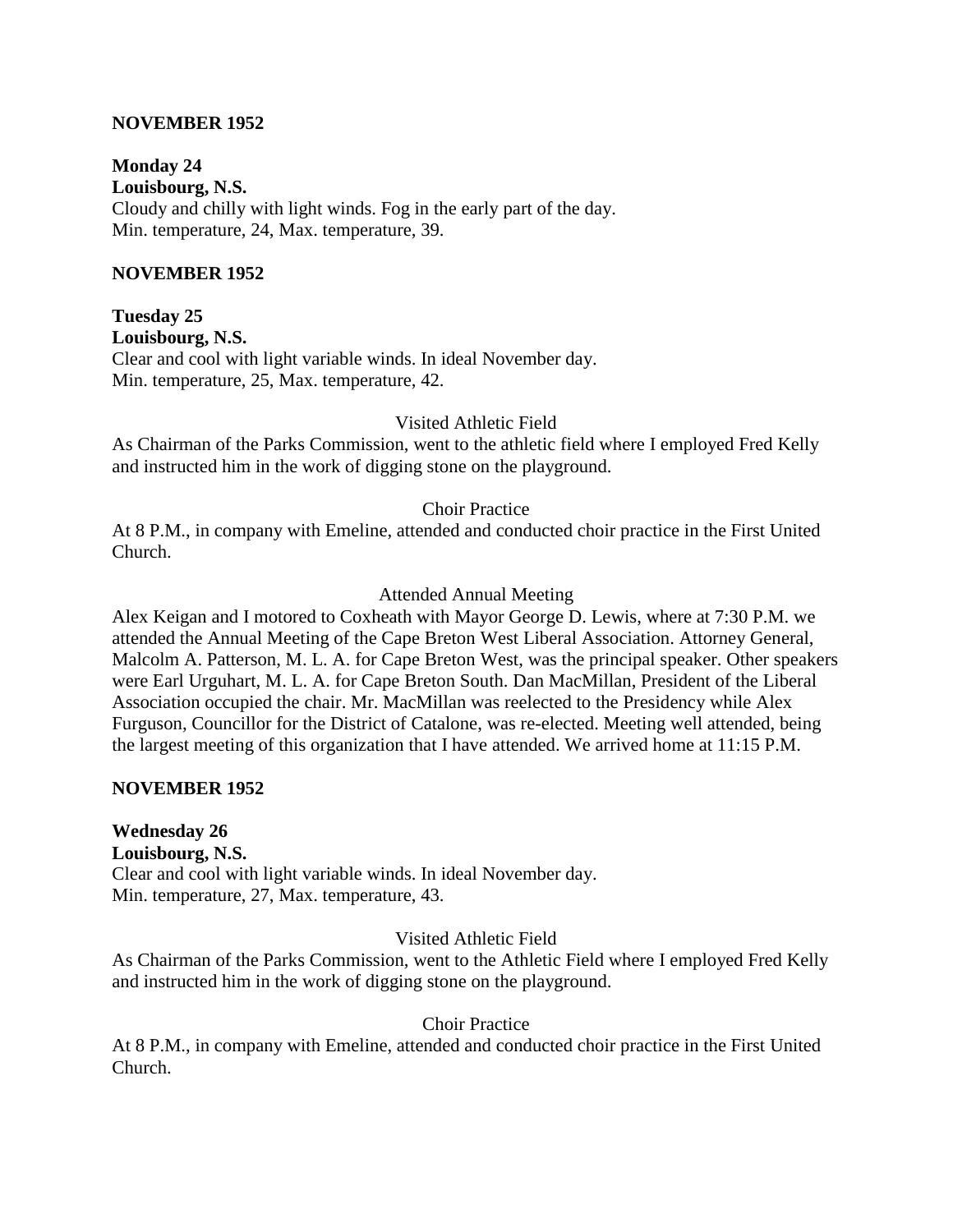#### **NOVEMBER 1952**

**Thursday 27 Louisbourg, N.S.** Cloudy with light to moderate southerly winds. Min. temperature, 30, Max. temperature, 45.

#### Supper And Fancy Sale

At about 5 P.M., in company with Emeline, attended the MacMillan Club Supper and Fancy Sale, held in the Calvin hall.

New Furnace Installed

A new furnace has recently been installed in the basement of Calvin Hall. It was in operation yesterday for the first time.

#### **NOVEMBER 1952**

**Friday 28 Louisbourg, N.S.** Showers and drizzle of rain beginning in the early morning and continuing until late at night. Light southerly winds and fog. Rainfall, 1 inch. Min. temperature, 37, Max. temperature, 48.

#### **NOVEMBER 1952**

**Saturday 29 Louisbourg, N.S.** Clear and cool with light northwest wind. Light snow squall in the evening. Min. temperature, 22, Max. temperature, 39.

#### To Sydney And Return

Emeline and Jane went to Sydney on the Highland Lines Bus at 8 A.M. on a shopping trip. They returned by bus at 5:30 P.M. Jane has resumed her singing lessons. Today she had her first lesson of the term, at 9 A.M. Mrs. Baines is her teacher. Owing to the Bus Strike, she was unable to get transportation for the last three months.

#### **NOVEMBER 1952**

**Sunday 30 Louisbourg, N.S.** Clear and cool with light northwest wind. Min. temperature, 17, Max. temperature, 39.

Church Services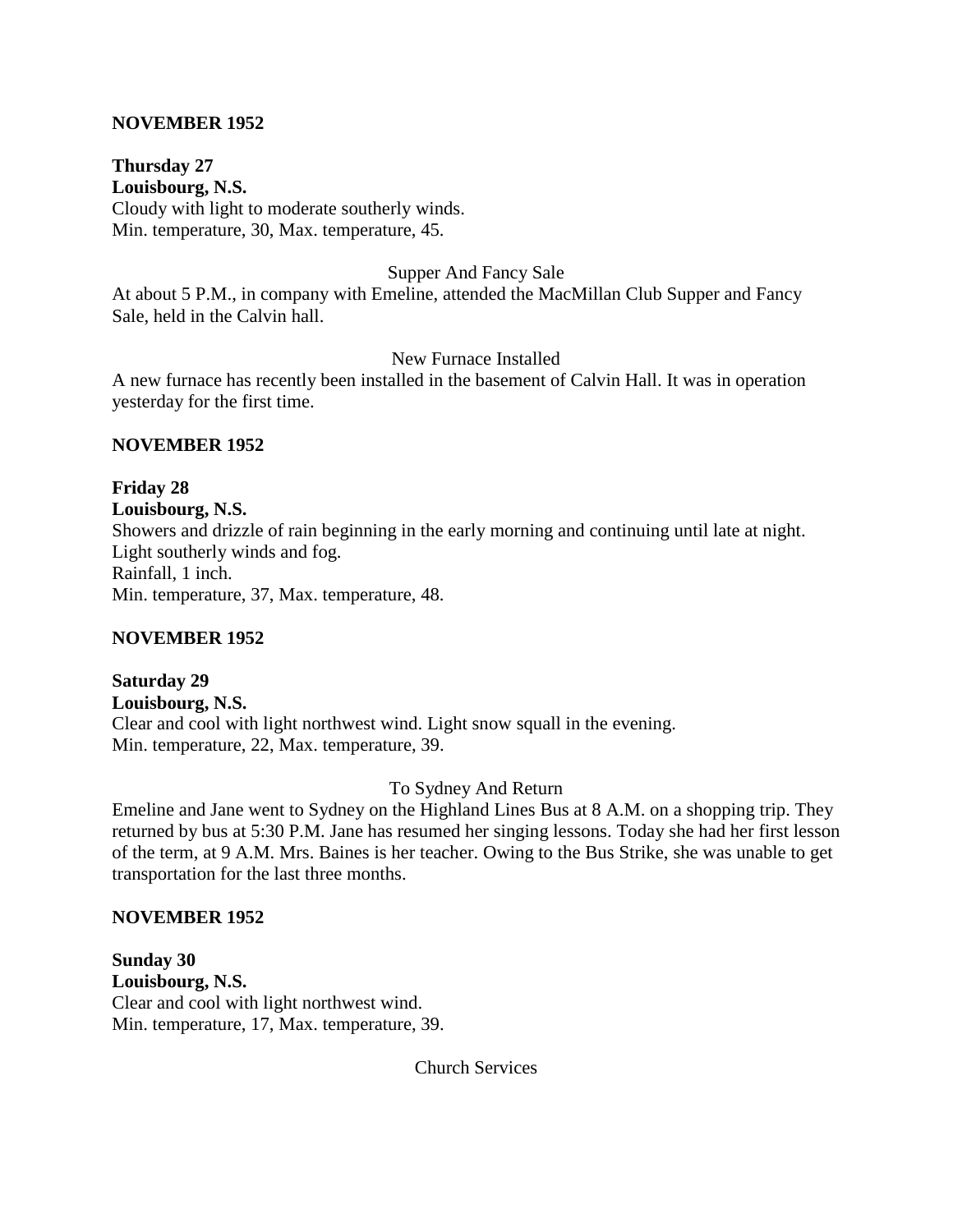At 11 A.M. and 7 P.M., in company with Emeline, attended services in the First United Church, where Rev. C. C. Walls was the preacher. About 75 present in the morning and about 65 in the evening. Choir attendance: A.M. 10, 7 P.M., 10.

Total Snowfall for this month, about ½ inch. Total Rainfall for this month, about 4 ¾ inch. Min. Temperature, 17, on the  $30<sup>th</sup>$ . Max. Temperature 56, on the  $3<sup>rd</sup>$ .

#### **DECEMBER 1952**

#### **Monday 1**

**Louisbourg, N.S.**

Snow began to fall at about 7 A.M. and continued moderately all day. Snowfall, at least, 3 inches. Moderate to fresh northeast wind. Min. temperature, 22, Max. temperature, 32.

#### To Sydney And Return

Went to Sydney on the 8 A.M. trip of Highland Lines Bus Service. Returned on the bus leaving Sydney at 12:15 P.M. While at Sydney made several business calls including a visit to the office of R.S. MacLellan, I. C., where we talked over matters concerning the Mary Jane Spencer Estate, of which I am Executor.

#### **DECEMBER 1952**

#### **Tuesday 2**

#### **Louisbourg, N.S.**

Clear and cold with fresh to strong northerly winds, decreasing at night. Snow on the ground but with many bare patches as a result of the high winds during yesterday's storm.

Min. temperature, 23, Max. temperature, 29.

#### Town Elections

Election day in many towns throughout the Province as well as the City of Sydney. No contest in the Town of Louisbourg, two of the members of the old Council, A. L. Saunders, M. D. and Donald Beaver were re-elected by acclamation. There is now one vacancy on the Board, which may be filled when a bye-election is held.

The Council now consists of Mayor George D. Lewis and Councillors, Arthur M. Townsend, Duncan MacKay, Charles Bagnall, A. L. Saunders and Donald Beaver.

#### New Water Connection

Today the line from Kelly's Lake was connected with the old line leading from the old reservoir at the MacMillan farm on the old Sydney road. The water, however, from the Kelly's Lake line has not yet been turned on to the old system. Work on the new line was begun last April is now nearing completion.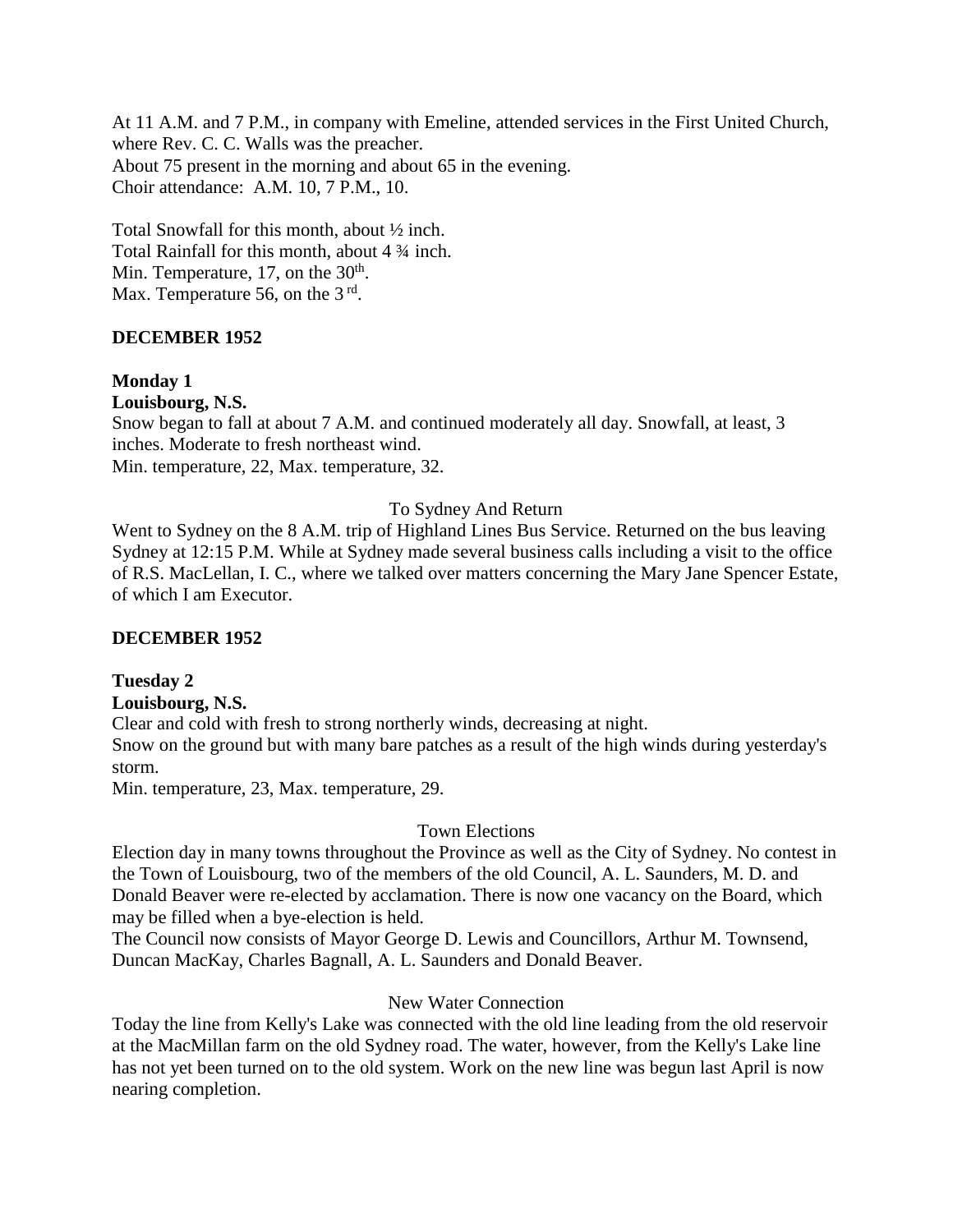#### **DECEMBER 1952**

### **Wednesday 3**

**Louisbourg, N.S.** Cold with cloud and sunshine with fresh north-northeast wind. Min. temperature, 23, Max. temperature, 33.

#### Choir Practice

At 8 A.M., in company with Emeline, attended and conducted choir practice in the First United Church. To-night we had our first practice on the Christmas music.

#### **DECEMBER 1952**

**Thursday 4 Louisbourg, N.S.** Cloudy and chilly with fresh to strong northerly winds. Min. temperature, 28, Max. temperature, 30.

#### **DECEMBER 1952**

**Friday 5 Louisbourg, N.S.** Clear and cold with light northwest winds. A typical winter day. Min. temperature, 31, Max. temperature, 31.

Fire

At about 5 P.M. the fire alarm sounded for a fire on board a fishing boat lying at Cadegan's wharf. The boat, which was badly damaged, is said to be owned by George Drake of this town and skippered by Nathan Rossittes formally of Newfoundland.

#### **DECEMBER 1952**

**Saturday 6 Louisbourg, N.S.**

Mostly cloudy with fresh northeast wind shifting to the southeast and increasing to strong at night.

Min. temperature, 17 Max. temperature, 32.

#### **DECEMBER 1952**

# **Sunday 7**

### **Louisbourg, N.S.**

Cloudy and chilly with moderate to fresh easterly winds. Light snow squall at about 9 A.M. followed by a brief drizzle of rain.

Min. temperature, 27, Max. temperature, 35.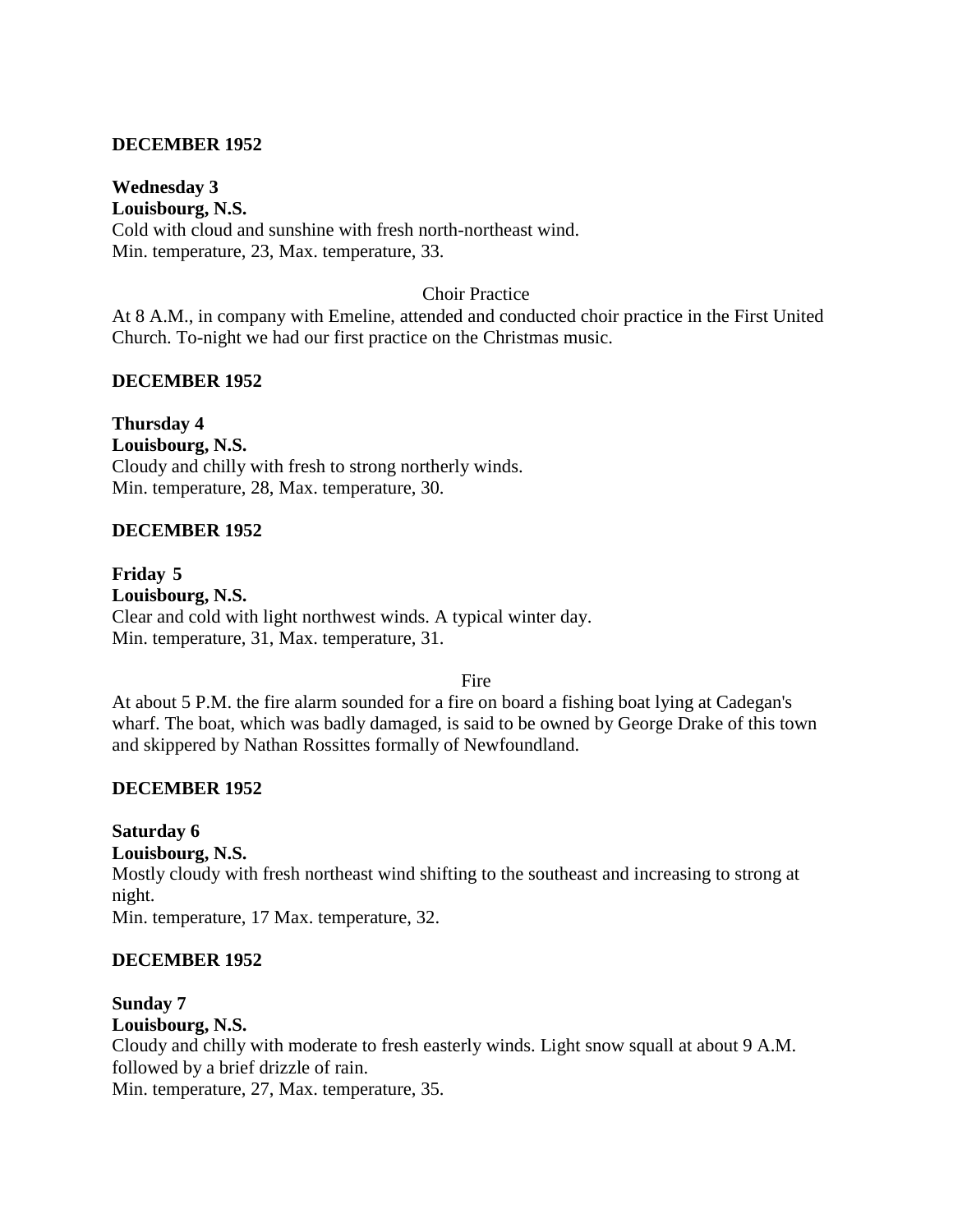#### Church Service

At 11 A.M. and 7 P.M., in company with Emeline, attended services in the First United Church. Sermon by Rev. C. C. Walls, at 11 A.M. In the evening instead of a sermon, Arthur M. Townsend read a report of what took place at the General Council of the United Church, held at Hamilton Ontario, where he was present. The General met in September, of last. Present at to-day's services were about 55 at 11 A.M., and about 45 at 7 P.M. Choir attendance: 11 A.M. 10, 7 P.M. 9.

#### **DECEMBER 1952**

#### **Monday 8**

#### **Louisbourg, N.S.**

Cloudy and chilly with fresh northeast wind increasing to strong at night. Light drizzle of snow for a short time in the evening.

Min. temperature, 28, Max. temperature, 36.

#### To Sydney And Return

Went to Sydney on the 8 A.M. trip of the Highland Lines Bus Service. Returned on the trip leaving Sydney at 12:15 P.M. Met Michael Moran at the bus station and with him to the office of R. S. MacLellan J. C. for the final winding up of the Mary Jane Spencer Estates of which I am Executor. Issued the last Legacy check in connection with the Estate, which was in favor of Michael Moran. Made several other business calls before leaving for home.

#### Nominations For By-election

Today is nomination day for to fill a vacancy on the Town Council Board. Up to the closing hour for filing nominations, 5 P.M., only one nomination had been filed, that of Charles Lewis, manager of the co-operative store in the town. As there was only one nomination filed to fill the vacancy, this means an acclamation for Mr. Lewis on election day, December 22.

#### **DECEMBER 1952**

**Tuesday 9 Louisbourg, N.S.** Cloudy and chilly with fresh to strong northerly winds. Min. temperature, 28, Max. temperature, 32.

#### Tea And Fancy Sale

At about 3:20 P.M., Emeline and I attended afternoon Tea and Fancy Sale held in the Navy Hut, under the Auspices of the Ladies of Stella Maris Roman Catholic church.

> Bye-Election (sic) [Blank]

#### **DECEMBER 1952**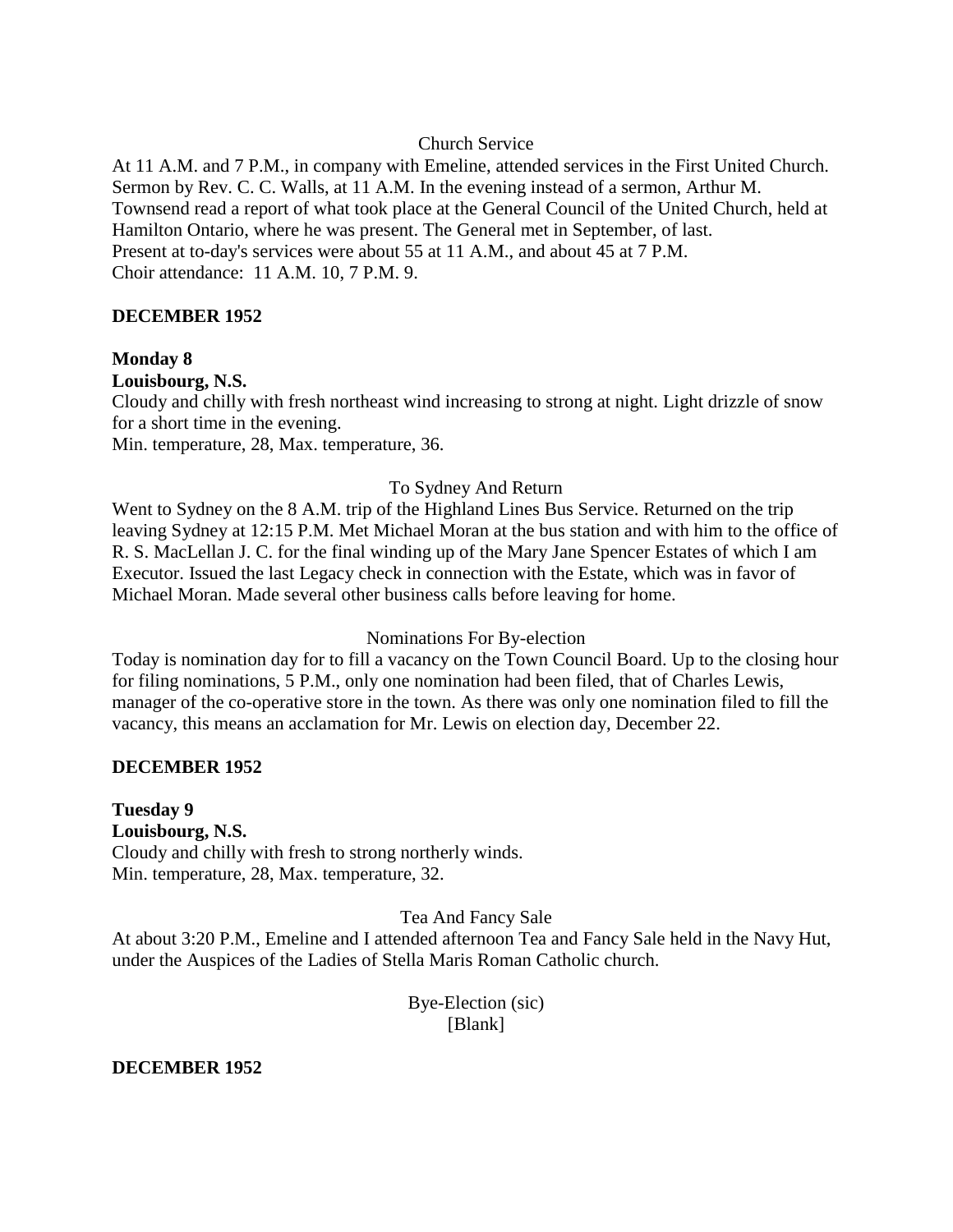**Wednesday 10**

**Louisbourg, N.S.**

Cloudy and chilly with moderate to fresh northerly winds. Min. temperature, 25, Max. temperature, 32.

### Cut Bushes

Went to the woods adjoining the Athletic Field, in the forenoon and cut bushes for the protection of plants in the garden. Also, cut a Christmas tree.

### **DECEMBER 1952**

**Thursday 11 Louisbourg, N.S.** Cloudy becoming sunny for about three hours in the afternoon. Cloudy with some fog in the evening. Light to moderate northeast wind. Min. temperature, 27, Max. temperature, 40.

Misty during the night.

#### Visited New Water Installation

Motored to Kelly's Lake, with Mayor George Lewis, in the forenoon and visited the new water installation, which is nearing completion. Workmen today installed a hydrant on Riverdale Street, near the Town Boundary.

### **DECEMBER 1952**

**Friday 12 Louisbourg, N.S.** Cloudy with moderate to fresh easterly winds and some fog. Showers in the early morning. Min. temperature, 34, Max. temperature, 43.

### **DECEMBER 1952**

#### **Saturday 13 Louisbourg, N.S.**

Rain in the morning. Cloudy, sunny and nice during the afternoon. Fresh easterly to southerly winds, shifting to westerly shortly after noon. Rainfall about  $\frac{1}{4}$  inch. Light frost at night. Min. temperature, 26, Max. temperature, 45.

To Sydney and Returning

Emeline and Jane went to Sydney on the 8 A.M. trip of the Highland Lines Bus Service, returning on the trip leaving Sydney at 12:15 P.M. Jane took her singing lesson at 9 A.M. after which they did some shopping.

### **DECEMBER 1952**

**Sunday 14**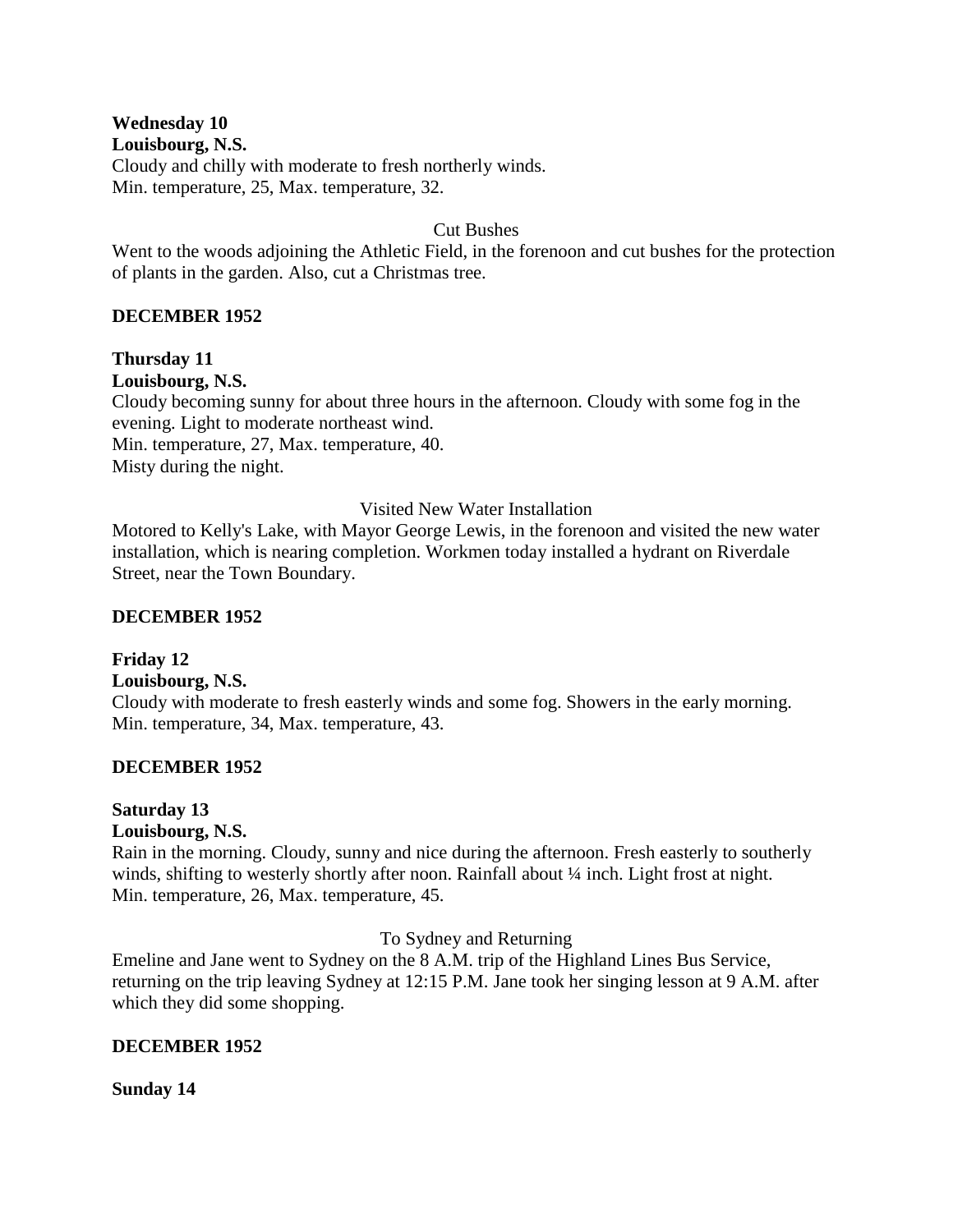#### **Louisbourg, N.S.**

Rain in the morning, ending at about 9 A.M. followed by light showers. Light southerly winds and some fog. Light frost at night.

Min. temperature, 25, Max. temperature, 40.

#### Church Services

At 11 A.M. and 7 P.M., in company with Emeline, attended services in the First United Church where Rev. C. C. Walls was the preacher. Present at the morning service, about 40. At 7 P.M., about 50. Choir attendance: A.M. 8, P.M. 11.

#### **DECEMBER 1952**

### **Monday 15**

**Louisbourg, N.S.**

Showers beginning in the early morning, continued at intervals all day and late into the night. Min. temperature, 30, Max. temperature, 36.

#### Sunday School Concert

Annual concert of the First United Church Sunday School was held in Calvin hall at 7:30 P.M.

#### **DECEMBER 1952**

**Tuesday 16 New Moon Today Louisbourg, N.S.**

Rain in the morning, followed snow squalls in the forenoon. Cloudy and chilly during the afternoon and evening. Strong northwest winds reaching gale force early in the day, wind decreased to moderate in the late afternoon. Rainfall beginning on last Saturday amounts to 1 ¾ inch.

Min. temperature, 24, Max. temperature, 38.

#### Death of David Roy Ingraham

The death of David Roy Ingraham occurred at an early hour this morning, at his home on Warren Street, after a long illness.

#### **DECEMBER 1952**

### **Wednesday 17**

**Louisbourg, N.S.**

Clear and cool with a few cloudy intervals. Fresh to moderate westerly winds.

Min. temperature, 23, Max. temperature, 34.

Light snow squalls in the early morning gave the landscape a wintry appearance. Snow nearly all disappeared during the day. Snowfall ½ inch.

#### Choir Practice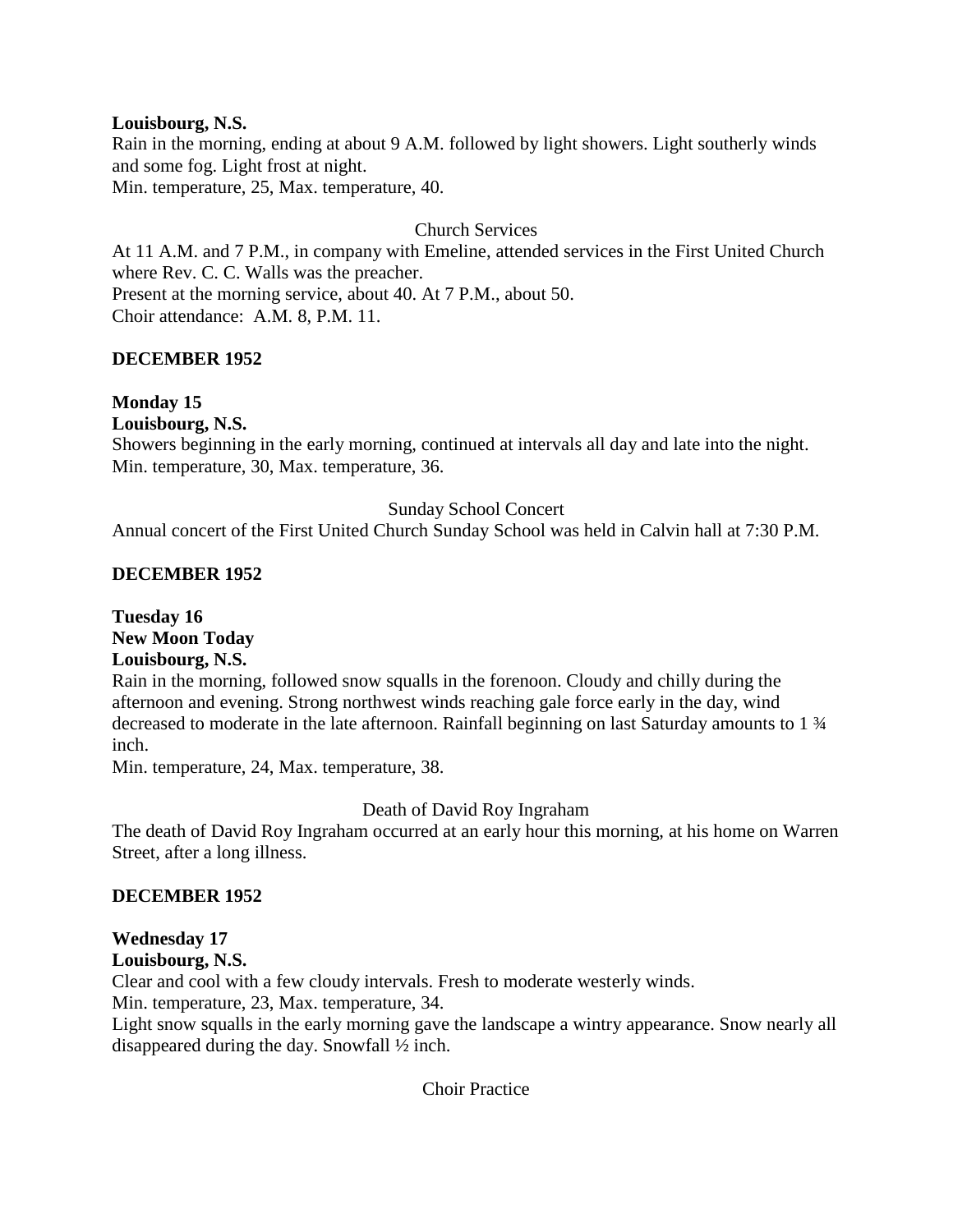At 8 P.M., attended and conducted choir practice in the First United Church.

### Death Of Daniel Nicholson

The death of Daniel Nicholson occurred this evening at his home on Pepperell Street after an illness of several weeks. Mr. Nicholson, who was about 82 years of age, is survived by his wife, three sons and two daughters.

### **DECEMBER 1952**

### **Thursday 18**

**Louisbourg, N.S.**

Sunny in the forenoon. Cloudy with a snow squall at noon then clearing. Moderate to fresh northeast wind.

Min. temperature, 17, Max. temperature, 37.

Funeral

At 1 P.M. attended the funeral service for the late David Roy Ingraham, held at the Ingraham home on Warren Street, by Rev. Jacob Barnbury, Pastor of the Presbyterian churches at Mira Ferry, Catalone and Louisbourg. Burial took place at North Sydney, N. S.

### School Concert

At 8 P.M., the Annual School Concert of the Louisbourg Public Schools was held in Calvin Hall.

### **DECEMBER 1952**

**Friday 19 Louisbourg, N.S.** Cold and partly clear with light westerly winds, mostly westerly. Ground bare. Min. temperature, 14, Max. temperature, 28.

### **DECEMBER 1952**

**Saturday 20 Louisbourg, N.S.** Cold and mostly cloudy with light westerly winds. A typical winter day, minus snow. Min. temperature, 15, Max. temperature, 30.

### Left For Their Homes

The men of the Tidewater Construction Company Ltd., who have been engaged, since last spring, in installing sewer service and extending the water system in the Town of Louisbourg, left for their homes today for the purpose of spending Christmas and holiday season with their families. Weather permitting they intend to return.

### **DECEMBER 1952**

**Sunday 21**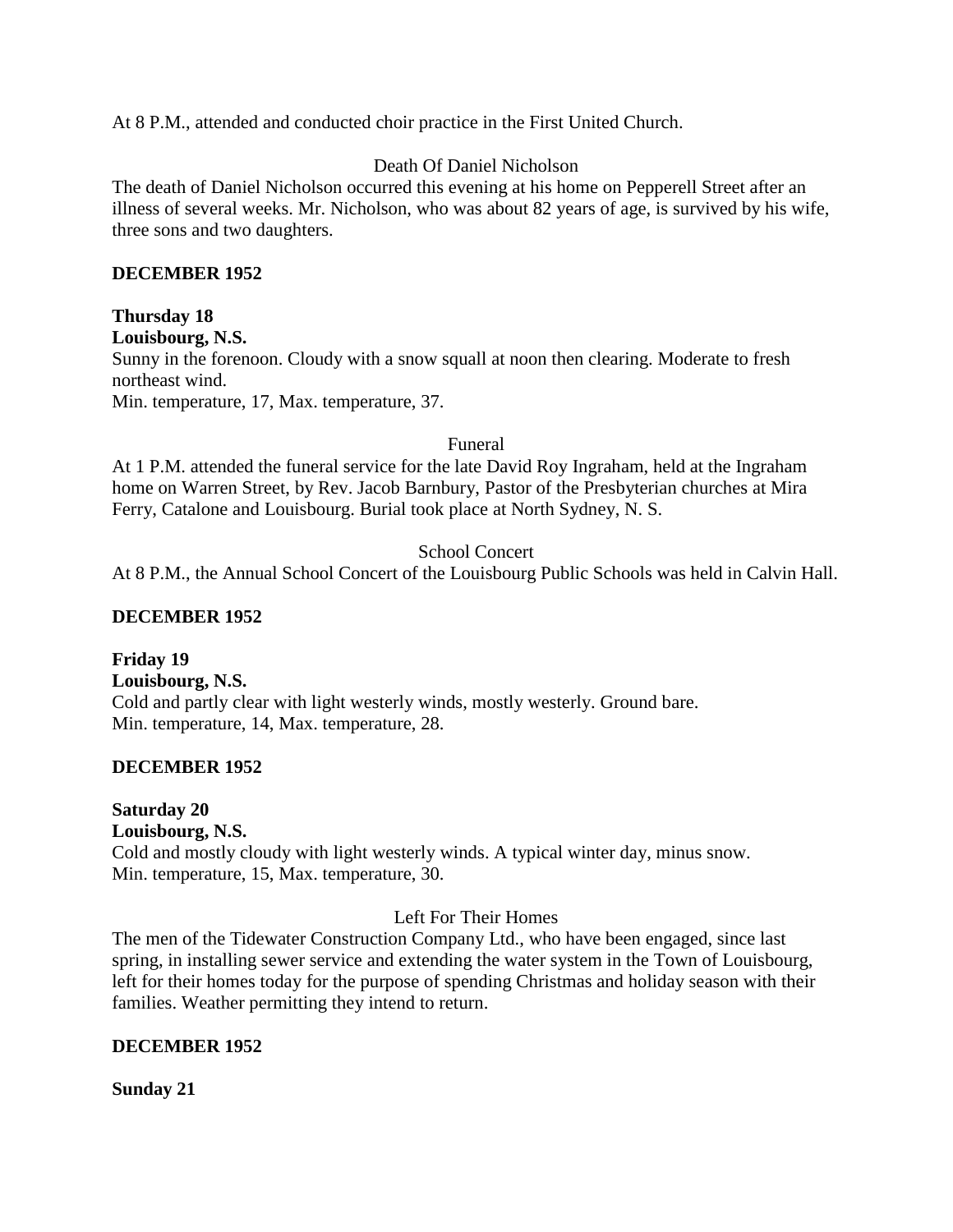#### **Louisbourg, N.S.**

Clear and cold with light westerly winds. A very lovely winter day. Min. temperature, 14, Max. temperature, 29.

#### Church Services

At 11 A.M. and 7 P.M., in company with Emeline, attended services in the First United Church where Rev. C. C. Walls was the preacher.

About 85 persons present at the morning service and at the evening service about 100. Choir attendance: A.M. 8, P.M. 8.

At the morning service, 11 chairs were presented to the Session by the MacMillan Club, the presentation being made, on behalf of the club, by the president, Mrs. Arthur M. Townsend. Also, the Junior Guild of the First United Church presented a Communion Table to the church, the presentation being made by Mrs. A. L. Saunders, President of the Junior Guild. Both the Chairs and a Table were dedicated to the use of the Session and the church, by Rev. C. C. Walls in a brief dedication service.

This being Christmas Sunday, special music was rendered by the choir. Special request Christmas Carols, were sung, at the opening of the evening service.

### **DECEMBER 1952**

#### **Monday 22**

**Louisbourg, N.S.**

Cold and mostly clear with moderate northeast wind. Min. temperature, 18, Max. temperature, 28.

### Town Election

At to-day's By-election Charles Lewis, Manager of the Co-operative Store, was elected to the Town Council, by acclamation.

The Town Council now consists of Mayor George D. Lewis, Councillors: Charles Bagnall, (Deputy Mayor), Arthur M. Townsend, Donald Beaver, A. L. Saunders, M. D., Duncan MacKay and Charles Lewis.

### **DECEMBER 1952**

### **Tuesday 23**

**Louisbourg, N.S.**

Clear but becoming cloudy before noon. Light winds becoming easterly and increasing to fresh. Min. temperature, 22, Max. temperature, 39.

#### **DECEMBER 1952**

### **Wednesday 24**

#### **Louisbourg, N.S.**

Showers in the early morning, cloudy during the forenoon. Drizzle of rain followed by showers in the afternoon and late into the night. Rainfall, ½ inch. Strong easterly winds at times reaching gale force.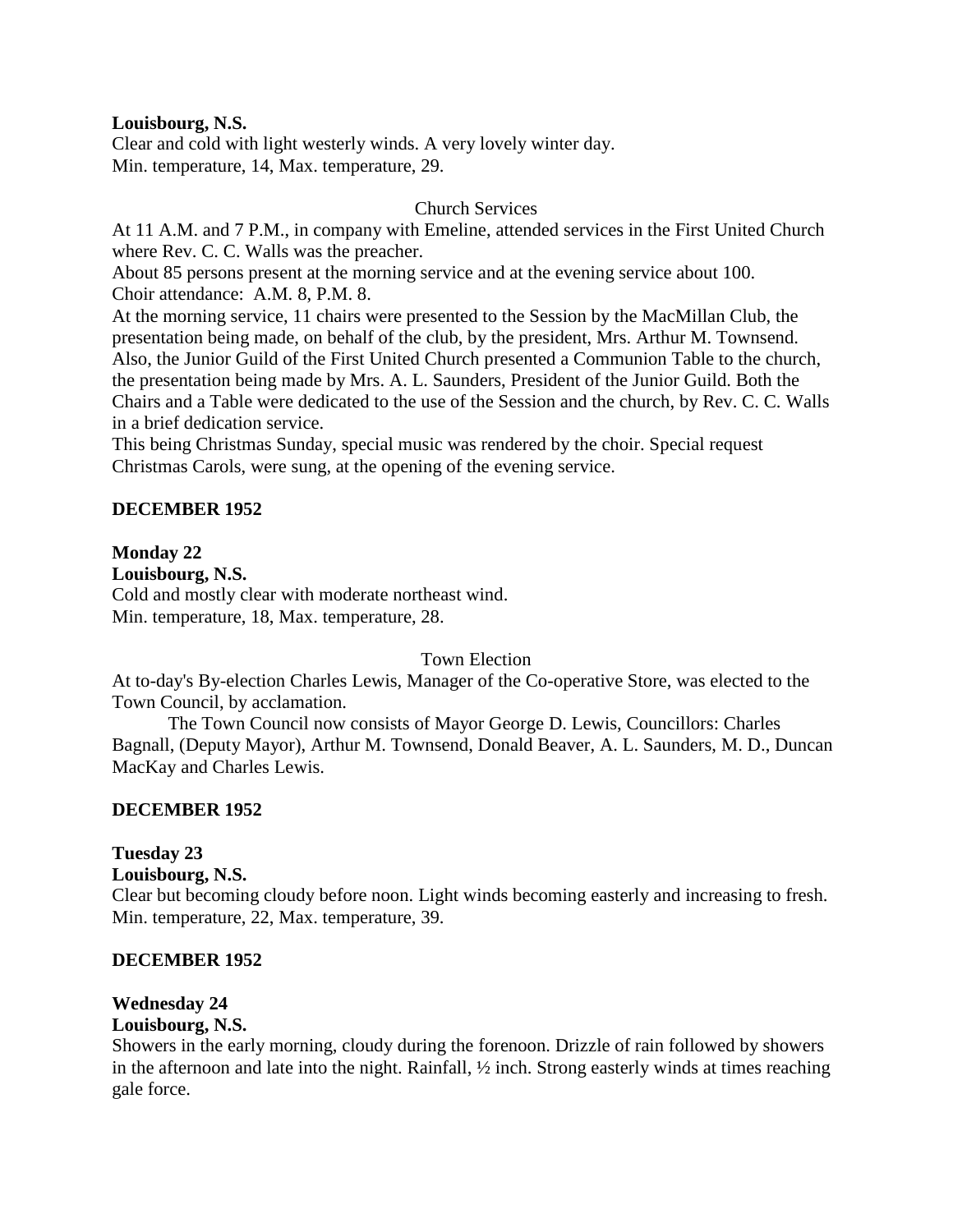Min. temperature, 35, Max. temperature, 38.

#### **DECEMBER 1952**

**Thursday 25 Christmas Day Louisbourg, N.S.** Cloudy and mild with light variable winds. A few brief sunny periods during the day. No snow. Streets muddy. Fog along the coast. Min. temperature, 33, Max. temperature, 43.

#### **DECEMBER 1952**

**Friday 26 Boxing Day Louisbourg, N.S.** Cloudy and mild with light variable winds. A few brief sunny intervals. Streets muddy. Min. temperature, 30, Max. temperature, 43.

#### Boxing Day

All schools, Post Office, Bank and Public Offices holiday. Most places of business closed all day. Had shop open for business all day in order to accommodate newspaper customers. Post Office observed holiday hours.

#### **DECEMBER 1952**

**Saturday 27 Louisbourg, N.S.** Cloudy and cool with an occasional gleam of sunshine. Light westerly winds. Min. temperature, 21, Max. temperature, 32.

#### Skeleton Found At Stillwater

Human skeleton found by two hunters in the woods at Stillwater, near Louisbourg today, was identified as that of Angus MacLean, who had been missing since November 30, 1948. Later: according to the Sydney Post-Record of December 29/52, the hunters who found the remains of the late Angus MacLean, were James Donovan and Frank Dobson, both of Glace Bay.

On November 30, 1948, Angus MacLean, a native of Stillwater, and Ed Barrett, went to the woods at Stuart's Lake, about 3 ½ miles from Louisbourg, for the purpose of deer hunting. After entering the woods, early in the forenoon they separated, but agreed to meet at a designated spot later in the day. As the afternoon wore on MacLean failed to return to the place where Barrett was awaiting him. Becoming alarmed at his failure to meet him at the place agreed upon and it becoming late in the afternoon, Barrett returned to the place at which they had started on the deer hunt, on the old Sydney. Still not finding any trace of MacLean, he came to Louisbourg, in the evening and reported him missing. A party set out at once to try to find him but as it was then dark, they could do little more than blow horns and fire guns in order to attract his attention.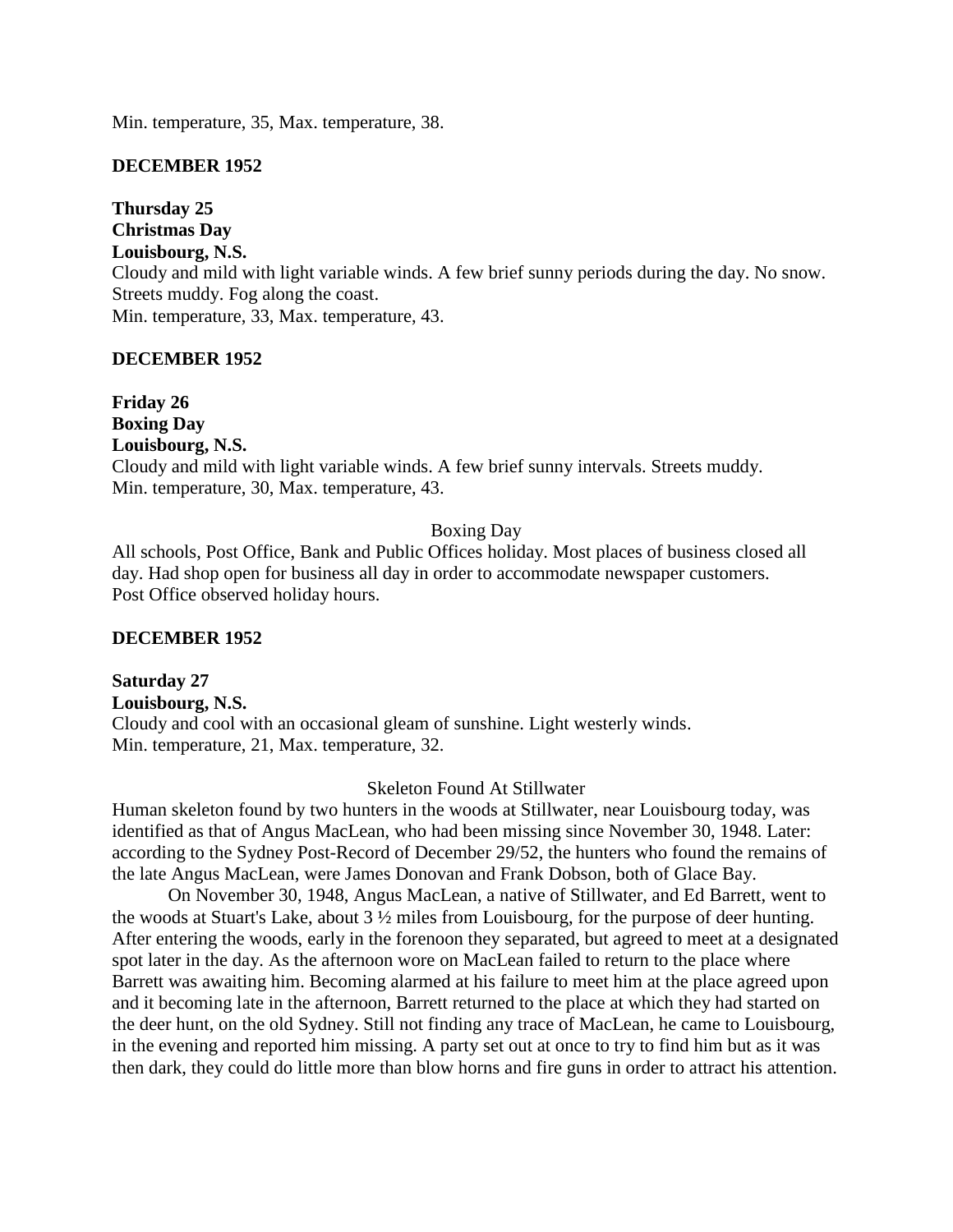#### **DECEMBER 1952**

### **Sunday 28**

**Louisbourg, N.S.**

Thick squall of wet snow beginning at 7:30 A.M. and ending at about 8:45 A.M. was followed by showers of rain. Snowfall, about 1 ½ inch. Partly clear during the afternoon with the sun shining through occasionally. Streets very slushy.

Min. temperature, 28, Max. temperature, 36.

Church Services

At 11 A.M. and 7 P.M., in company with Emeline, attended services in the First United Church where Rev. C. C. Walls was the preacher. Attendance at 11 A.M. about 40, at 7 P.M. about 65. Choir attendance: A.M. 5, P.M. 11.

#### **DECEMBER 1952**

#### **Monday 29**

#### **Louisbourg, N.S.**

Snow in the morning with light to moderate north wind. Snow ended at about 9 A.M., with the wind shifting to northwest and increasing too strong. Snowfall about 1 inch. Min. temperature, 18, Max. temperature, 30.

#### **DECEMBER 1952**

## **Tuesday 30**

#### **Louisbourg, N.S.**

Sunny and cold with light to moderate northwest winds. An ideal winter day with just enough snow to give the landscape a winter appearance. Min. temperature, 9, Max. temperature, 27.

#### Digging On Wolfe Street

The men of the Tidewater Construction Company have returned after a holiday spent at their homes and today began operating the digging machine on Wolfe Street, for the extension of the water system from the Junction of Wolfe and Riverdale streets, southwest to the Town boundary.

#### **DECEMBER 1952**

# **Wednesday 31**

**Louisbourg, N.S.** Clear and cold with light to moderate northwest winds. A typical winter day. Min. temperature, 5, Maximum temperature, 23.

Funeral Of Angus MacLean